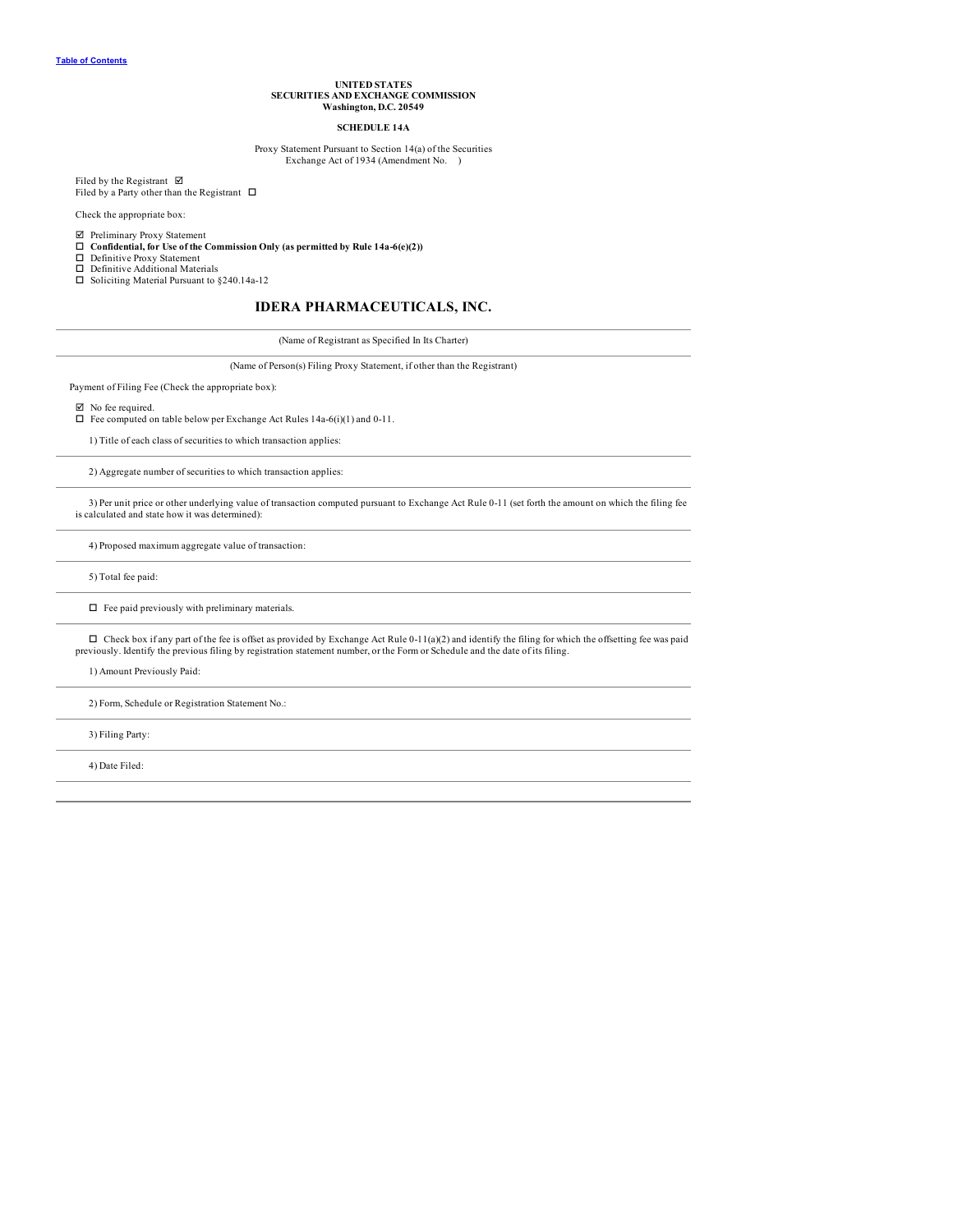# **IDERA PHARMACEUTICALS, INC.**

**167 Sidney Street Cambridge, Massachusetts 02139**

## **NOTICE OF 2008 ANNUAL MEETING OF STOCKHOLDERS**

| Date and Time:            | June 4, 2008 at 10:00 a.m., local time                                                                                                                                                                                                                                                                                                                                                        |  |  |  |  |  |
|---------------------------|-----------------------------------------------------------------------------------------------------------------------------------------------------------------------------------------------------------------------------------------------------------------------------------------------------------------------------------------------------------------------------------------------|--|--|--|--|--|
| Place:                    | Idera Pharmaceuticals<br>167 Sidney Street<br>Cambridge, Massachusetts 02139                                                                                                                                                                                                                                                                                                                  |  |  |  |  |  |
| <b>Items of Business:</b> | At the meeting, we will ask our stockholders to:                                                                                                                                                                                                                                                                                                                                              |  |  |  |  |  |
|                           | • Elect three Class I Directors to our board of directors for terms to expire at the 2011<br>annual meeting of stockholders;                                                                                                                                                                                                                                                                  |  |  |  |  |  |
|                           | • Approve an amendment to our Restated Certificate of Incorporation increasing the<br>number of authorized shares of common stock from 40,000,000 to<br>70,000,000 shares;                                                                                                                                                                                                                    |  |  |  |  |  |
|                           | • Approve our 2008 Stock Incentive Plan;                                                                                                                                                                                                                                                                                                                                                      |  |  |  |  |  |
|                           | • Approve an amendment to our 1995 Employee Stock Purchase Plan to increase the<br>number of shares authorized for issuance thereunder from 125,000 shares to<br>250,000 shares;                                                                                                                                                                                                              |  |  |  |  |  |
|                           | • Ratify the selection by our audit committee of Ernst & Young LLP as our<br>independent registered public accounting firm for the fiscal year ending<br>December 31, 2008; and                                                                                                                                                                                                               |  |  |  |  |  |
|                           | • Transact any other business as may properly come before the meeting or any<br>postponement or adjournment of the meeting.                                                                                                                                                                                                                                                                   |  |  |  |  |  |
|                           | The board of directors has no knowledge of any other business to be transacted at the<br>annual meeting.                                                                                                                                                                                                                                                                                      |  |  |  |  |  |
| <b>Record Date:</b>       | You may vote at this annual meeting if you were a stockholder of record at the close<br>of business on April 7, 2008.                                                                                                                                                                                                                                                                         |  |  |  |  |  |
| <b>Proxy Voting:</b>      | It is important that your shares be represented and voted at the meeting. Whether or<br>not you plan to attend the meeting, please mark, sign, date and promptly mail your<br>proxy card in the enclosed postage-paid envelope or follow the instructions on the<br>proxy card to vote by telephone or internet. You may revoke your proxy at any time<br>before its exercise at the meeting. |  |  |  |  |  |
|                           | By order of the board of directors,                                                                                                                                                                                                                                                                                                                                                           |  |  |  |  |  |
|                           | /s/ LOUIS J. ARCUDI, III<br>Louis J. Arcudi, III<br>Secretary                                                                                                                                                                                                                                                                                                                                 |  |  |  |  |  |
|                           |                                                                                                                                                                                                                                                                                                                                                                                               |  |  |  |  |  |

Cambridge, Massachusetts , 2008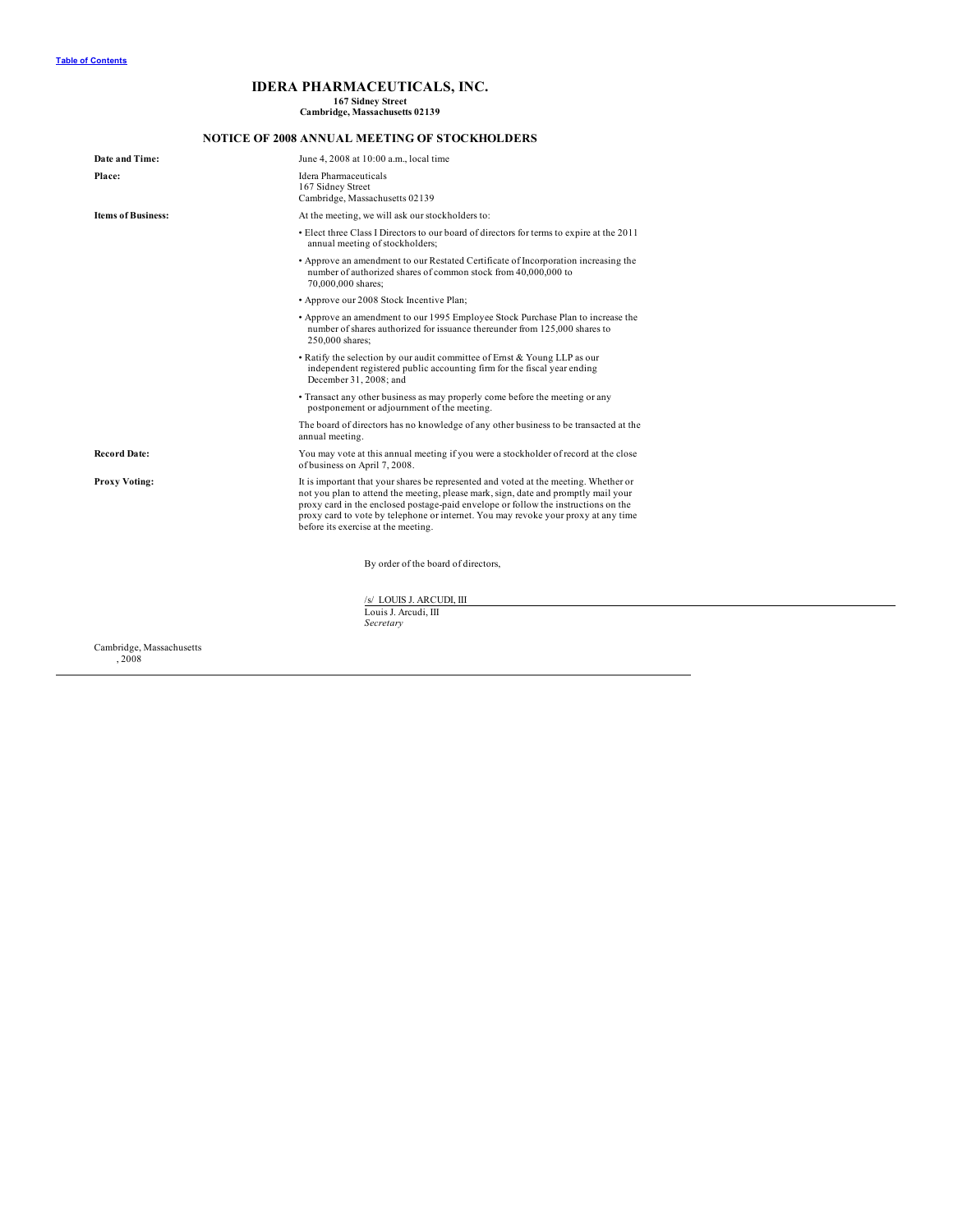## **TABLE OF CONTENTS**

<span id="page-2-0"></span>

| INFORMATION ABOUT THE ANNUAL MEETING                                                                                                                | 1              |
|-----------------------------------------------------------------------------------------------------------------------------------------------------|----------------|
| Who may vote?                                                                                                                                       | $\mathbf{1}$   |
| How may I vote my shares if I am a stockholder of record?                                                                                           | 1              |
| How may I vote my shares if I hold them in "street name?"                                                                                           | $\overline{c}$ |
| How may I change or revoke my vote?                                                                                                                 | $\overline{c}$ |
| What constitutes a quorum?                                                                                                                          | 3              |
| What vote is required to approve each matter?                                                                                                       | 3              |
| How will votes be counted?                                                                                                                          | 3              |
| How does the board of directors recommend that I vote?                                                                                              | 3              |
| Will any other business be conducted at the annual meeting?                                                                                         | $\overline{4}$ |
| Who pays for the solicitation of proxies?                                                                                                           | $\overline{4}$ |
| How and when may I submit a proposal for the 2009 annual meeting?                                                                                   | $\overline{4}$ |
| Are annual meeting materials householded?                                                                                                           | $\overline{4}$ |
| <b>CORPORATE GOVERNANCE INFORMATION</b>                                                                                                             | 5              |
| <b>Board of Directors</b>                                                                                                                           | 5              |
| Director Independence                                                                                                                               | 6              |
| <b>Director Nominating Process</b>                                                                                                                  | 7              |
| <b>Stockholder Nominees</b>                                                                                                                         | $\overline{7}$ |
| Communicating with our Board of Directors                                                                                                           | 8              |
| Director Attendance at Annual Meeting of Stockholders                                                                                               | 8              |
| Compensation Committee Interlocks and Insider Participation                                                                                         | 8              |
| <b>PROPOSAL 1 - ELECTION OF DIRECTORS</b>                                                                                                           | 9              |
| <b>General Information</b>                                                                                                                          | 9              |
| <b>Information about our Directors</b>                                                                                                              | 9              |
| Nominees for Class I Directors — Terms to Expire in 2011                                                                                            | 9              |
| Continuing Members of the Board of Directors                                                                                                        | 10             |
| <b>Director Compensation</b>                                                                                                                        | 11<br>13       |
| PROPOSAL 2 - INCREASE IN THE NUMBER OF AUTHORIZED SHARES OF COMMON STOCK                                                                            | 14             |
| PROPOSAL 3 - APPROVAL OF 2008 STOCK INCENTIVE PLAN<br>PROPOSAL 4 - INCREASE IN THE NUMBER OF SHARES AUTHORIZED FOR ISSUANCE UNDER THE 1995 EMPLOYEE |                |
| <b>STOCK PURCHASE PLAN</b>                                                                                                                          | 20             |
| PROPOSAL 5 - RATIFICATION OF SELECTION OF INDEPENDENT REGISTERED PUBLIC ACCOUNTING FIRM                                                             | 22             |
| SECURITY OWNERSHIP OF CERTAIN BENEFICIAL OWNERS AND MANAGEMENT                                                                                      | 23             |
| <b>EXECUTIVE COMPENSATION</b>                                                                                                                       | 25             |
| <b>Compensation Discussion and Analysis</b>                                                                                                         | 25             |
| <b>Compensation Committee Report</b>                                                                                                                | 31             |
| <b>Summary Compensation Table</b>                                                                                                                   | 32             |
| <b>Agreements with our Named Executive Officers</b>                                                                                                 | 33             |
| <b>Grants of Plan-Based Awards</b>                                                                                                                  | 36             |
| <b>Outstanding Equity Awards At Fiscal Year-End</b>                                                                                                 | 38             |
| <b>Option Exercises</b>                                                                                                                             | 40             |
| Potential Payments Under Termination or Change in Control                                                                                           | 40             |
| SECURITIES AUTHORIZED FOR ISSUANCE UNDER OUR EQUITY COMPENSATION PLAN INFORMATION                                                                   | 43             |
| <b>ACCOUNTING MATTERS</b>                                                                                                                           | 44             |
| <b>Report of the Audit Committee</b>                                                                                                                | 44             |
| <b>Registered Public Accounting Firm Fees</b>                                                                                                       | 44             |
| Pre-Approval Policies and Procedures                                                                                                                | 45             |
| <b>RELATED PARTY TRANSACTIONS</b>                                                                                                                   | 45             |
| SECTION 16(A) BENEFICIAL OWNERSHIP REPORTING COMPLIANCE                                                                                             | 47             |
|                                                                                                                                                     |                |

i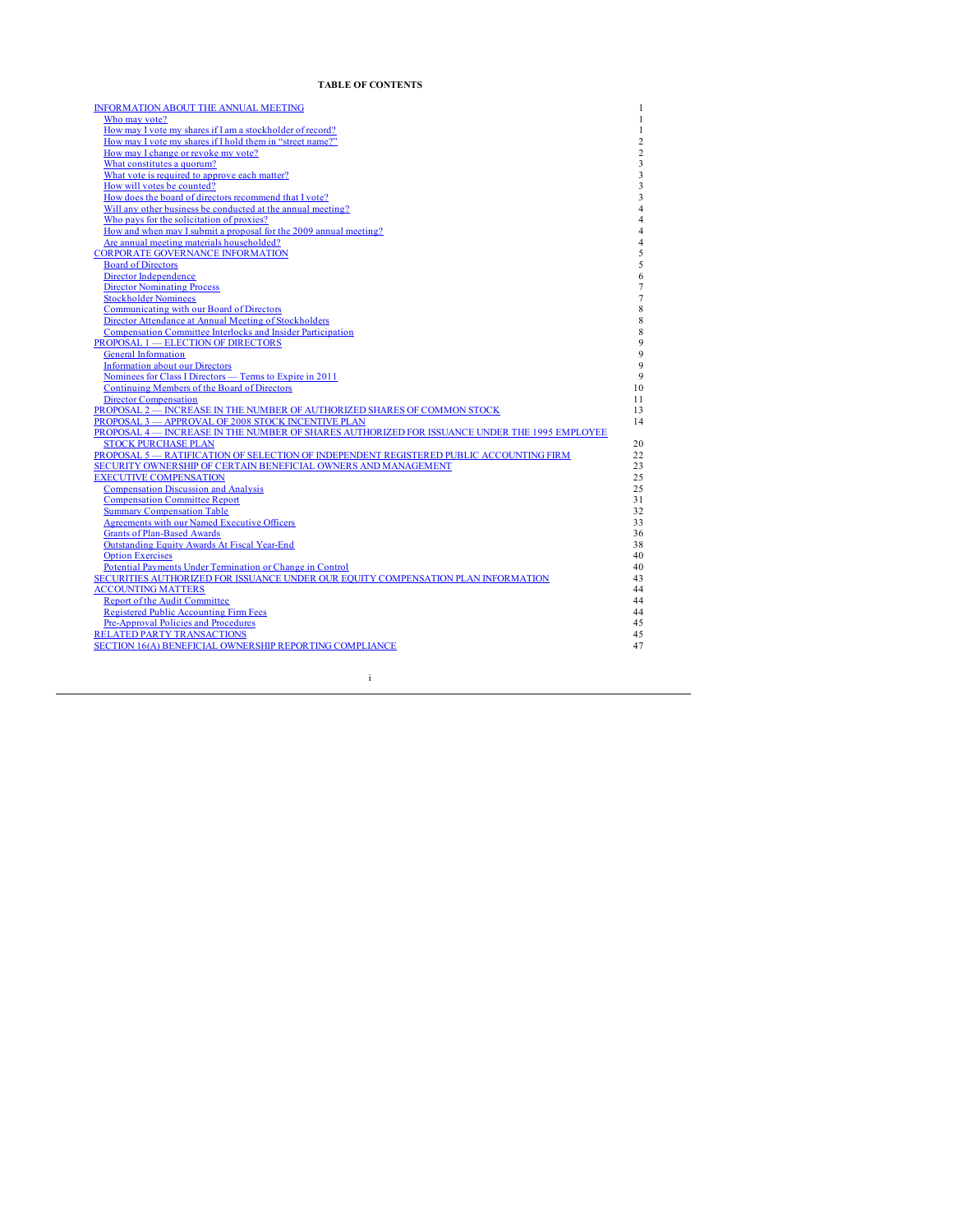### **IDERA PHARMACEUTICALS, INC.**

#### **167 Sidney Street Cambridge, Massachusetts 02139**

### **PROXY STATEMENT**

### *For our Annual Meeting of Stockholders to be held on June 4, 2008*

<span id="page-3-0"></span>Idera Pharmaceuticals, Inc., a Delaware corporation, which is referred to as "we" or "us" in this document, is sending you this proxy statement and the enclosed proxy card because our board of directors is soliciting your proxy to vote at our 2008 annual meeting of<br>stockholders. The annual meeting will be held on Wednesday, June 4, 2008, at 10:00 a.m., l Cambridge, Massachusetts. If the annual meeting is adjourned for any reason, then proxies submitted may be used at any adjournments of the annual meeting.

This proxy statement summarizes information about the proposals to be considered at the meeting and other information you may<br>find useful in determining how to vote. The proxy card is the means by which you actually author in accordance with your instructions.

We are mailing this proxy statement and the enclosed proxy card to stockholders on or about , 2008.

In this mailing, we are also including copies of our annual report to stockholders for the year ended December 31, 2007. Our annual<br>report on Form 10-K for the year ended December 31, 2007, as filed with the Securities and audited financial statements, is included in our annual report to stockholders and is also available free of charge on our website, www.iderapharma.com, and can be accessed by clicking "Investors" and then "SEC Filings" or through the SEC's electronic data system<br>at www.sec.gov. To request a printed copy of our Form 10-K, which we will provide to you f Relations, Idera Pharmaceuticals, Inc., 167 Sidney Street, Cambridge, Massachusetts, 02139, or email Investor Relations at **ir@iderapharma.com.**

#### **INFORMATION ABOUT THE ANNUAL MEETING Who may vote?**

Holders of record of our common stock at the close of business on April 7, 2008, the record date for the meeting, are entitled to one vote per share on each matter properly brought before the meeting. As of the close of business on April 7, 2008, we had 22,270,797 shares of our common stock outstanding.

A list of registered stockholders entitled to vote will be available at the meeting. In addition, you may contact our Secretary, Louis J. Arcudi, III, at our address set forth above, to make arrangements to review a copy of the stockholder list at our offices, for any purpose<br>germane to the meeting, between the hours of 8:30 A.M. and 5:00 P.M., local time time of the meeting.

### **How may I vote my shares if I am a stockholder of record?**

If you are a stockholder of record (meaning that you hold shares in your name in the records of our transfer agent, BNY Mellon<br>Shareowner Services, and that your shares are not held in "street name" by a bank or brokerage one of the following ways:

- *You may vote by mail.* To vote by mail, you need to complete, date and sign the proxy card that accompanies this proxy statement and promptly mail it in the enclosed postage-prepaid envelope. You do not need to put a stamp on the enclosed envelope if you mail it in the United States.
- You may vote by telephone. To vote by telephone through services provided by BNY Mellon Shareowner Services call 1-866-<br>540-5760, and follow the instructions provided on each proxy card. If you vote by telephone, you do mail your proxy card.
- *You may vote by Internet.* To vote over the Internet through services provided by BNY Mellon Shareowner Services, please go to the following website: *http://www.proxyvoting.com/idra* and follow the instructions at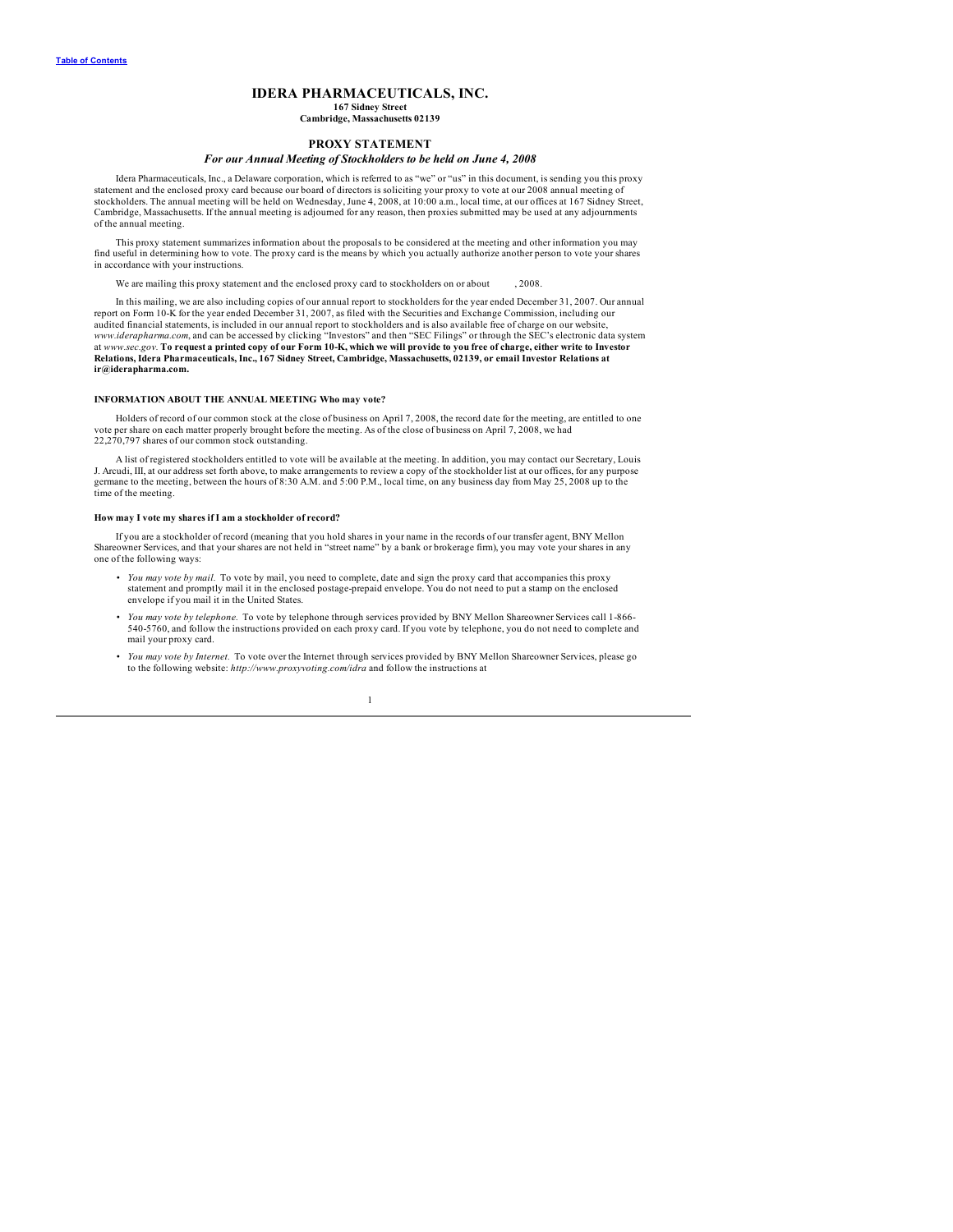<span id="page-4-0"></span>that site for submitting your proxy card. If you vote on the Internet, you do not need to complete and mail your proxy card.

• You may vote in person. If you attend the annual meeting, you may vote by delivering your completed proxy card in person or you may vote by completing a ballot at the meeting. Ballots will be available at the meeting.

Your proxy will only be valid if you complete and return the proxy card, vote by telephone or vote by Internet on or before the annual meeting. The persons named in the proxy card will vote the shares you own in accordance with your instructions on your proxy card, in your vote by telephone or in your vote by Internet. If you return the proxy card, but do not give any instructions on a particular matter described in this proxy statement, the persons named in the proxy card will vote the shares you own in accordance with the recommendations of our board of directors.

The proxy card enclosed with this proxy statement states the number of shares you are entitled to vote if you are a stockholder of record.

#### **How may I vote my shares if I hold them in "street name?"**

If the shares you own are held in "street name" by a bank or brokerage firm, your bank or brokerage firm, as the record holder of your shares, is required to vote your shares according to your instructions. In order to vote your shares, you will need to follow the directions your bank or brokerage firm provides you. Many banks and brokerage firms may solicit voting instructions over the internet or by telephone.

If you do not give instructions to your bank or brokerage firm, it will still be able to vote your shares with respect to certain "discretionary" items, but will not be allowed to vote your shares with respect to certain "non-discretionary" items. The election of<br>directors (proposal one) and the ratification of Emst & Young LLP, our independent regis considered discretionary items. However, the approval of the amendment to our Restated Certificate of Incorporation (proposal two), the approval of our 2008 Stock Incentive Plan (proposal three) and the amendment to our 1995 Employee Stock Purchase Plan (proposal four) are non-discretionary items. Accordingly, if you do not give instructions to your bank or brokerage firm with respect to proposals two, three or four, or if your bank or brokerage firm does not exercise its discretionary authority with respect to proposal one or five, your<br>shares will be treated as "broker non-votes" on that particular matter. "Broker brokerage firm does not receive voting instructions from the beneficial holder or does not have or exercise discretionary authority in voting on a proposal.

Regardless of whether your shares are held in street name, you are welcome to attend the meeting. If your shares are held in street name, you may not vote your shares in person at the meeting unless you obtain a proxy, executed in your favor, from the holder of record (i.e., your brokerage firm or bank). If you hold your shares in street name and wish to vote in person, please contact your brokerage firm or bank before the meeting to obtain the necessary proxy from the holder of record.

### **How may I change or revoke my vote?**

If you are a stockholder of record, even if you complete and return a proxy card, you may revoke it at any time before it is exercised by taking one of the following actions:

- send written notice to our Secretary, Louis J. Arcudi, III, at our address above, stating that you wish to revoke your proxy;
- send us another signed proxy card with a later date, vote by telephone or vote by internet; or
- attend the meeting, notify our Secretary that you are present, and then vote by ballot.

If you own shares in street name, your bank or brokerage firm should provide you with instructions for changing your vote.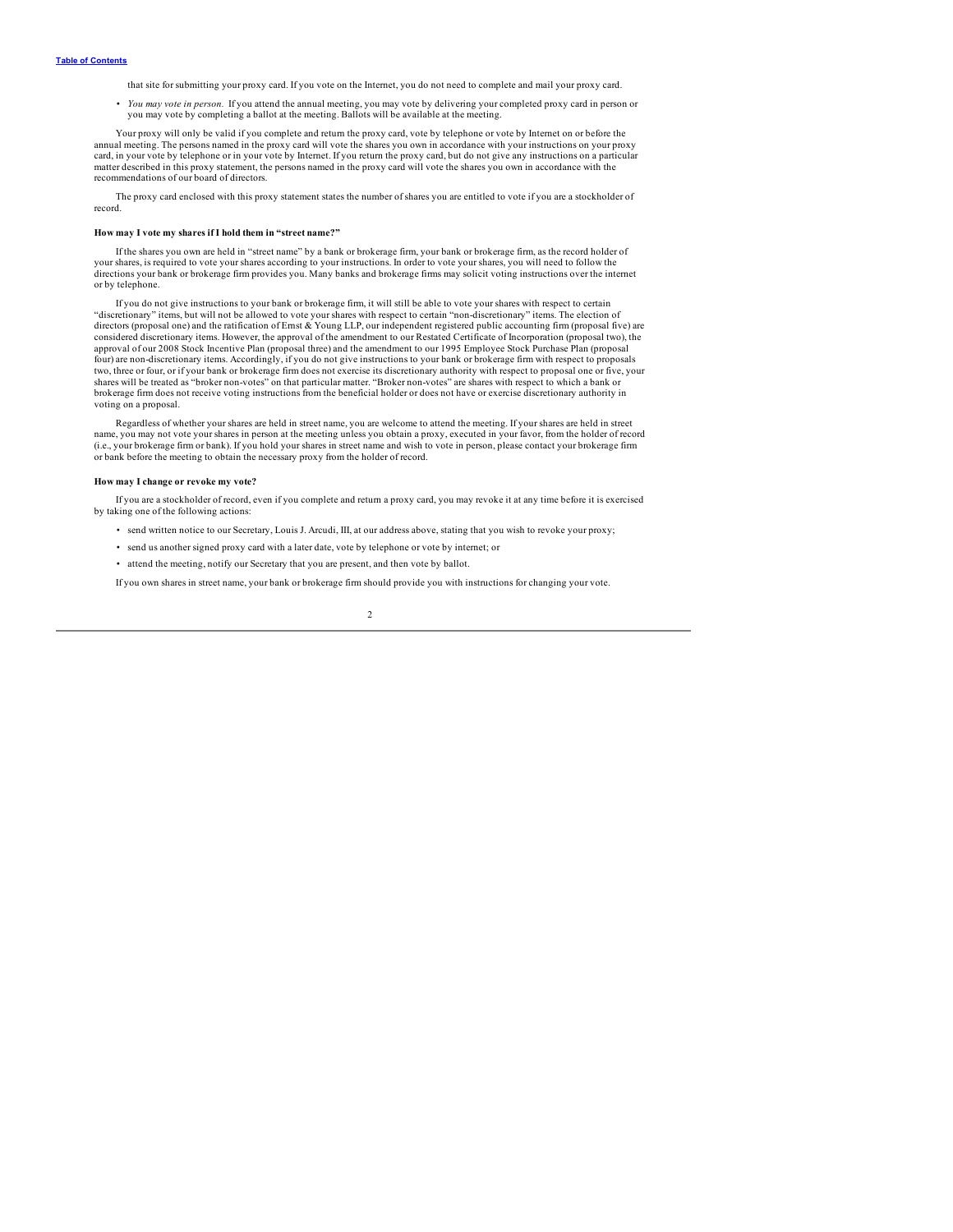#### <span id="page-5-0"></span>**What constitutes a quorum?**

In order for business to be conducted at the meeting, a quorum must be present. A quorum consists of the holders of at least 11,135,399 shares, representing a majority of the shares of common stock issued, outstanding and entitled to vote at the meeting.

Shares of common stock present in person or represented by proxy (including broker non-votes and shares that are abstained or withheld, or with respect to which no voting instructions are provided for one or more of the matters to be voted upon) will be counted for the purpose of determining whether a quorum exists.

If a quorum is not present, the meeting will be adjourned until a quorum is obtained.

### **What vote is required to approve each matter?**

*Proposal One — Election of Directors* — Directors will be elected by a plurality of the votes cast by our stockholders entitled to vote on the election. In other words, the three nominees for director receiving the highest number of votes FOR election will be elected as directors, regardless of whether any of those numbers represents a majority of the votes cast.

You may vote FOR all of the nominees, WITHHOLD your vote from all of the nominees or WITHHOLD your vote from any one or more of the nominees.

*Proposal Two — Approve Increase to Authorized Common Stock* — The affirmative vote of the holders of a majority of the outstanding shares of common stock entitled to vote at the meeting is needed to approve an amendment Incorporation to increase the number of shares of authorized common stock.

*Proposal Three — Approve our 2008 Stock Incentive Plan—* The affirmative vote of the holders of a majority of the shares of common stock present or represented and voting on the matter is needed to approve our 2008 Stock Incentive Plan.

*Proposal Four — Approval of the Amendment to our 1995 Employee Stock Purchase Plan* — The affirmative vote of the holders of a majority of the shares of common stock present or represented and voting on the matter is needed to approve the amendment to our 1995 Employee Stock Purchase Plan.

*Proposal Five— Ratification of the Selection of Ernst & Young LLP* — The affirmative vote of the holders of a majority of the shares of common stock present or represented and voting on the matter is needed to ratify the selection of Ernst & Young LLP as our independent registered public accounting firm for the fiscal year ending December 31, 2008.

### **How will votes be counted?**

Each share of common stock will be counted as one vote. Shares will not be voted in favor of a matter, and will not be counted as voting on a matter if the holder of the shares either withholds authority in the proxy to vote for a particular director nominee or<br>nominees, or abstains from voting on a particular matter, or if the shares are broker nonand broker non-votes will have no effect on the outcome of voting on the election of directors, the approval of the 2008 Stock Incentive Plan, the amendment to our 1995 Employee Stock Purchase Plan and the ratification of the selection of Ernst & Young LLP but will have the same effect as a vote against the proposed amendment to our Restated Certificate of Incorporation to increase the authorized number of shares of common stock.

### **How does the board of directors recommend that I vote?**

Our board of directors recommends that you vote to elect the three nominees to the board of directors and FOR each of the other proposals.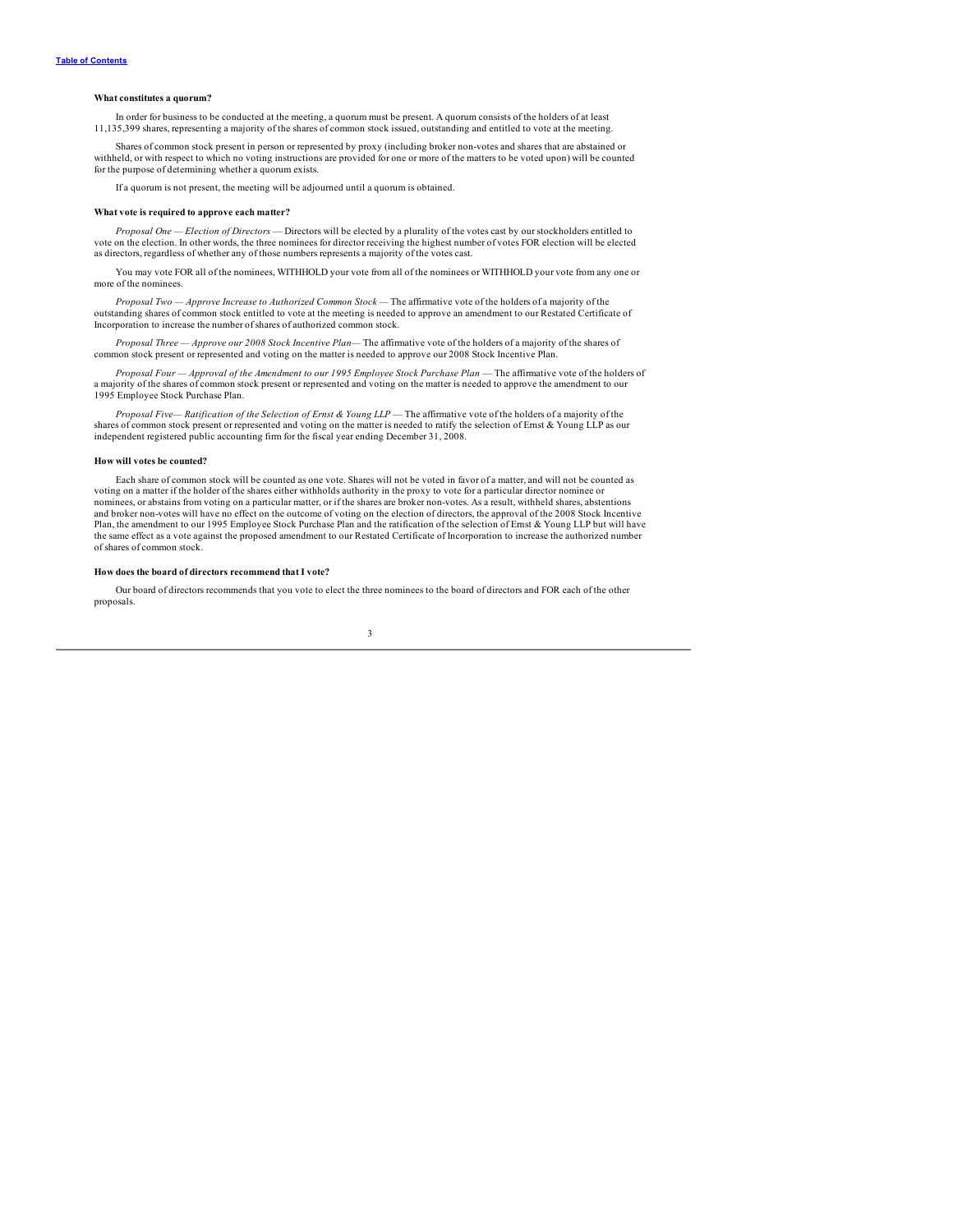#### <span id="page-6-0"></span>**Will any other business be conducted at the annual meeting?**

Our board of directors does not know of any other business to be conducted or matters to be voted upon at the meeting. Under our bylaws, the deadline for stockholders to notify us of any proposals or nominations for director to be presented for action at the annual<br>meeting has passed. If any other matter properly comes before the meeting, the person proxy statement will exercise their judgment in deciding how to vote, or otherwise act, at the meeting with respect to that matter.

#### **Who pays for the solicitation of proxies?**

We will bear the costs of soliciting proxies. In addition to solicitations by mail, our directors, officers and regular employees, without additional remuneration, may solicit proxies by telephone, facsimile, email, personal interviews and other means. We have requested that brokerage houses, custodians, nominees and fiduciaries forward copies of the proxy materials to the persons for whom they hold shares and request instructions for voting the proxies. We will reimburse the brokerage houses and other persons for their reasonable out-of-pocket expenses in connection with this distribution.

### **How and when may I submit a proposal for the 2009 annual meeting?**

If you are interested in submitting a proposal for inclusion in the proxy statement and the proxy card for our 2009 annual meeting,<br>you need to follow the procedures outlined in Rule 14a-8 of the Securities Exchange Act of intended for inclusion in the proxy statement at our principal executive offices, 167 Sidney Street, Cambridge, Massachusetts 02139, Attention: Secretary, no later than December 31, 2008. SEC rules set standards for the types of stockholder proposals and the information that must be provided by the stockholder making the request.

If you wish to present a proposal at the 2009 annual meeting, but do not wish to have the proposal considered for inclusion in the proxy statement and proxy card or have not complied with the requirements for inclusion of such proposal in our proxy statement under SEC rules, you must also give written notice to us at the address noted above. Our bylaws specify the information that must be included in any such notice, including a brief description of the business to be brought before the annual meeting and the name of the stockholder<br>proposing such business. In accordance with our bylaws, we must receive this notice the date of the 2009 annual meeting. Notwithstanding the foregoing, if we provide less than 70 days notice or prior public disclosure of the date of the meeting to the stockholders, notice by the stockholders must be received by our Secretary no later than the close of<br>business on the tenth day following the date on which the notice of the meeting was maile whichever occurs first. If a stockholder who wished to present a proposal fails to notify us by this date, the proxies that management solicits for that meeting will have discretionary authority to vote on the stockholder's proposal if it is otherwise properly brought before that meeting. If a stockholder makes timely notification, the proxies may still exercise discretionary authority to vote on stockholder proposals under circumstances consistent with the SEC's rules.

### **Are annual meeting materials householded?**

Some banks, brokers and other nominee record holders may be participating in the practice of "householding" proxy statements and annual reports. This means that the brokers and nominee record holders send only one copy of this proxy statement and the accompanying annual report to multiple stockholders in the same household. Upon request, we will promptly deliver separate copies of this proxy statement and our annual report. To make such a request, please call (617) 679-5500 or write to Investor Relations, 167 Sidney Street, Cambridge, Massachusetts 02139 or ir@iderapharma.com. To receive separate copies of our annual report and proxy statement in the future, or to receive only one copy for the household, please contact your bank, broker, or other nominee record holder, or contact us at the above address and phone number.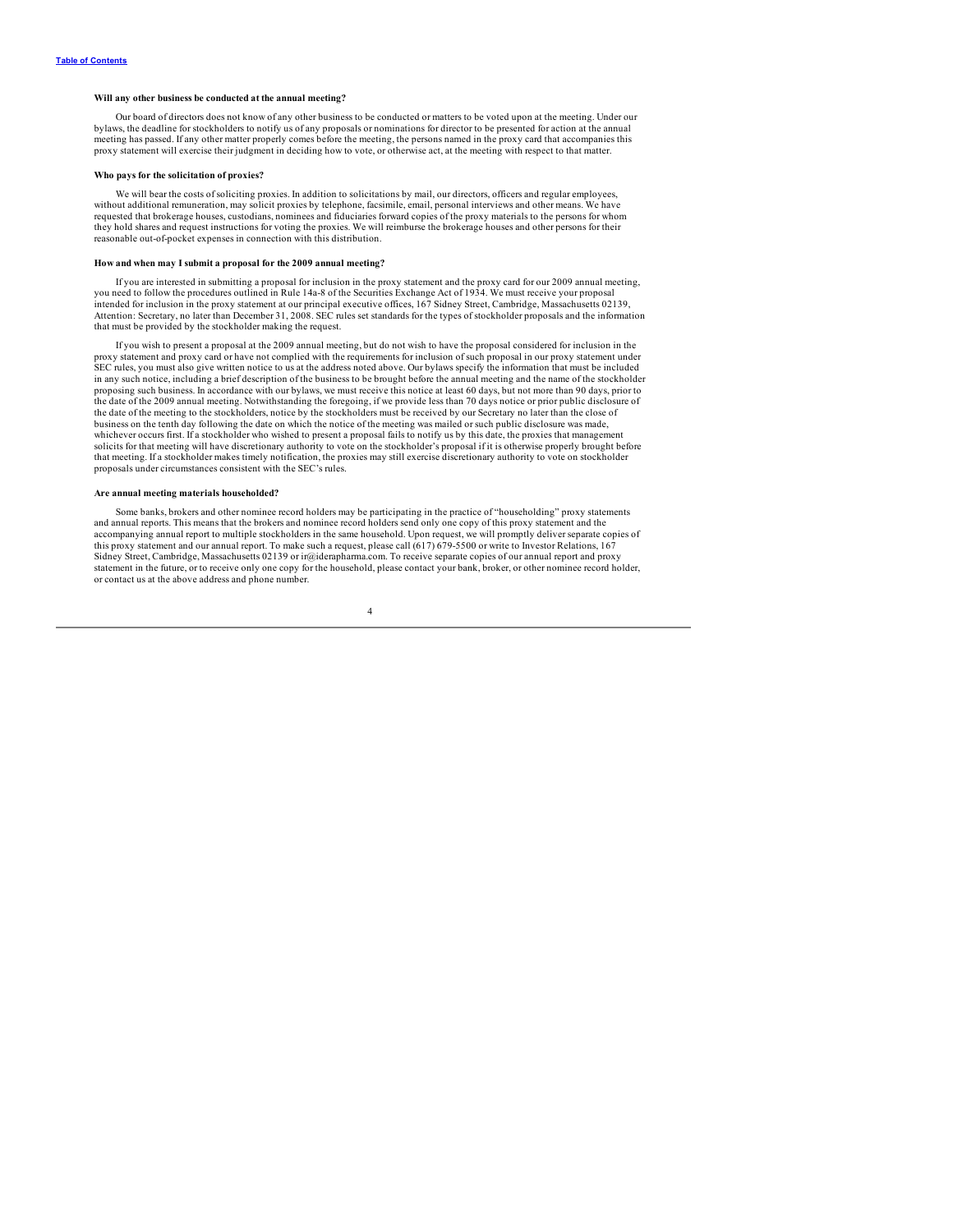### <span id="page-7-0"></span>**CORPORATE GOVERNANCE INFORMATION Board of Directors**

Our board of directors is responsible for establishing our broad corporate policies and overseeing the management of our company. Our chief executive officer and our other executive officers are responsible for our day-to-day operations. Our board evaluates our corporate performance and approves, among other things, our corporate strategies and objectives, operating plans, major commitments of corporate resources and significant policies. Our board also evaluates and appoints our executive officers.

Our board of directors met nine times during 2007, including regular, special and telephonic meetings. Each director who served as a director during 2007 attended at least 75% of the total number of board meetings held during the period of 2007 during which he or<br>she was a director and the total number of meetings held by all board committees on which during which he or she was a member of such committees.

Our board of directors has established three standing committees — audit, compensation, and nominating and corporate<br>governance — each of which operates under a charter that has been approved by our board of directors. Cur the audit, compensation and nominating and corporate governance committees are posted on our website, *www.iderapharma.com*, and can be accessed by clicking "Investors" and "Corporate Governance."

Our board of directors has determined that all of the members of each of the audit, compensation and nominating and corporate governance committees are independent as defined under applicable NASDAQ rules including, in the case of all members of the audit committee, the independence requirements contemplated by Rule 10A-3 under the Securities Exchange Act of 1934.

Our board of directors has adopted corporate governance guidelines to assist our board in the exercise of its duties and responsibilities, which we have posted on our website, *www.iderapharma.com*, and can be accessed by clicking "Investors" and "Corporate Governance."

#### *Audit Committee*

- Our audit committee's responsibilities include:
- appointing, approving the compensation of, and assessing the independence of our registered public accounting firm;
- overseeing the work of our registered public accounting firm, including through the receipt and consideration of certain reports from such accounting firm;
- reviewing and discussing with management and the registered public accounting firm our annual and quarterly financial statements and related disclosures;
- monitoring our internal control over financial reporting, disclosure controls and procedures and code of business conduct and ethics;
- discussing our risk management policies;
- establishing procedures for the receipt and retention of accounting related complaints and concerns;
- reviewing and approving related party transactions, including transactions with affiliates of directors;
- meeting independently with our registered public accounting firm and management; and
- preparing the audit committee report required by SEC rules that is included in the section of this proxy statement entitled "Report of the Audit Committee."

The current members of our audit committee are William S. Reardon, C.P.A. (chairman), Hans Mueller, Ph.D. and Alison Taunton-Rigby, Ph.D. Our board of directors has determined that all three current members of the audit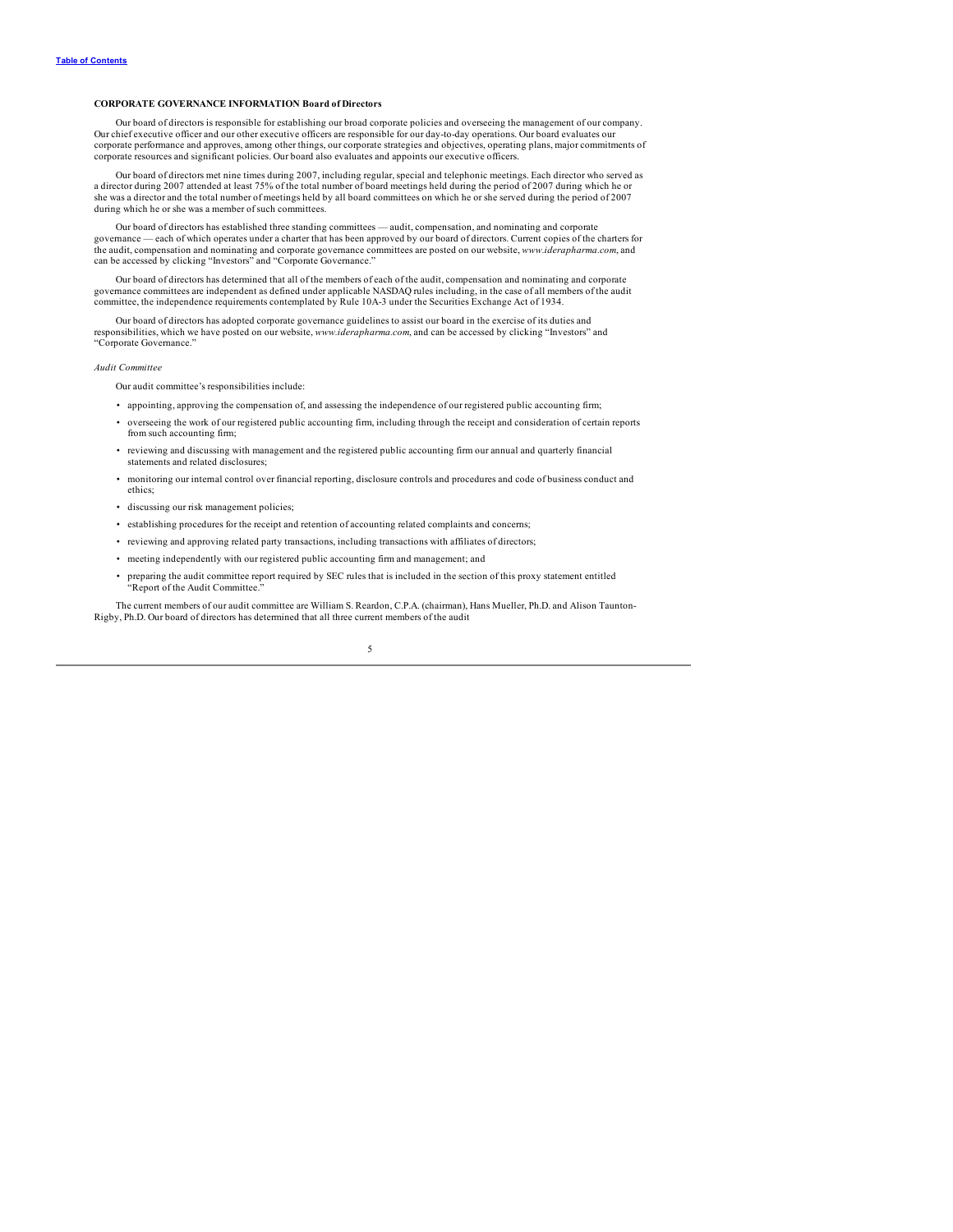<span id="page-8-0"></span>committee are "audit committee financial experts" as defined in Item 407(d)(5) of Regulation S-K. During 2007, our audit committee held seven meetings in person or by teleconference.

*Compensation Committee*

Our compensation committee's responsibilities include:

- annually reviewing and approving corporate goals and objectives relevant to compensation for our chief executive officer;
- determining our chief executive officer's compensation;
- reviewing and approving, or making recommendations to our board of directors with respect to, the compensation of our senior executives;
- overseeing the evaluation of our other senior executives;
- overseeing and administering our cash and equity incentive plans;
- reviewing and making recommendations to the board of directors with respect to director compensation;
- reviewing and discussing annually with management our "Compensation Discussion and Analysis" required by the SEC's rules and included in this proxy statement; and
- preparing the compensation committee report required by SEC's rules, which is included in this proxy statement.

The current members of our compensation committee are James B. Wyngaarden M.D. (chairman), C. Keith Hartley, Dr. Mueller and Dr. Taunton-Rigby. During 2007, the compensation committee held 14 meetings in person or by teleconference.

The processes and procedures followed by our compensation committee in considering and determining director and executive compensation are described below under the headings "Proposal 1 — Election of Directors — Director Compensation" and "Executive Compensation."

### *Nominating and Corporate Governance Committee*

Our nominating and corporate governance committee's responsibilities include:

- identifying individuals qualified to become members of our board of directors;
- recommending to our board of directors the persons to be nominated for election as directors or to fill vacancies on our board of directors, and to be appointed to each of the committees of the board of directors;
- reviewing and making recommendations to the board of directors with respect to management succession planning;
- developing and recommending to the board of directors corporate governance principles; and
- overseeing periodic evaluations of the board of directors.

The members of our nominating and corporate governance committee are Mr. Hartley (chairman), Mr. Reardon and Dr. Wyngaarden. During 2007, the nominating and corporate governance committee held four meetings in person or by teleconference.

The processes and procedures followed by our nominating and corporate governance committee in identifying and evaluating director candidates are described below under the heading "Director Nominating Process."

#### **Director Independence**

Under applicable NASDAQ rules, a director will only qualify as an "independent director" if, in the opinion of our board of directors, that person does not have a relationship which would interfere with the exercise of independent judgment in carrying out the responsibilities of a director.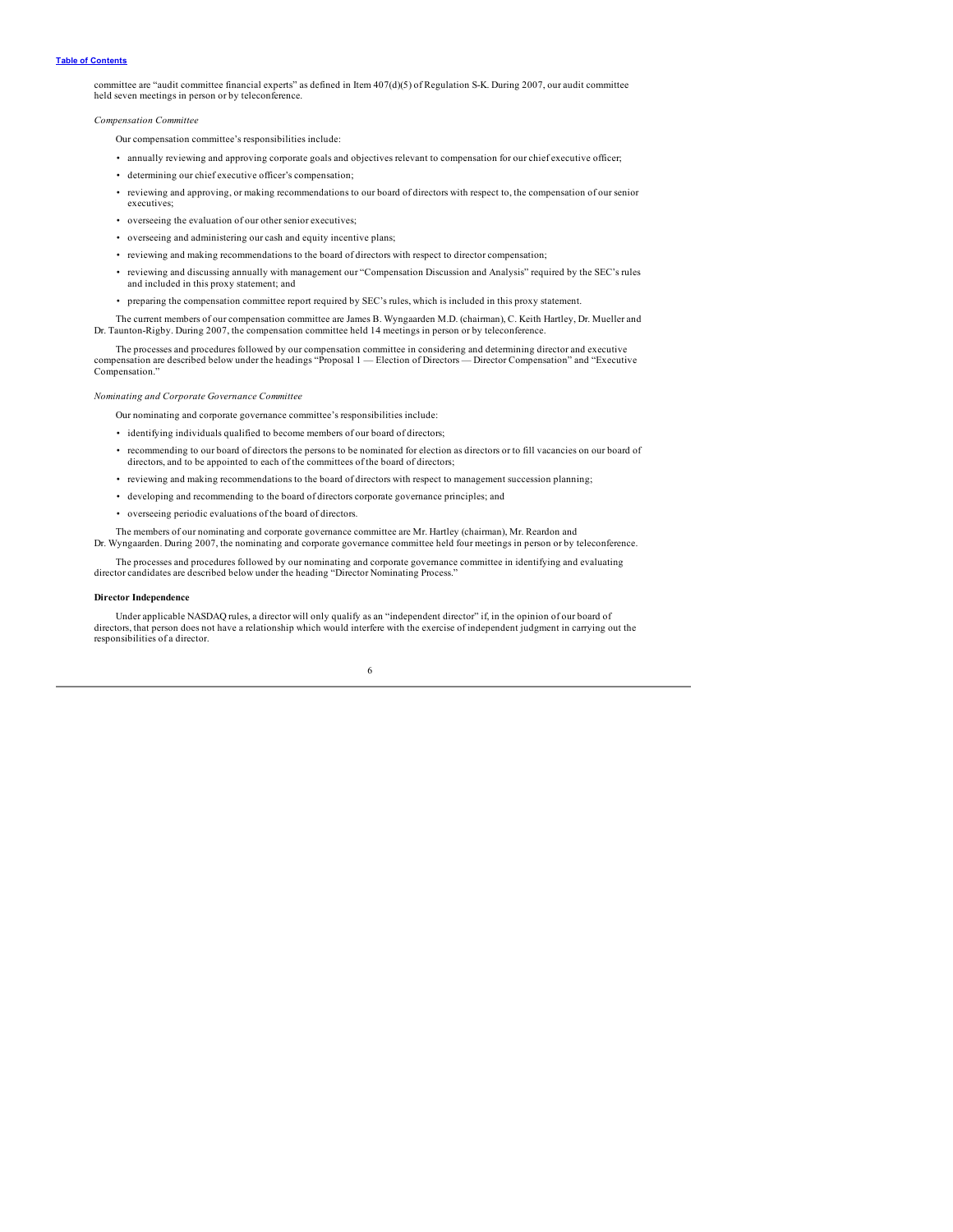<span id="page-9-0"></span>Our board of directors has determined that none of Mr. Hartley, Dr. Mueller, Mr. Reardon, Dr. Taunton-Rigby or Dr. Wyngaarden has a relationship which would interfere with the exercise of independent judgment in carrying out the responsibilities of a director and<br>that each of these directors is an "independent director" as defined under Rule 4200 Marketplace Rules.

### **Director Nominating Process**

The process followed by our nominating and corporate governance committee to identify and evaluate director candidates includes requests to members of our board of directors and others for recommendations, meetings from time to time to evaluate biographical information and background material relating to potential candidates and interviews of selected candidates by members of our nominating and corporate governance committee and our board of directors. The nominating and corporate governance committee also utilizes a third party recruiting firm to identify and interview potential candidates.

In considering whether to recommend any particular candidate for inclusion in the board's slate of recommended director nominees, the nominating and corporate governance committee will apply the criteria set forth in our corporate governance guidelines. These criteria include the candidate's:

- business acumen,
- knowledge of our business and industry,
- age,
- experience,
- diligence,
- conflicts of interest,
- ability to act in the interests of all stockholders, and
- in the case of the renomination of existing directors, the performance of the director on our board of directors and on any committee of which the director was a member.

Our nominating and corporate governance committee does not assign specific weights to particular criteria and no particular<br>criterion is a prerequisite for any prospective nominee. We believe that the backgrounds and quali as a group, should provide a composite mix of experience, knowledge and abilities that will allow the board of directors to fulfill its responsibilities.

#### **Stockholder Nominees**

Stockholders may recommend individuals to the nominating and corporate governance committee for consideration as potential director candidates by submitting the individuals' names, together with appropriate biographical information and background materials and a statement as to whether the stockholder or group of stockholders making the recommendation has beneficially owned more than<br>5% of our common stock for at least one year as of the date such recommendation is made, to Committee, c/o Secretary, Idera Pharmaceuticals, Inc., 167 Sidney Street, Cambridge, Massachusetts 02139. Assuming that appropriate biographical and background material has been provided on a timely basis, the nominating and corporate governance committee will evaluate stockholder-recommended candidates by following substantially the same process, and applying substantially the same criteria,<br>as it follows for candidates submitted by others. If the board of directors determines and recommends his or her election, then his or her name will be included in our proxy card for the next annual meeting.

Stockholders also have the right under our bylaws to nominate director candidates directly, without any action or recommendation on the part of the nominating and corporate governance committee or the board of directors, by following the procedures set forth under "Information about the annual meeting — How and when may I submit a proposal for the 2009 annual meeting?" above. Candidates nominated by stockholders in accordance with the procedures set forth in our bylaws will not be included in our proxy card for the next annual meeting.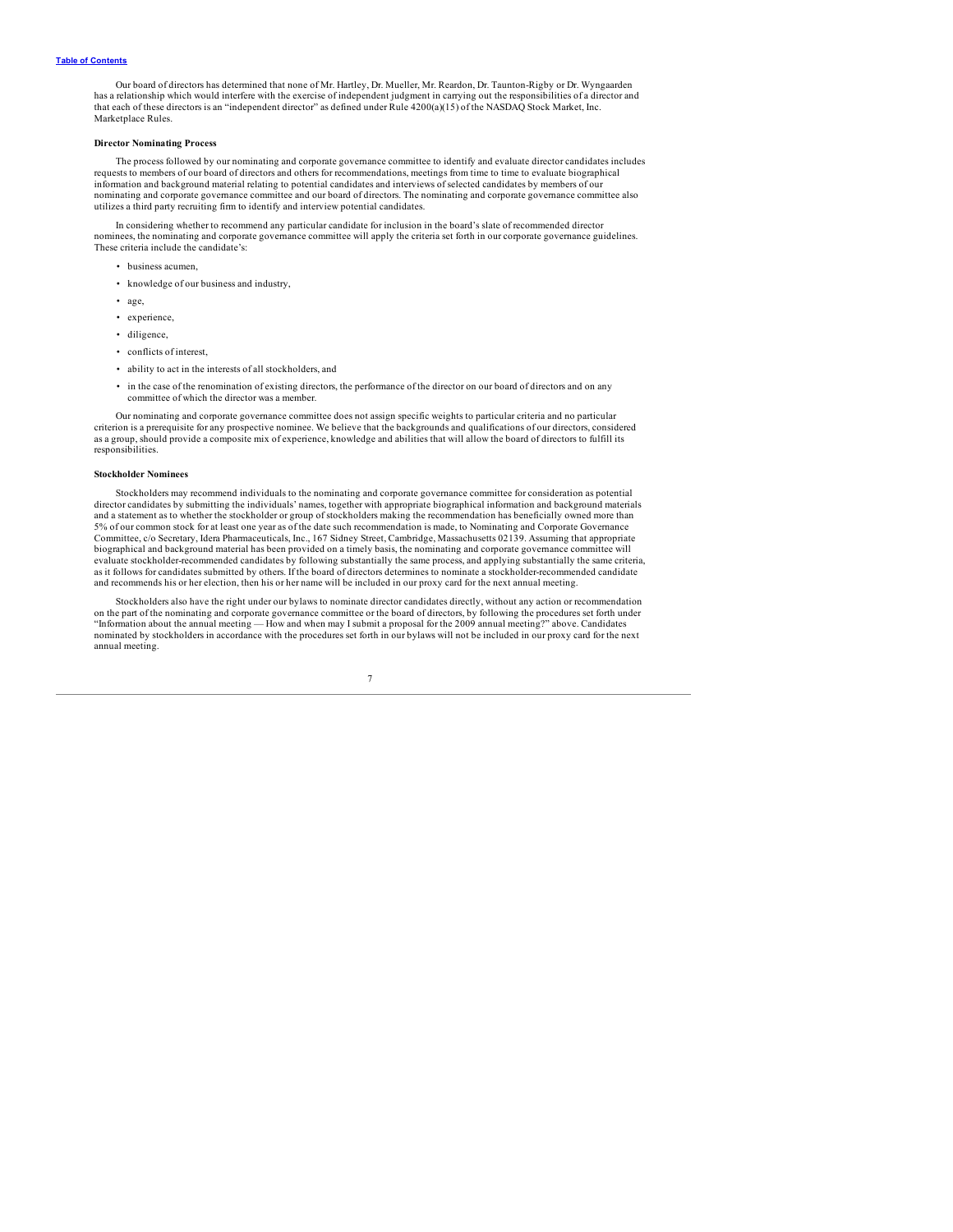### <span id="page-10-0"></span>**Communicating with our Board of Directors**

Our board of directors will give appropriate attention to written communications that are submitted by stockholders and will respond if and as appropriate. The chairman of the board of directors is primarily responsible for monitoring communications from stockholders and for providing copies or summaries to the other directors, as he or she considers appropriate.

Communications are forwarded to all directors if they relate to important substantive matters and include suggestions or comments that the chairman of the board of directors considers to be important for the directors to know. In general, communications relating to corporate governance and long-term corporate strategy are more likely to be forwarded than communications relating to ordinary business affairs, personal grievances and matters as to which we tend to receive repetitive or duplicative communications.

Stockholders who wish to send communications on any topic to the board of directors should address such communications to Board of Directors, c/o Secretary, Idera Pharmaceuticals, Inc., 167 Sidney Street, Cambridge, Massachusetts 02139.

Each communication from a stockholder should include the following information in order to permit stockholder status to be confirmed and to provide an address to forward a response if deemed appropriate:

- the name, mailing address and telephone number of the stockholder sending the communication;
- the number of shares held by the stockholder; and
- if the stockholder is not a record owner of our securities, the name of the record owner of our securities beneficially owned by the stockholder.

### **Director Attendance at Annual Meeting of Stockholders**

Directors are expected to attend the annual meeting of stockholders. All directors attended the 2007 annual meeting of stockholders.

### **Compensation Committee Interlocks and Insider Participation**

Our compensation committee currently consists of Dr. Wyngaarden, Mr. Hartley, Dr. Mueller and Dr. Taunton-Rigby. Mr. Reardon was a member of the compensation committee from January 2007 to December 2007. No member of our compensation committee was at any time during 2007, or was formerly, an officer or employee of ours. No member of our compensation committee engaged in any related person transaction involving our company. None of our executive officers has served as a director or member of the compensation committee (or other committee serving the same function as the compensation committee) of any other entity, while an executive officer of that other entity served as a member of our compensation committee.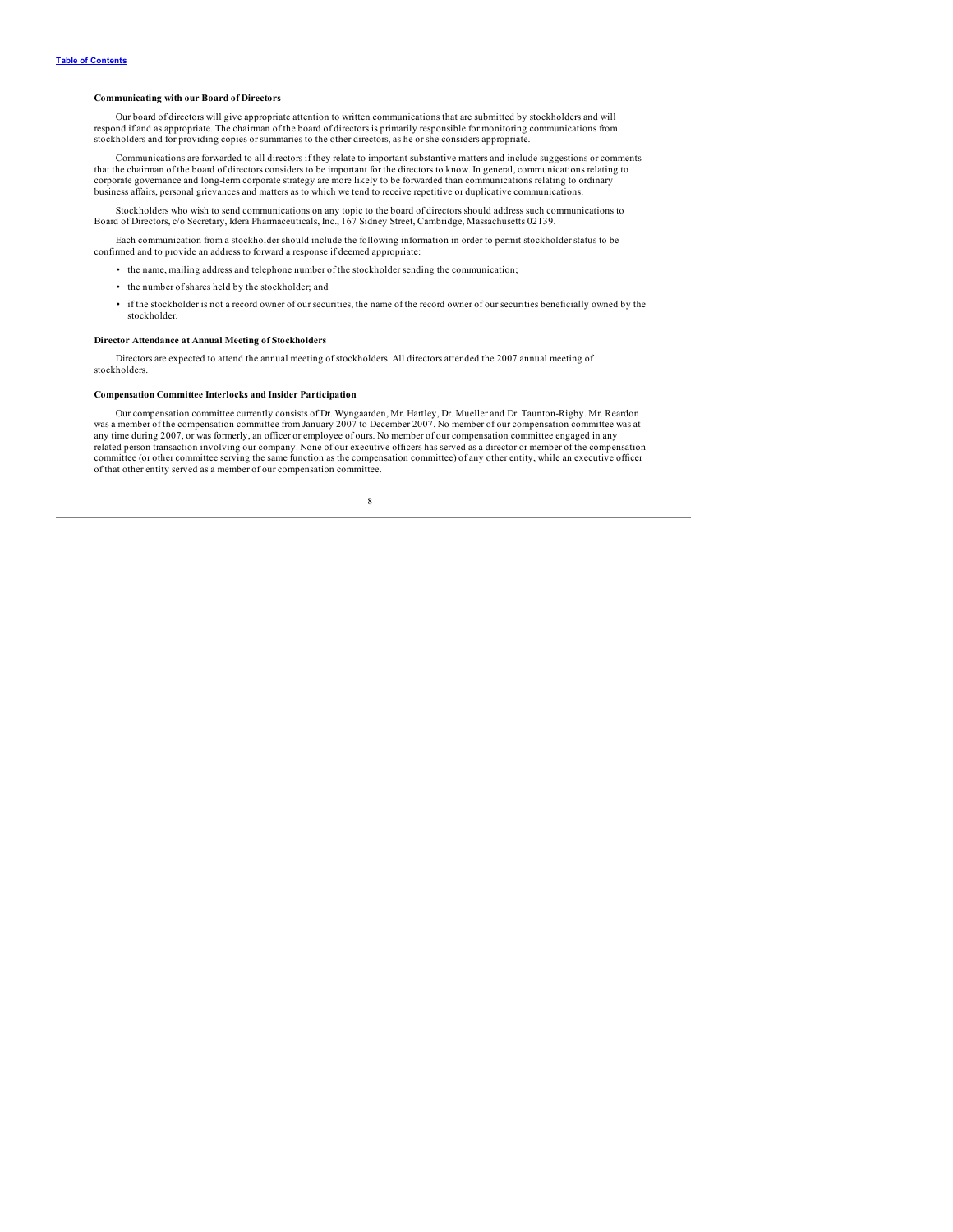### <span id="page-11-0"></span>**PROPOSAL 1 — ELECTION OF DIRECTORS General Information**

Our board of directors is divided into three classes and currently consists of three Class I directors, C. Keith Hartley, Hans Mueller, Ph.D. and William S. Reardon, C.P.A., two Class II directors, Robert W. Karr, M.D. and James B. Wyngaarden, M.D., and three<br>Class III directors, Sudhir Agrawal, D. Phil., Youssef El Zein and Alison Taunton-Rigby, staggered so that one class is elected each year. Members of each class are elected for three-year terms. The Class I, Class II and Class III directors were elected to serve until the annual meeting of stockholders to be held in 2008, 2009 and 2010, respectively, and until their respective successors are elected and qualified.

Our board of directors, on the recommendation of our nominating and corporate governance committee, has nominated Messrs. Hartley and Reardon and Dr. Mueller for election as Class I directors. The persons named in the enclosed proxy card will vote to elect Messrs. Hartley and Reardon and Dr. Mueller as Class I directors unless you withhold authority to vote for the election of any or all nominees by marking the proxy to that effect. The proxy card may not be voted for more than three directors. Each Class I director will be elected to hold office until the 2011 annual meeting of stockholders and until his successor is elected and qualified. Each of the nominees is presently a director, and each has indicated a willingness to serve as a director, if elected. If a nominee becomes unable or unwilling to serve, however, the persons acting under the proxy may vote for substitute nominees selected by the board of directors.

#### **Information about our Directors**

Set forth below are the names of each of the nominees for election as Class I directors, each Class II director and each Class III director, the year in which each first became a director, their ages as of March 31, 2008, their positions and offices with our company, their principal occupations and business experience during at least the past five years and the names of other public companies for which they serve as a director.

### Our board of directors recommends that you vote FOR the election of C. Keith Hartley, Hans Mueller and William S. Reardon **as Class I directors.**

### **Nominees for Class I Directors — Terms to Expire in 2011**

### **C. Keith Hartley Director since 2000**

Mr. Hartley, age 65, has been President of Hartley Capital Advisors, a financial consulting firm, since June 2000. Mr. Hartley was Managing Partner of Forum Capital Markets LLC, an investment banking firm, from August 1995 to May 2000. Mr. Hartley also serves as a director of Universal Display Corporation, a developer of flat panel displays.

#### **Hans Mueller, Ph.D. Director since 2007**

Dr. Mueller, age 67, most recently served as Senior Vice President of Global Business Development at Wyeth Pharmaceuticals, a<br>pharmaceutical company, from 1993 to 2004. Upon his retirement in 2004, Dr. Mueller began consul science companies. From 1985 to 1993, Dr. Mueller served as Executive Vice President, President and Chief Executive Officer of Nova Pharmaceutical Corporation (now part of Scios, Inc.), a drug research and development company. Previously, he held roles with increasing levels of responsibility at Sandoz, now part of Novartis AG, a pharmaceutical company, in the areas of research, regulatory affairs, manufacturing, systems development, new product planning, licensing and business development.

### **William S. Reardon, C.P.A. Director since 2002**

Mr. Reardon, age 61, was an audit partner at PricewaterhouseCoopers LLP, where he led the Life Science Industry Practice for New England and the Eastern United States from 1986 until his retirement from the firm in July 2002. Mr. Reardon served on the Board of the Emerging Companies Section of the Biotechnology Industry Organization from June 1998 to June 2000 and the board of directors of the Massachusetts Biotechnology Council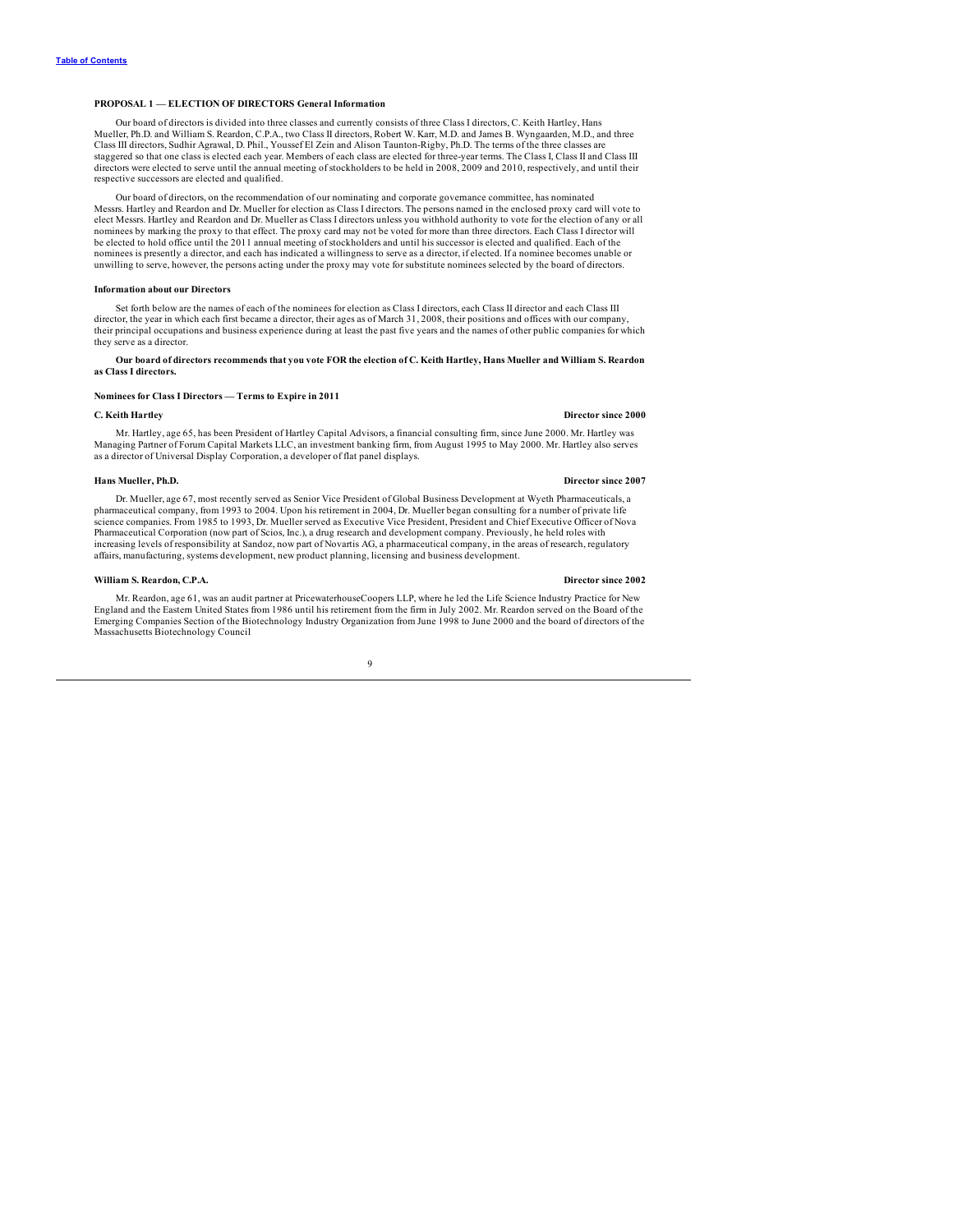<span id="page-12-0"></span>from April 2000 to April 2002. He also serves as a director of Oscient Pharmaceuticals Corporation (formerly Genome Therapeutics Corp.), a pharmaceutical company, and Synta Pharmaceuticals, Inc., a biopharmaceutical company.

### *Continuing Members of the Board of Directors*

### **Class II Directors — Terms to Expire in 2009**

#### **Robert W. Karr, M.D. Director since 2005**

Dr. Karr, age 59, is an independent consultant to biotechnology companies. Dr. Karr served as our President from December 2005 until December 2007. Prior to joining us, Dr. Karr was an independent consultant and, from June 2000 through December 2004, Dr. Karr was a senior executive for Global Research & Development for Pfizer, Inc., a pharmaceutical company, where he served as Senior Vice<br>President, Strategic Management from 2003 to 2004 and Vice President of Strategic Manageme with Pfizer, Dr. Karr served as Vice President, Research & Development Strategy for Warner-Lambert Company, a pharmaceutical company. He also serves on the board of directors of GTx, Inc., a biotechnology company.

#### **James B. Wyngaarden, M.D. Director since 1990**

Dr. Wyngaarden, age 83, has been Chairman of our board of directors since February 2000 and was Vice Chairman from February 1997 to February 2000. Dr. Wyngaarden co-founded the Washington Advisory Group LLC, a consulting firm, in 1996 and remained a principal until January 2002. He was Senior Associate Dean, International Affairs at the University of Pennsylvania Medical School from<br>1995 to 1997. Dr. Wyngaarden was Foreign Secretary of the National Academy of Sciences 1994. He was Director of the Human Genome Organization from 1990 to 1991 and a council member from 1990 to 1993. Dr. Wyngaarden was Director of the National Institutes of Health from 1982 to 1989, and Associate Director for Life Sciences, Office of Science and Technology Policy in the Executive Office of the President, the White House, from 1989 to 1990. He is also a member of the board of directors of Genaera Corporation, a biopharmaceutical company.

#### **Class III Directors — Terms to Expire in 2010**

#### **Sudhir Agrawal, D. Phil. Director since 1990**

Dr. Agrawal, age 54, is our Chief Executive Officer and Chief Scientific Officer. He joined us in 1990 and has served as our Chief Scientific Officer since January 1993, our Senior Vice President of Discovery since March 1994, our President from February 2000 to October 2005, a director since March 1993 and our Chief Executive Officer since August 2004. Prior to his appointment as Chief Scientific Officer, he served as our Principal Research Scientist from February 1990 to January 1993 and as our Vice President of Discovery from December 1991 to January 1993. He served as Acting Chief Executive Officer from February 2000 until September 2001. Prior to joining us, Dr. Agrawal served as a Foundation Scholar at the Worcester Foundation for Experimental Biology from 1987 through 1991 and at the Medical Research Council's Laboratory of Molecular Biology in Cambridge, England from 1985 to 1986.

### **Youssef El Zein Director since 1992**

Mr. El Zein, age 59, has been Vice Chairman of our board of directors since February 1997. Mr. El Zein has been managing partner of Pillar Investment Limited, a private investment firm, since 1991. Mr. El Zein is also Director of Optima Life Sciences Limited, an investment company that owns shares in Idera. Mr. El Zein is also a managing partner of Search Dynamics Corporation and Optima Strategic Corporation, two special purpose vehicles founded by Pillar that invest in early stage technology-based companies.

#### **Alison Taunton-Rigby, Ph.D. Director since 2004**

Dr. Taunton-Rigby, age 63, has been Chief Executive Officer and Director of RiboNovix, Inc., a privately held development stage biotechnology company she co-founded, since February 2003. Prior to founding RiboNovix, Dr. Taunton-Rigby was Chief Executive Officer of CMT, Inc., a healthcare technology company, from 2001 to 2003. Previously, Dr. Taunton-Rigby was President and Chief Executive Officer of Aquila Biopharmaceuticals,

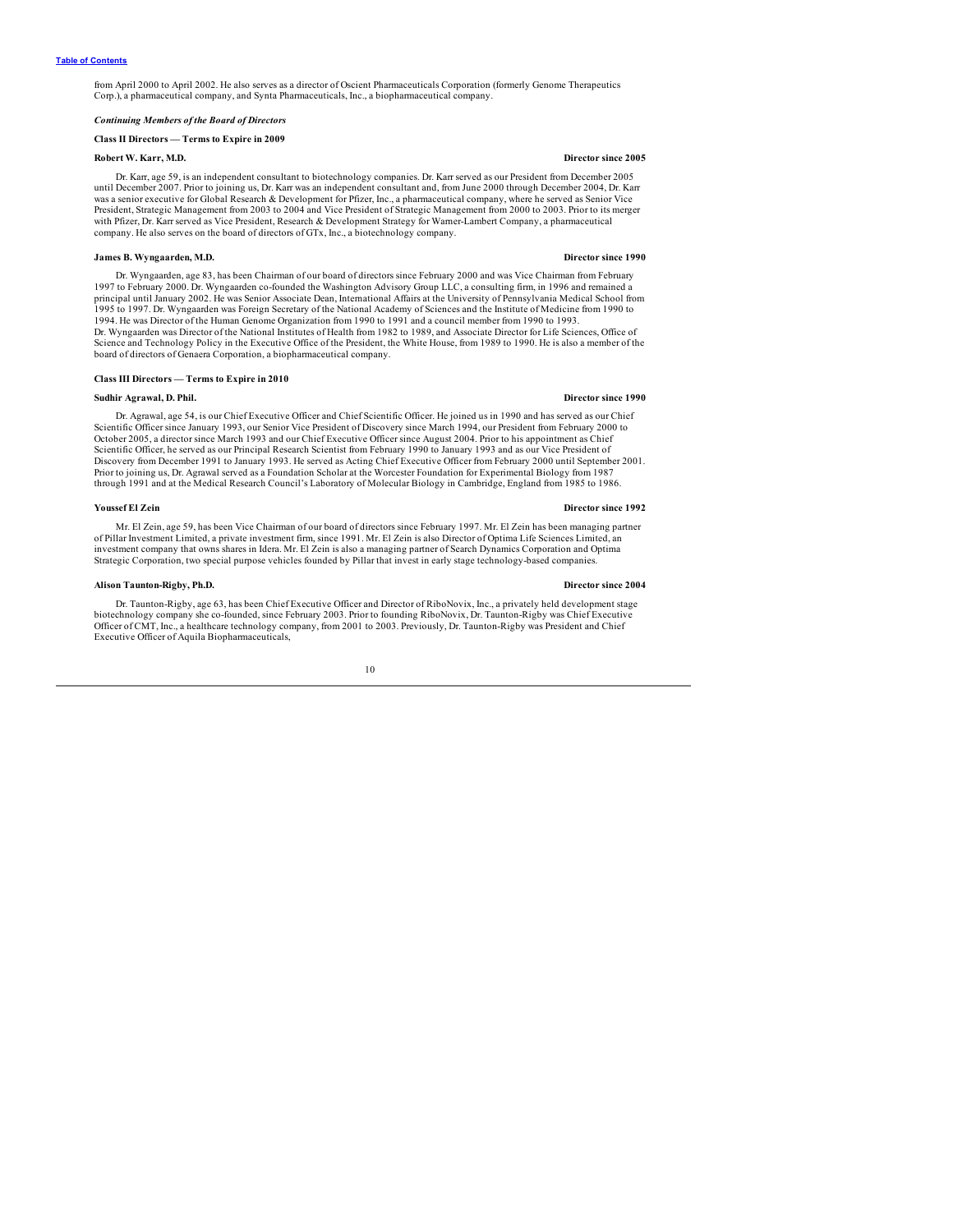<span id="page-13-0"></span>Inc., a life sciences company, President and Chief Executive Officer of Cambridge Biotech Corporation, a life sciences company, and<br>President and Chief Executive Officer of Mitotix, Inc., a biopharmaceutical company, Senio Arthur D. Little. Dr. Taunton-Rigby is also a director of Healthways, Inc., Abt Associates, and Riversource Funds.

### **Director Compensation**

We use a combination of cash and equity-based compensation to attract and retain candidates to serve on our board of directors. We do not compensate directors who are also our employees for their service on our board of directors. As a result, Dr. Agrawal, our chief executive officer and chief scientific officer does not receive any compensation for his service on our board of directors. Additionally, Dr. Karr, our president until December 2007, did not receive any compensation for his service on our board of directors in 2007. We periodically review our cash and equity-based compensation for non-employee directors.

As part of that process, in 2007, the compensation committee engaged Radford Surveys + Consulting, a compensation consultant, to assist in a review of the compensation program for non-employee directors. Radford Surveys + Consulting reviewed trends in director compensation with respect to both cash fees and equity and compared our program to the compensation programs of comparable life sciences companies. As a result of its review of the compensation program, in December 2007, the compensation committee recommended, and our board of directors approved, changes to the director compensation program, effective as of January 2008.

#### *2007 Director Compensation*

*Cash Fees*

We pay our non-employee directors annual retainers in cash. For 2007, the chairman of our board received an annual retainer of \$60,000, which was paid in monthly installments, and the chairman of our audit committee received an annual retainer of \$15,000, which was paid in quarterly installments. All other non-employee directors received an annual retainer of \$10,000, which was paid in quarterly installments.

During 2007, we also paid members of the board of directors who were not employees \$1,250 for personal attendance and \$500 for telephonic attendance at board of directors and committee meetings. No additional compensation was paid for committee meetings held in conjunction with board meetings.

Directors were also reimbursed for their expenses incurred in connection with their attendance at board of directors and committee meetings.

We had a policy under which non-employee directors were entitled to elect to receive meeting fees in the form of common stock in lieu of cash. During 2007, the number of shares of common stock issued to directors electing to receive common stock under this<br>program was determined on a quarterly basis by dividing the fees for meetings attended in the 85% of the closing price of our common stock on the first business day of the quarter following the quarter in which the fees were earned. In connection with this policy, directors elected to receive common stock in lieu of cash for board of director and committee meeting fees earned during 2007 as follows:

| <b>Director</b>           | Shares of<br>Common Stock | <b>Cash Fees</b><br>Foregone | Value of Stock<br>Received(1) |  |  |  |
|---------------------------|---------------------------|------------------------------|-------------------------------|--|--|--|
| . .<br>William S. Reardon | 1.291                     | \$9.500                      | 11.182<br>S.                  |  |  |  |
| James B. Wyngaarden, M.D. | 1.456                     | 11.250                       | 13.233                        |  |  |  |

(1) Equals the number of shares of common stock issued to the director times the closing price of our common stock on the date the shares were issued.

#### *Equity Compensation*

During 2007, we granted each non-employee director options to purchase 3,125 shares of our common stock upon his or her initial election to the board of directors and options to purchase 1,250 shares of common stock on the

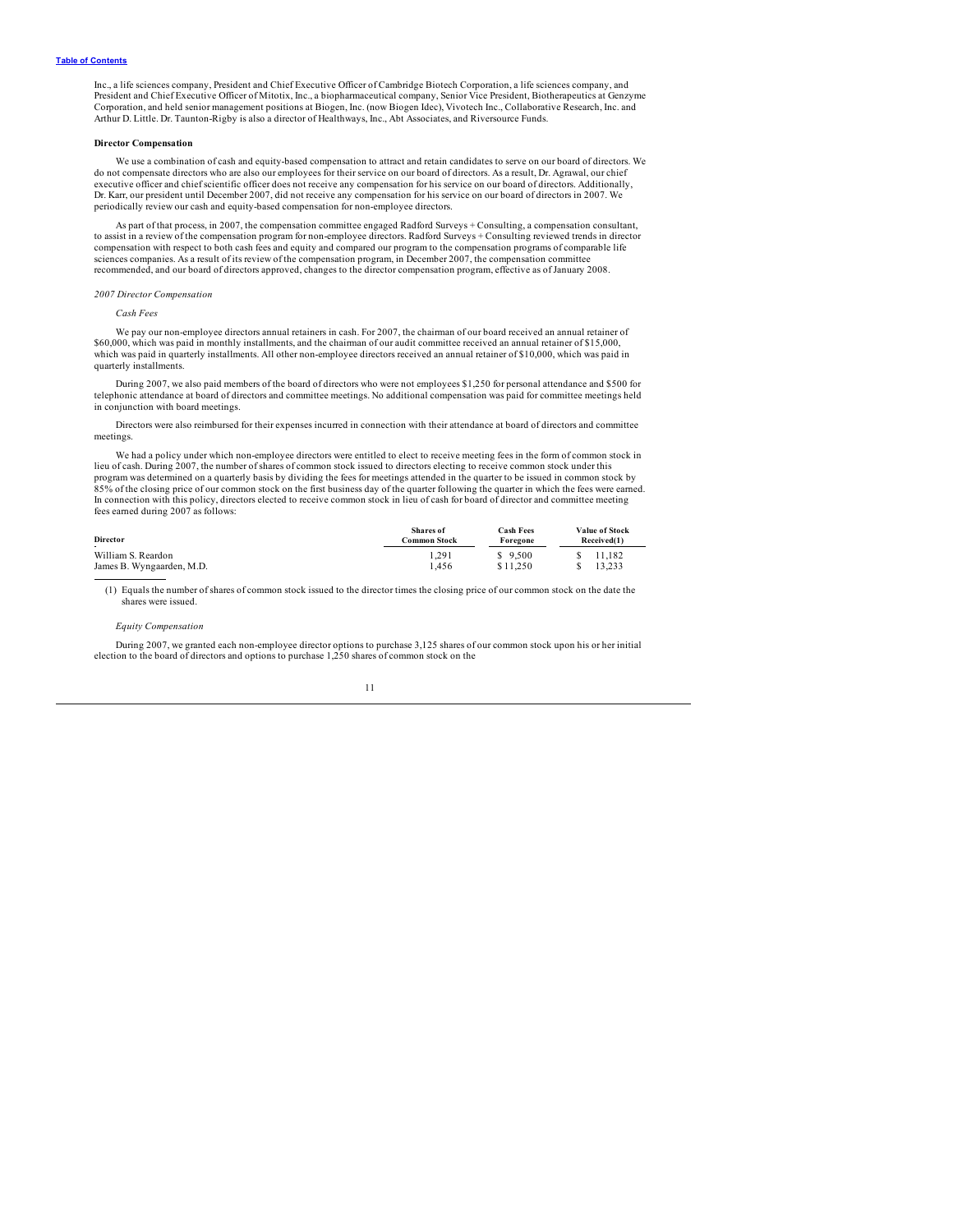first day of each calendar quarter. We granted initial options and options to purchase 469 shares of the quarterly awards under the<br>1995 Director Stock Option Plan. We made the remainder of the quarterly awards under our 1 Incentive Plan. All of these options were granted with exercise prices equal to the fair value of our common stock, which is the closing price of our common stock, on the date of grant and vest in full on the first anniversary of the date of grant, provided that the option holder continues to serve as a director on such date. These options will become immediately exercisable in full if there is a change in control of our company.

The following table sets forth a summary of the compensation we paid to our non-employee directors for service on our board in 2007.

### **DIRECTOR COMPENSATION TABLE FOR 2007**

| Name                        | <b>Fees Earned or Paid</b><br>in Cash<br>(S) |          |  | All Other<br>Compensation<br>(S)(2) | Total<br>(S) |  |
|-----------------------------|----------------------------------------------|----------|--|-------------------------------------|--------------|--|
| Youssef El Zein             | 17.500                                       | \$18,502 |  | $\overline{\phantom{a}}$            | \$36,002     |  |
| James B. Wyngaarden, M.D.   | 73,750(3)                                    | \$18,502 |  | 1.983                               | \$94,235     |  |
| C. Keith Hartley            | 24,250                                       | \$18,502 |  | $\overline{\phantom{a}}$            | \$42,752     |  |
| Hans Mueller, Ph.D.(4)      | 7.250                                        | \$5.890  |  | $\overline{\phantom{a}}$            | \$13,140     |  |
| William S. Reardon          | 31,500(3)                                    | \$18,502 |  | 1.682                               | \$51,684     |  |
| Alison Taunton-Rigby, Ph.D. | 26,000                                       | \$18,502 |  | $\overline{\phantom{a}}$            | \$44,502     |  |

(1) The amount shown represents the amount of compensation cost that we recognized for financial statement reporting purposes for fiscal 2007 for all options held by each of the non-employee directors as computed in accordance with SFAS No. 123R utilizing<br>the modified prospective transition method. In accordance with SFAS No. 123R, the fair value of on the date of grant using the Black-Scholes option pricing model. This value is then amortized ratably over the vesting period. See Note 2(k) of the financial statements in our annual report on Form 10-K for the year ended December 31, 2007 regarding<br>assumptions we made in determining the SFAS No. 123R value of equity awards. The grant date fair va accordance with SFAS No. 123R, of stock options granted to each of our non-employee directors in 2007 was \$22,876 except that in the case of Dr. Mueller it was \$22,643. As of December 31, 2007, our non-employee directors held options to purchase shares of<br>our common stock as follows: Mr. Hartley: 21,877; Dr. Mueller: 4,375; Mr. Reardon: 20,627; D

(2) Represents the difference between the value of our common stock received by the director pursuant to his election to forgo cash meeting fees and the amount of the cash meeting fees foregone with respect to such common stock. See "Director<br>Compensation — 2007 Director Compensation — Cash Fees" above for further information about the cash fees forego

(3) Includes cash meeting fees foregone at the election of the director of \$11,250 in the case of Dr. Wyngaarden and \$9,500 in the case of Mr. Reardon. In lieu of such fees, the director elected to receive shares of our co

(4) Dr. Mueller joined our board of directors in September 2007.

### *2008 Director Compensation*

Under our new director compensation program, effective as of January 1, 2008, cash fees for our non-employee directors are as follows:

|                                               | Member<br><b>Annual Fee</b> |               | Chairman<br><b>Annual Fee</b> |
|-----------------------------------------------|-----------------------------|---------------|-------------------------------|
| <b>Board of Directors</b>                     | \$35,000                    | <sup>\$</sup> | 60,000                        |
| <b>Audit Committee</b>                        | 7.000                       | S             | 15,000                        |
| <b>Compensation Committee</b>                 | 5.000                       | S.            | 10,000                        |
| Nomination and Corporate Governance Committee | 3.500                       |               | 7.500                         |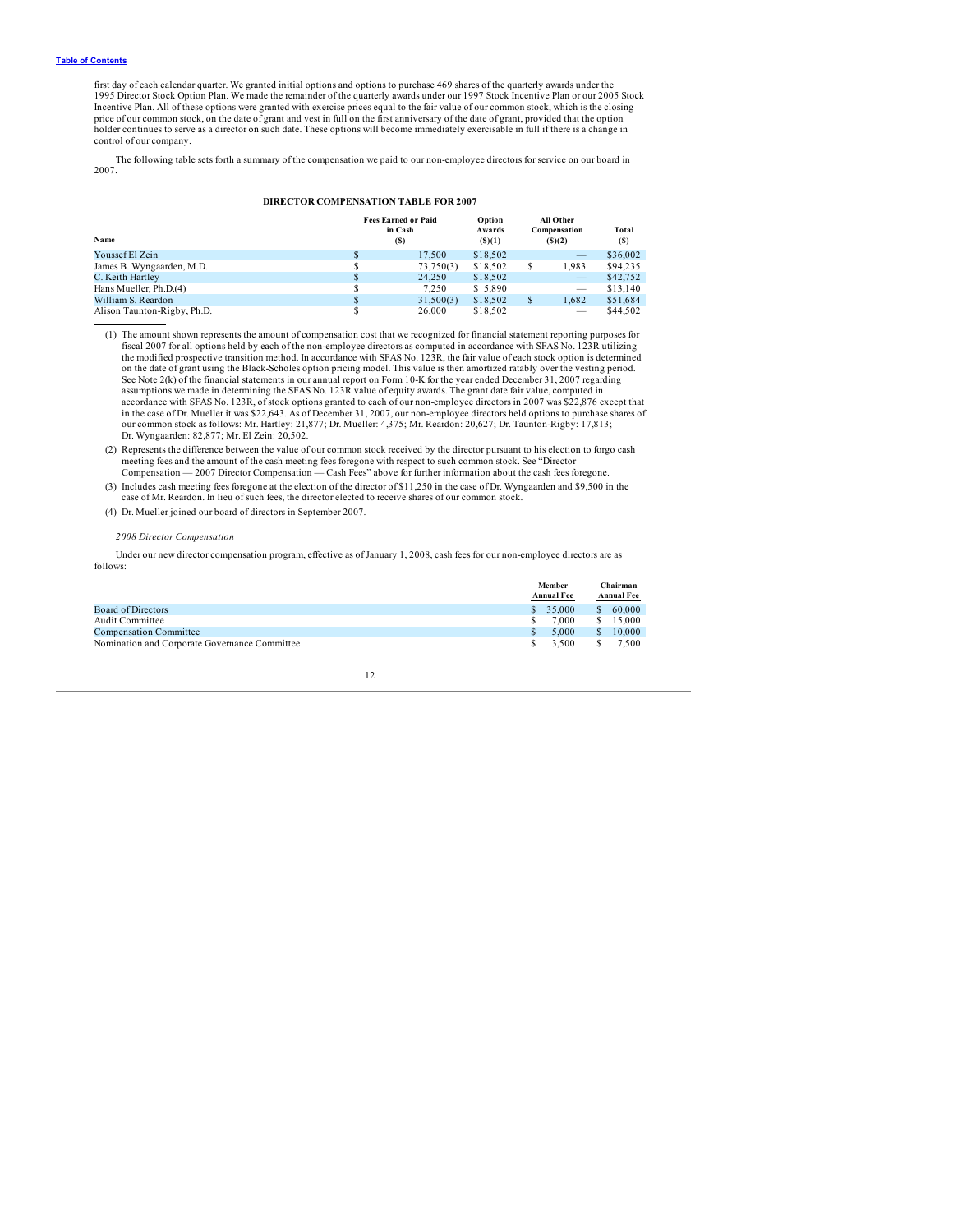<span id="page-15-0"></span>These fees are payable quarterly in arrears. As part of the changes to our director compensation program, our board of directors eliminated meeting fees. Additionally, in conjunction with our new director compensation program, our board adopted a new stock-forfees policy. Under this policy, directors have the right to elect to receive common stock in lieu of cash fees. The number of shares to be issued to participating directors is determined on a quarterly basis by dividing the cash fees to be issued in common stock by the fair market value of our common stock, which is the closing price of our common stock, on the first business day of the quarter following the quarter in which the fees were earned.

Under our new director compensation program, upon their initial election to the board of directors, new non-employee directors will receive an option grant for 16,000 shares and all non-employee directors receive an annual option grant for 10,000 shares. The annual grants are made on the date of the annual meeting of stockholders. These options will vest quarterly over three years from the date<br>of grant, subject to continued service as a director and will be granted under our stockholders as described below under proposal three, our 2008 Stock Incentive Plan. These options will be granted with exercise prices equal to the fair market value of our common stock, which is the closing price of our common stock, on the date of grant and become immediately exercisable in full if there is a change in control of our company.

Effective January 2, 2008, our board of directors also granted all currently serving non-employee directors an option to purchase 16,000 shares of our common stock at an exercise price equal to the closing price of our common stock on January 2, 2008, which was<br>\$13.28. These options vest quarterly over three years from the date of grant, subject to c immediately exercisable in full if there is a change in control of our company.

### **PROPOSAL 2 — INCREASE IN THE NUMBER OF AUTHORIZED SHARES OF COMMON STOCK**

In March 2008, our board of directors voted to recommend to the stockholders that they approve an amendment to our Restated Certificate of Incorporation to increase the number of authorized shares of Common Stock from 40,000,000 shares to 70,000,000 shares.<br>A copy of the Certificate of Amendment to the Restated Certificate of Incorporation is a of March 31, 2008, we had authorized, outstanding or reserved for issuance the following shares of Common Stock:

- 22,270,797 shares of Common Stock outstanding;
- 1,926 shares Common Stock reserved for issuance upon conversion of our Series A Convertible Preferred Stock;
- 855,901 shares of Common Stock reserved for issuance upon exercise of outstanding warrants;
- 3,212,239 shares of Common Stock reserved for issuance upon exercise of outstanding stock options; and
- 884,303 shares of Common Stock reserved for future issuance under our 2005 Stock Incentive Plan, our 1995 Directors Option Plan and our 1995 Employee Stock Purchase Plan.

Our board of directors believes that the authorization of the additional shares of Common Stock is necessary to provide us with the flexibility to issue shares of Common Stock in connection with possible future financings, joint ventures, acquisitions, stock incentive plans and other general corporate purposes. For instance, in this proxy statement, we are seeking stockholder approval for our 2008 Stock Incentive Plan and an increase to the number of shares of Common Stock authorized for issuance under our 1995 Employee Stock Purchase Plan.

We do not currently have any plans, understandings, arrangements, commitments or agreements, written or oral, for the issuance of the additional shares of Common Stock that would be authorized if this proposal is approved. If this proposal to amend our Restated Certificate of Incorporation to increase the number of authorized shares of Common Stock is adopted by the stockholders, our board of directors will have authority to issue these additional shares of Common Stock without the necessity of further stockholder action. Holders of the Common Stock have no preemptive rights with respect to any shares that may be issued in the future.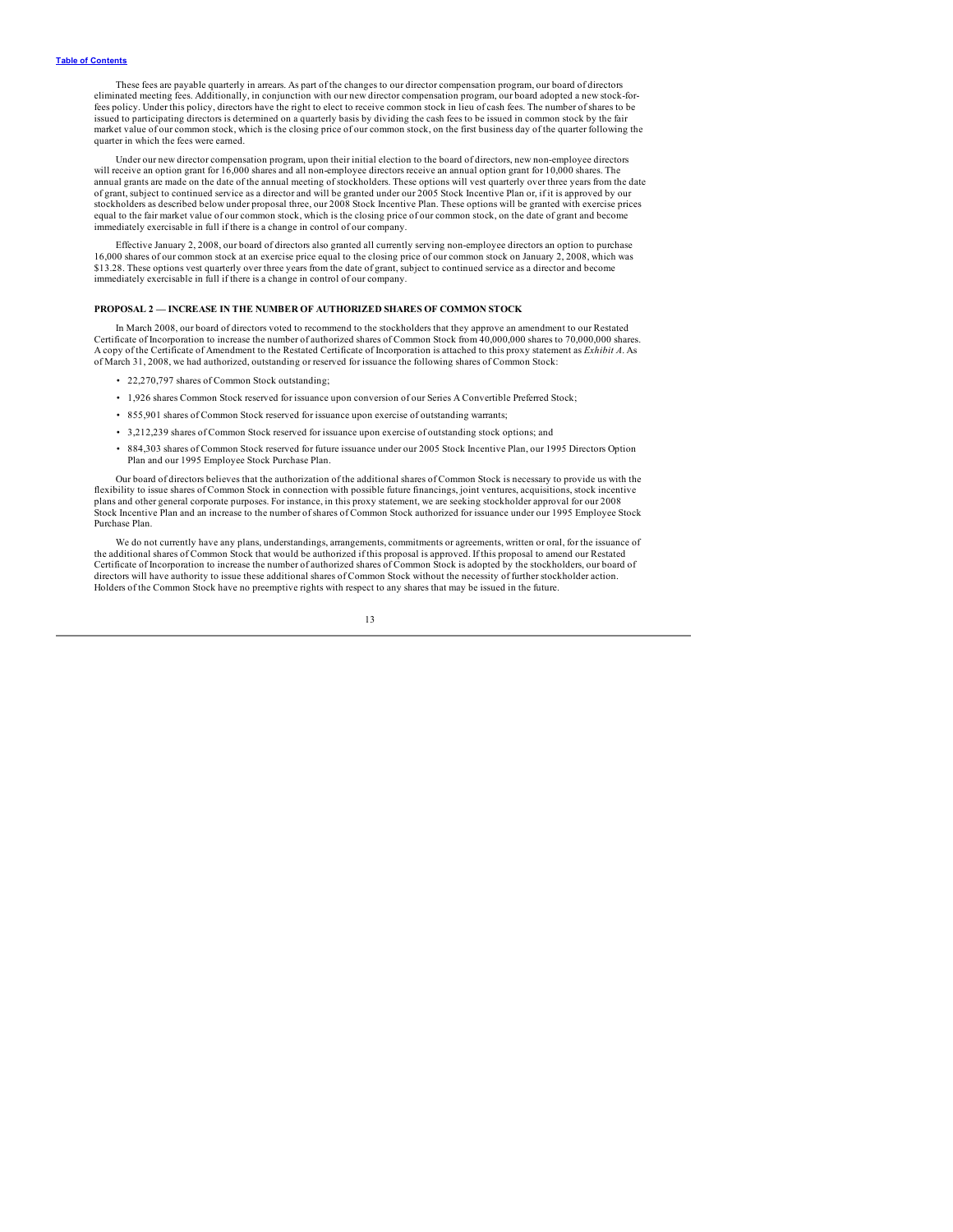<span id="page-16-0"></span>If this proposal is approved, we intend to file an amendment to the Restated Certificate of Incorporation promptly following the annual meeting reflecting the approved increase in the number of authorized shares of Common Stock.

Under Delaware law, stockholders are not entitled to dissenter's rights with respect to the proposed amendment to our Restated Certificate of Incorporation.

Our board of directors believes that approval of the amendment to the Restated Certificate of Incorporation is in the best interests of our company and our stockholders and therefore recommends that stockholders vote FOR the approval of the **amendment.**

### **PROPOSAL 3 — APPROVAL OF 2008 STOCK INCENTIVE PLAN**

On March 18, 2008, our board of directors adopted, subject to stockholder approval, the 2008 Stock Incentive Plan, or the 2008 Plan. Up to 3,700,000 shares of Common Stock (subject to adjustment in the event of stock splits and other similar events) may be issued pursuant to awards granted under the 2008 Plan.

The 2008 Plan is intended to replace our 2005 Stock Incentive Plan (the "2005 Plan"). As of March 31, 2008, options to purchase 1,683,240 shares of Common Stock were outstanding under the 2005 Plan and an additional 804,407 shares were reserved for future stock awards. If the 2008 Plan is approved, all then outstanding options under the 2005 Plan will remain in effect, but no additional option grants may be made under the 2005 Plan. As a result, if our stockholders approve the 2008 Stock Incentive Plan, we will have a total of 3,700,000 shares of Common Stock available for future issuance under equity compensation awards.

The board of directors believes that our future success depends, in large part, upon our ability to maintain a competitive position in attracting, retaining and motivating key personnel. Accordingly, the board of directors believes adoption of the 2008 Plan is in the best interests of our company and our stockholders and recommends that stockholders vote FOR the approval of the 2008 Plan.

#### **Description of the 2008 Plan**

The following is a brief summary of the 2008 Plan, a copy of which is attached as *Exhibit B* to this Proxy Statement.

### *Types of Awards*

The 2008 Plan provides for the grant of incentive stock options intended to qualify under Section 422 of the Internal Revenue Code of 1986, as amended (the "Code"), non-statutory stock options, stock appreciation rights, restricted stock, restricted stock units and<br>other stock-based awards as described below, which are collectively referred to as

*Incentive Stock Options and Non-statutory Stock Options.* Optionees receive the right to purchase a specified number of shares of Common Stock at a specified option price and subject to such other terms and conditions as are specified in connection with the option grant. Options may be granted at an exercise price equal to or greater than the fair market value of the Common Stock on the date of grant. Under present law, however, incentive stock options and options intended to qualify as performance-based compensation under Section 162(m) of the Code may not be granted at an exercise price less than 100% of the fair market value of the Common Stock on the<br>date of grant (or less than 110% of the fair market value in the case of incentive stock 10% of the voting power of our company). Options may not be granted for a term in excess of ten years. The 2008 Plan permits the following forms of payment of the exercise price of options:

- payment by cash, check, wire transfer or in connection with a "cashless exercise" through a broker,
- subject to certain conditions, surrender to us of shares of Common Stock,
- subject to certain conditions, delivery to us of a promissory note,
- any other lawful means, or

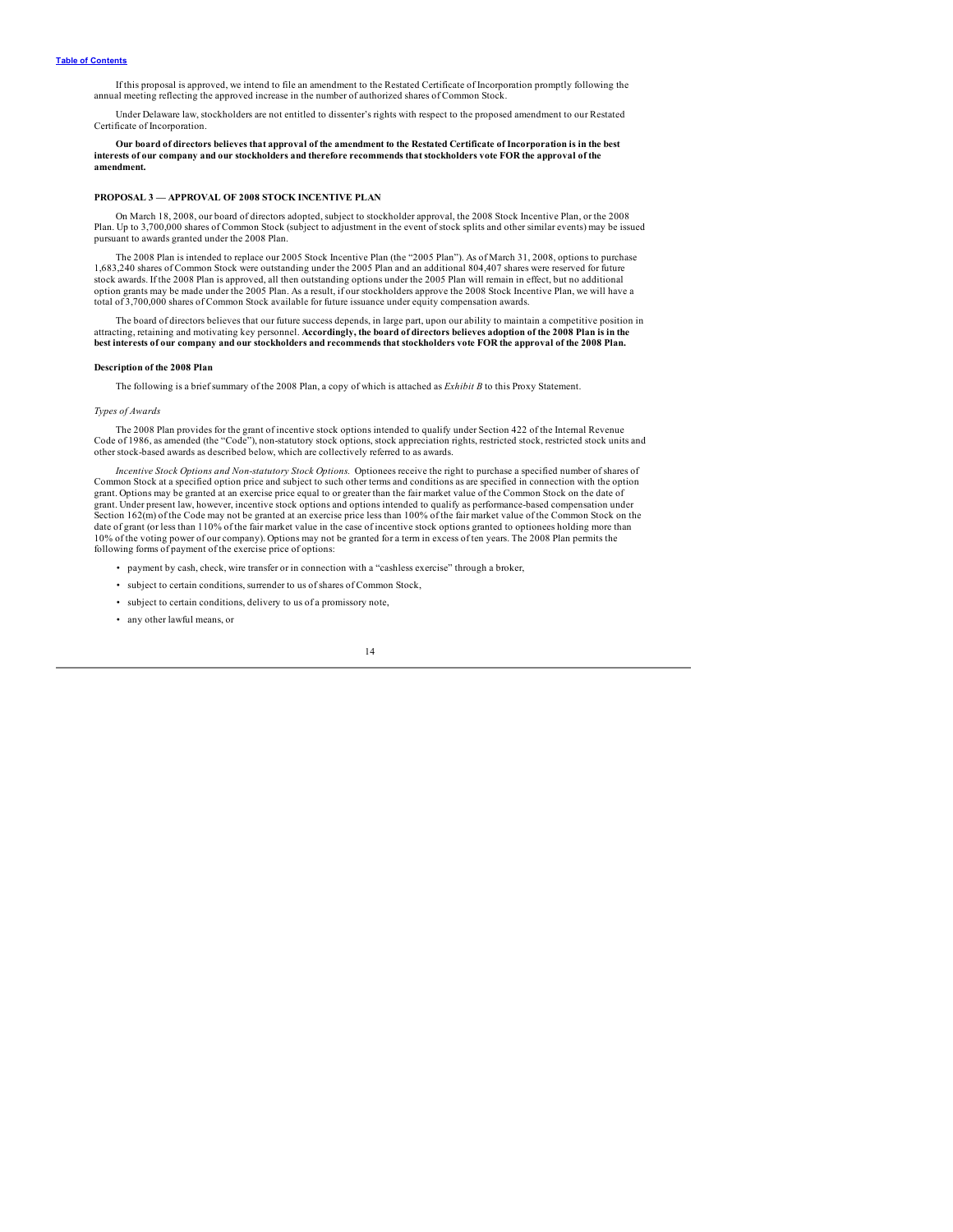• any combination of these forms of payment.

Stock Appreciation Rights. A Stock Appreciation Right, or SAR, is an award entitling the holder, upon exercise, to receive an amount in Common Stock or cash or a combination thereof determined by reference to appreciation, the fair market value of a share of Common Stock. SARs may be granted independently or in tandem with an option.

*Restricted Stock Awards.* Restricted Stock awards entitle recipients to acquire shares of Common Stock, subject to our right to repurchase all or part of such shares from the recipient in the event that the conditions specified in the applicable award are not satisfied prior to the end of the applicable restriction period established for such award.

*Restricted Stock Unit Awards.* Restricted Stock Unit awards entitle the recipient to receive shares of Common Stock to be delivered at the time such shares vest pursuant to the terms and conditions established by the board of directors.

*Other Stock-Based Awards.* Under the 2008 Plan, the board of directors has the right to grant other awards based upon the Common Stock having such terms and conditions as the board of directors may determine, including the grant of shares based upon certain conditions, the grant of awards that are valued in whole or in part by reference to, or otherwise based on, shares of Common Stock, and the grant of awards entitling recipients to receive shares of Common Stock to be delivered in the future.

Performance Conditions. The compensation committee may determine, at the time of grant, that a Restricted Stock award, Restricted Stock Unit award or Other Stock-Based award granted to an officer will vest solely upon the performance criteria designed to qualify for deduction under Section 162(m) of the Code. The performance criteria for each such award will be based on one or more of the following measures: (a) earnings per share, (b) return on average equity or average assets with respect to a pre-determined peer group, (c) earnings, (d) earnings growth, (e) revenues, (f) expenses, (g) stock price, (h) market share, (i) return on sales, assets, equity or investment, (j) regulatory compliance, (k) achievement of balance sheet or income statement objectives, (l) total shareholder return, (m) net operating profit after tax, (n) pre-tax or after-tax income, (o) cash flow, (p) achievement of research, development, clinical or regulatory milestones, (q) product sales and (r) business development activities, and may be absolute in their terms or measured against or in relationship to other companies comparably, similarly or otherwise situated. These performance measures may be absolute in their terms or measured against or in relationship to other companies comparably, similarly or otherwise situated. Such performance goals may be adjusted to exclude any one or more of (i) extraordinary items, (ii) gains or losses on the dispositions of discontinued operations, (iii) the cumulative effects of changes in accounting principles, (iv) the write-down of any asset, and (v) charges for restructuring and rationalization programs. Such performance goals: (i) may vary by Participant and may be different for different<br>awards; (ii) may be particular to a Participant or the department, branch, line of busi works and may cover such period as may be specified by the compensation committee; and (iii) will be set by the compensation committee within the time period prescribed by, and will otherwise comply with the requirements of, Section 162(m).

We believe that disclosure of any further details concerning the performance measures for any particular year may be confidential commercial or business information, the disclosure of which would adversely affect our company.

#### *Transferability of Awards*

Except as the board of directors may otherwise determine or provide in an award, awards may not be sold, assigned, transferred, pledged or otherwise encumbered by the person to whom they are granted, either voluntarily or by operation of law, except by will or the laws of descent and distribution or, other than in the case of an incentive stock option, pursuant to a qualified domestic relations order. During the life of the Participant, awards are exercisable only by the Participant.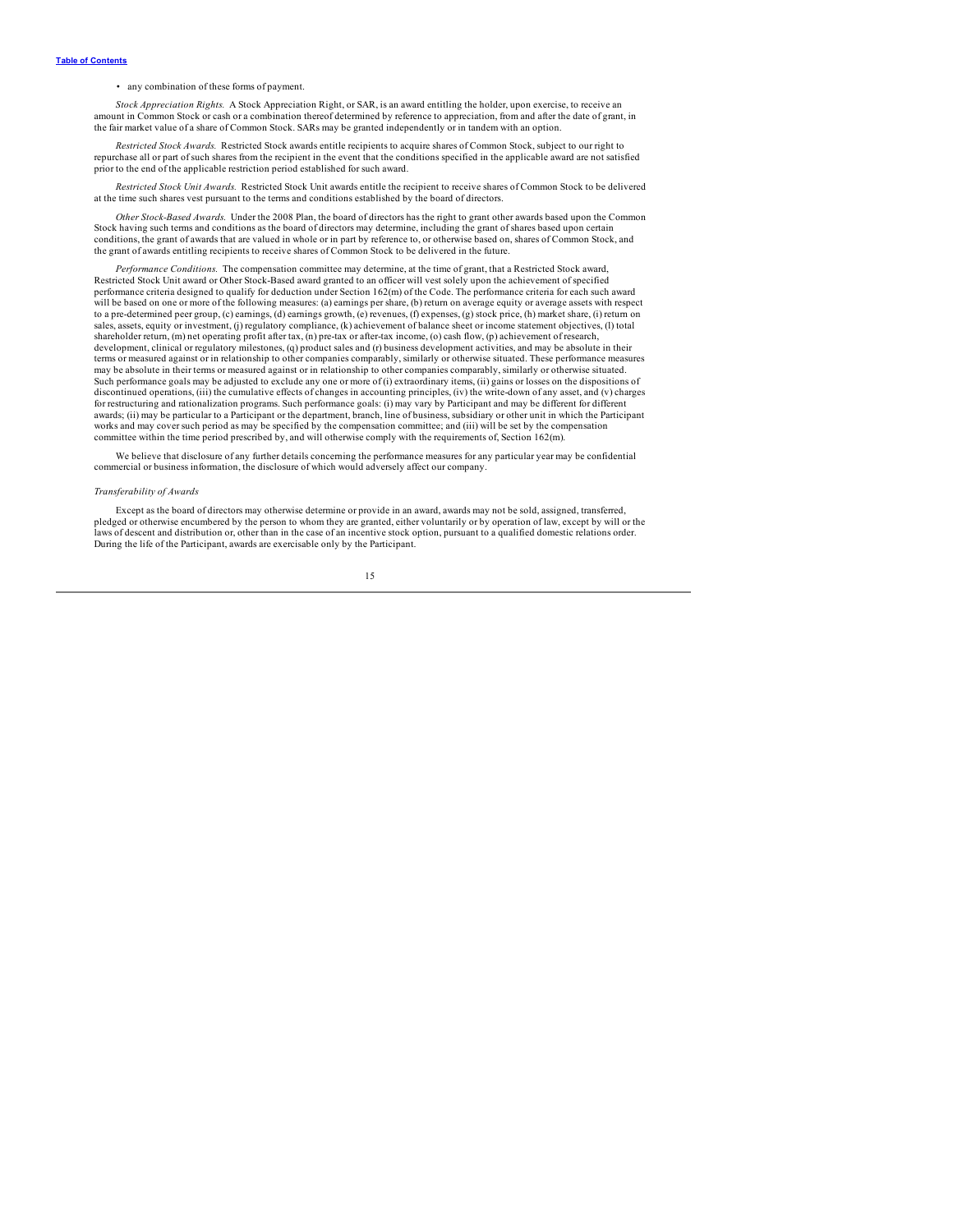### *Eligibility to Receive Awards*

Employees, officers, directors, consultants and advisors of our company and its subsidiaries are eligible to be granted awards under the 2008 Plan. Under present law, however, incentive stock options may only be granted to our employees and employees of our subsidiaries.

The maximum number of shares with respect to which awards may be granted to any participant under the 2008 Plan may not exceed 500,000 shares per calendar year. For purposes of this limit, the combination of an option in tandem with SAR is treated as a single award.

#### *Share Counting*

An aggregate of 3,700,000 shares are reserved for issuance under the 2008 Plan (subject to adjustments for stock splits and the like). Any award that is not a "full-value award" is counted against the aggregate share limit as one share for each share of Common Stock subject to such award and any award that is a "full-value award" is be counted against the aggregate share limit as 1.57 shares for each<br>one share of Common Stock subject to such full-value award. "Full-value award" means award with a per share price or per unit purchase price lower than 100% of fair market value on the date of grant.

For purposes of counting the number of shares available for the grant of awards under the 2008 Plan:

- all shares of Common Stock covered by independent SARs will be counted against the number of shares available for the grant of awards, except with respect to independent SARs that may be settled in cash only;
- if any award (i) expires or is terminated, surrendered or canceled without having been fully exercised or is forfeited in whole or in part (including as the result of shares of Common Stock subject to the award being repurchased by us at the original issuance price pursuant to a contractual repurchase right) or (ii) results in any shares of Common Stock not being issued (including as a result of an independent SAR that was settleable either in cash or in stock actually being settled in cash), the unused shares of<br>Common Stock covered by the award will again be available for the future grant of awards, ex respect to incentive stock options will be subject to any limitations under the Code and with respect to independent SARs the full number of shares subject to any stock-settled SAR will be counted against the shares available under the 2008 Plan regardless of the number of shares actually used to settle the SAR upon exercise;
- Shares of Common Stock tendered to us by a participant in the 2008 Plan to purchase shares of Common Stock upon the exercise<br>of an award or to satisfy tax withholding obligations, including shares retained from the award c not be added back to the number of shares available for the future grant of awards;
- to the extent a share that was subject to an award that counted as one share is returned each applicable share reserve will be credited with one share and to the extent that a share that was subject to an award that counts as 1.57 shares is returned to the 2008 Plan, each applicable share reserve will be credited with 1.57 shares; and
- shares of Common Stock repurchased by us on the open market using the proceeds from the exercise of an award will not increase the number of shares available for future award grants.

#### *Plan Benefits*

As of March 31, 2008, approximately 45 persons were eligible to receive awards under the 2008 Plan, including our four executive officers and seven non-employee directors. The granting of awards under the 2008 Plan is discretionary, and we cannot now determine the number or type of awards to be granted in the future to any particular person or group.

On March 31, 2008, the last reported sale price of our Common Stock on the NASDAQ Global Market was \$10.01.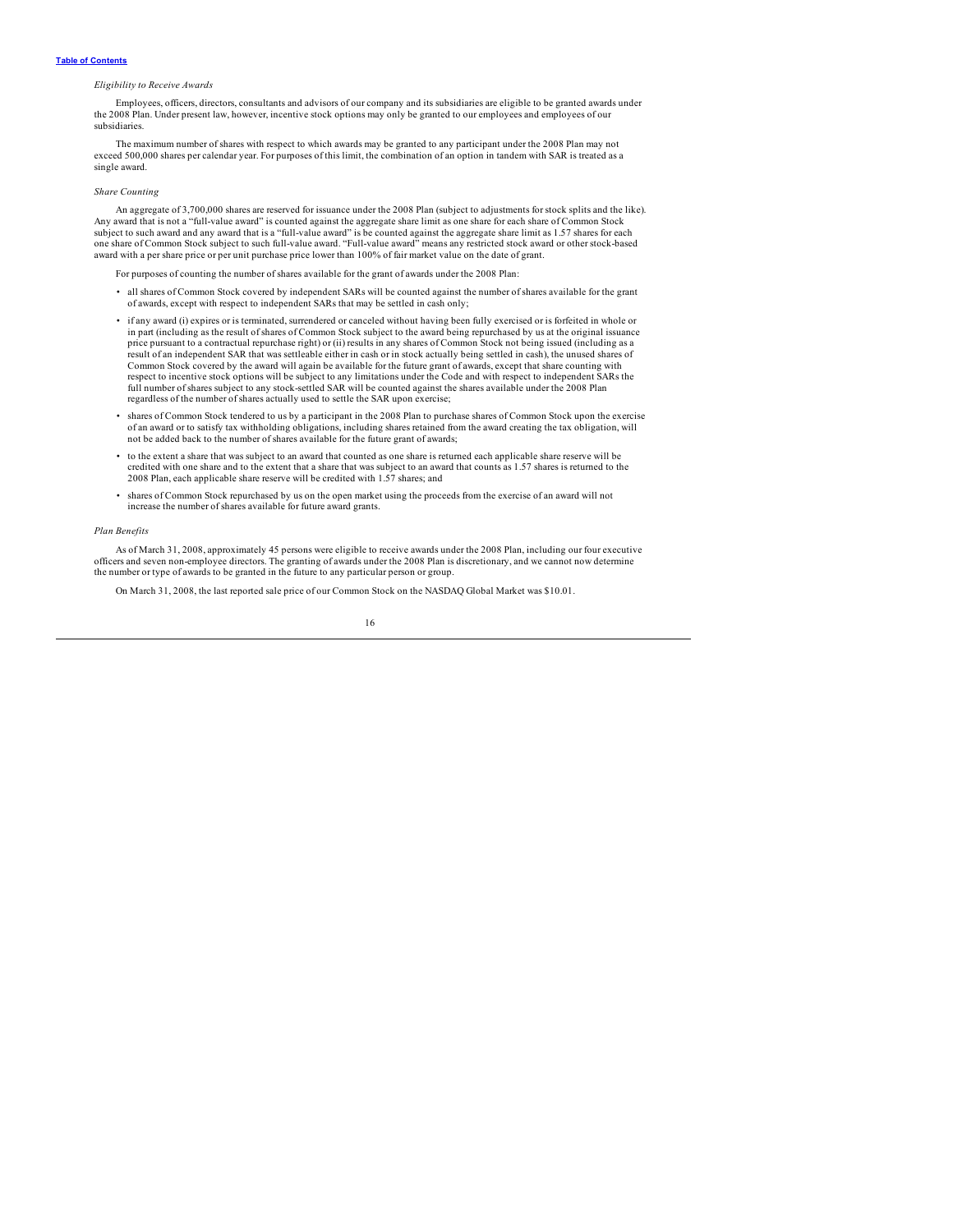### *Administration*

The 2008 Plan is administered by the board of directors. The board of directors has the authority to adopt, amend and repeal the administrative rules, guidelines and practices relating to the 2008 Plan and to interpret the provisions of the 2008 Plan. Pursuant to the terms of the 2008 Plan, the board of directors may delegate authority under the 2008 Plan to one or more committees or subcommittees of the board of directors. The board of directors has authorized the compensation committee to administer certain aspects of the 2008 Plan, including the granting of options to executive officers.

Subject to any applicable limitations contained in the 2008 Plan, the board of directors, the compensation committee, or any other committee to whom the board of directors delegates authority, as the case may be, selects the recipients of awards and determines

- the number of shares of Common Stock covered by options and the dates upon which such options become exercisable,
- the exercise price of options,
- the duration of options (which may not exceed 10 years), and
- the number of shares of Common Stock subject to any SAR, restricted stock award, restricted stock unit award or other stock-<br>based awards and the terms and conditions of such awards, including conditions for repurchase, is

The board of directors is required to make appropriate adjustments in connection with the 2008 Plan and any outstanding awards to reflect stock splits, stock dividends, recapitalizations, spin-offs and other similar changes in capitalization. The 2008 Plan also contains<br>provisions addressing the consequences of any reorganization event, which is defi

- any merger or consolidation of our company with or into another entity as a result of which all of our Common Stock is converted into or exchanged for the right to receive cash, securities or other property, or is cancelled; or
- any exchange of all of our Common Stock for cash, securities or other property pursuant to a share exchange transaction; or
- any liquidation or dissolution of our company.

In connection with a reorganization event, the board of directors or the compensation committee will take any one or more of the following actions as to all or any outstanding awards on such terms as the board or the commi

- provide that awards will be assumed, or substantially equivalent awards will be substituted, by the acquiring or succeeding corporation (or an affiliate thereof);
- upon written notice, provide that all unexercised options or other unexercised awards will terminate immediately prior to the consummation of such reorganization event unless exercised within a specified period following the date of such notice;
- provide that outstanding awards will become exercisable, realizable or deliverable, or restrictions applicable to an award will lapse, in whole or in part prior to or upon such reorganization event;
- in the event of a reorganization event under the terms of which holders of Common Stock will receive upon consummation thereof a cash payment for each share surrendered in the reorganization event (the "acquisition price"), make or provide for a cash payment to an award holder equal to (A) the acquisition price times the number of shares of Common Stock subject to the holder's awards (to the extent the exercise price does not exceed the acquisition price) minus (B) the aggregate exercise price of all the holder's outstanding awards, in exchange for the termination of such awards;
- provide that, in connection with a liquidation or dissolution of our company, awards will convert into the right to receive liquidation proceeds (if applicable, net of the exercise price thereof); and

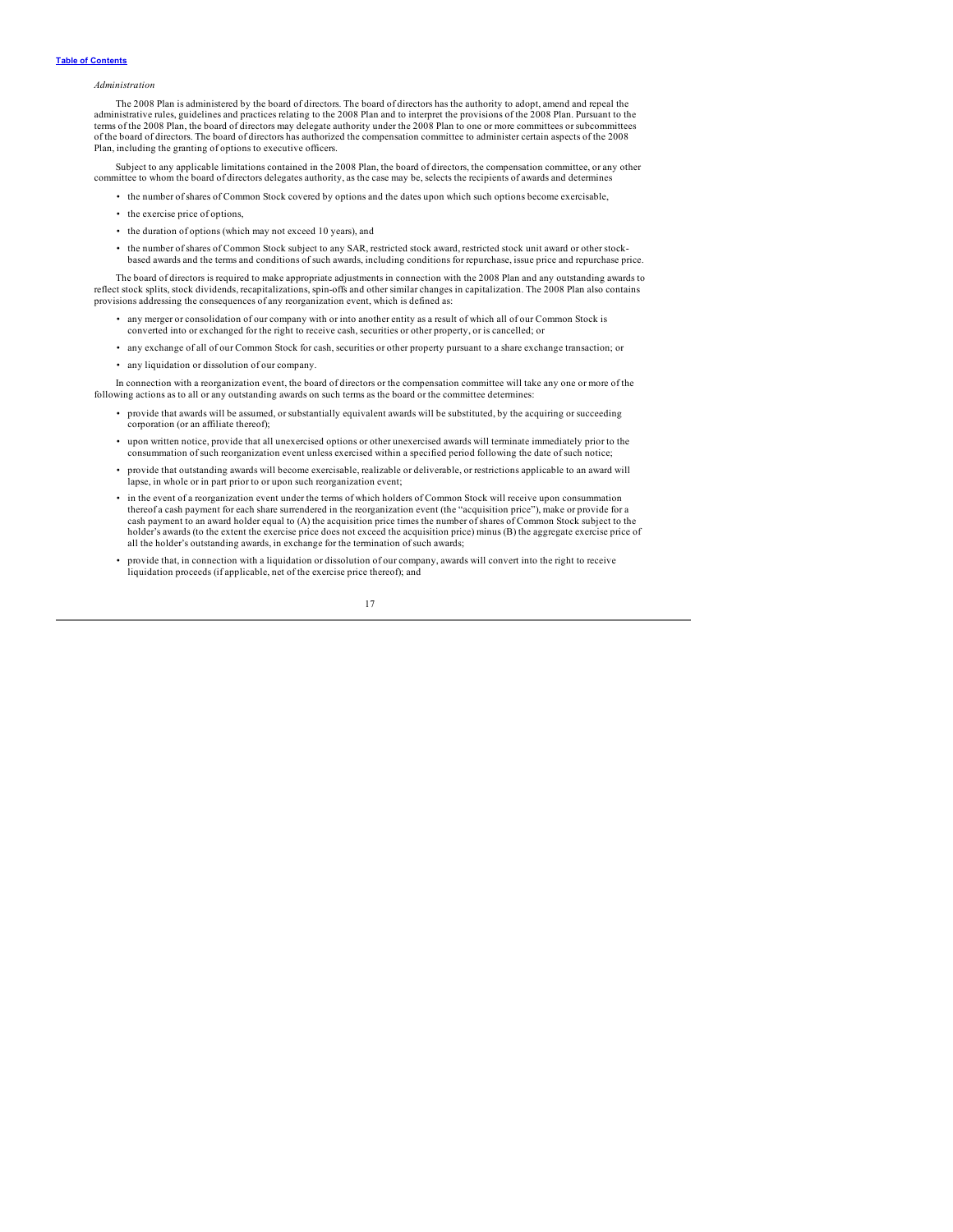### • any combination of the foregoing.

The board of directors or the compensation committee may at any time provide that any award will become immediately<br>exercisable in full or in part, free of some or all restrictions or conditions, or otherwise realizable in

If any award expires or is terminated, surrendered, canceled or forfeited, the unused shares of Common Stock covered by such award will again be available for grant under the 2008 Plan, subject, however, in the case of incentive stock options, to any limitations under the Code.

#### *Substitute Options*

In connection with a merger or consolidation of an entity with our Company or the acquisition by us of property or stock of an entity, the board of directors may grant options in substitution for any options or other stock or stock-based awards granted by such entity or an affiliate thereof. Substitute options may be granted on such terms as the board of directors deems appropriate in the circumstances, notwithstanding any limitations on options contained in the 2008 Plan. Substitute options will not count against the 2008 Plan's overall share limit, except as may be required by the Code.

### *No Repricings without Stockholder Approval*

Other than in connection with a stock split or similar change in the number of outstanding shares, the 2008 Plan prohibits the repricing of stock options and stock appreciation rights without the approval of stockholders.

#### *Amendment or Termination*

No award may be made under the 2008 Plan after March 17, 2018 but awards previously granted may extend beyond that date. The board of directors may at any time amend, suspend or terminate the 2008 Plan; provided that, to t amendment requiring stockholder approval under any applicable legal, regulatory or listing requirement will become effective until such stockholder approval is obtained. No award will be made that is conditioned upon stockholder approval of any amendment to the Plan.

If Stockholders do not approve the adoption of the 2008 Plan, the 2008 Plan will not go into effect, and we will not grant any awards under the 2008 Plan. In such event, the board of directors will consider whether to adopt alternative arrangements based on its assessment of our needs.

#### **Federal Income Tax Consequences**

The following is a general summary of the United States federal income tax consequences that generally will arise with respect to awards granted under the 2008 Plan. This summary is based on the federal tax laws in effect as of the date of this proxy statement. In addition, this summary assumes that all awards are exempt from, or comply with, the rules under Section 409A of the Code regarding nonqualified deferred compensation. The plan provides that no award will provide for deferral of compensation that does not comply with Section 409A of the Code, unless the board of directors, at the time of grant, specifically provides that the award is not intended to comply with Section 409A. Changes to these laws could alter the tax consequences described below.

#### *Incentive Stock Options*

A participant will not have income upon the grant of an incentive stock option. Also, except as described below, a participant will not have income upon exercise of an incentive stock option if the participant has been employed by us or our corporate parent or 50% or more-owned corporate subsidiary at all times beginning with the option grant date and ending three months before the date the participant exercises the option. If the participant has not been so employed during that time, then the participant will be taxed as described below under "Non-statutory Stock Options." The exercise of an incentive stock option may subject the participant to the alternative minimum tax.

A participant will have income upon the sale of the stock acquired under an incentive stock option at a profit (if sales proceeds exceed the exercise price). The type of income will depend on when the participant sells the than two years after the option was granted and more than one year after the option was exercised, then all of the profit will be long-term capital gain. If a participant sells the stock prior to satisfying these waiting periods, then the participant will have engaged in a disqualifying disposition and a portion of the profit

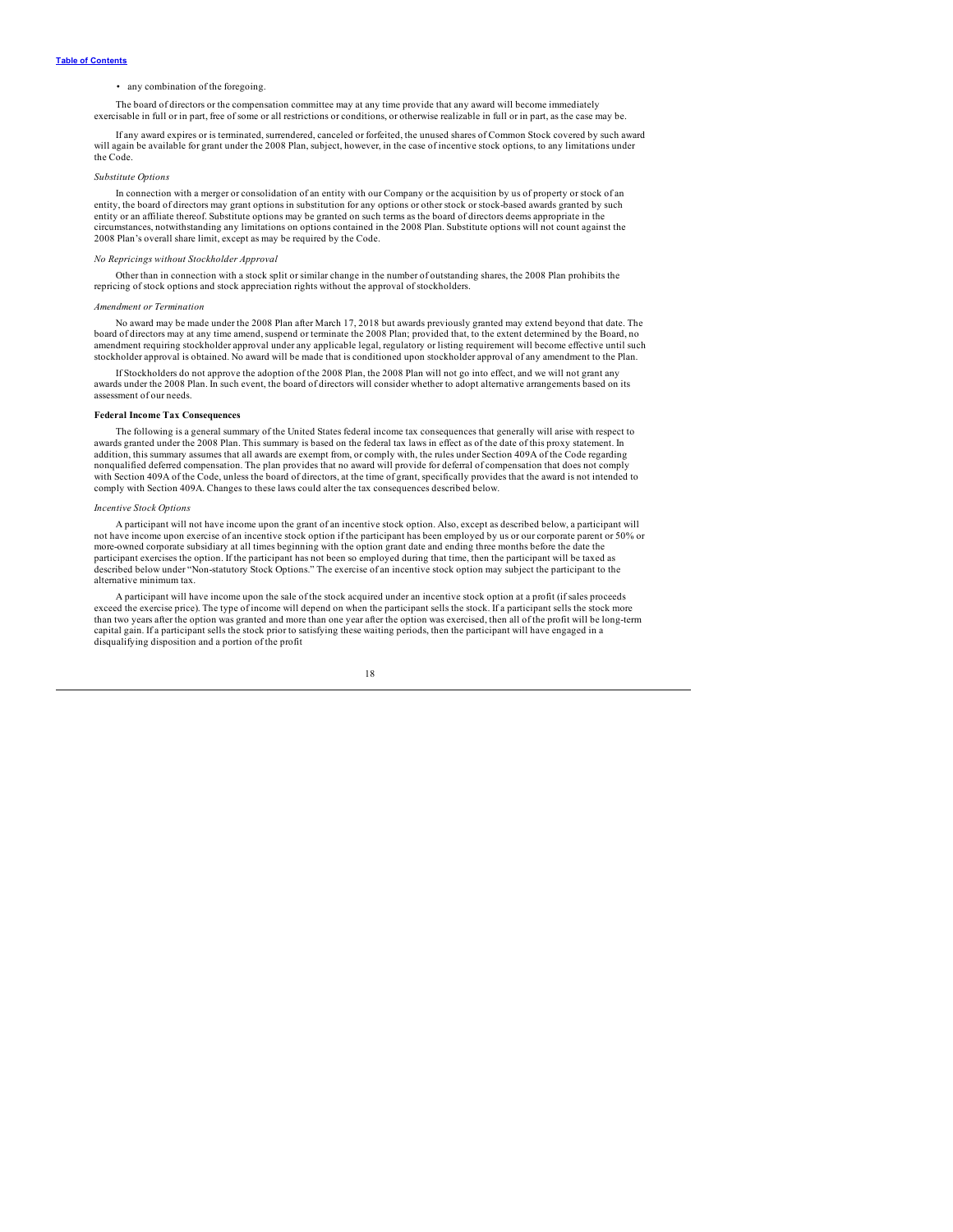#### **Table of [Contents](#page-2-0)**

will be ordinary income and a portion may be capital gain. This capital gain will be long-term if the participant has held the stock for<br>more than one year and otherwise will be short-term. If a participant sells the stock price), then the loss will be a capital loss. This capital loss will be long-term if the participant held the stock for more than one year and otherwise will be short-term.

#### *Non-statutory Stock Options*

A participant will not have income upon the grant of a non-statutory stock option. A participant will have compensation income upon the exercise of a non-statutory stock option equal to the value of the stock on the day the participant exercised the option less the<br>exercise price. Upon sale of the stock, the participant will have capital gain or l the value of the stock on the day the option was exercised. This capital gain or loss will be long-term if the participant has held the stock for more than one year and otherwise will be short-term.

### *Stock Appreciation Rights*

A participant will not have income upon the grant of a stock appreciation right. A participant generally will recognize compensation income upon the exercise of an SAR equal to the amount of the cash and the fair market value of any stock received. Upon the sale of the stock, the participant will have capital gain or loss equal to the difference between the sales proceeds and the value of the stock on the day the SAR was exercised. This capital gain or loss will be long-term if the participant held the stock for more than one year and otherwise will be short-term.

### *Restricted Stock Awards*

A participant will not have income upon the grant of restricted stock unless an election under Section 83(b) of the Code is made within 30 days of the date of grant. If a timely 83(b) election is made, then a participant will have compensation income equal to the value of the stock less the purchase price. When the stock is sold, the participant will have capital gain or loss equal to the difference between the sales proceeds and the value of the stock on the date of grant. If the participant does not make an 83(b) election, then when the stock vests the participant will have compensation income equal to the value of the stock on the vesting date less the purchase price.<br>When the stock is sold, the participant will have capital gain or loss equal to the date. Any capital gain or loss will be long-term if the participant held the stock for more than one year and otherwise will be short-term.

#### *Restricted Stock Units*

A participant will not have income upon the grant of a restricted stock unit. A participant is not permitted to make a Section 83(b) election with respect to a restricted stock unit award. When the restricted stock unit vests, the participant will have income on the vesting date in an amount equal to the fair market value of the stock on the vesting date less the purchase price, if any. When the stock is sold, the participant will have capital gain or loss equal to the sales proceeds less the value of the stock on the vesting date. Any capital gain or loss will be long-term if the participant held the stock for more than one year and otherwise will be short-term.

#### *Other Stock-Based Awards*

The tax consequences associated with any other stock-based award granted under the 2008 Plan will vary depending on the specific terms of such award. Among the relevant factors are whether or not the award has a readily ascertainable fair market value, whether or not the award is subject to forfeiture provisions or restrictions on transfer, the nature of the property to be received by the participant under the award and the participant's holding period and tax basis for the award or underlying Common Stock.

#### *Tax Consequences to Us*

There will be no tax consequences to our company except that we will be entitled to a deduction when a participant has compensation income. Any such deduction will be subject to the limitations of Section 162(m) of the Code.

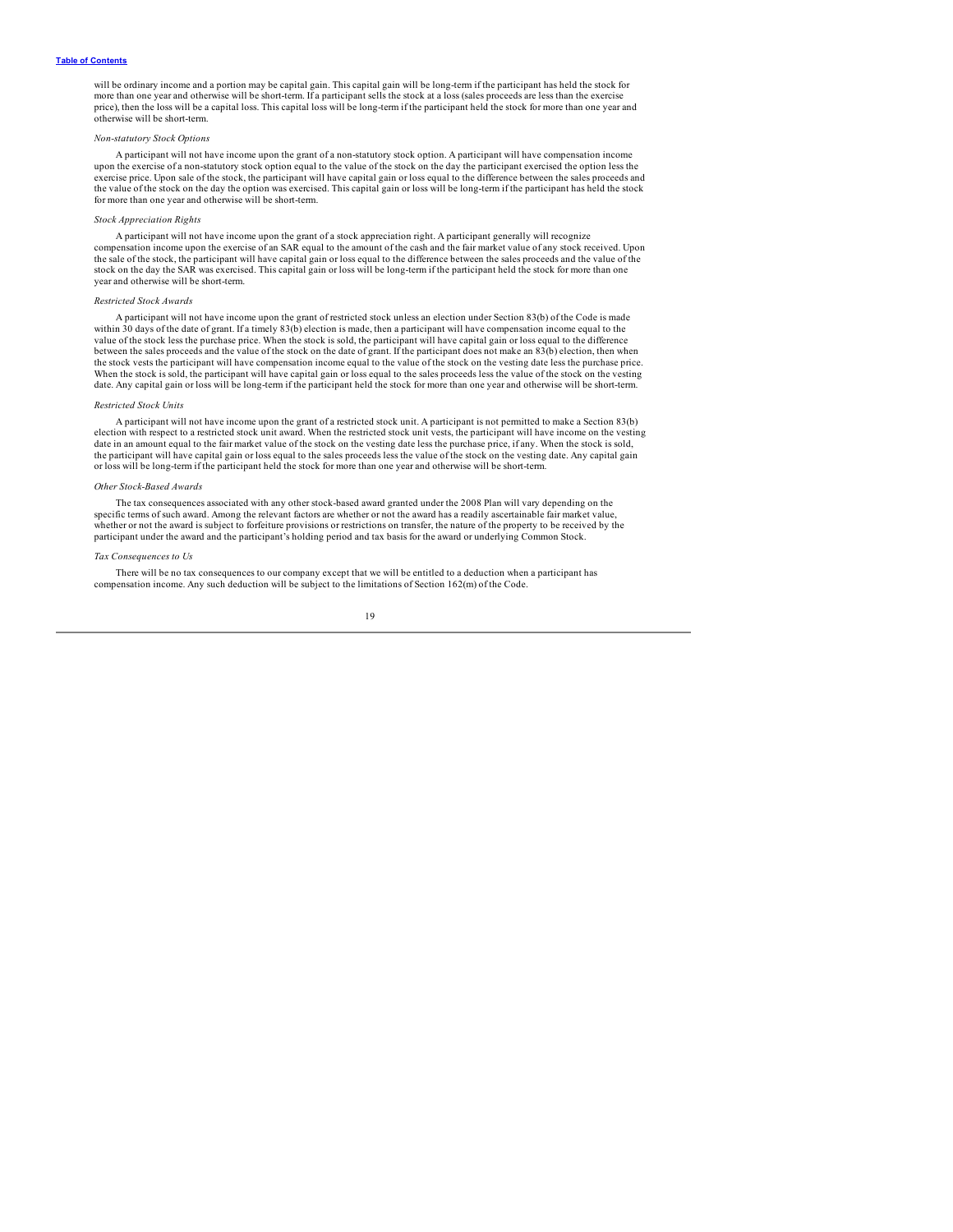### <span id="page-22-0"></span>**PROPOSAL 4 — INCREASE IN THE NUMBER OF SHARES AUTHORIZED FOR ISSUANCE UNDER THE 1995 EMPLOYEE STOCK PURCHASE PLAN**

On March 18, 2008, our board of directors voted to amend the 1995 Employee Stock Purchase Plan, which we refer to as the ESPP,<br>to increase the number of shares of Common Stock available for issuance from 125,000 shares to approval. The ESPP allows our employees to purchase shares of our Common Stock at a discount from market price through payroll deductions. Currently, we make four consecutive offerings each year.

The ESPP provides an important employee benefit which helps us attract and retain employees and encourage their participation in<br>and commitment to our business and financial success. As of March 31, 2008, only 53,735 share authorized by stockholders for issuance under the ESPP remained available for issuance. Approval of this increase in shares authorized for issuance under the plan is needed to allow us to continue to offer to our employees the opportunity to purchase shares of our Common Stock under the ESPP. Based on our current stock price and the number of current participants in the ESPP, we anticipate that this increase will provide sufficient shares for us to offer purchases under the ESPP for the foreseeable future.

The ESPP is intended to qualify as an employee stock purchase plan under Section 423 of the Internal Revenue Code of 1986. If<br>the plan is qualified under Section 423, the employees who participate in the plan may enjoy cer

The board of directors believes that our future success depends, in large part, upon our ability to maintain a competitive position in<br>attracting, retaining and motivating key personnel. Accordingly, our board of directors available for issuance pursuant to the ESPP is in the best interests of us and our stockholders and recommends a vote FOR the **increase in the number of shares available for issuance pursuant to the ESPP.**

### **Description of the ESPP**

The following is a brief summary of the ESPP.

#### *Administration*

Our board of directors or a committee appointed by our board of directors administers the ESPP and is authorized to make rules for the administration and interpretation of the plan.

### *Eligibility*

All of our employees and employees of any subsidiary designated by the board of directors or the committee are eligible to participate in the ESPP if they are regularly employed by us or the designated subsidiary for more than twenty hours a week and for more than five months in a calendar year, they have been employed by us or a designated subsidiary for a least three months prior to enrolling<br>in the plan and they are employees of us or a designated subsidiary on the first day who, immediately after the grant of an option under the plan, would own 5% or more of the total combined voting power or value of our or any subsidiary's stock, is not eligible to participate. As of March 31, 2008, approximately 38 employees were eligible to participate in the ESPP.

#### *Of erings*

We may make one or more offerings to employees to purchase our Common Stock under the ESPP, as determined by the board of directors. The Committee chosen by the board of directors has determined that offerings will begin on the first trading day on or after September 1, December 1, March 1 and June 1, of each year, and that each such offering period will end on the last trading day of<br>November, February, May and August. Our board of directors or the committee appointed by the change the duration of offering periods and the commencement date of offering periods.

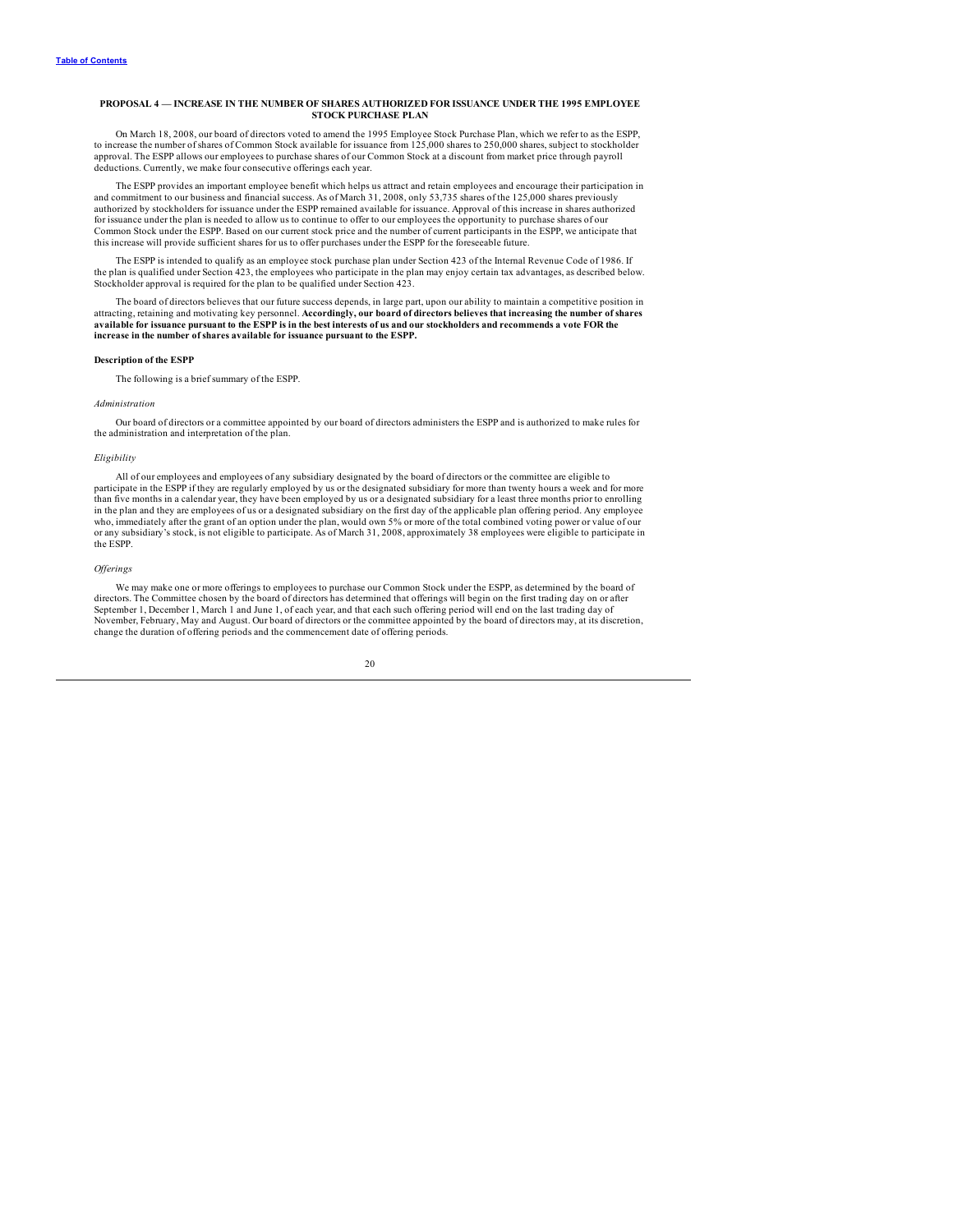### *Purchase Limitations*

An employee may elect to have any multiple of 1% of the employee's base salary up to a maximum of 10% deducted for the purpose of purchasing stock under the ESPP. An employee may not be granted an option which permits his or her rights to purchase our Common Stock under this plan and any other Idera stock purchase plan to accrue at a rate which exceeds \$25,000 of the fair market value of the stock (determined at the time the option is granted) for each calendar year in which the option is outstanding at any time.

#### *Purchase Price*

A participating employee may purchase the stock at 85% of the last reported sale price of our Common Stock on either the day the offering begins or ends, whichever is lower.

### *Amendment and Termination*

Our board of directors may at any time amend the plan in any respect, except that (a) if the approval of our stockholders is required under Section 423 of the Internal Revenue Code or any other applicable law, regulation or stock exchange rule, the amendment will not<br>be effected without their approval, and (b) in no event may any amendment be made which Section 423 of the Internal Revenue Code.

### *Merger or Consolidation*

In the event that Idera merges or consolidates with another company and our capital stockholders immediately prior to such merger or consolidation continue to hold at least 80% of the voting power of the capital stock of the surviving corporation, at the end of the<br>then current plan period each option holder under the ESPP will be entitled to receive they were a Common Stockholder at the time of such transaction. In the event that such a merger or consolidation occurs and the holders of our capital stock hold less than 80% of the surviving corporation, the board of directors may elect to cancel all outstanding options<br>under the ESPP and either: a) refund all contributed payments made by the holders or such option as of a date no less than ten days prior to such event. If the board of directors does not chose to cancel the options, after the effective date of such transaction each option holder shall be entitled to receive securities of the surviving entity as if they were a holder of Common Stock at the time of the transaction.

### *Plan Benefits*

Directors who are not employees are not eligible to participate in the ESPP. The table below shows the number of shares of Common Stock purchased under the ESPP since its inception in 1995 by our Chief Executive Officer, each of our other named executive officers listed in the Summary Compensation Table under "Executive Compensation" below, all current executive officers as a group and all employees as a group other than current executive officers.

**Number of Shares**

|                                                                               | <b>BUILDED VILLAGE</b><br><b>Purchased under</b><br>the ESPP |
|-------------------------------------------------------------------------------|--------------------------------------------------------------|
| Sudhir Agrawal, D. Phil.                                                      |                                                              |
| Louis L. Arcudi, III                                                          |                                                              |
| Alice S. Bexon, MBChB                                                         | $\overline{\phantom{a}}$                                     |
| Timothy M. Sullivan Ph.D.                                                     | 23,166                                                       |
| Robert W. Karr, M.D.(1)                                                       | $\overline{\phantom{a}}$                                     |
| Robert G. Andersen(2)                                                         | 9,574                                                        |
| Donna A. Lopolito(3)                                                          | -                                                            |
| All current executive officers as a group (4 persons)                         | 23.166                                                       |
| All employees as a group other than the current executive officers as a group | 48,099                                                       |

(1) Dr. Karr served as our President until December 31, 2007.

(2) Mr. Andersen served as our Chief Financial Officer until July 31, 2007.

(3) Ms. Lopolito served as our interim chief financial officer on an interim, part-time basis from August 1, 2007 until December 3, 2007.

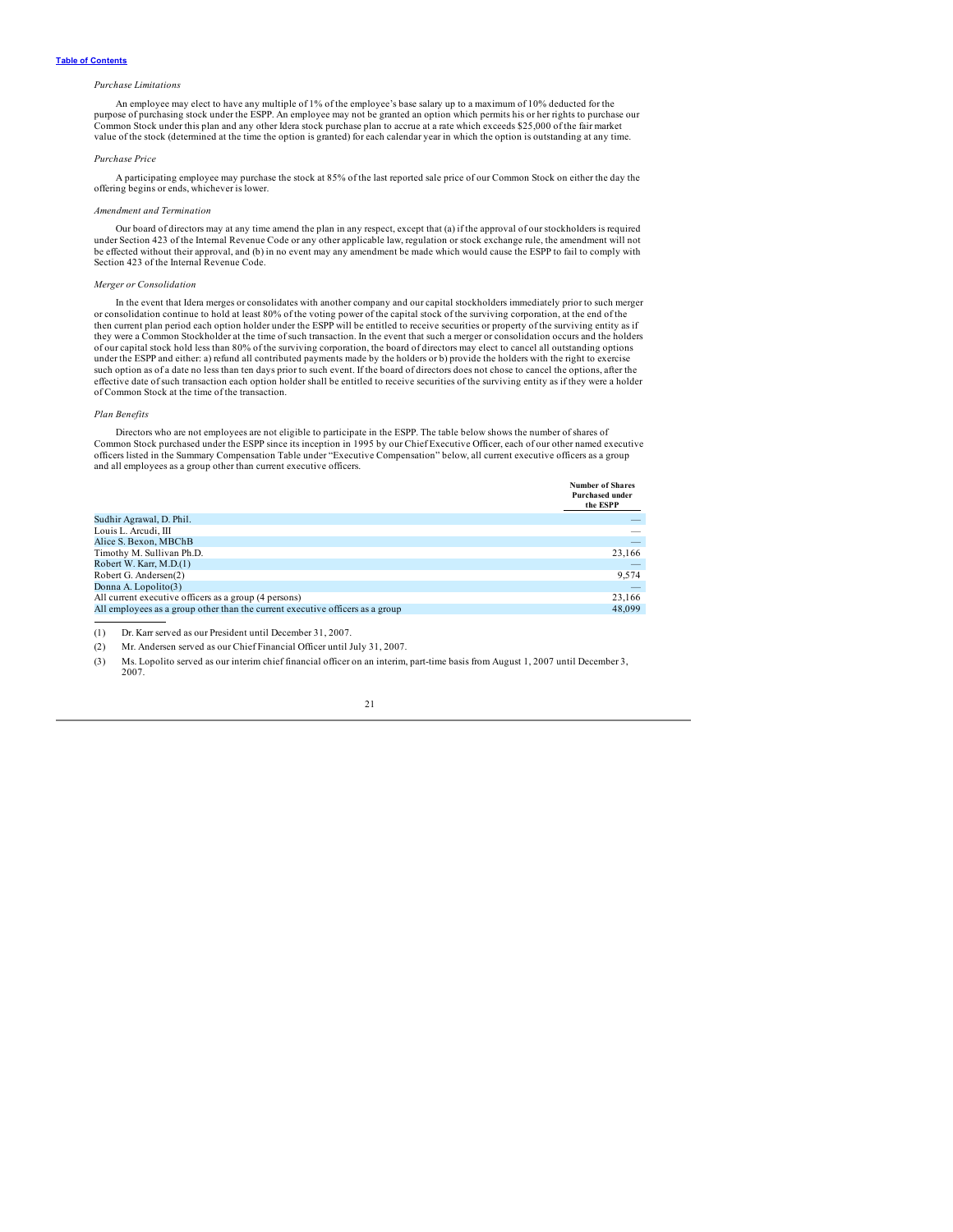<span id="page-24-0"></span>The benefits and amounts that may be received in the future by persons eligible to participate in the ESPP are not currently determinable.

### **Federal Income Tax Consequences**

The following generally summarizes the United States federal income tax consequences that will arise with respect to participation in the ESPP and with respect to the sale of Common Stock acquired under the ESPP. This summary is based on the tax laws in effect as of the date of this proxy statement. Changes to these laws could alter the tax consequences described below.

### *Tax Consequences to Participants*

A participant will not have income upon enrolling in the ESPP or upon purchasing Common Stock at the end of an offering.

A participant may have both compensation income and a capital gain or loss upon the sale of Common Stock that was acquired under the ESPP. The amount of each type of income and loss will depend on when the participant sells the Common Stock.

If the participant sells the Common Stock more than two years after the commencement of the offering during which the Common Stock was purchased and more than one year after the date that the participant purchased the Common Stock and if such sale is made at a profit (the sales proceeds exceed the purchase price), then the participant will have compensation income equal to the lesser of:

• 15% of the value of the Common Stock on the day the offering commenced; and

• the participant's profit.

Any profit in excess of the profit computed above and recognized as compensation income will be long-term capital gain. If the participant sells the Common Stock at a loss (if sales proceeds are less than the purchase price) after satisfying these waiting periods, then the loss will be a long-term capital loss.

If the participant sells the Common Stock prior to satisfying these waiting periods, then he or she will have engaged in a<br>disqualifying disposition. Upon a disqualifying disposition, the participant will have compensation Common Stock on the day he or she purchased the Common Stock less the purchase price. The participant also will have a capital gain<br>or loss equal to the difference between the sales proceeds and the value of the Common Sto Common Stock. This capital gain or loss will be long-term if the participant has held the Common Stock for more than one year and otherwise will be short-term.

#### *Tax Consequences to Us*

There will be no tax consequences to us except that we will be entitled to a deduction when a participant has compensation income upon a disqualifying disposition. Any such deduction will be subject to the limitations of Section 162(m) of the Code.

#### **PROPOSAL 5 — RATIFICATION OF SELECTION OF INDEPENDENT REGISTERED PUBLIC ACCOUNTING FIRM**

The audit committee of our board of directors has selected the firm of Ernst & Young LLP as our independent registered public accounting firm for the current fiscal year. Ernst & Young LLP has served as our independent auditors since 2002. Although stockholder<br>approval of the audit committee's selection of Ernst & Young LLP is not required by law advisable to give stockholders an opportunity to ratify this selection. If this proposal is not approved at the annual meeting, the audit committee of our Board of Directors may reconsider its selection.

Representatives of Emst & Young LLP are expected to be present at the annual meeting. They will have the opportunity to make a statement if they desire to do so and will also be available to respond to appropriate question

Our board of directors recommends that you vote FOR the ratification of Ernst & Young LLP as our independent registered **public accounting firm for the current fiscal year.**

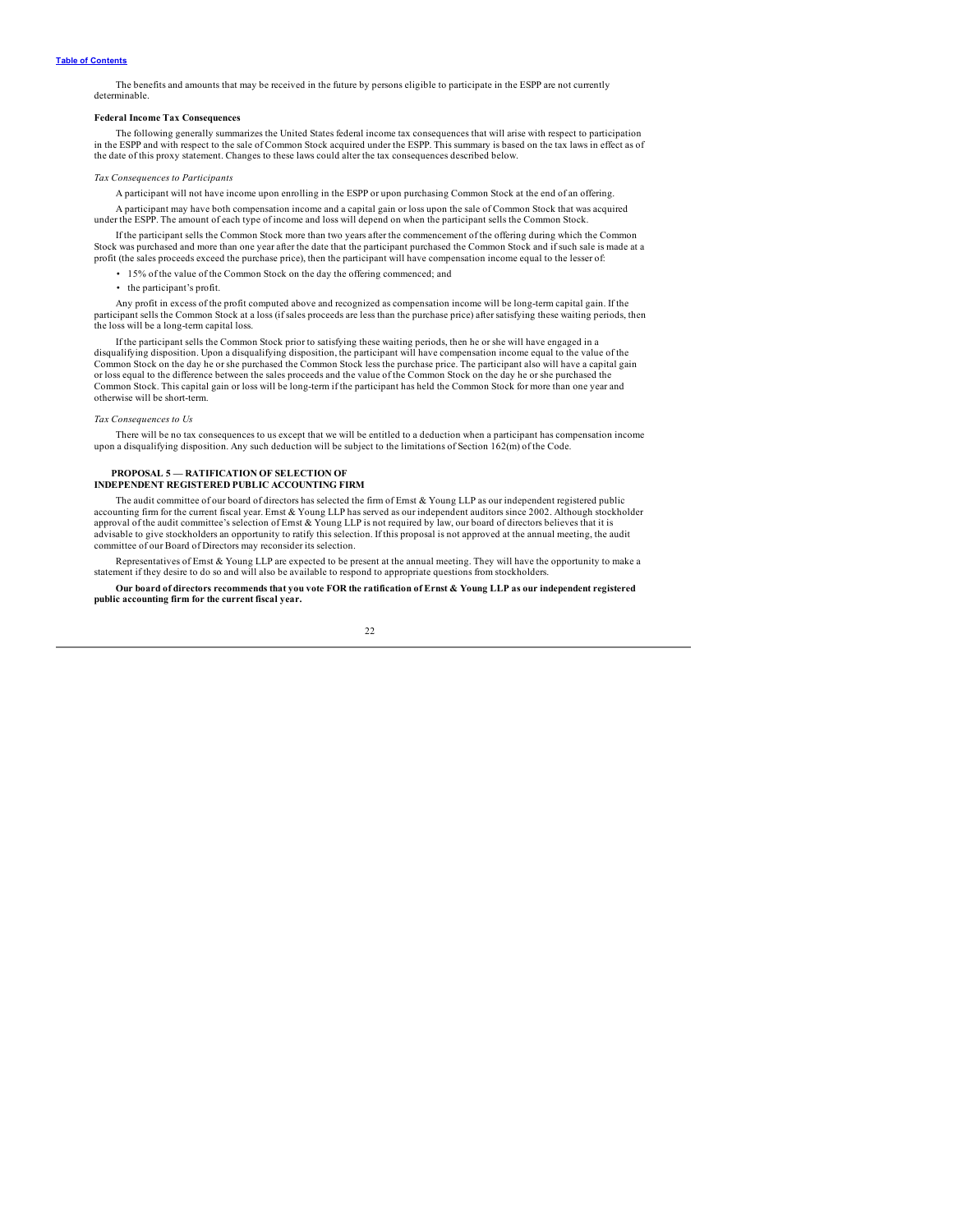# <span id="page-25-0"></span>**SECURITY OWNERSHIP OF CERTAIN BENEFICIAL OWNERS AND MANAGEMENT**

On February 29, 2008, we had 21,991,133 shares of Common Stock issued and outstanding. The following table sets forth information we know about the beneficial ownership of our Common Stock, as of February 29, 2008, by:

- each person known by us to own beneficially more than 5% of the outstanding shares of our Common Stock,
- each of our directors,
- each of our named executive officers, and
- all directors and executive officers as a group.

| Name of Beneficial Owner(2)                         | <b>Number of Shares</b><br><b>Beneficially Owned(1)</b> | Percentage of<br><b>Common Stock</b><br>Outstanding |
|-----------------------------------------------------|---------------------------------------------------------|-----------------------------------------------------|
| 5% Stockholders                                     |                                                         |                                                     |
| Felix J. Baker and Julian C. Baker(3)               | 3,222,599                                               | 13.6%                                               |
| 667 Madison Avenue                                  |                                                         |                                                     |
| New York, NY 10021                                  |                                                         |                                                     |
| Merck & Co, Inc.                                    | 1,818,182                                               | 8.3%                                                |
| One Merck Drive                                     |                                                         |                                                     |
| Whitehouse Station, NJ 08889                        |                                                         |                                                     |
| Youssef El Zein(4)                                  | 1,659,204                                               | 7.4%                                                |
| c/o Optima Life Sciences Limited                    |                                                         |                                                     |
| <b>Stanley House</b>                                |                                                         |                                                     |
| Lord Street                                         |                                                         |                                                     |
| Douglas                                             |                                                         |                                                     |
| Ile of Man, IM1 2BF                                 |                                                         |                                                     |
| <b>British Isles</b>                                |                                                         |                                                     |
| Optima Life Sciences Limited(5)                     | 1,194,976                                               | 5.4%                                                |
| <b>Stanley House</b>                                |                                                         |                                                     |
| Lord Street                                         |                                                         |                                                     |
| Douglas                                             |                                                         |                                                     |
| Ile of Man, IM1 2BF                                 |                                                         |                                                     |
| <b>British Isles</b>                                |                                                         |                                                     |
| Sudhir Agrawal, D. Phil.(6)                         | 1,178,011                                               | 5.1%                                                |
| <b>Other Directors and Named Executive Officers</b> |                                                         |                                                     |
| Robert G. Andersen(7)                               | 149,330                                                 | *                                                   |
| Louis J. Arcudi, III                                |                                                         |                                                     |
| Alice S. Bexon, MBChB(8)                            | 35,624                                                  | $\ast$                                              |
| C. Keith Hartley(9)                                 | 64,894                                                  | $\ast$                                              |
| Robert W. Karr, M.D.(10)                            | 118,360                                                 | *                                                   |
| Donna A. Lopolito                                   |                                                         |                                                     |
| Hans Mueller, Ph.D.(11)                             | 1,333                                                   | $\ast$                                              |
| William S. Reardon(12)                              | 23,623                                                  | $\ast$                                              |
| Timothy M. Sullivan, Ph.D.(13)                      | 102,616                                                 | $\ast$<br>$\ast$                                    |
| Alison Taunton-Rigby, Ph.D.(14)                     | 16,646                                                  |                                                     |
| James B. Wyngaarden, M.D.(15)                       | 119,679                                                 | $*$                                                 |
| All current directors and executive                 | 3,319,990                                               | 13.9%                                               |
| officers as a group $(11 \text{ persons})(16)$      |                                                         |                                                     |

\* Less than 1%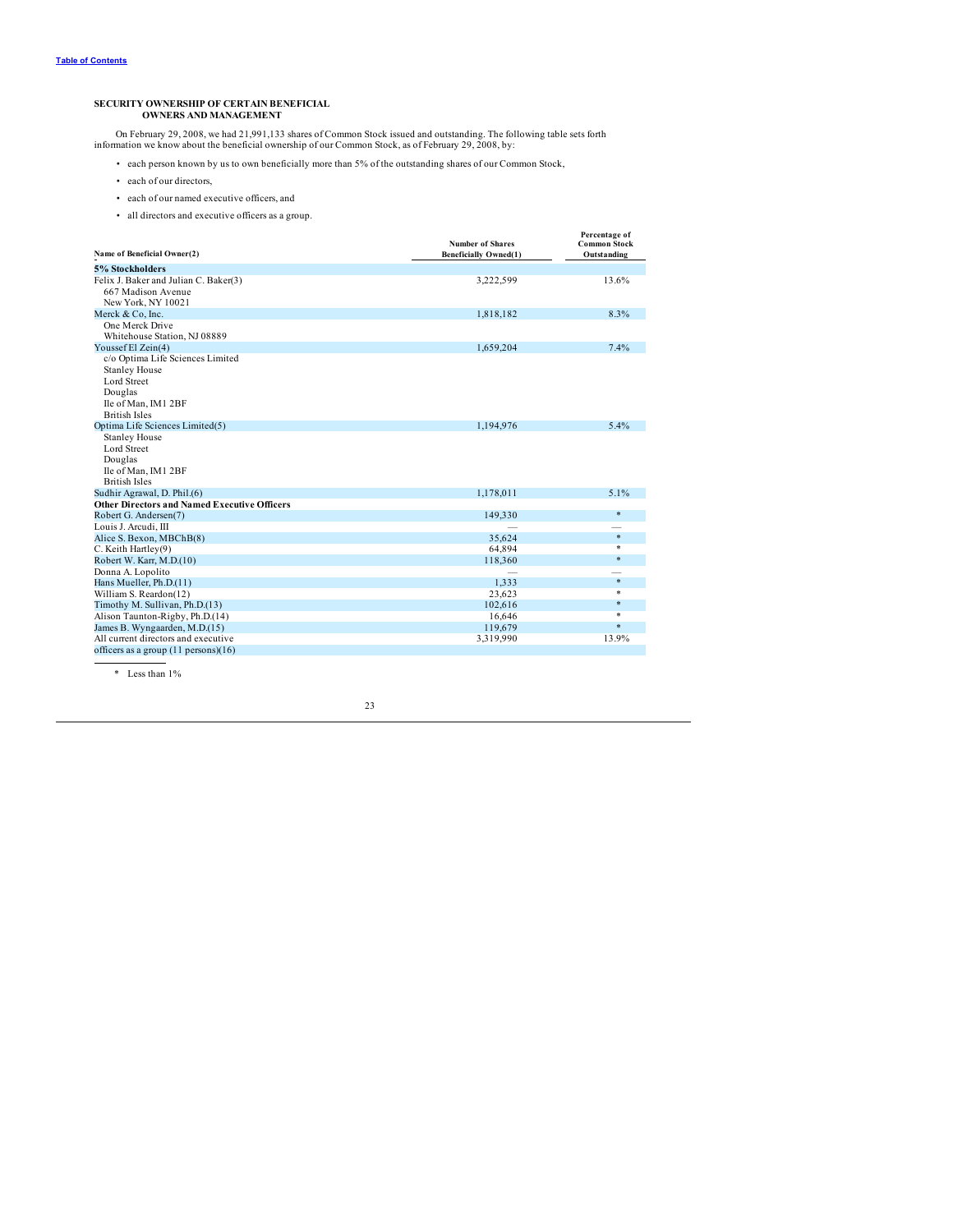- (1) The number of shares beneficially owned by each person is determined under rules of the SEC, and the information is not necessarily indicative of beneficial ownership for any other purpose. Under such rules, beneficial ownership includes any shares as to which the stockholder has the sole or shared voting power or investment power and any shares that the stockholder has the right to acquire within 60 days after February 29, 2008 through the conversion of any convertible security or the exercise of any stock option, warrant or other right. Unless otherwise indicated, each stockholder has sole investment and voting power (or shares such power with his or her spouse) with respect to the shares set forth in the table. The inclusion of any shares deemed beneficially owned does not constitute an admission of beneficial ownership of such shares.
- (2) Except as otherwise noted, the address for each person listed above is c/o Idera Pharmaceuticals, Inc. 167 Sidney Street, Cambridge, Massachusetts 02139.
- (3) As reported on a Schedule 13G/A filed with the SEC on February 14, 2008 and Forms 4 filed on January 9, 2008 and January 14, 2008. Consists of shares of common stock held by the following entities:

| <b>Registered Holder</b>            | Shares of<br>Common<br><b>Stock</b> | <b>Common Stock</b><br><b>Issuable Upon</b><br><b>Exercise of</b><br>Warrants |
|-------------------------------------|-------------------------------------|-------------------------------------------------------------------------------|
| Baker Brothers Life Sciences, L.P.  | 933.109                             | 1.047.740                                                                     |
| Baker Brothers Investments, L.P.    | 46.990                              | 52.763                                                                        |
| Baker Brothers Investments II, L.P. | 42.468                              | 47.682                                                                        |
| Baker Biotech Fund I. L.P.          | 466,766                             | 524.108                                                                       |
| 14159, L.P.                         | 28,721                              | 32.252                                                                        |
| Total                               | 1.518.054                           | 1.704.545                                                                     |

By virtue of their ownership of entities that have the power to control the investment decisions of the limited partnerships listed in the table above, Felix J. Baker and Julian C. Baker may each be deemed to be beneficial owners of shares owned by such entities and may be deemed to have shared power to vote or direct the vote of and shared power to dispose or direct the disposition of such securities.

(4) Includes 19,335 shares of common stock subject to outstanding stock options, which are exercisable within the 60 day period following February 29, 2008. Also includes (a) 275,466 shares of common stock issuable upon the exercise of warrants held by<br>Optima Life Sciences Ltd., or Optima, (b) 919,510 shares of common stock held by Optima and (c) 1 stock issuable upon the exercise of warrants held by Pillar Investment Ltd., or Pillar. Mr. El Zein is a director of Pillar and a director of Optima. Pillar is the manager and investment advisor of Optima and holds all of the voting shares of Optima. Because<br>of his relationship with Pillar and Optima, Mr. El Zein may be deemed to beneficially own all Pillar and Optima beneficially own. Mr. El Zein is one of our directors.

- (5) Includes 275,466 shares of common stock issuable upon the exercise of warrants held by Optima.
- (6) Includes 1,089,333 shares of common stock subject to outstanding stock options that are exercisable within 60 days after February 29, 2008.
- (7) Includes 119,615 shares of common stock subject to outstanding stock options that are exercisable within 60 days after February 29, 2008.
- (8) Consists of shares of common stock subject to outstanding stock options that are exercisable within 60 days after February 29, 2008.
- (9) Includes 20,710 shares of common stock subject to outstanding stock options that are exercisable within 60 days after February 29, 2008.
- (10) Includes 117,811 shares of common stock subject to outstanding stock options that are exercisable within 60 days after February 29, 2008.
- (11) Consists of shares of common stock subject to outstanding stock options that are exercisable within 60 days after February 29, 2008.
- (12) Includes 19,460 shares of common stock subject to outstanding stock options that are exercisable within 60 days after February 29, 2008.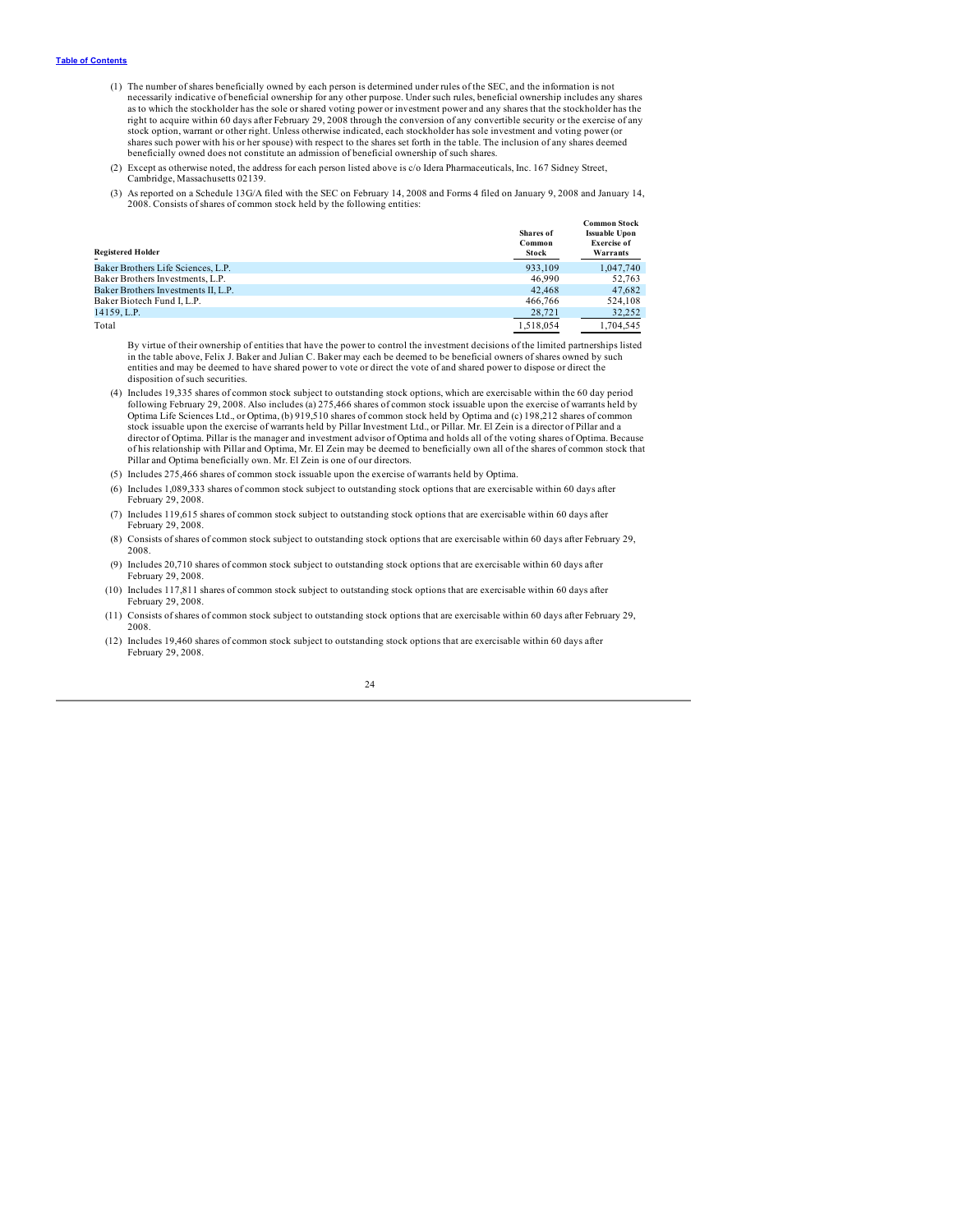- <span id="page-27-0"></span>(13) Includes 79,450 shares of common stock subject to outstanding stock options that are exercisable within 60 days after February 29, 2008.
- (14) Consists of shares of common stock subject to outstanding stock options that are exercisable within 60 days after February 29, 2008.
- (15) Includes 81,710 shares of common stock subject to outstanding stock options that are exercisable within 60 days following February 29, 2008 and 1,284 shares of common stock issuable upon exercise of warrants.
- (16) Includes 1,481,412 shares of common stock subject to outstanding stock options held by the directors and executive officers as a group that are exercisable within 60 days after February 29, 2008, and, as described in notes (3), (4) and (15) above, 474,962 shares of common stock issuable upon the exercise of warrants.

#### **EXECUTIVE COMPENSATION Compensation Discussion and Analysis**

The compensation committee of our board of directors is responsible for establishing compensation policies with respect to our executive officers, including our chief executive officer and our other executive officers who are listed in the Summary Compensation table below. We refer to these officers as "named executive officers." Our compensation committee makes compensation decisions relating to our executive officers after consultation with our board of directors.

During 2007, we experienced several changes to our management team. On December 3, 2007, Louis J. Arcudi, III, joined us as Chief Financial Officer and Treasurer of our company. Also, Alice S. Bexon, our Vice President of Clinical Development, joined us on<br>January 16, 2007. Robert G. Andersen, our former Chief Financial Officer and Vice Preside us effective July 31, 2007. In connection with Mr. Andersen's departure, we engaged AccountAbility Outsourcing, Inc., an accounting outsourcing firm, for the services of Donna A. Lopolito commencing August 1, 2007 and ending December 3, 2007. During our<br>engagement of Accountability Outsourcing, Ms. Lopolito performed the functions of the chief financia basis. Under a letter agreement dated July 19, 2007 between us and AccountAbility Outsourcing, we paid AccountAbility Outsourcing an aggregate of \$82,460 for the services provided by Ms. Lopolito, but did not compensate Ms. Lopolito directly for her services. Dr. Robert W. Karr, our President since December 2005, resigned effective December 31, 2007.

#### *Overview of Compensation Program and Philosophy*

The compensation committee seeks to achieve the following broad goals in connection with our executive compensation programs and decisions regarding individual compensation:

- attract, retain and motivate the best possible executive talent;
- ensure executive compensation is aligned with our corporate strategies and business objectives, including our short-term operating goals and longer-term strategic objectives;
- promote the achievement of key strategic and financial performance measures by linking short- and long-term cash and equity incentives to the achievement of measurable corporate and individual performance goals; and
- align executives' incentives with the creation of stockholder value.

To achieve these objectives, the compensation committee evaluates our executive compensation program with the goal of setting compensation at levels the committee believes are competitive with those of other companies in our industry and our region that compete with us for executive talent. In addition, our executive compensation program ties a substantial portion of each executive's overall compensation to key strategic, financial and operational goals such as clinical trial and regulatory progress, intellectual property portfolio development, establishment and maintenance of key strategic relationships and exploration of business development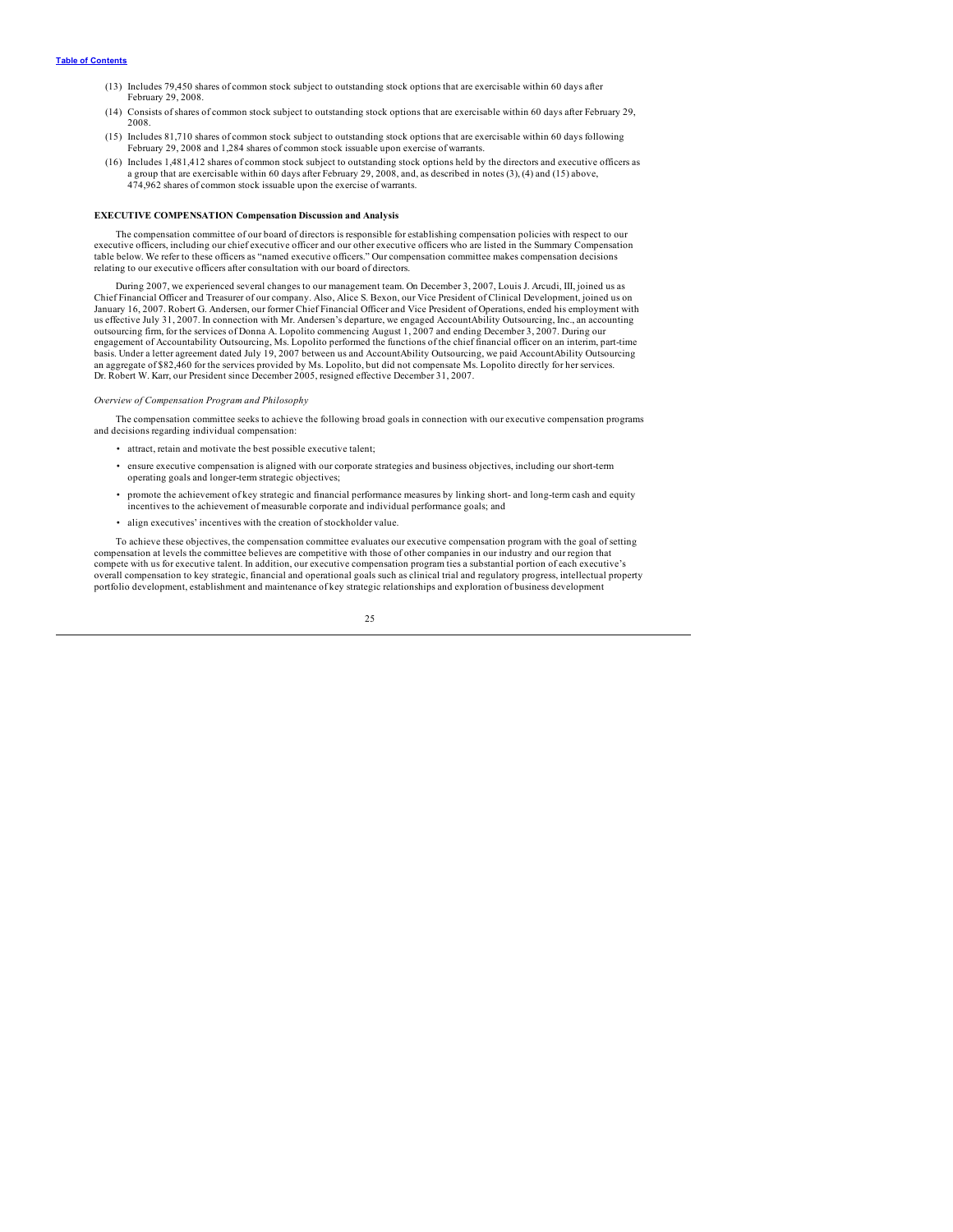opportunities, as well as our financial and operational performance. We also provide a portion of our executive compensation in the form of stock options or other stock awards that vest over time, which we believe helps to retain our executives and align their interests with those of our stockholders by allowing them to participate in the longer term success of our company as reflected in stock price appreciation.

In making compensation decisions, our compensation committee reviews compensation survey data, such as the Radford Global Life Science Survey, a survey of U.S. biotech companies generally and the Radford Survey of U.S. biotech companies with fewer than 50 employees, as well as publicly available data about our competitors. During 2007, our compensation committee engaged Radford Surveys + Consulting, a compensation consultant, to advise on our director compensation program, which is discussed above under "Director Compensation," on equity ownership levels and equity incentive programs for our Chief Executive Officer and President, and<br>on our compensation generally. In making compensation decisions with respect equity owner for our Chief Executive Officer and President, the compensation committee reviewed data on equity compensation of a peer group of publicly traded companies which the committee believes have business life cycles, growth profiles, market capitalizations, products,<br>research and development investment levels and number/capabilities of employees that are which the committee believes we compete for executive talent. The companies included in our peer group in connection with the review of equity ownership levels of our Chief Executive Officer and President were Allos Therapeutics, Inc., Anadys Pharmaceuticals, Inc., ARIAD Pharmaceuticals, Inc., ArQule, Inc., AVI BioPharma, Inc., BioCryst Pharmaceuticals, Inc., Coley Pharmaceutical Group, CytRx Corp., Dynavax Technologies Corp, Entremed, Inc., ImmunoGen, Inc., Kosan Biosciences, Inc., Micromet, Inc., Palatin Technologies, Inc., Peregrine Pharmaceuticals, Inc., Poniard Pharmaceuticals, Inc., Sangamo BioSciences, Inc., Sunesis Pharmaceuticals, Inc. and Synta Pharmaceuticals Corp. During 2007, the compensation committee used the Radford Global Life Science Survey data in connection with determinations regarding base salary, bonuses and annual equity awards.

Our compensation committee intends that if an executive achieves the individual and company performance goals determined by the compensation committee, then the executive should have the opportunity to receive compensation that is competitive with our peer group and industry norms. Therefore, the compensation committee considers the compensation levels of our executive officers in<br>comparison to the percentiles from survey data for similarly situated executives. Our compensat percentiles from survey data as one factor along with the experience, performance levels, potential performance levels of the executive and changes in duties and responsibilities to set compensation.

In order to accomplish its objectives consistent with its philosophy for executive compensation, our compensation committee takes the following actions annually:

- reviews executive officer performance in order to determine if individual goals are met at the end of the year;
- reviews all components of executive officer compensation, including base salary, cash bonuses, equity compensation, the dollar value to the executive and cost to us of all health and life insurance and other employee ben obligations under severance and change in control scenarios;
- seeks input from our chief executive officer and/or the president on the performance of all other executive officers;
- holds executive sessions (without our management present);
- reviews information regarding the performance and executive compensation of other companies and members of comparative peer group; and
- reviews all of the foregoing with the board of directors.

The compensation committee has implemented an annual performance review program for our executives, under which annual performance goals are determined at the beginning of each calendar year for our company as a whole, each corporate department and each executive. Annual corporate goals are proposed by management and approved by the compensation committee. These corporate<br>goals target the achievement of specific research, clinical and operational milestones. Annual d contributions that facilitate the achievement of the corporate goals and are generally set during the first quarter of each calendar year.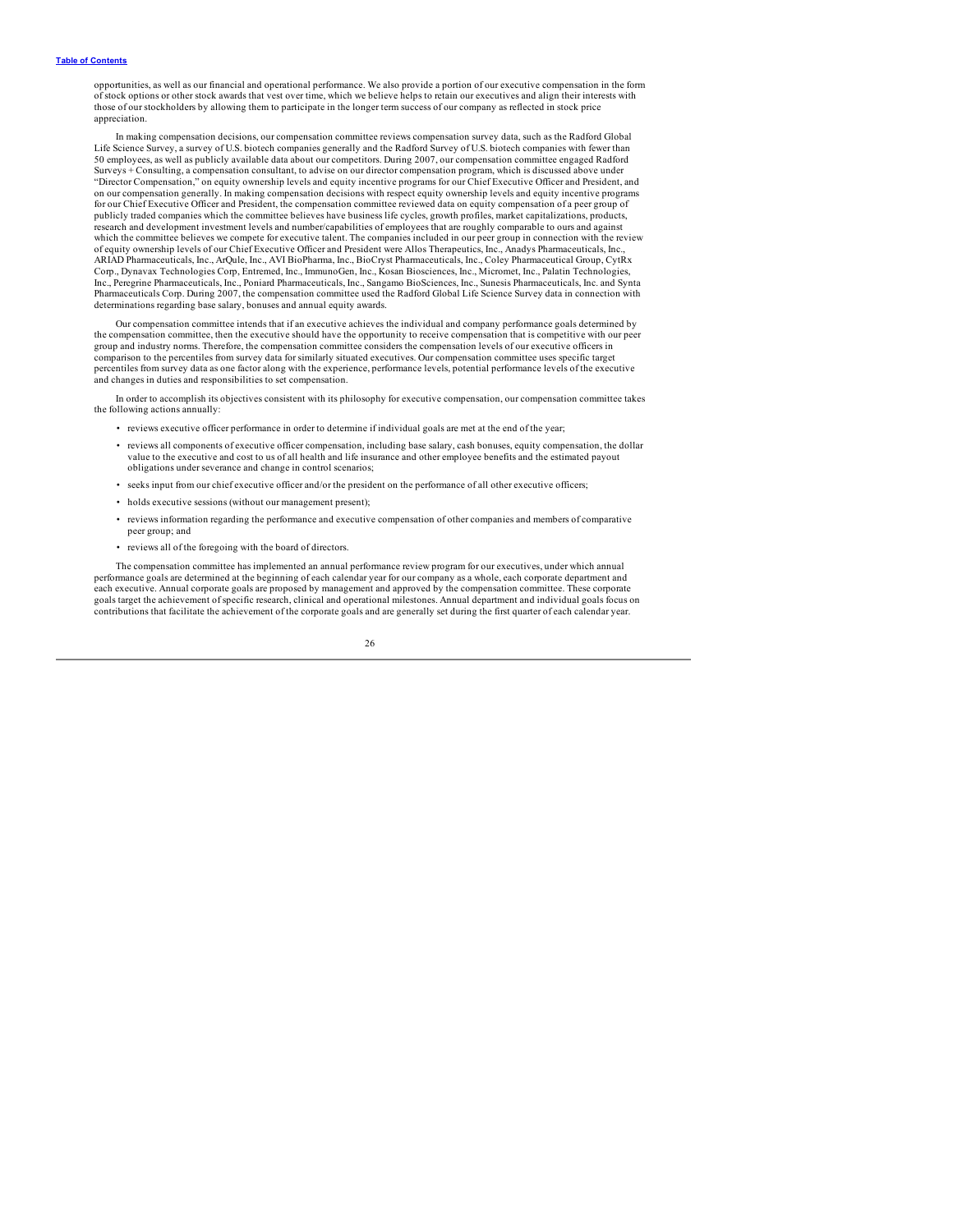Department goals are proposed by each department head and approved by the chief executive officer. Individual goals are proposed by<br>each executive and approved by the chief executive officer. Individual goals are closely a compensation committee sets the chief executive officer's goals and reviews and discusses with the chief executive officer the goals for all other executive officers. The compensation committee considers the achievement of these corporate, department and individual performance goals as one of the factors in determining annual salary increases, annual bonuses, and annual stock option awards granted to our executives.

Typically, at the end of each year, the compensation committee evaluates individual, department and corporate performance against the goals for the recently completed year. The chief executive officer prepares evaluations of the other executives and recommends annual executive salary increases, annual stock option awards and bonuses, if any, which are then reviewed and approved by the compensation committee. The compensation committee consults with the Board of Directors prior to approving compensation for executive officers. In the case of the chief executive officer, the compensation committee conducts his individual performance evaluation and determines his compensation changes and awards. For all executives, annual base salary increases are implemented<br>during the first calendar quarter of the year. Any annual stock option awards and bonuses are compensation committee, typically in late December or early January of the next year.

The compensation committee does not plan to approve annual equity grants to all employees, including named executive officers,<br>at a time when our company is in possession of material non-public information. We do not award officers concurrently with the release of material non-public information.

#### *Elements of Compensation*

The compensation program for our executives generally consists of five elements based upon the foregoing objectives:

- base salary,
- annual cash bonuses,
- stock option awards,
- health care and life insurance and other employee benefits, and
- severance and change in control benefits.

The value of our variable, performance-based compensation is split between short-term compensation in the form of a cash bonus and long-term compensation in the form of stock option awards that vest over time. The annual cash bonus is intended to provide an incentive to our executives to achieve near-term operational objectives. The stock option awards provide an incentive for our executives to achieve longer-term strategic business goals, which should lead to higher stock prices and increased stockholder value. We have not<br>had any formal or informal policy or target for allocating compensation between long-te and non-cash compensation or among the different forms of non-cash compensation. Instead, the compensation committee, after reviewing industry information, determines subjectively what it believes to be the appropriate level and mix of the various compensation components.

We do not have any non-equity incentive plans, defined benefit pension plans or non-qualified deferred compensation plans.

We entered into a multi-year employment agreement with our chief executive officer, Dr. Agrawal, in October 2005, and employment offer letters with each of Louis J. Arcudi, III, our Chief Financial Officer, and Alice S. Bexon, our Vice President of Clinical Development, when they joined us in 2007.

We were party to an employment agreement with Robert W. Karr, our former president who resigned as of December 31, 2007. Subsequently, we entered into a one-year consulting agreement with Dr. Karr.

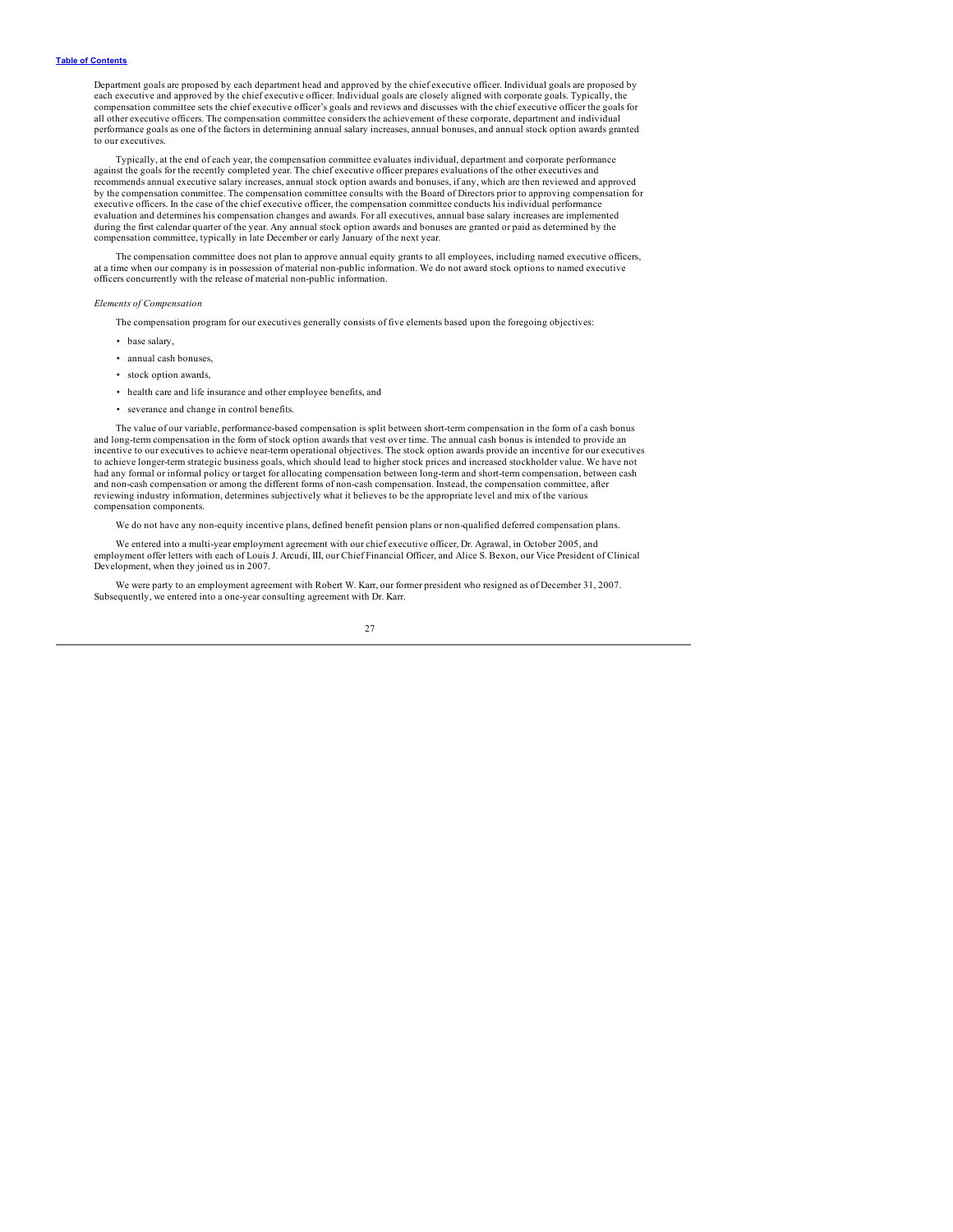We were also a party to an employment agreement with Robert G. Andersen, our former chief financial officer and vice president of operations. In May 2007, we entered into a transition letter agreement with Mr. Andersen, which provided that he would remain with us until July 31, 2007.

All of these agreements are described below under the caption "Agreements with our Named Executive Officers."

### *Base Salary*

In establishing base salaries for our executive officers, our compensation committee reviews survey data provided by our compensation consultant, considers historic salary levels of the executive and the nature of the individual's responsibilities and compares the executive's base salary with those of our other executives. The compensation committee also considers the challenges involved in hiring and retaining managerial personnel and scientific personnel with extensive experience in the chemistry of DNA and RNA and its application to toll-like receptors because of the new nature of this technology, general economic conditions, our financial performance and the individual's performance.

In setting base salaries for 2007, which the compensation committee did in December 2006, the compensation committee reviewed<br>industry survey materials prepared by Millbrook Partners, an executive compensation consulting f After reviewing such data and taking into consideration the other items described in the preceding paragraph, the compensation committee determined to increase each executive's 2007 base salary compared to 2006 base salary by approximately 4%, which<br>reflected increases in the consumer price index for the New England area. Dr. Sullivan also receive reflect his expanded responsibilities.

The base salaries we agreed to pay Mr. Arcudi, who joined us in December 2007, and Dr. Bexon, who joined us in January 2007, resulted from the compensation committee's review of survey data for comparable positions, a revi compensation levels and our company's needs with respect to the position being filled, and negotiations between us and Mr. Arcudi and Dr. Bexon in connection with their hiring.

At the end of 2007, the compensation committee set salaries for 2008, which reflected increases in the range of 4-5% for our named executive officers consistent with increases in the consumer price index for the New England area and some minor adjustments to reflect performance and changes in responsibility. In setting base salaries for 2008, the compensation committee reviewed the survey data presented by Radford Surveys + Consulting from the Radford Global Life Sciences Survey.

### *Cash Bonuses*

The compensation committee generally structures cash bonuses by linking them to the achievement of specified company and individual performance objectives. The amount of the bonus paid, if any, varies among the executive officers depending on their success in achieving individual performance goals and their contribution to the achievement of corporate performance goals. The compensation<br>committee reviews and assesses corporate goals and individual performance by executive of goals has not been achieved. Corporate performance criteria that are considered by the compensation committee include performance with respect to development milestones, business development objectives, commercialization goals, financial goals and other measures of corporate performance. Our executive officers generally do not have bonus targets.

In determining the cash bonuses to be paid to each of the executive officers for services rendered in 2007, the compensation committee reviewed data from the Radford Global Life Sciences Survey. Corporate goals for 2007 were established in six categories:<br>Clinical/Regulatory, Business Development, Finance/SEC Compliance/Facility, Investor Relati Science/Intellectual Property and Financial/Corporate. The committee worked with our chief executive officer to determine these goals, which were designed to be challenging goals that the committee believed could be reasonably achieved in 2007.

In establishing bonuses for 2006, the compensation committee recognized that in prior years the committee had limited the amount<br>of cash bonuses due to our cash position. Accordingly, in light of our more favorable cash po committee determined to modify its customary allocation of incentive performance payments between cash and equity and increase the weight of the cash portion of such payments. In

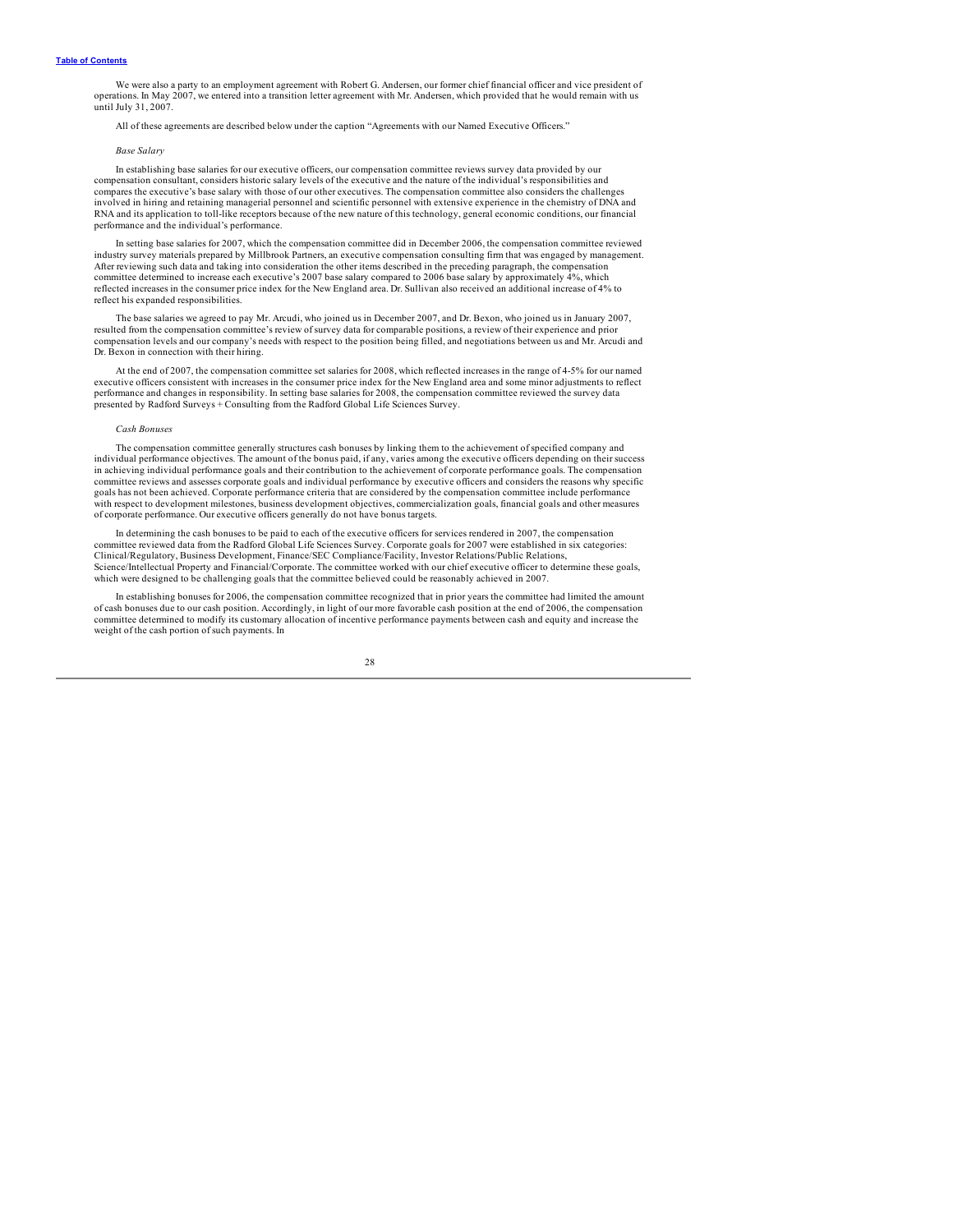determining 2007 bonus amounts, the committee believed that bonuses for 2006 should not be regarded as precedent for 2007 or future years.

In reviewing Dr. Agrawal's performance, the compensation committee also considered that we had agreed in Dr. Agrawal's employment agreement to pay him a bonus of between 20% and 70% of his base salary for 2007. In recognition of the extraordinary<br>performance of Dr. Agrawal in 2007, the compensation committee elected to give a one-time bonu bonus range provided for in his employment agreement. The compensation committee granted a bonus of 108% of Dr. Agrawal's base salary.

In determining Dr. Bexon's annual performance bonus, in addition to her 2007 performance and the foregoing factors, the<br>committee considered her employment offer letter agreed that she would be eligible for an annual bonus salary. Under the terms of the offer letter, we also paid Dr. Bexon a \$60,000 signing bonus, a \$60,000 bonus on her six-month anniversary of employment and agreed to pay her a \$40,000 bonus on her first year anniversary. These bonus arrangements for Dr. Bexon resulted from negotiations between us and Dr. Bexon in connection with her hiring, and reflect the committee's consideration of relevant survey data and compensation foregone by Dr. Bexon from her prior employer.

Under the transition letter agreement we entered into with Mr. Andersen, we agreed to pay Mr. Andersen a bonus equal to between 20% and 50% of his annual base salary, as determined by the board of directors (or a committee thereof) in its sole discretion, if Mr. Andersen satisfactorily achieved specified objectives during the transition period. These goals related to specific operational needs of our company in the areas of finance, operations, and information technology including relocation of our headquarters to our new building in Cambridge, Massachusetts, and the exit from our prior building, preparing our 2007 - 2008 budget, engaging a consulting firm to assist with SOX 404 compliance and developing information technology system upgrades. The compensation committee<br>believed these goals were important ongoing projects or key operational needs that required senior ma supervision and that the bonus would help ensure a smooth transition for our company. After completion of Mr. Andersen's employment<br>with us, the compensation committee agreed to pay the transition bonus at the 50% level, e Mr. Andersen's achievement of these goals.

### *Equity Compensation*

Our equity award program is the primary vehicle for offering long-term incentives to our executive officers, including our named executive officers. We believe that equity awards provide our executives with a strong link to our long-term performance, create an ownership culture and help to align the interest of our named executive officers and our stockholders. Equity grants are intended as both a reward for contributing to the long-term success of our company and an incentive for future performance. The vesting feature of our equity awards is intended to further our goal of executive retention by providing an incentive to our named executive officers to remain in our employ during the vesting period, which is typically quarterly over four years. In determining the size of equity awards to our executives, our compensation committee considers comparable equity awards of executives in our compensation peer group, our company-level performance, the applicable executive's previous awards, the recommendations of management and the information received from the compensation consultant.

Our equity awards have typically taken the form of stock options. However, under the terms of our stock incentive plans, we may grant equity awards other than stock options, such as restricted stock awards, stock appreciation rights and restricted stock units. In 2007, we made one restricted stock grant, as described below.

The compensation committee approves all equity awards of options to our executives. The compensation committee reviews all components of the executive's compensation when determining annual equity awards to ensure that an executive's total compensation conforms to our overall philosophy and objectives.

The compensation committee typically makes initial stock option awards to new executives and annual stock option awards as part of our overall compensation program. In general, our option awards vest over four years in 16 equal quarterly installments. However, any<br>of our executive's unvested stock options will vest and become immediately exercisabl company. We generally set the exercise price of stock options to equal the closing price of our common stock on NASDAQ on the date of grant.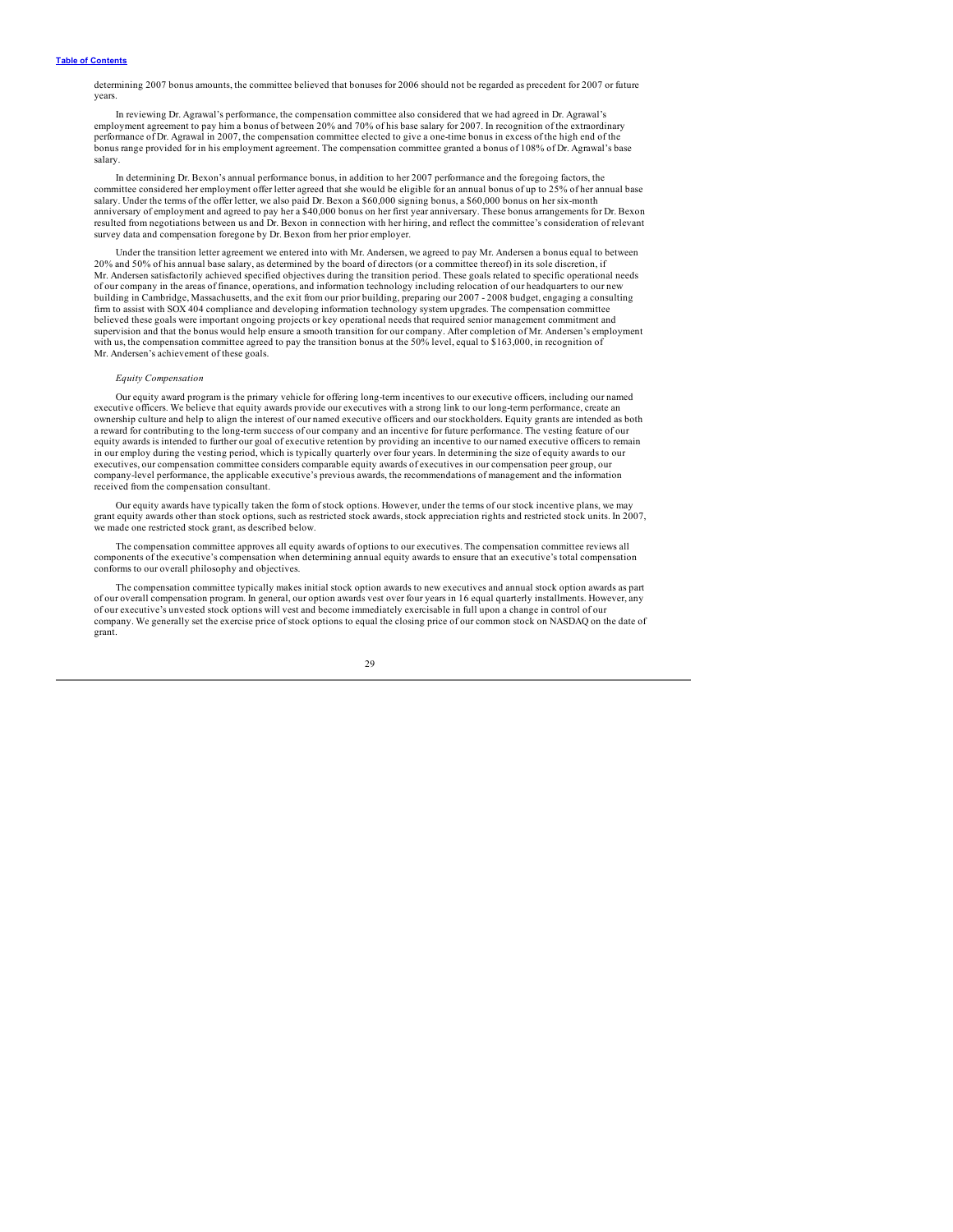Equity awards to our named executive officers are typically granted annually in conjunction with the review of their individual<br>performance. This review typically occurs at the regularly scheduled meeting of the compensati of each year. In December 2006, the compensation committee made annual awards in connection with the performance reviews for 2006. However, the annual awards for 2007 were made in December 2007, with an effective date of January 2, 2008. As a result, the only equity awards to named executive officers made in 2007 were the grants to Dr. Agrawal in June 2007 and the grants to Mr. Arcudi and Dr. Bexon in connection with their joining us in 2007, as discussed below.

Following the stock option awards made to Drs. Agrawal and Karr in December 2006, the compensation committee agreed with Drs. Agrawal and Karr to consider what stock option levels are most appropriate for a long-time executive of a company who is promoted to chief executive officer, such as Dr. Agrawal, and an executive of a company that serves as president, such as Dr. Karr, and in that<br>context to specifically review the stock option awards that had been made to Drs. Agraw agreements with us. The committee engaged Radford Surveys + Consulting to assist with this review. As a result of this review, in June 2007, the committee determined that the level of stock options granted to Dr. Karr had been appropriate but that the level of stock<br>options granted to Dr. Agrawal was low. Therefore, after taking into account the per-parti option awards in any calendar year under our 2005 Stock Incentive Plan, the committee granted Dr. Agrawal 62,500 shares of restricted stock, vesting annually over three years in three equal installments, and an option to purchase 62,500 shares of common stock, vesting<br>over four years with 25% of the shares subject to the option vesting on the first anniv vesting in 12 quarterly installments over the following three years.

In connection with our hiring of Mr. Arcudi and Dr. Bexon we granted each of them options to purchase shares of our common stock. Mr. Arcudi's option to purchase 80,000 shares of common stock vests over three years, with one-third of the shares subject to the option vesting on the first anniversary of the date of grant and the remaining two-thirds of the shares vesting quarterly over the following two years. In the event of a change of control of our company occurring during the first year of Mr. Arcudi's employment, the vesting as to the first installment will be accelerated. Dr. Bexon was granted two options, one for 70,000 shares that vests in sixteen equal quarterly installments until fully vested on the fourth anniversary of the date of grant, and one for 20,000 shares which vests in eight equal<br>quarterly installments until fully vested on the second anniversary of the date of grant. Mr. Arcudi and Ms. Bexon at the time of their hire and were based on the overall level of compensation that the committee determined was appropriate in light of survey data, the officer's experience, the job description and negotiations necessary to ensure that he or she<br>accepted our offer of employment. In the case of Dr. Bexon, the option awards also former employer that Dr. Bexon would forego as a result of joining our company.

In December 2007, the compensation committee made annual awards, effective as of January 2, 2008, to each of our executive<br>officers, other than Mr. Arcudi who joined us in December 2007. We granted Dr. Agrawal an option to an option to purchase 45,000 shares, Dr. Bexon an option to purchase 20,000 shares and Dr. Sullivan an option to purchase 25,000 shares. In determining these option awards, the compensation committee considered the performance of each executive officer during 2007 and data from the Radford Global Life Science Survey.

#### *Benefits and Other Compensation*

We maintain broad-based benefits that are provided to all employees, including health and dental insurance, life and disability insurance and a 401(k) plan. During 2007, consistent with our prior practice, we matched 50% of the employee contributions to our<br>401(k) plan up to a maximum of 6% of the participating employee's annual salary, resulting i participating employee's annual salary, and subject to certain additional statutory aged-based dollar limitations. Named executive officers are eligible to participate in all of our employee benefit plans, in each case on the same basis as other employees. Except for Mr. Arcudi who joined us in December 2007, each of our named executive officers contributed to our 401(k) plan and their contributions were matched by us.

We occasionally pay relocation expenses for newly hired executive officers whom we require to relocate as a condition to their employment by us. We believe that this is a typical benefit offered by comparable companies to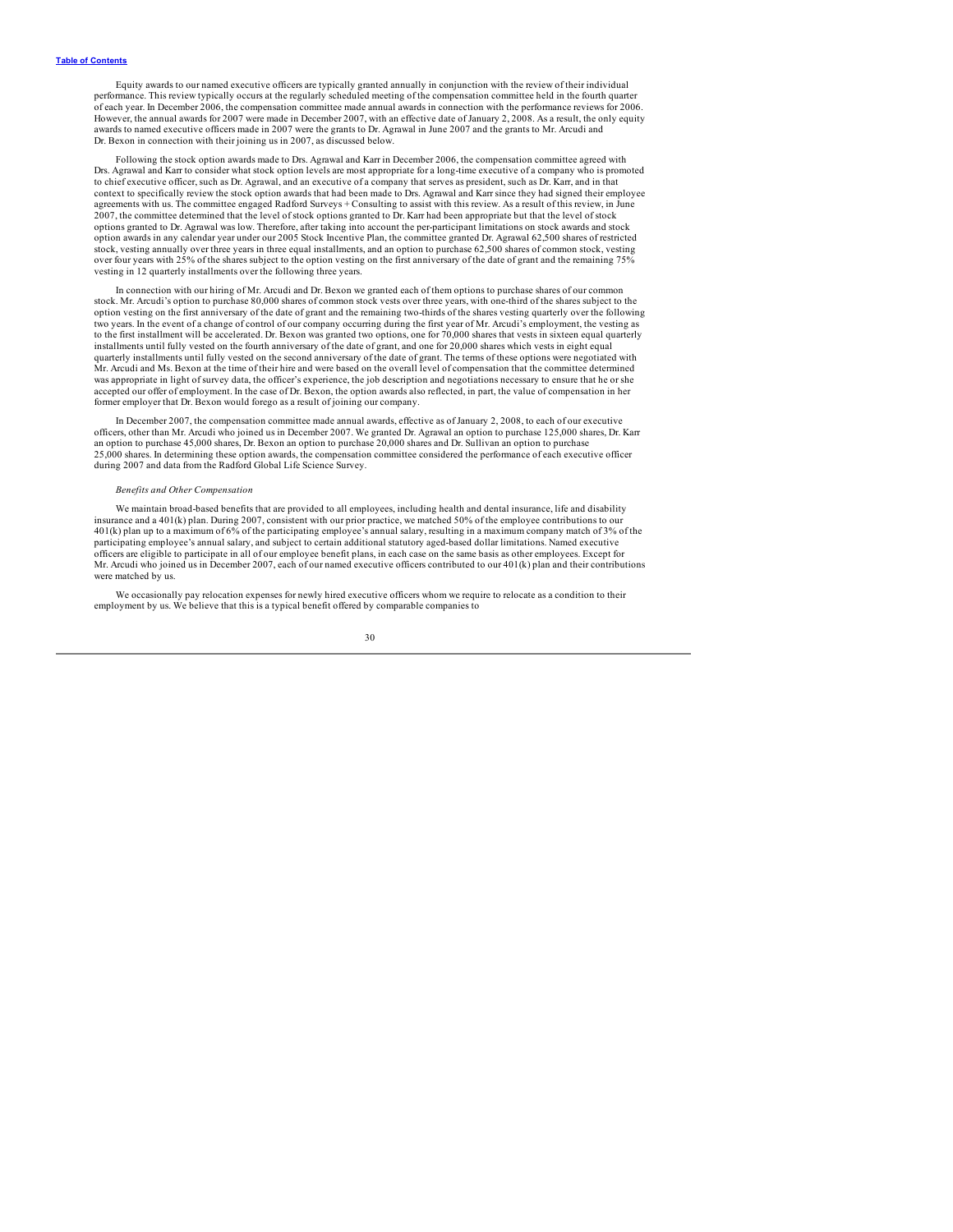<span id="page-33-0"></span>executives who are asked to relocate and that we would be at a competitive disadvantage in trying to attract executives who would need to relocate in order to work for us if we did not offer relocation assistance.

In 2007, Drs. Bexon, and Sullivan received reimbursement for local housing expenses and associated travel costs. Each of Drs. Bexon and Sullivan maintained a primary residence outside of a reasonable daily commuting range to our headquarters. Under our<br>employment agreement with Dr. Karr, we reimbursed him up to \$2,500 per month for reasonabl term of his employment with us.

Our named executive officers also may participate in our employee stock purchase program, which is generally available to all employees who work over 20 hours per week, including our executive officers so long as they own less than 5% of our common stock.<br>Two of our named executive officers, Dr. Sullivan and Mr. Andersen, participated in the empl

#### *Severance*

We currently have an employment agreement with Dr. Agrawal and an employment offer letter with Mr. Arcudi under which we agreed to provide benefits in the event of the termination of their employment under specified circumstances. We have provided more<br>detailed information about these benefits, along with estimates of their value under vario "Agreements with our Named Executive Officers" and "Potential Payments Upon Termination or Change in Control" below.

We believe providing these benefits helps us compete for executive talent. We believe providing severance and change-in-control benefits are a component that can help us attract and retain highly talented executive officers whose contributions are critical to our long-term success. After reviewing the practices of companies in general industry surveys provided by our independent compensation consultant, we believe that our severance and change-in-control benefits are appropriate.

#### *Compliance with Internal Revenue Code Section 162(m).*

Section 162(m) of the Internal Revenue Code generally disallows a tax deduction to public companies for certain compensation in excess of \$1 million paid to our chief executive officer and the other officers whose compensation is required to be disclosed under the Exchange Act by reason of being among Idera's four most highly compensated officers. Certain compensation, including qualified performance-based compensation, will not be subject to the deduction limit if specified requirements are met. In general, we structure<br>and administer our stock option plans in a manner intended to comply with the performan Nevertheless, there can be no assurance that compensation attributable to future awards granted under its plans will be treated as qualified performance-based compensation under Section 162(m). In addition, the compensation committee reserves the right to use its<br>judgment to authorize compensation payments that may be subject to the limit when the com payments are appropriate and in the best interests of our company and our stockholders.

### **Compensation Committee Report**

The compensation committee has reviewed and discussed the Compensation Discussion and Analysis required by Item 402(b) of<br>Regulation S-K with Idera's management. Based on this review and discussion, the compensation commit of directors that the Compensation Discussion and Analysis be included in this proxy statement.

### **By the compensation committee of the board of directors**

James B. Wyngaarden, *Chairman* C. Keith Hartley Hans Mueller Alison Taunton-Rigby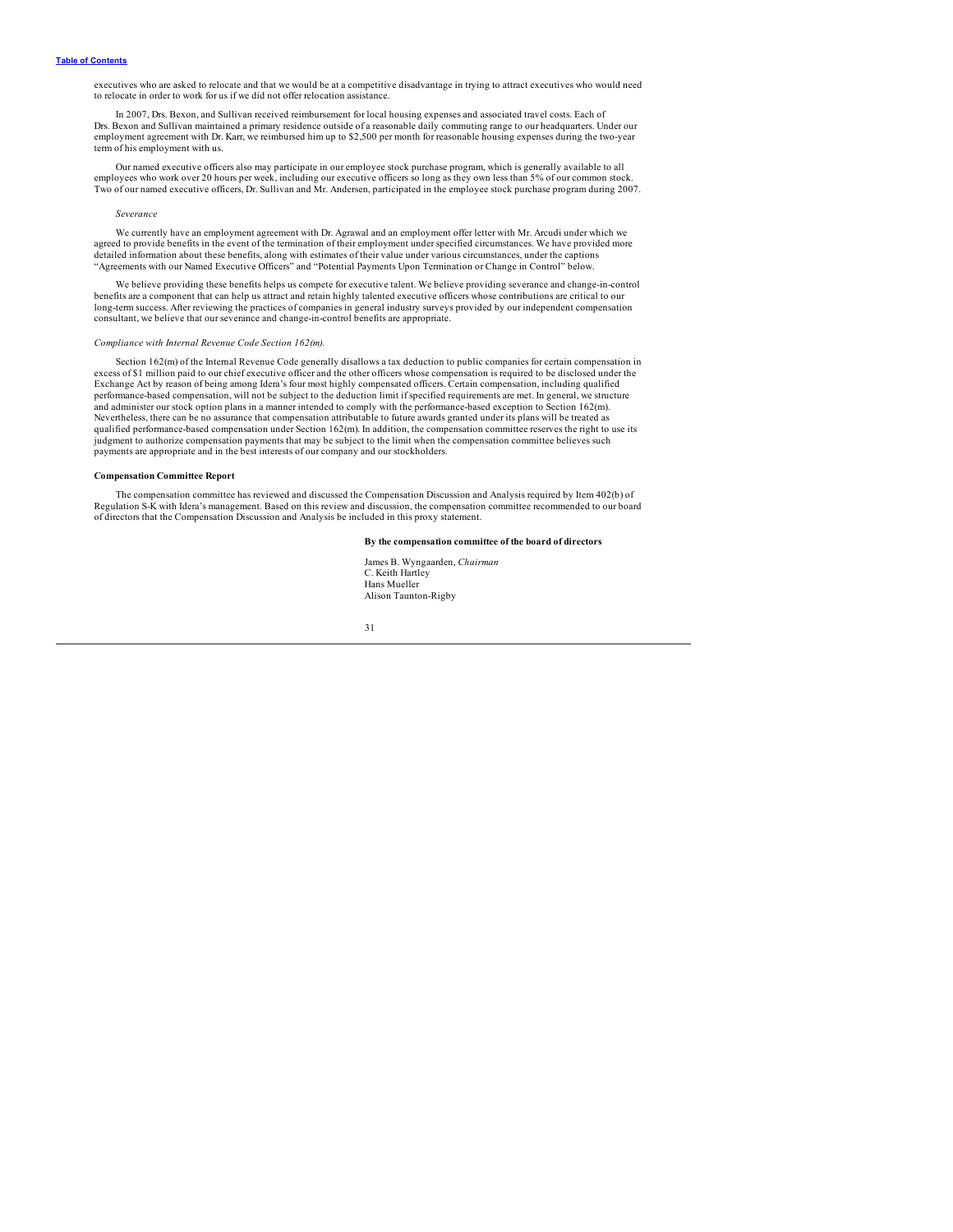### <span id="page-34-0"></span>**Summary Compensation Table**

The table below summarizes compensation paid to or earned by our chief executive officer, our chief financial officers, our interim<br>chief financial officer and our other executive officers, who we refer to collectively as executive officers have no non-equity plan compensation, defined benefit pension or non-qualified compensation to report for 2007 or 2006.

### **Summary Compensation Table For Fiscal Year 2007**

| Name and                                                                                                                                                                                                                                         |      | Salary    | <b>Bonus</b>     | <b>Stock Awards</b> |    | <b>Option Awards</b> |   | All Other<br>Compensation |              | Total       |
|--------------------------------------------------------------------------------------------------------------------------------------------------------------------------------------------------------------------------------------------------|------|-----------|------------------|---------------------|----|----------------------|---|---------------------------|--------------|-------------|
| <b>Principal Position</b>                                                                                                                                                                                                                        | Year | (S)       | (S)              | (1)(S)              |    | (S)(2)               |   | (S)(3)                    |              | (S)         |
| Sudhir Agrawal, D. Phil.                                                                                                                                                                                                                         | 2007 | \$463,000 | $$500,000(4)$ \$ | 73,500              | S  | 408,822              | s | 25,727                    |              | \$1,471,049 |
| Chief Executive Officer                                                                                                                                                                                                                          | 2006 | \$445,000 | \$450,000(4)     |                     | S  | 284,788              | s | 33,617                    |              | \$1,213,405 |
| and Chief Scientific Officer                                                                                                                                                                                                                     |      |           |                  |                     |    |                      |   |                           |              |             |
| Louis J. Arcudi, III                                                                                                                                                                                                                             | 2007 | \$19,167  |                  |                     | \$ | 16,326               | s | 1,243                     | s            | 36,736      |
| Chief Financial Officer                                                                                                                                                                                                                          |      |           |                  |                     |    |                      |   |                           |              |             |
| and Treasurer(5)                                                                                                                                                                                                                                 |      |           |                  |                     |    |                      |   |                           |              |             |
| Alice S. Bexon, MBChB                                                                                                                                                                                                                            | 2007 | \$273,125 | \$190,000(6)     |                     | \$ | 132,616              | s | 21,087                    | $\mathbb{S}$ | 628,703     |
| Vice President of                                                                                                                                                                                                                                |      |           |                  |                     |    |                      |   |                           |              |             |
| <b>Clinical Development</b>                                                                                                                                                                                                                      |      |           |                  |                     |    |                      |   |                           |              |             |
| Timothy M. Sullivan, Ph.D.                                                                                                                                                                                                                       | 2007 | \$253,800 | \$50,000         |                     | \$ | 82,986               | s | 35,771                    |              | 422,557     |
| Vice President.                                                                                                                                                                                                                                  | 2006 | \$235,000 | \$50,000         |                     | \$ | 72,213               | s | 32,691                    |              | 389,904     |
| Development Programs                                                                                                                                                                                                                             |      |           |                  |                     |    |                      |   |                           |              |             |
|                                                                                                                                                                                                                                                  |      |           |                  |                     |    |                      |   |                           |              |             |
| Robert W. Karr, M.D.                                                                                                                                                                                                                             | 2007 | \$390,000 | \$200,000        |                     | S  | 228,545              | s | 54,907                    | \$           | 873,452     |
| Former President(7)                                                                                                                                                                                                                              | 2006 | \$375,000 | \$250,000        |                     | \$ | 119,051              | s | 63,009                    | \$           | 807,060     |
| Robert G. Andersen                                                                                                                                                                                                                               | 2007 | \$190,167 | \$163,000        |                     | \$ | 110,178              | s | 423,114                   | S            | 886,459(9)  |
| Former Chief Financial Officer and                                                                                                                                                                                                               | 2006 | \$313,500 | \$70,000         |                     | \$ | 47,983               | S | 26,883                    | \$           | 458,366     |
| Vice President, Operations(8)                                                                                                                                                                                                                    |      |           |                  |                     |    |                      |   |                           |              |             |
| Donna A. Lopolito                                                                                                                                                                                                                                | 2007 |           |                  |                     |    |                      |   |                           |              |             |
| <b>March 1980</b> , Channel 1980, Channel 1980, Channel 1980, Channel 1980, Channel 1980, Channel 1980, Channel 1980, Channel 1980, Channel 1980, Channel 1980, Channel 1980, Channel 1980, Channel 1980, Channel 1980, Channel 1980<br>1.4.2.24 |      |           |                  |                     |    |                      |   |                           |              |             |

Former Interim Chief Financial Officer(10)

(1) Represents the amount of compensation cost that we recognized for financial statement reporting purposes for fiscal year 2007 with respect to restricted stock awarded in fiscal year 2007. In accordance with SFAS No. 123(R), the grant date fair value, which is determined by multiplying the total number of shares of restricted stock by the closing price of our company's common stock on the grant date, is amortized ratably over the vesting period.

(2) Represents the amount of compensation cost that we recognized for financial statement reporting purposes for fiscal year 2007 with respect to stock options granted in fiscal year 2007 and previous fiscal years, as computed in accordance with<br>SFAS No. 123R. In accordance with SFAS No. 123R, the fair value of each stock option is determined on the estimate of forfeitures related to service-based vesting conditions. When Mr. Andersen's employment ended on July 31, 2007, he<br>forfeited options to purchase 33,813 shares of common stock. See Note 2(k) of the financial sta Form 10-K for the year ended December 31, 2007 regarding assumptions we made in determining the SFAS 123R value of equity awards.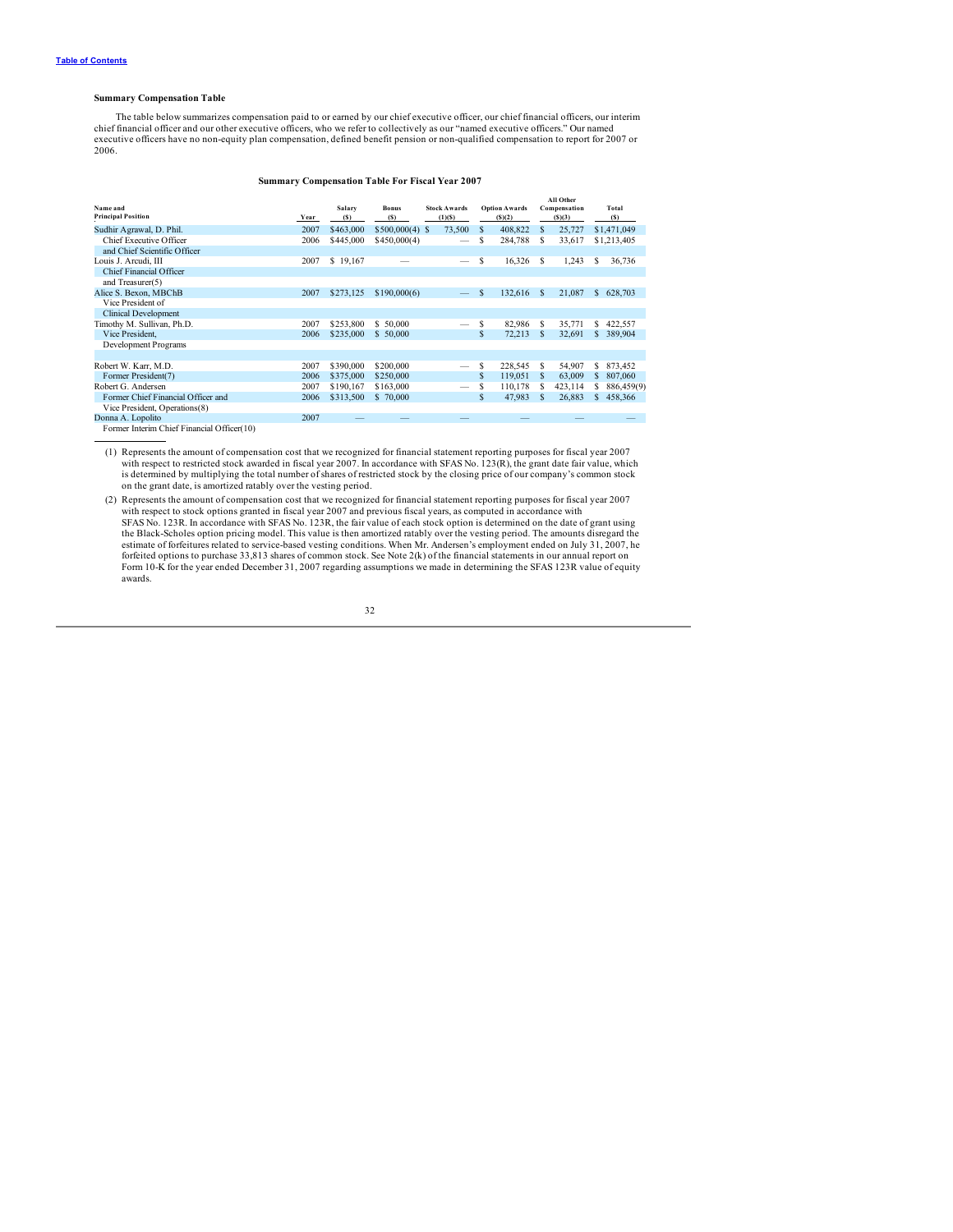<span id="page-35-0"></span>(3) "All Other Compensation" for each of the named executive officers includes the following:

|                                                              | Dr. Agrawal                                                                                                                                                                                                                                                                                                                                                                                                                                                                |    | Mr. Arcudi |   | Dr. Sullivan | Dr. Bexon | Dr. Karr |                          |   | Mr. Andersen             |
|--------------------------------------------------------------|----------------------------------------------------------------------------------------------------------------------------------------------------------------------------------------------------------------------------------------------------------------------------------------------------------------------------------------------------------------------------------------------------------------------------------------------------------------------------|----|------------|---|--------------|-----------|----------|--------------------------|---|--------------------------|
| Unused Vacation                                              |                                                                                                                                                                                                                                                                                                                                                                                                                                                                            |    |            |   |              |           |          |                          |   | 19.435                   |
| Reimbursement for housing and<br>temporary associated travel |                                                                                                                                                                                                                                                                                                                                                                                                                                                                            |    |            |   |              |           |          |                          |   |                          |
| expenses                                                     | $\frac{1}{2} \left( \frac{1}{2} \right) \left( \frac{1}{2} \right) \left( \frac{1}{2} \right) \left( \frac{1}{2} \right) \left( \frac{1}{2} \right) \left( \frac{1}{2} \right) \left( \frac{1}{2} \right) \left( \frac{1}{2} \right) \left( \frac{1}{2} \right) \left( \frac{1}{2} \right) \left( \frac{1}{2} \right) \left( \frac{1}{2} \right) \left( \frac{1}{2} \right) \left( \frac{1}{2} \right) \left( \frac{1}{2} \right) \left( \frac{1}{2} \right) \left( \frac$ |    | $\sim$     |   | \$13.583     | \$12,290  | \$27.500 |                          |   | $\overline{\phantom{a}}$ |
| Company match on $401(k)$<br>Premiums paid by us for all     | 10.250                                                                                                                                                                                                                                                                                                                                                                                                                                                                     |    | $\sim$     | S | 7.614        | \$6.413   | \$10,250 |                          |   | 5.705                    |
| insurance plans                                              | 15.477                                                                                                                                                                                                                                                                                                                                                                                                                                                                     | S. | 1.243      |   | \$14.574     | \$2.384   | \$17,157 |                          |   | 8.095                    |
| Termination benefits                                         |                                                                                                                                                                                                                                                                                                                                                                                                                                                                            |    |            |   |              |           |          | $\overline{\phantom{a}}$ | S | 389,879                  |

See footnotes 8 and 9 below for further information on the termination benefits paid to Mr. Andersen.

(4) In the case of Dr. Agrawal, the bonus exceeded the high end of the bonus provided for in his employment agreement with us, which was \$324,100 in 2007 and \$311,500 in 2006. For further discussion of Dr. Agrawal's bonus, please see "Compensation Discussion and Analysis-Cash Bonuses" above.

- (5) Mr. Arcudi's employment with us commenced on December 3, 2007.
- (6) Dr. Bexon's bonus includes a \$60,000 signing bonus, which was paid in January 2007 when Dr. Bexon's employment commenced, and a \$60,000 signing bonus, which was paid in July 2007 on her six-month anniversary of employment.
- (7) Dr. Karr's employment with us ended on December 31, 2007.
- (8) Mr. Andersen's employment with us ended on July 31, 2007. Pursuant to the transition letter agreement we entered into with Mr. Andersen, we agreed that Mr. Andersen would receive: (i) one year of salary, equal to \$326,000, one-half of which was payable on February 1, 2008 and the remainder payable over the next six months; (ii) acceleration of 12 months of vesting on all stock options held by Mr. Andersen having an intrinsic value of \$55,815 based upon the difference between the closing price of our common stock on July 31, 2007 and the exercise price of such accelerated shares of the options, (iii) a bonus equal to between 20% to 50% of Mr. Andersen's base salary in effect as of the date his employment ended, which was paid out at the maximum of 50% and totaled \$163,000 and (iv) continuation of medical, dental and insurance benefits for 12 months after termination but only to the extent Mr. Andersen did not receive comparable benefits from a new employer, the cost of which totaled \$8,064.
- (9) Includes amount of compensation cost that we recognized for financial statement reporting with respect to stock options held by Mr. Andersen as well as the intrinsic value of shares for which we accelerated vesting as described in footnote 8 above.
- (10) Ms. Lopolito served as our interim chief financial officer on an interim, part-time basis from August 1, 2007 until December 3, 2007, pursuant to a letter agreement between us and Accountability Outsourcing, Inc., an accounting outsourcing firm. We paid<br>AccountAbility Outsourcing an aggregate of \$82,460 for the services provided by Ms. Lopolito in Ms. Lopolito directly for her services.

See "Compensation Discussion and Analysis" above for a discussion of annual cash bonuses and the amount of salary and bonus in proportion to total compensation.

### **Agreements with our Named Executive Officers**

We have entered into agreements with certain of our named executive officers, as discussed below, that provide benefits to the executives upon their termination of employment in certain circumstances or under which we have agreed to specific compensation elements. Other than as discussed below, our named executive officers do not have employment agreements with us, other than standard employee confidentiality agreements, and are at-will employees.

*Sudhir Agrawal, D. Phil.* We are a party to an employment agreement with Dr. Sudhir Agrawal, our chief executive officer and chief scientific officer. Under the agreement, we agreed to continue to employ Dr. Agrawal for a term originally ending on October 19, 2008. The employment term is automatically extended for an additional

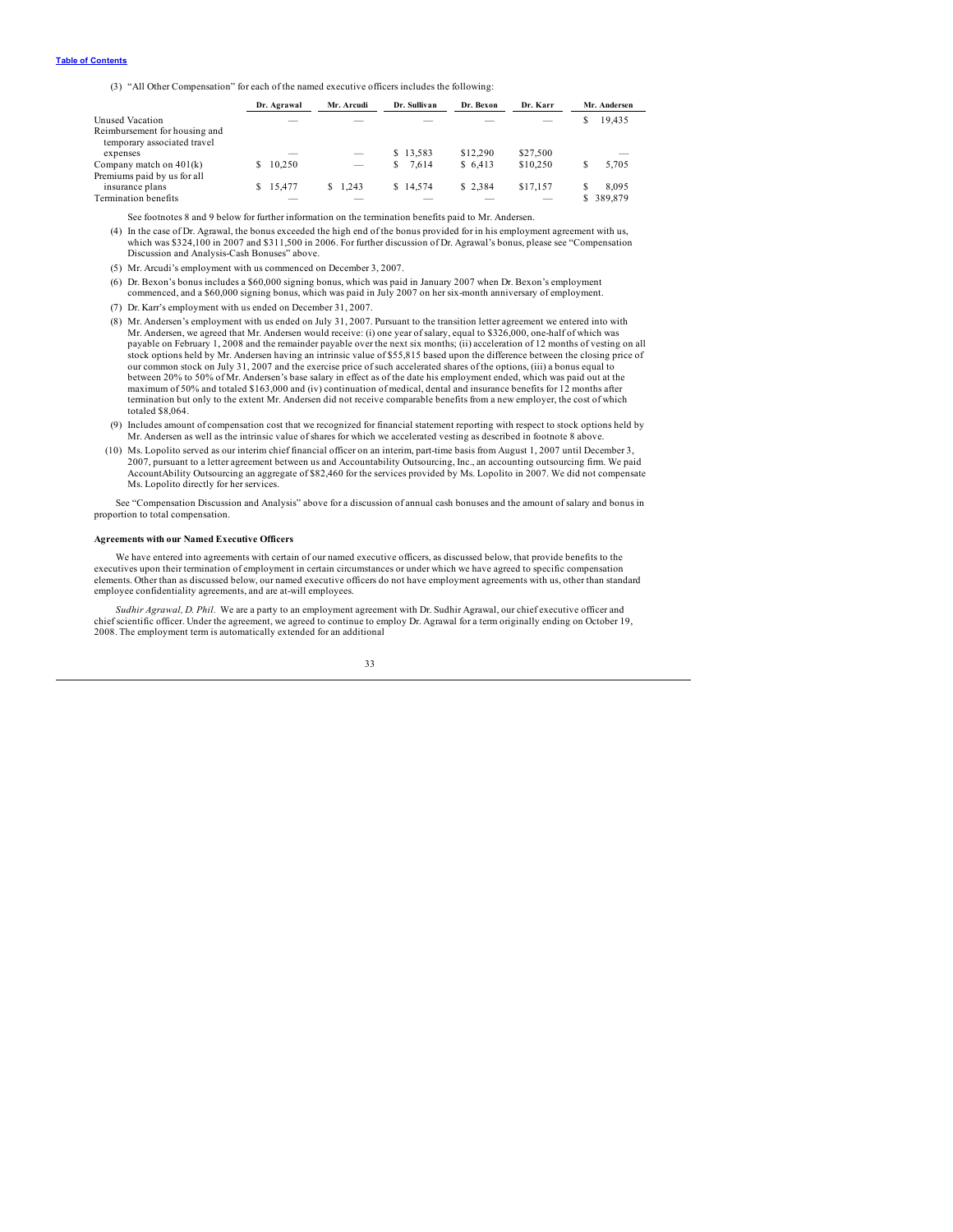year on October 19th of each year during the term of the agreement unless either party provides prior written notice to the other that the term of the agreement is not to be extended. As a result, on October 19, 2007, the term was extended to October 19, 2010.

Under the agreement, Dr. Agrawal is currently entitled to receive an annual base salary of \$485,000 or such higher amount as our compensation committee or our board of directors may determine, and an annual bonus in an amount equal to between 20% and 70% of<br>his base salary, as determined by the compensation committee or our board of directors. Under Dr. Agrawal an option to purchase 50,000 shares based on the achievement or near-achievement of the milestones in Dr. Agrawal's employment agreement, which options vest quarterly over a three-year period, commencing on the date the option is granted.

If we terminate Dr. Agrawal's employment without cause or if he terminates his employment for good reason, as such terms are defined in the agreement, we have agreed to:

- continue to pay Dr. Agrawal his base salary as severance for a period ending on the earlier of the final day of the term of the agreement in effect immediately prior to such termination and the second anniversary of his termination date, provided that payment of Dr. Agrawal's severance for the first six months following termination will be made in a lump sum on the date that is six months and one day following termination;
- pay Dr. Agrawal a lump sum cash payment equal to the pro rata portion of the annual bonus that he earned in the year preceding the year in which his termination occurs;
- continue to provide Dr. Agrawal with healthcare, disability and life insurance benefits for a period ending on the earlier of the final day of the term of the agreement in effect immediately prior to the termination date and the second anniversary of the termination date, except to the extent another employer provides Dr. Agrawal with comparable benefits;
- accelerate the vesting of any stock options or other equity incentive awards previously granted to Dr. Agrawal as of the termination date to the extent such options or equity incentive awards would have vested had he con until the final day of the term of the agreement in effect immediately prior to such termination; and
- permit Dr. Agrawal to exercise any vested stock options until the second anniversary of the termination date.

If Dr. Agrawal's employment is terminated by him for good reason or by us without cause in connection with, or within one year after, a change in control, we have agreed to provide Dr. Agrawal with all of the items listed above, except that in lieu of the severance amount described above, we will pay Dr. Agrawal a lump sum cash payment equal to his base salary multiplied by the lesser of the aggregate number of years or portion thereof remaining in his employment term and two years. We have also agreed that if we execute an agreement that provides for our company to be acquired or liquidated, or otherwise upon a change in control, we will vest all unvested stock options held by Dr. Agrawal in full.

Our employment agreement with Dr. Agrawal provides that if all or a portion of the payments made under the agreement are subject to the excise tax imposed by Section 4999 of the Code, or a similar state tax or assessment, we will pay him an amount necessary to place him in the same after-tax position as he would have been had no excise tax or assessment been imposed. Any amounts paid pursuant to the preceding sentence will also be increased to the extent necessary to pay income and excise tax on those additional amounts.

In the event of Dr. Agrawal's death or the termination of his employment due to disability, we have agreed to pay Dr. Agrawal or his beneficiary a lump sum cash payment equal to the pro rata portion of the annual bonus that he earned in the year preceding his death or termination due to disability. Additionally, any stock options or other equity incentive awards previously granted to Dr. Agrawal and held by him on the date of his death or termination due to disability will vest as of such date to the extent such options or equity incentive awards would have vested had he continued to be an employee until the final day of the term of the employment agreement in effect immediately prior to his death or termination due to disability. Dr. Agrawal or his beneficiary will be permitted to exercise such<br>stock options until the second anniversary of his death or termination of employment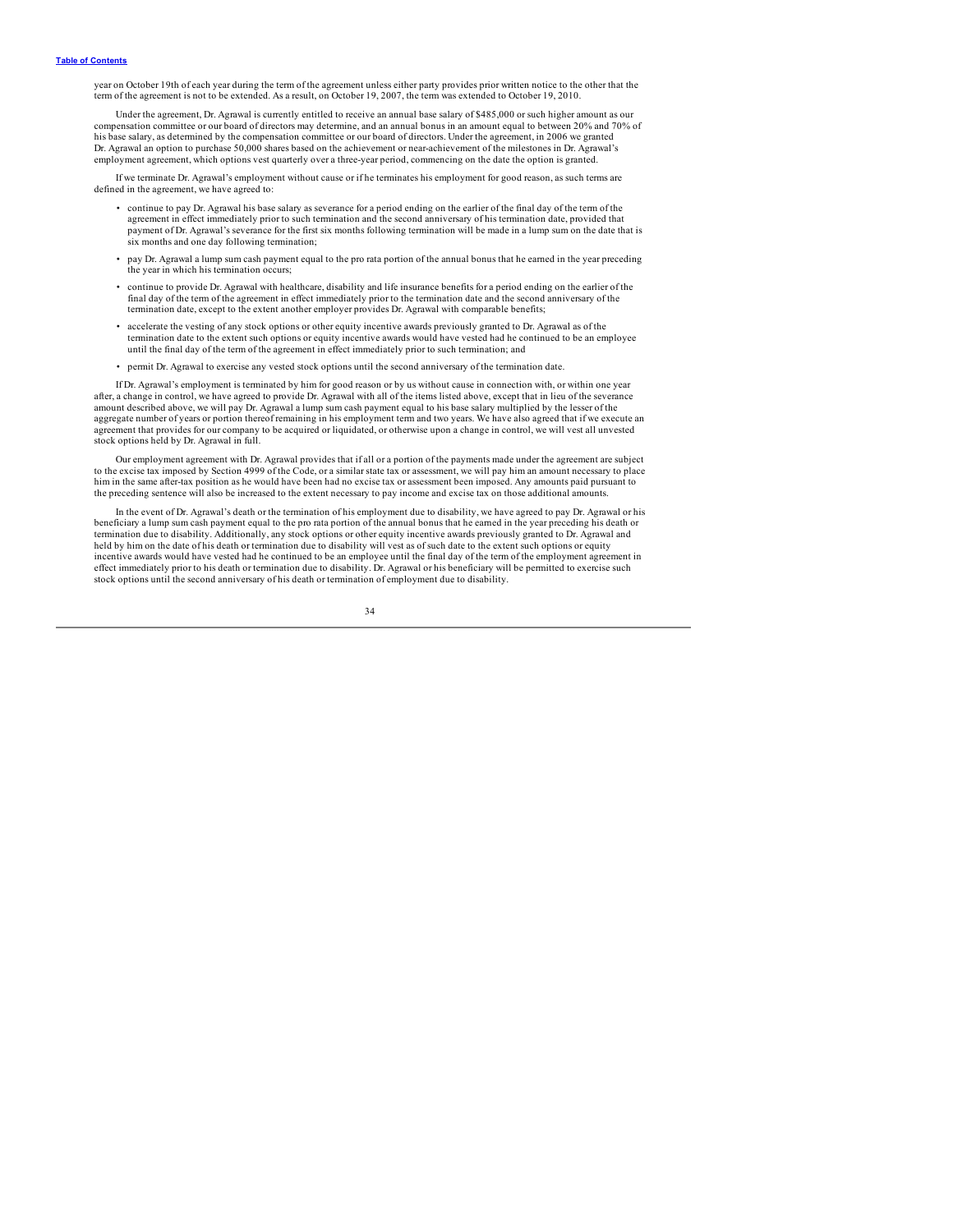Dr. Agrawal has agreed that during his employment with us and for a one-year period thereafter, he will not hire or attempt to hire any of our employees or compete with us.

*Robert W. Karr, M.D.* We were a party to an employment agreement with Dr. Robert W. Karr, our President, which expired on December 5, 2007. Under the agreement, Dr. Karr was entitled to receive:

- an annual base salary that was \$390,000 or such higher amount as our compensation committee or our board of directors may determine;
- an annual bonus as determined by our compensation committee or our board of directors; and
- reimbursement for housing of up to \$2,500 per month.

In connection with the execution of the agreement, we granted Dr. Karr options, under our 2005 Stock Incentive Plan, to purchase 125,000 shares of Common Stock at an exercise price of \$4.80 per share. These options vest qu Dr. Karr remains an employee or officer of, or consultant or advisor to, our company.

Under the employment agreement, we agreed to pay Dr. Karr severance, accelerate the vesting of his stock options and continue certain medical and insurance benefits if we terminated Dr. Karr's employment without cause or if he terminated his employment for good reason. If the termination occurred in connection with, or within one-year after, a change of control, we also agreed to reimburse Dr. Karr for excise tax imposed by Section 4999 to the same extent as described above for Dr. Agrawal. In the event of Dr. Karr's death or the termination of his employment due to disability, we agreed to accelerate in part the vesting of any stock options or other equity incentive awards previously granted to Dr. Karr.

Dr. Karr agreed that during his employment with us and for a one-year period thereafter, he will not hire or attempt to hire any of our employees or compete with us

Dr. Karr resigned as President effective December 31, 2007. Dr Karr remains a director of our company. In addition, Dr. Karr serves as a consultant to us, receiving a consulting fee of \$375 per hour up to a maximum of \$3,000 per day, under a consulting agreement dated January 2, 2008.

*Louis J. Arcudi, III.* In connection with our hiring of Mr. Arcudi, we agreed in his offer letter:

- that he would be eligible for a bonus equal to between 20% and 30% of his base salary for 2008;
- to pay Mr. Arcudi a signing bonus of \$50,000 payable in two equal installments on January 31, 2008 and May 30, 2008, and
- in the event that a change of control occurs during the first year of Mr. Arcudi's employment with us, to accelerate the vesting as to one-third of the shares subject to the option granted to Mr. Arcudi at the time of his hire.

If we terminate Mr. Arcudi's employment without cause, we agreed to pay Mr. Arcudi three months severance and continue his<br>medical and dental insurance and to pay him his signing bonus on the agreed upon dates. Our obligat provide such benefits is contingent upon Mr. Arcudi's execution of a release in a form reasonably acceptable to us.

*Alice S. Bexon, MBChB.* In connection with our hiring of Dr. Bexon, we agreed in her offer letter that she would be eligible for a bonus of up to 25% of her base salary. We also agreed to pay her a \$60,000 signing bonus on the commencement of her employment, a \$60,000 signing bonus on her six-month anniversary of employment and a \$40,000 bonus on her first anniversary of employment.

*Robert G. Andersen.* We were a party to an employment agreement with Robert G. Andersen, our Chief Financial Officer and Vice President of Operations until July 31, 2007, which agreement provided for base salary, a bonus as determined by our compensation<br>committee or our board of directors and severance benefits if his employment was terminated b him for good reason, or following a change of control. In May 2007, we entered into a transition letter agreement with Mr. Andersen, which provided that he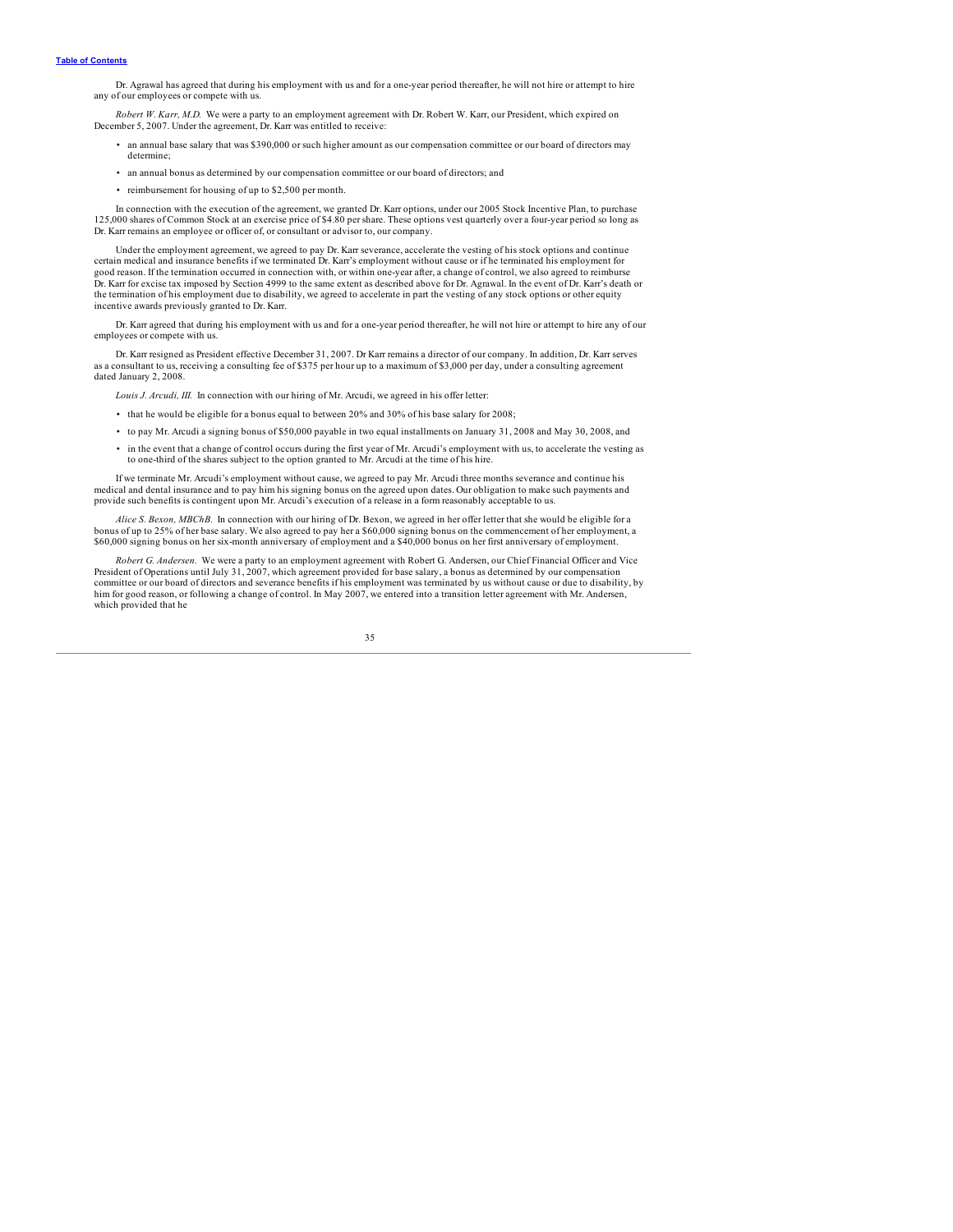<span id="page-38-0"></span>would remain with us until July 31, 2007. Under the agreement, if Mr. Andersen satisfactorily performed his employment duties with us through July 31, 2007, we agreed that following July 31, 2007, we would:

*Robert G. Andersen.* We were a party to an employment agreement with Robert G. Andersen, our Chief Financial Officer and Vice President of Operations until July 31, 2007, which agreement provided for base salary, a bonus as determined by our compensation<br>committee or our board of directors and severance benefits if his employment was terminated b which provided that he would remain with us until July 31, 2007. Under the agreement, if Mr. Andersen satisfactorily performed his employment duties with us through July 31, 2007, we agreed that following July 31, 2007, we would:

- pay Mr. Andersen an amount equal to 12 months of his annual base salary in effect as of his termination date, one half of which would be payable on February 1, 2008 and the remainder of which would be payable in accordance with our payroll practices commencing on February 1, 2008 and ending July 31, 2008;
- accelerate the vesting of any stock options or other equity incentive awards held by Mr. Andersen such that such options or equity incentive awards would be vested as if he had continued to be an employee until July 31, 2008;
- permit Mr. Andersen to exercise his stock options until July 31, 2008, except for options that by their terms permit for a longer exercise period;
- continue to provide Mr. Andersen and his eligible dependents with healthcare, disability and life insurance benefits until<br>July 31, 2008, except to the extent another employer provides Mr. Andersen with comparable benefi
- pay Mr. Andersen a transition bonus equal to between 20% and 50% of his annual base salary, as determined by the board of directors (or a committee thereof) in its sole discretion, if Mr. Andersen satisfactorily achieved specified performance objectives during the transition period.

### **Grants of Plan-Based Awards**

The following table sets forth information regarding stock options and restricted stock awards granted to each named executive officer during 2007.

### **Grants of Plan-Based Awards for Fiscal Year 2007**

| Name                       | Grant<br>Date            | All Other<br><b>Stock Awards:</b><br>Number of<br><b>Shares of Stock</b><br>or Units $(\#)(1)$ | <b>All Other Option</b><br><b>Awards: Number of</b><br><b>Securities</b><br><b>Underlying Options</b><br>$(\#)(2)$ | <b>Exercise or Base</b><br><b>Price of Option</b><br>Awards (\$/Sh) |        |    |         |  |  |  | <b>Grant Date</b><br><b>Fair Value of</b><br><b>Stock and</b><br>Option<br>Awards(5)(3) |
|----------------------------|--------------------------|------------------------------------------------------------------------------------------------|--------------------------------------------------------------------------------------------------------------------|---------------------------------------------------------------------|--------|----|---------|--|--|--|-----------------------------------------------------------------------------------------|
| Sudhir Agrawal, D. Phil.   | 6/25/07                  | 62.500                                                                                         |                                                                                                                    |                                                                     |        | S  | 440.625 |  |  |  |                                                                                         |
|                            | 6/25/07                  |                                                                                                | 62.500                                                                                                             | S                                                                   | 7.05   | s  | 295.250 |  |  |  |                                                                                         |
| Louis J. Arcudi, III       | 12/3/07                  | $\overline{\phantom{a}}$                                                                       | 80,000                                                                                                             | S                                                                   | 12.25  | \$ | 640,208 |  |  |  |                                                                                         |
| Alice S. Bexon, MBChB      | 1/16/07                  | __                                                                                             | 90,000                                                                                                             | S                                                                   | 7.55   | s  | 453,213 |  |  |  |                                                                                         |
| Timothy M. Sullivan, Ph.D. | $-$                      |                                                                                                | $\overline{\phantom{a}}$                                                                                           |                                                                     | _      |    | $-$     |  |  |  |                                                                                         |
| Robert W. Karr, M.D.(4)    | $-$                      | $-$                                                                                            | $\overline{\phantom{a}}$                                                                                           |                                                                     | $\sim$ |    |         |  |  |  |                                                                                         |
| Robert G. Andersen(5)      | $\overline{\phantom{a}}$ | _                                                                                              | _                                                                                                                  |                                                                     | _      |    |         |  |  |  |                                                                                         |
| Donna A. Lopolito(6)       | $\sim$                   | --                                                                                             | $\sim$                                                                                                             |                                                                     |        |    |         |  |  |  |                                                                                         |

(1) Consists of a restricted stock award to Dr. Agrawal under our 2005 Stock Incentive Plan, which award vests over three years from the date of grant in three equal installments. See "Agreements with our Named Executive Officers" for further information regarding Dr. Agrawal's employment agreement which provides for acceleration of vesting in connection with the termination of Dr. Agrawal's employment in specified circumstances.

(2) The stock options granted to each of the named executive officers listed above were granted pursuant to our 2005 Stock Incentive Plan. The term of these options is ten years. The stock option granted to Dr. Agrawal vests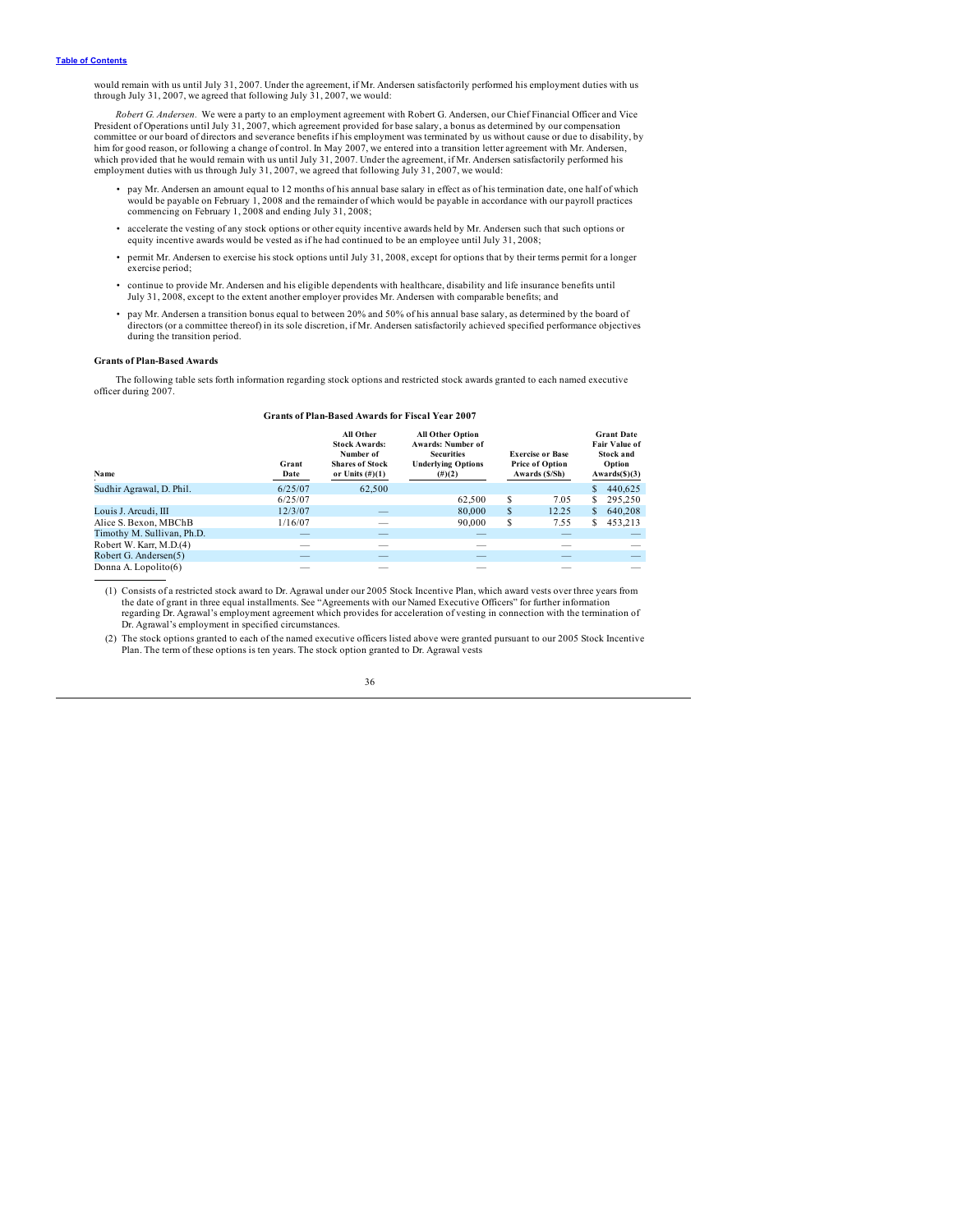over four years from the date of grant, with 25% of the shares subject to the option vesting on the first anniversary of the date of<br>grant and the remaining 75% vesting in twelve equal installments over the following three and the balance of the shares vesting quarterly over the remaining two years. See "Agreements with our Named Executive Officers" for further information about acceleration of vesting of Dr. Agrawal's options in connection with the termination of his employment and in the event of a change of control and of Mr. Arcudi's options in the event of a change of control. The option granted to<br>Dr. Bexon to purchase 70,000 shares vests in sixteen equal quarterly installments until fully v date of grant. The option granted to Dr. Bexon to purchase 20,000 shares vests in eight equal quarterly installments until fully vested on the second anniversary of grant.

- (3) The option-related amounts represent the grant date fair value, computed in accordance with SFAS No. 123R of stock options granted to the named executive officers in 2007. In accordance with SFAS No. 123R, the grant da award is equal to the number of shares multiplied by the closing price of our common stock on the date of grant. See Note 2(k) of<br>the consolidated financial statements in our annual report on Form 10-K for the year ended D assumptions we made in determining the SFAS 123R value of equity awards.
- (4) Dr. Karr served as our President until December 31, 2007.
- (5) Mr. Andersen served as our Chief Financial Officer until July 31, 2007.
- (6) Ms. Lopolito served as our interim chief financial officer on a part-time basis from August 1, 2007 to December 31, 2007.

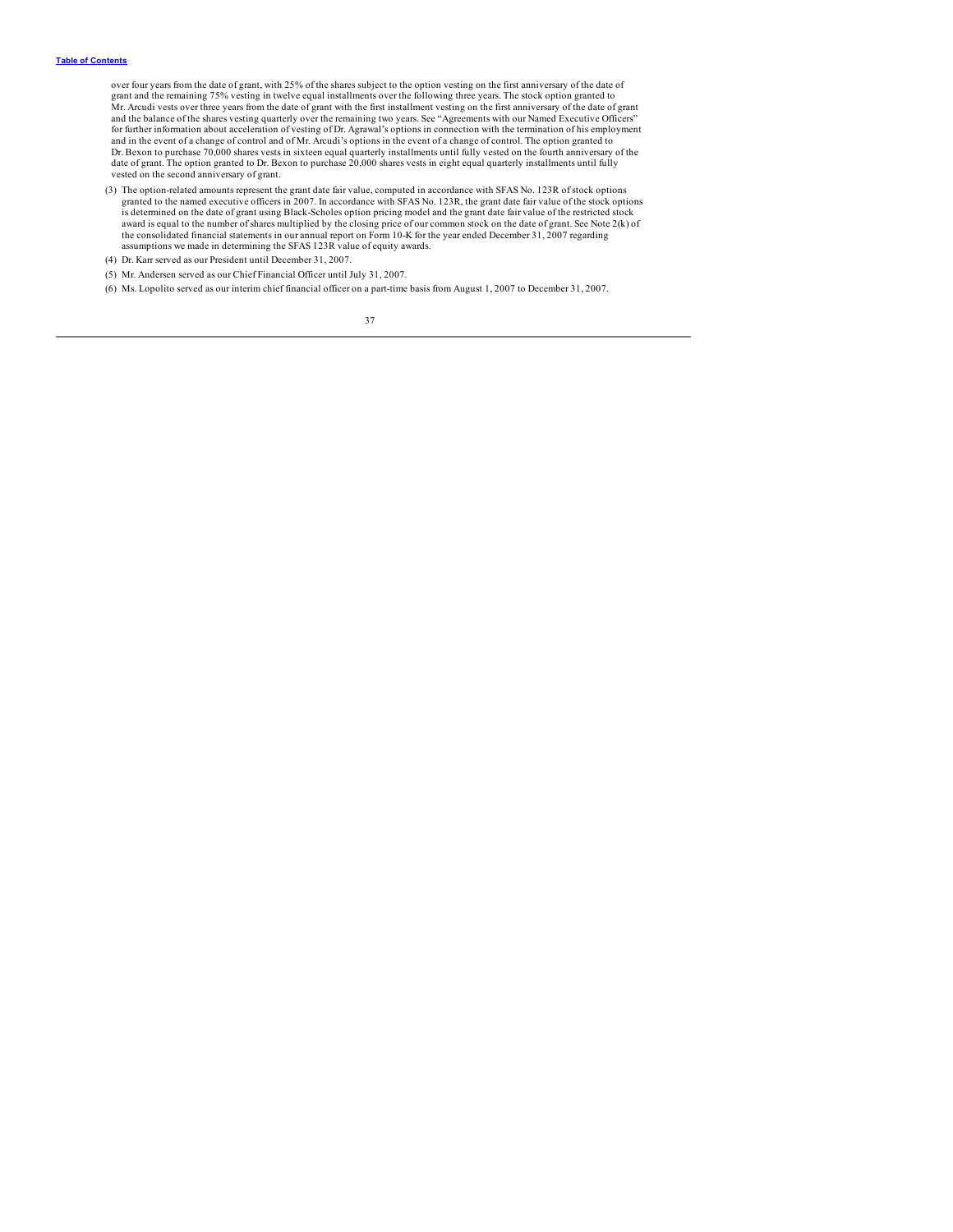### <span id="page-40-0"></span>**Outstanding Equity Awards At Fiscal Year-End**

The following table sets forth information regarding the outstanding stock options and restricted stock awards held by our named executive officers as of December 31, 2007.

### **Outstanding Equity Awards At Fiscal Year-End for 2007**

|                             |                                                                                         | <b>Option Awards</b>                                                                 |                                        |                                     |                                                                                                       |                                                                                              |
|-----------------------------|-----------------------------------------------------------------------------------------|--------------------------------------------------------------------------------------|----------------------------------------|-------------------------------------|-------------------------------------------------------------------------------------------------------|----------------------------------------------------------------------------------------------|
|                             | Number of                                                                               | Number of                                                                            |                                        |                                     |                                                                                                       |                                                                                              |
| Name                        | <b>Securities</b><br>Underlying<br><b>Unexercised</b><br>Options<br>Exercisable<br>(# ) | <b>Securities</b><br>Underlying<br>Unexercised<br>Options<br>Unexercisable<br>$(\#)$ | Option<br><b>Exercise</b><br>Price(\$) | Option<br><b>Expiration</b><br>Date | <b>Stock Awards</b><br>Number of<br>Shares or<br><b>Units of Stock</b><br>That Have<br>Not Vested (#) | <b>Market Value</b><br>of Shares or<br>Units of Stock<br><b>That Have</b><br>Not Vested (\$) |
| Sudhir Agrawal, D. Phil.(1) | 62,500                                                                                  | $\overline{\phantom{0}}$                                                             | \$4.00                                 | 7/21/2008                           |                                                                                                       |                                                                                              |
|                             | 62,499                                                                                  |                                                                                      | 4.00<br>S                              | 1/1/2009                            |                                                                                                       |                                                                                              |
|                             | 62,500                                                                                  |                                                                                      | \$8.50                                 | 1/1/2010                            |                                                                                                       |                                                                                              |
|                             | 62,500                                                                                  | -                                                                                    | 8.50<br>S                              | 1/1/2011                            |                                                                                                       |                                                                                              |
|                             | 243,751                                                                                 |                                                                                      | 4.50<br>\$                             | 3/28/2011                           |                                                                                                       |                                                                                              |
|                             | 47,718                                                                                  | -                                                                                    | S<br>8.50                              | 4/2/2011                            |                                                                                                       |                                                                                              |
|                             | 288,750                                                                                 | $\equiv$                                                                             | \$<br>6.60                             | 7/25/2011                           |                                                                                                       |                                                                                              |
|                             | 23,437(2)                                                                               | 7,813(2)                                                                             | S<br>4.16                              | 11/30/2014                          |                                                                                                       |                                                                                              |
|                             | 104, 167(3)                                                                             | 20,833(3)                                                                            | \$4.48                                 | 5/12/2015                           |                                                                                                       |                                                                                              |
|                             | 41,667(4)                                                                               | 8,333(4)                                                                             | \$5.76                                 | 6/1/2015                            |                                                                                                       |                                                                                              |
|                             | 18,750(5)                                                                               | 18,750(5)                                                                            | \$4.24                                 | 12/15/2015                          |                                                                                                       |                                                                                              |
|                             | 35,418(6)                                                                               | 89,582(6)                                                                            | \$5.10                                 | 12/14/2016                          |                                                                                                       |                                                                                              |
|                             |                                                                                         | 62,500(7)                                                                            | \$7.05                                 | 6/25/2017                           |                                                                                                       |                                                                                              |
|                             |                                                                                         |                                                                                      |                                        |                                     | $62,500(16)$ \$                                                                                       | 818,750(17)                                                                                  |
| Louis J. Arcudi, III        |                                                                                         | 80,000(8)                                                                            | \$12.25                                | 12/3/2017                           |                                                                                                       |                                                                                              |
| Alice S. Bexon, MBChB       | 7,500(9)                                                                                | 12,500(9)                                                                            | \$7.55                                 | 1/16/2017                           |                                                                                                       |                                                                                              |
|                             | 13,125(10)                                                                              | 56,875(10)                                                                           | \$7.55                                 | 1/16/2017                           |                                                                                                       |                                                                                              |
| Timothy M. Sullivan, Ph.D.  | 7,500                                                                                   |                                                                                      | \$11.28                                | 3/25/2012                           |                                                                                                       |                                                                                              |
|                             | 3,750                                                                                   | $\qquad \qquad -$                                                                    | \$6.24                                 | 12/12/2012                          |                                                                                                       |                                                                                              |
|                             | 5,625                                                                                   |                                                                                      | \$<br>8.96                             | 12/16/2013                          |                                                                                                       |                                                                                              |
|                             | 44,062(2)                                                                               | 14,688(2)                                                                            | \$4.16                                 | 11/30/2014                          |                                                                                                       |                                                                                              |
|                             | 6,250(5)                                                                                | 6,250(5)                                                                             | \$4.24                                 | 12/15/2015                          |                                                                                                       |                                                                                              |
|                             | 5,000(11)                                                                               | 15,000(11)                                                                           | \$5.10                                 | 12/14/2016                          |                                                                                                       |                                                                                              |
| Robert W. Karr, M.D. (13)   | 3,125                                                                                   |                                                                                      | \$4.88                                 | 6/15/2015                           |                                                                                                       |                                                                                              |
|                             | 1,250                                                                                   | $\overline{\phantom{0}}$                                                             | \$<br>4.48                             | 7/1/2015                            |                                                                                                       |                                                                                              |
|                             | 1,250                                                                                   | $\overline{\phantom{0}}$                                                             | 5.36<br>S                              | 10/1/2015                           |                                                                                                       |                                                                                              |
|                             | 62,500(12)                                                                              | 62,500(12)                                                                           | \$4.80                                 | 12/5/2015                           |                                                                                                       |                                                                                              |
|                             | 31,250(11)                                                                              | 93,750(11)                                                                           | \$5.10                                 | 12/14/2016                          |                                                                                                       |                                                                                              |
| Robert G. Andersen(14)      | 4,737                                                                                   |                                                                                      | \$4.00                                 | 3/1/2009                            |                                                                                                       |                                                                                              |
|                             | 56,250                                                                                  | -                                                                                    | \$10.00                                | 7/31/2008                           |                                                                                                       |                                                                                              |
|                             | 27,441                                                                                  |                                                                                      | \$4.50                                 | 7/31/2008                           |                                                                                                       |                                                                                              |
|                             | 32,812                                                                                  |                                                                                      | 4.16<br>S                              | 7/31/2008                           |                                                                                                       |                                                                                              |
|                             | 15,525                                                                                  | $\qquad \qquad -$                                                                    | \$4.24                                 | 7/31/2008                           |                                                                                                       |                                                                                              |
| Donna A. Lopolito(15)       |                                                                                         |                                                                                      |                                        |                                     |                                                                                                       |                                                                                              |

(1) In accordance with the terms of our employment agreement with Dr. Agrawal unvested stock options vest in full upon a change in control of our company. See "Agreements with our Named Executive Officers" for more informa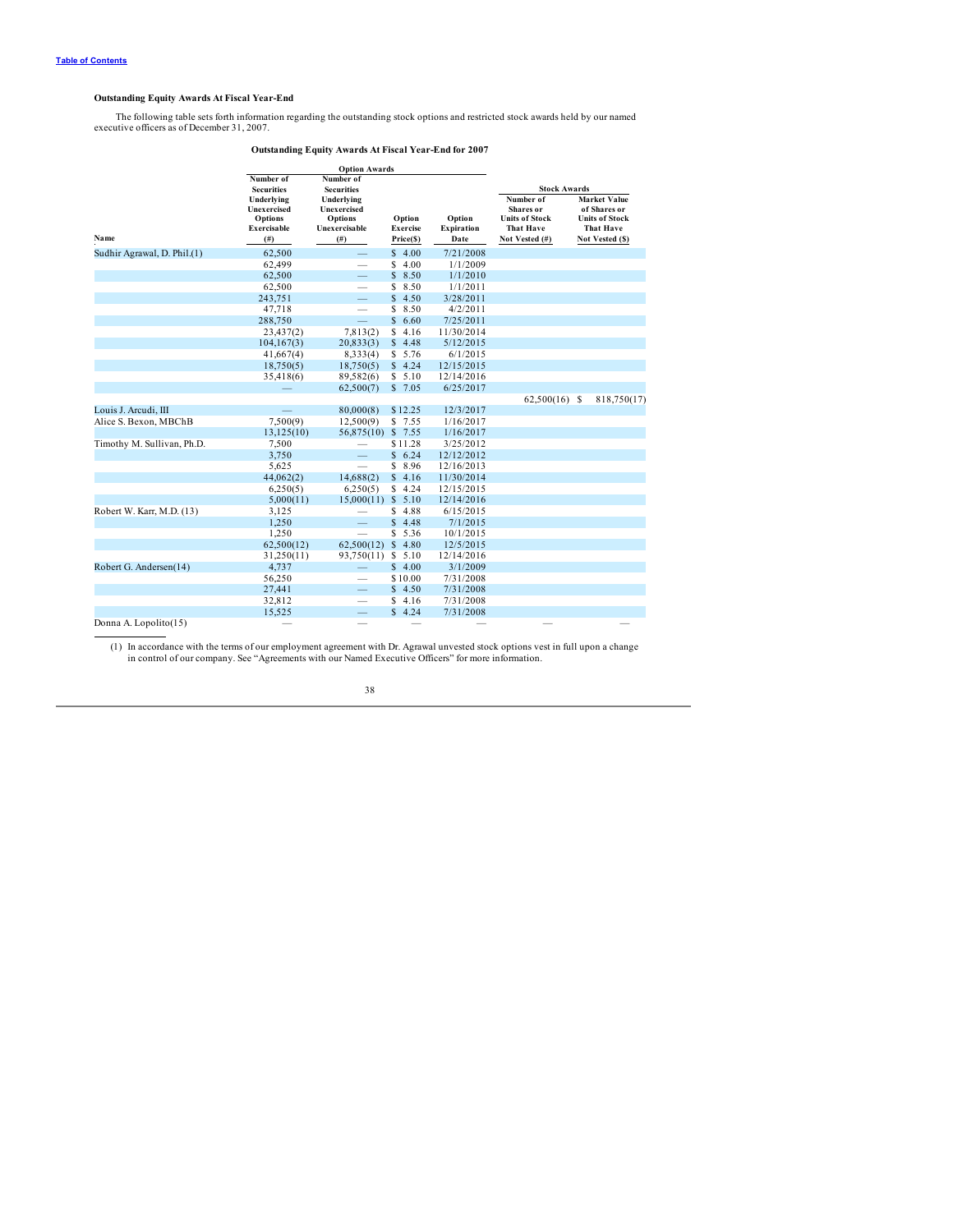- (2) 6.25% of the shares subject to this option vest quarterly from the date of grant until November 30, 2008 when all shares will be vested. The total number of shares subject to the option equals the sum of the figures in the exercisable and unexercisable columns.
- (3) 8.33% of the shares subject to this option vest quarterly from the date of grant until May 12, 2008 when all shares will be vested. The total number of shares subject to the option equals the sum of the figures in the exercisable and unexercisable columns.
- (4) 8.33% of the shares subject to this option vest quarterly from the date of grant until June 1, 2008 when all shares will be vested. The total number of shares subject to the option equals the sum of the figures in the exercisable and unexercisable columns.
- (5) 6.25% of the shares subject to this option vest quarterly from the date of grant until December 15, 2009 when all shares will be vested. The total number of shares subject to the option equals the sum of the figures in the exercisable and unexercisable columns.
- (6) 50,000 of the shares subject to this option vest quarterly from the date of grant until December 14, 2009 and 75,000 of the shares subject to this option vest quarterly from the date of grant until December 14, 2010, when all shares will be vested.
- (7) 25% of the shares subject to this option vest on June 25, 2009, the first anniversary of the date of grant, and the remaining 75% vest in 12 equal quarterly installments commencing on September 25, 2009 until June 25, 2012. The total number of shares subject to the option equals the sum of the figures in the exercisable and unexercisable columns.
- (8) One-third of the shares subject to this option vest on December 3, 2008 and the remainder will vest in equal quarterly installments beginning on March 3, 2009 until December 3, 2010 when all shares will be vested. The total number of shares subject to the option equals the sum of the figures in the exercisable and unexercisable columns. In accordance with the terms of our employment offer letter with Mr. Arcudi, the vesting with respect to one-third of the option held by him will accelerate in full upon a change of control that occurs during the first year of his employment. See "Agreements with our Named Executive Officers" for more information.
- (9) 12.5% of the shares subject to this option vest quarterly from the date of grant until January 16, 2009 when all shares will be vested. The total number of shares subject to the option equals the sum of the figures in the exercisable and unexercisable columns.
- (10) 8.33% of the shares subject to this option vest quarterly from the date of grant until January 16, 2011 when all shares will be vested. The total number of shares subject to the option equals the sum of the figures in the exercisable and unexercisable columns.
- (11) 6.25% of the shares subject to this option vest quarterly from the date of grant until December 14, 2010 when all shares will be vested. The total number of shares subject to the option equals the sum of the figures in the exercisable and unexercisable columns.
- (12) 6.25% of the shares subject to this option vest quarterly from the date of grant until December 5, 2009 when all shares will be vested. The total number of shares subject to the option equals the sum of the figures in the exercisable and unexercisable columns.
- (13) Dr. Karr served as our President until December 31, 2007.
- (14) Pursuant to a transition letter agreement between us and Mr. Andersen, as of July 31, 2007 the vesting of any stock options or other equity incentive awards held by Mr. Andersen was accelerated to the extent such options or equity incentive awards would have vested had he continued to be an employee until July 31, 2008. Additionally, Mr. Andersen is entitled to exercise his vested stock options until July 31, 2008, except for options that by their terms permit for a longer exercise period. Mr. Andersen served as our Chief Financial Officer until July 31, 2007.
- (15) Ms. Lopolito served as our interim chief financial officer on a part-time basis from August 1, 2007 to December 3, 2007.
- (16) These restricted shares vest in three equal annual installments from the date of grant until June 25, 2010 when all shares will be vested.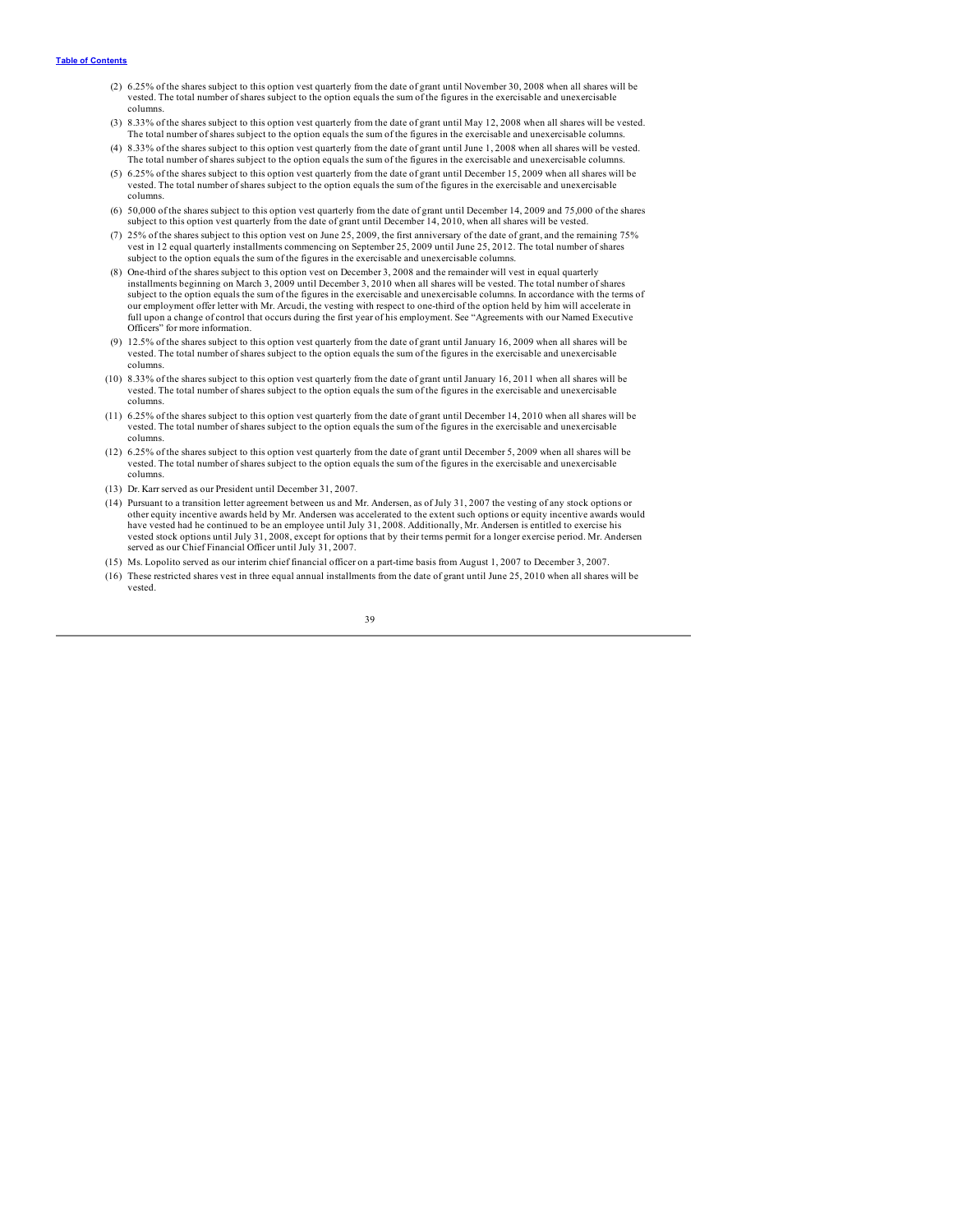<span id="page-42-0"></span>(17) This amount was determined by multiplying the total number of shares of our common stock underlying the restricted stock by \$13.10, the closing price of our common stock on December 31, 2007.

### **Option Exercises**

The following table sets forth information regarding the exercise of options by our named executive officers during 2007. None of our named executive officers had stock awards that vested in 2007.

### **Option Exercises and Stock Vested For Fiscal Year 2007**

|                            |                                                                    | <b>Option Awards</b>                                 |                          |  |  |  |
|----------------------------|--------------------------------------------------------------------|------------------------------------------------------|--------------------------|--|--|--|
| Name                       | <b>Number of Shares</b><br><b>Acquired on Exercise</b><br>$^{(#)}$ | Value Realized on<br><b>Exercise</b><br>$($ S) $(1)$ |                          |  |  |  |
| Sudhir Agrawal, D. Phil.   | 4.033                                                              | \$                                                   | 20,283                   |  |  |  |
| Louis J. Arcudi, III       | __                                                                 |                                                      |                          |  |  |  |
| Alice S. Bexon, MBChB      | $\overline{\phantom{a}}$                                           |                                                      | $-$                      |  |  |  |
| Timothy M. Sullivan, Ph.D. | $\overline{\phantom{a}}$                                           |                                                      |                          |  |  |  |
| Robert W. Karr, M.D.(2)    | $\overline{\phantom{a}}$                                           |                                                      | $\overline{\phantom{a}}$ |  |  |  |
| Robert G. Andersen(3)      | 59,480                                                             | \$                                                   | 391,744                  |  |  |  |
| Donna A. Lopolito(4)       |                                                                    |                                                      |                          |  |  |  |

(1) The value realized on exercise was calculated by multiplying the number of shares acquired on exercise by the difference between the market price of the underlying securities at exercise and the exercise price of the options. The market price at exercise represents the closing market price of our common stock on the date of exercise or the sales price if the options were exercised and sold.

(2) Dr. Karr served as our President until December 31, 2007.

(3) Mr. Andersen served as our Chief Financial Officer until July 31, 2007.

(4) Ms. Lopolito served as our interim chief financial officer on an interim part-time basis from August 1, 2007 to December 3, 2007.

### **Potential Payments Under Termination or Change in Control**

We have an employment agreement with Dr. Agrawal that provides for severance benefits following a termination of his<br>employment with our company. We also had an employment agreement with Dr. Karr, our President, which expi 2007. Dr. Karr resigned effective December 31, 2007. Additionally, Mr. Arcudi's employment offer letter provides for severance benefits in certain circumstances. We entered into a transition letter agreement with Mr. Andersen that provided for benefits upon his departure.<br>These agreements are described above under the caption "Agreements with our Named Exe employment agreements with Dr. Sullivan or Dr. Bexon and neither of them is entitled to any severance benefits following a termination of his or her employment with our company.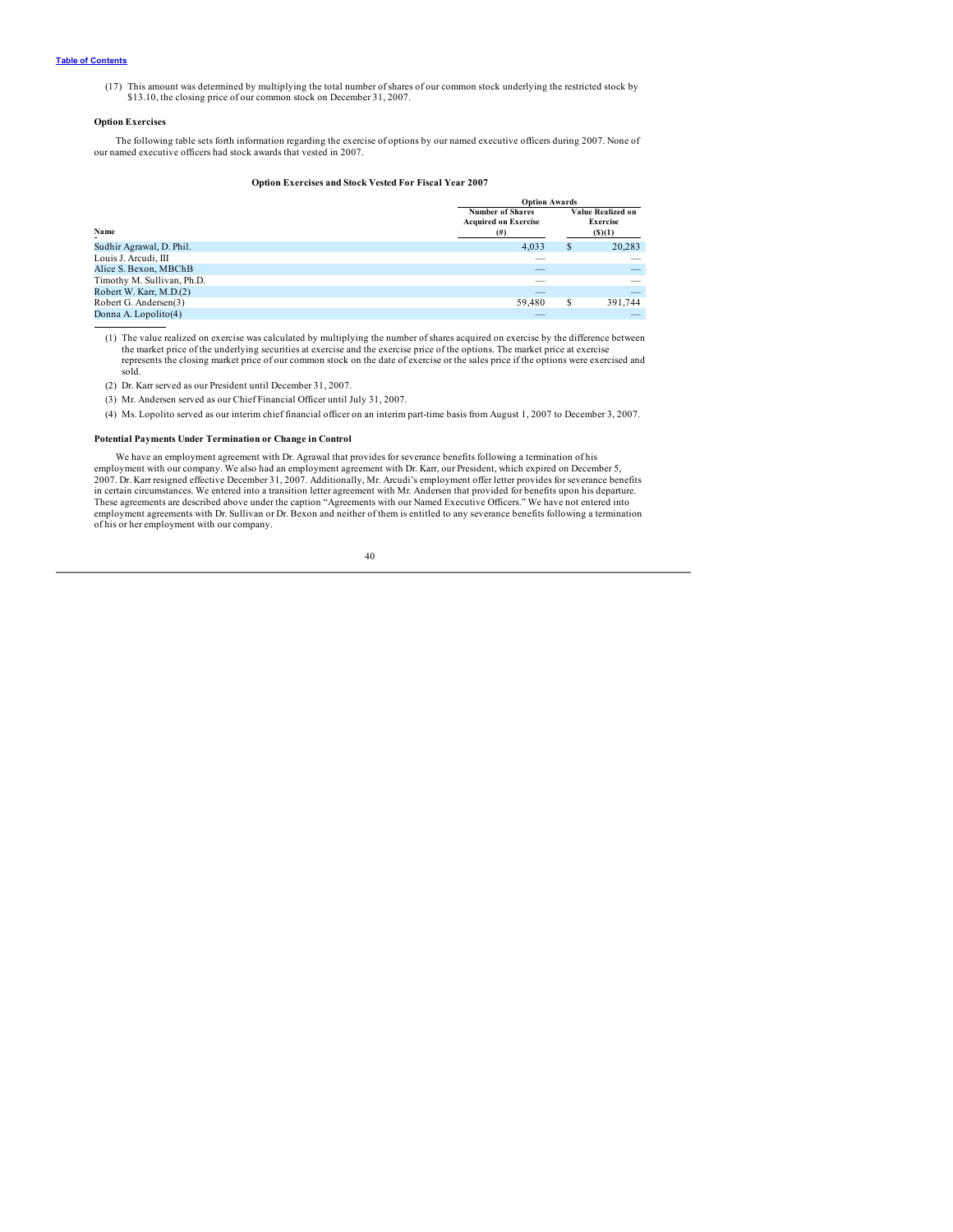The following table sets forth the estimated potential benefits that our named executive officers would be entitled to receive upon their termination of employment with our company (other than a termination in connection with or following a change in control of the company). Except for Mr. Andersen, these disclosed amounts assume that the named executive officers' employment terminated on December 31, 2007, are estimates only and do not necessarily reflect the actual amounts that would be paid to our named executive officers, which would only be known at the time that they become eligible for payment following their termination. Mr. Andersen's employment with us terminated on July 31, 2007 and the information in the table reflects actual amounts paid or payable to<br>Mr. Andersen upon his departure.

### **Termination of Employment Not In Connection With or Following Change in Control**

| Name                        | Severance<br>Payments<br>(S) | <b>Bonus Amount</b><br>(S) |    | Value of<br><b>Accelerated Vesting</b><br>of Stock Options(1) |    | Value of<br><b>Continuation of</b><br><b>Benefits</b><br>(S) | Total<br>(S)             |
|-----------------------------|------------------------------|----------------------------|----|---------------------------------------------------------------|----|--------------------------------------------------------------|--------------------------|
| Sudhir Agrawal, D. Phil.(2) | \$926,000                    | \$<br>450,000              | S  | 1,282,373                                                     | \$ | 40,571(3)                                                    | \$2,698,944              |
| Louis J. Arcudi, III        | __                           |                            |    | $\sim$                                                        |    |                                                              |                          |
| Alice S. Bexon, MBChB       | _                            | $-$                        |    | $\overline{\phantom{a}}$                                      |    |                                                              | $\overline{\phantom{a}}$ |
| Timothy M. Sullivan, Ph.D.  | -                            | __                         |    | $\overline{\phantom{a}}$                                      |    |                                                              |                          |
| Robert W. Karr, M.D.(4)     | $\overline{\phantom{a}}$     | __                         |    | $\overline{\phantom{a}}$                                      |    | _                                                            | $\overline{\phantom{a}}$ |
| Robert G. Andersen(5)       | \$326,000                    | 163,000                    | \$ | 55,815                                                        | S  | 8.064                                                        | 552,879                  |
| Donna A. Lopolito(6)        |                              |                            |    |                                                               |    |                                                              |                          |

(1) In the case of Dr. Agrawal, this amount equals the difference between the exercise price of each "in the money" option and \$13.10, the closing price of our common stock on December 31, 2007 multiplied by the number of options that would vest as a result of the accelerated vesting provided for under the employment agreements in the case of termination without cause by us or termination by Dr. Agrawal for good reason. In the case of Mr. Andersen, this amount equals the difference between the exercise price of each "in the money" option and \$6.90, the closing price of our common stock on July 31, 2007, the date Mr. Andersen's<br>employment with us terminated, multiplied by the number of options that vested as a result of t under the transition letter agreement entered into between Mr. Andersen and us in connection with the termination of his employment.

- (2) The severance payments to Dr. Agrawal will be paid out in accordance with our payroll practices over the term of the severance period. However, the severance payments for the six-month period following termination will be paid in a lump sum on the date six months and one day following the date of termination. Severance payments will only be paid to Dr. Agrawal following<br>termination by him for good reason or following termination by us other than for death, disability or entitled to the pro rata portion of the bonus earned for the prior fiscal year — in this case, 2006. This amount does not include any bonus that would otherwise be paid for 2007. We will pay the bonus following termination upon Dr. Agrawal's death or disability,<br>termination by us without cause or termination by Dr. Agrawal for good reason. If Dr. Agrawal upon his death or disability the value of his accelerated stock options would be \$1,463,754. Upon termination of Dr. Agrawal's employment for death or disability the vesting of options through the remainder of the employment term would be accelerated.
- (3) This amount represents the estimated cost to us of continuing Dr. Agrawal's healthcare, disability, life and dental insurance<br>benefits for the full severance period based on our costs for such benefits at December 31, with Dr. Agrawal, we will pay benefits continuation following a termination by us other than for death, disability or cause or termination by the named executive officer for good reason.
- (4) Although we were a party to an employment agreement with Dr. Karr that provided for severance upon the termination of his employment, the agreement expired on December 5, 2007. Dr. Karr served as our President until December 31, 2007.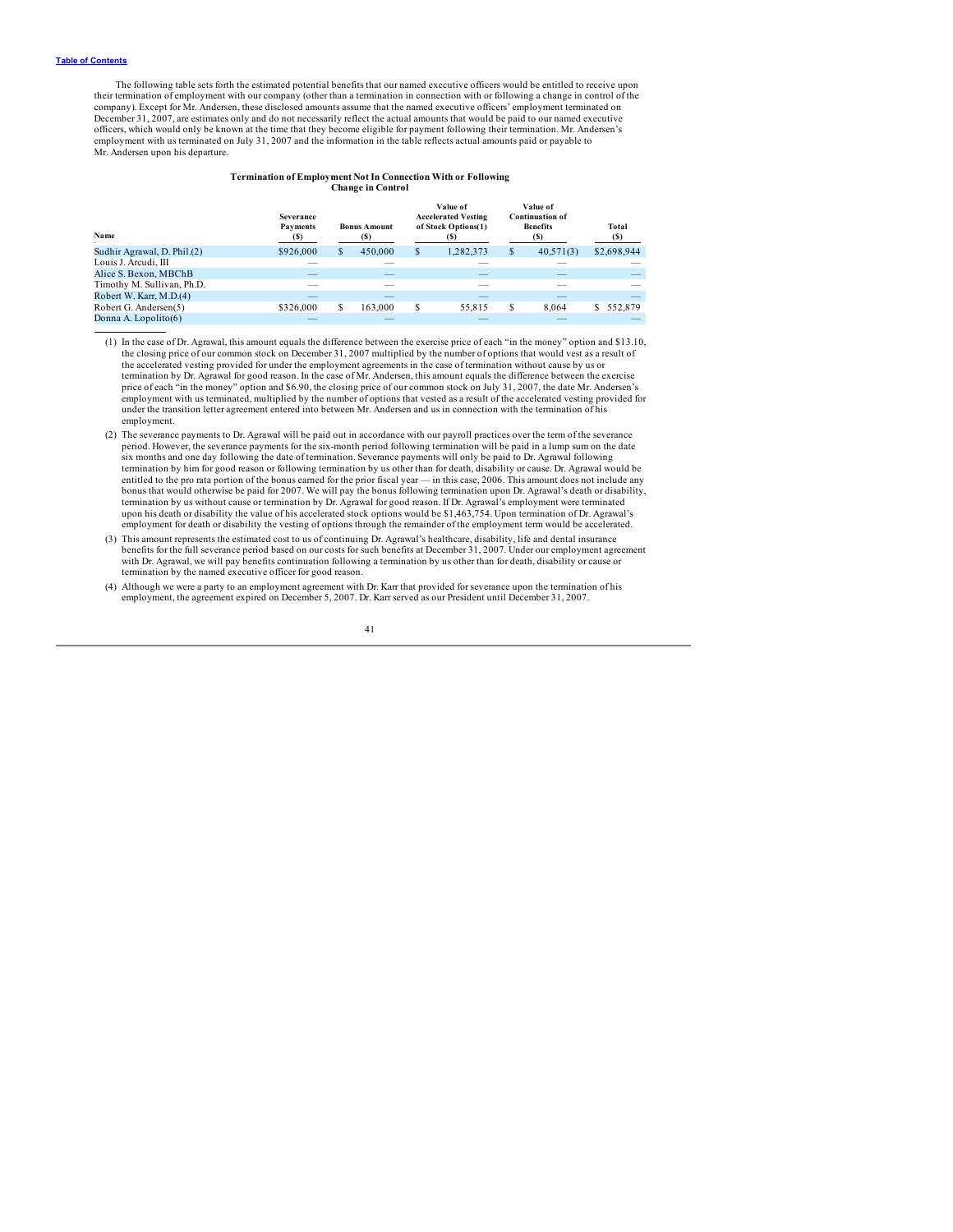- (5) The amounts shown for Mr. Andersen represent actual amounts paid or payable to Mr. Andersen in connection with his departure on July 31, 2007. See "Agreements with our Named Executive Officers" for a description of the transition letter agreement we entered into with Mr. Andersen regarding severance and other benefits upon the termination of his employment. See also footnote 8 to the Summary Compensation Table above for further information on the amounts set forth above.
- (6) Ms. Lopolito served as our interim chief financial officer on a part-time basis from August 1, 2007 to December 3, 2007.

Under Dr. Agrawal's employment agreement, he would be entitled to receive the estimated benefits shown in the table below if his employment were terminated in connection with or within one year after a change in control. Additionally, Mr. Arcudi's employment offer letter provides that if a change of control occurs within the first year of his employment, the vesting as to one-third of the stock option granted to him in connection with his hire would accelerate. These disclosed amounts are estimates only and do not necessarily<br>reflect the actual amounts that would be paid to our named executive officers, which wou eligible for payment and would only be payable if a change in control were to occur. The table below reflects the amount that could be payable under the various arrangements assuming that the change in control occurred on December 31, 2007 and the named executive officer's employment was immediately terminated, and an estimate regarding any gross-up payment for certain taxes in the event that any payments made in connection with a change-in-control of our company would be subject to the excise tax imposed by Section 4999 of the Code. Mr. Andersen and Ms. Lopolito were not employed with us on December 31, 2007 and are not listed in the table below.

#### **Termination of Employment In Connection With or Following Change in Control**

| Name                       | <b>Severance</b><br>Payments<br>(S)(1) | <b>Bonus Amount</b><br>(S)(1) | Value of<br><b>Accelerated Vesting</b><br>of Stock Options(2) | Value of<br><b>Continuation of</b><br>Benefits(3)<br>(S) | <b>Tax Gross-</b><br><b>Up Payments</b>                                      | Total<br>(S) |
|----------------------------|----------------------------------------|-------------------------------|---------------------------------------------------------------|----------------------------------------------------------|------------------------------------------------------------------------------|--------------|
| Sudhir Agrawal, D. Phil.   | \$926,000                              | 450,000                       | 1.571.499                                                     | 40.571                                                   | 416.187                                                                      | \$3,404,257  |
| Louis J. Arcudi, III       |                                        |                               | 22,670                                                        | $\overline{\phantom{a}}$                                 | $\hspace{0.1in} \hspace{0.1in} \hspace{0.1in} \hspace{0.1in} \hspace{0.1in}$ | 22,670       |
| Alice S. Bexon, MBChB      |                                        |                               |                                                               |                                                          |                                                                              |              |
| Timothy M. Sullivan, Ph.D. |                                        | __                            | __                                                            | __                                                       |                                                                              |              |
| Robert W. Karr, M.D.(4)    |                                        |                               |                                                               |                                                          |                                                                              |              |

(1) The severance and bonus payments will be paid out in a lump sum within 30 days of the date of termination. Severance payments will only be paid following termination by the named executive officer for good reason or termination by us other than for death, disability or cause.

(3) Represents the estimated cost to us of continuing the healthcare, disability, life and dental insurance benefits of the named executive officers for the applicable severance period based on our costs for such benefits at December 31, 2007.

(4) Dr. Karr served as our President until December 31, 2007.

<sup>(2)</sup> This amount equals the difference between the exercise price of each "in the money" option and \$13.10, the closing price of our common stock on December 31, 2007, multiplied by the number of options that would vest as a result of the accelerated vesting provided for under the employment agreements. Upon a change of control, the vesting of all Dr. Agrawal's unvested options will accelerate. Upon a change of control occurring in the first year of Mr. Arcudi's employment with us, the vesting as to one-third of the shares of common stock subject to the option to purchase 80,000 shares granted to him in connection with his hire will accelerate.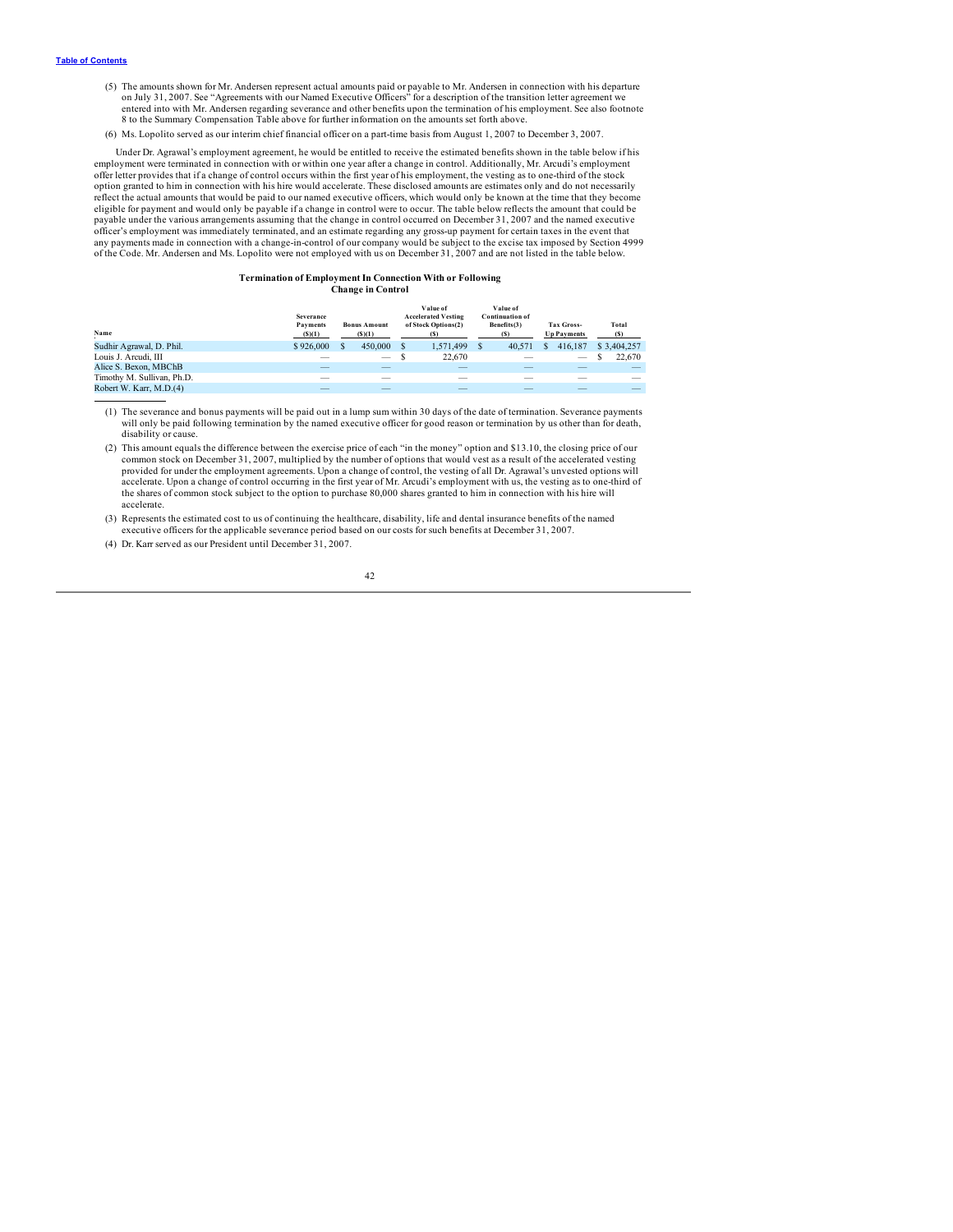### <span id="page-45-0"></span>**SECURITIES AUTHORIZED FOR ISSUANCE UNDER OUR EQUITY COMPENSATION PLAN INFORMATION**

The following table provides information about our common stock that may be issued upon exercise of options, warrants and rights under all of our equity compensation plans as of December 31, 2007.

#### **Equity Compensation Plan Information**

| <b>Plan Category</b>                                         | <b>Number of Securities</b><br>to be Issued Upon<br><b>Exercise of</b><br><b>Outstanding Options,</b><br><b>Warrants and Rights</b><br>(a) | Weighted-Average<br><b>Exercise Price of</b><br><b>Outstanding Options,</b><br><b>Warrants and Rights</b><br>(b) |      | <b>Number of Securities</b><br>Remaining Available for<br><b>Future Issuance Under</b><br><b>Equity Compensation</b><br><b>Plans</b> (Excluding<br><b>Securities Reflected in</b><br>Column(a)<br>(c) |
|--------------------------------------------------------------|--------------------------------------------------------------------------------------------------------------------------------------------|------------------------------------------------------------------------------------------------------------------|------|-------------------------------------------------------------------------------------------------------------------------------------------------------------------------------------------------------|
| Equity compensation plans approved by<br>stockholders(1)     | 2.428.292                                                                                                                                  | $\mathbf{s}$                                                                                                     | 5.63 | 1,489,741                                                                                                                                                                                             |
| Equity compensation plans not approved by<br>stockholders(2) | 324.662                                                                                                                                    | S                                                                                                                | 6.81 |                                                                                                                                                                                                       |
| Total                                                        | 2,752,954                                                                                                                                  | \$                                                                                                               | 5.77 | 1.489.741                                                                                                                                                                                             |

(1) Includes our:

- 1995 Stock Option Plan
- 1995 Employee Stock Purchase Plan
- 1995 Director Stock Option Plan
- 1997 Stock Incentive Plan
- 2005 Stock Incentive Plan

If our stockholders approve our 2008 Stock Incentive plan as outlined in proposal 3, following the annual meeting, shares will be<br>available for future issuance only under our 1995 Employee Stock Purchase Plan and our 2008

(2) Consists of non-statutory stock option agreements issued to Dr. Sudhir Agrawal, effective as of April 2, 2001 and July 25, 2001.

*Non-Statutory Stock Option Agreements with Dr. Agrawal*

In 2001, we granted Dr. Agrawal four non-statutory stock options outside of any equity compensation plan approved by our stockholders, as follows:

- A non-statutory stock option agreement providing for the purchase of 157,500 shares of common stock at an exercise price of \$6.60 per share:
- A non-statutory stock option agreement providing for the purchase of 68,750 shares of common stock at an exercise price of \$6.60 per share;
- A non-statutory stock option agreement providing for the purchase of 62,500 shares of common stock at an exercise price of \$6.60 per share; and
- A non-statutory stock option agreement providing for the purchase of 35,912 shares of common stock at an exercise price of \$8.504 per share.

These options have a term of ten years and are now fully vested. Subject to the terms of Dr. Agrawal's employment agreement with us, unless we terminate his employment for cause or he voluntarily resigns, these options are the date that is 24 months after the termination of Dr. Agrawal's relationship with us and the option expiration date. If we terminate Dr. Agrawal's employment for cause or he voluntarily resigns, then the options will be exercisable at any time prior to the earlier of the date that is 12 months after the termination of Dr. Agrawal's relationship with us and the option expiration date.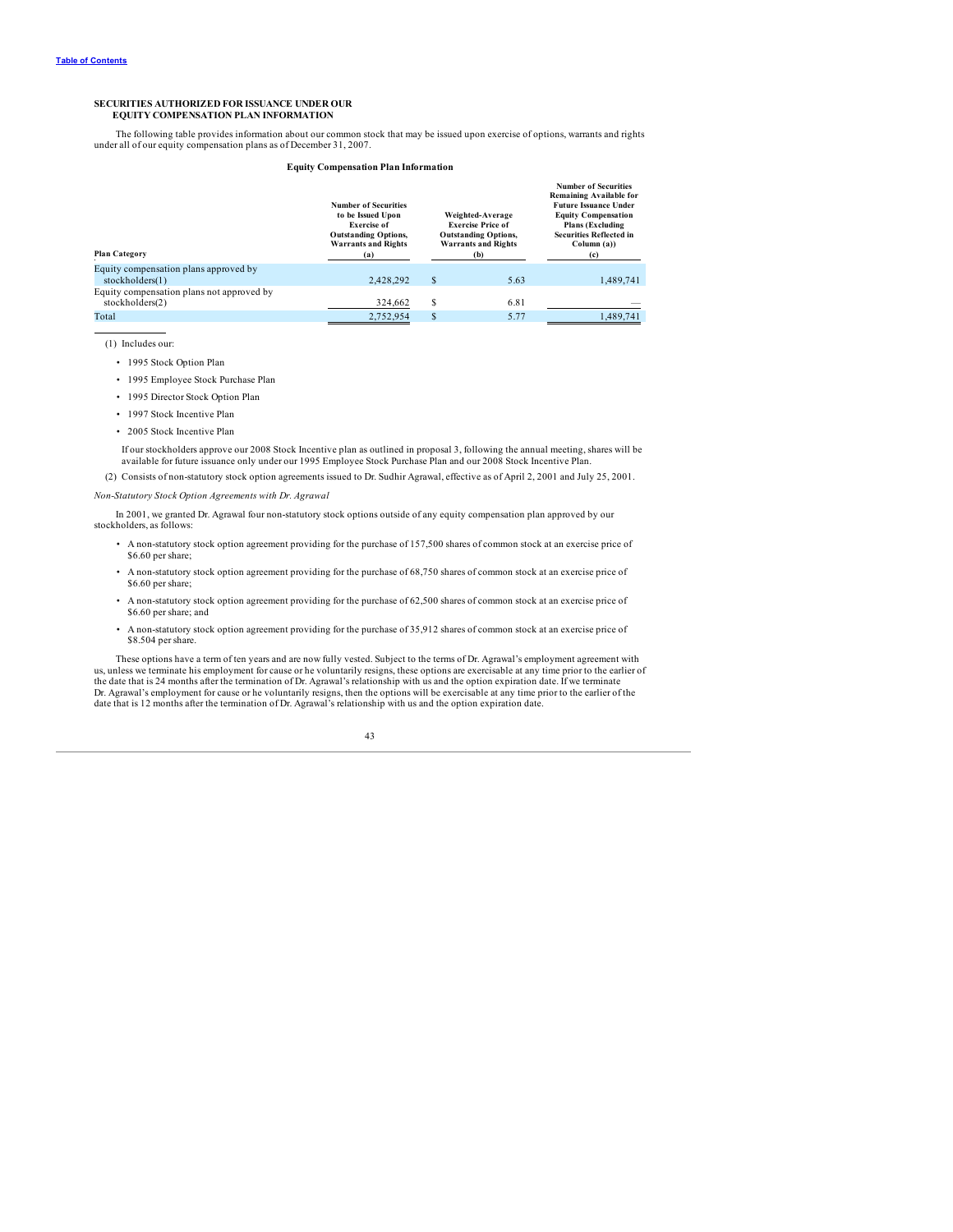### <span id="page-46-0"></span>**ACCOUNTING MATTERS Report of the Audit Committee**

The audit committee has reviewed our audited financial statements for the fiscal year ended December 31, 2007 and discussed them with our management and our registered public accounting firm.

The audit committee has also received from, and discussed with, our registered public accounting firm various communications that<br>our registered public accounting firm is required to provide to the audit committee, includi Statement on Auditing Standards No. 61, as amended (AICPA, *Professional Standards*, Vol. 1, AU section 380), as adopted by the Public Company Accounting Oversight Board in Rule 3200T.

The audit committee has received the written disclosures and the letter from our company's registered public accounting firm required by Independence Standards Board Standard No. 1 (Independence Standards Board Standard No. 1, *Independence Discussions with audit committees*), as adopted by the Public Company Accounting Oversight Board in Rule 3600T, and has discussed with our registered public accounting firm their independence.

Based on the review and discussions referred to above, the audit committee recommended to our board of directors that the audited financial statements be included in our Annual Report on Form 10-K for the year ended December 31, 2007.

By the audit committee of the board of directors,

### **AUDIT COMMITTEE**

William S. Reardon, *Chairman* Hans Mueller Alison Taunton-Rigby

### **Registered Public Accounting Firm Fees**

We paid Emst & Young LLP a total of \$383,960 for professional services rendered for the year ended December 31, 2007 and<br>\$286,468 for professional services rendered for the year ended December 31, 2006. The following table fees.

| <b>Fee Category</b><br>2006<br>-    | 2007                       |
|-------------------------------------|----------------------------|
| <b>Audit Fees</b><br>\$247,743      | \$302,075                  |
| <b>Audit-Related Fees</b><br>20.725 | 17.625                     |
| Tax Fees<br>16.500                  | 41,760                     |
| All Other Fees<br>1.500             | 1.500                      |
| <b>Total Fees</b><br>\$286,468      | \$383,960<br>$\sim$ $\sim$ |

*Audit Fees*

Audit fees consist of fees for the audit of our financial statements, the audit of our internal control over financial reporting, the review of the interim financial statements included in our quarterly reports on Form 10-Q, and other professional services provided in connection with statutory and regulatory filings or engagements.

*Audit-Related Fees*

Audit-related fees consisted of fees for assurance and related services that are reasonably related to the performance of audits and reviews of our financial statements that are not reported under "Audit Fees." These services include audits of our employee benefit plans and consultations regarding internal controls, financial accounting and reporting standards.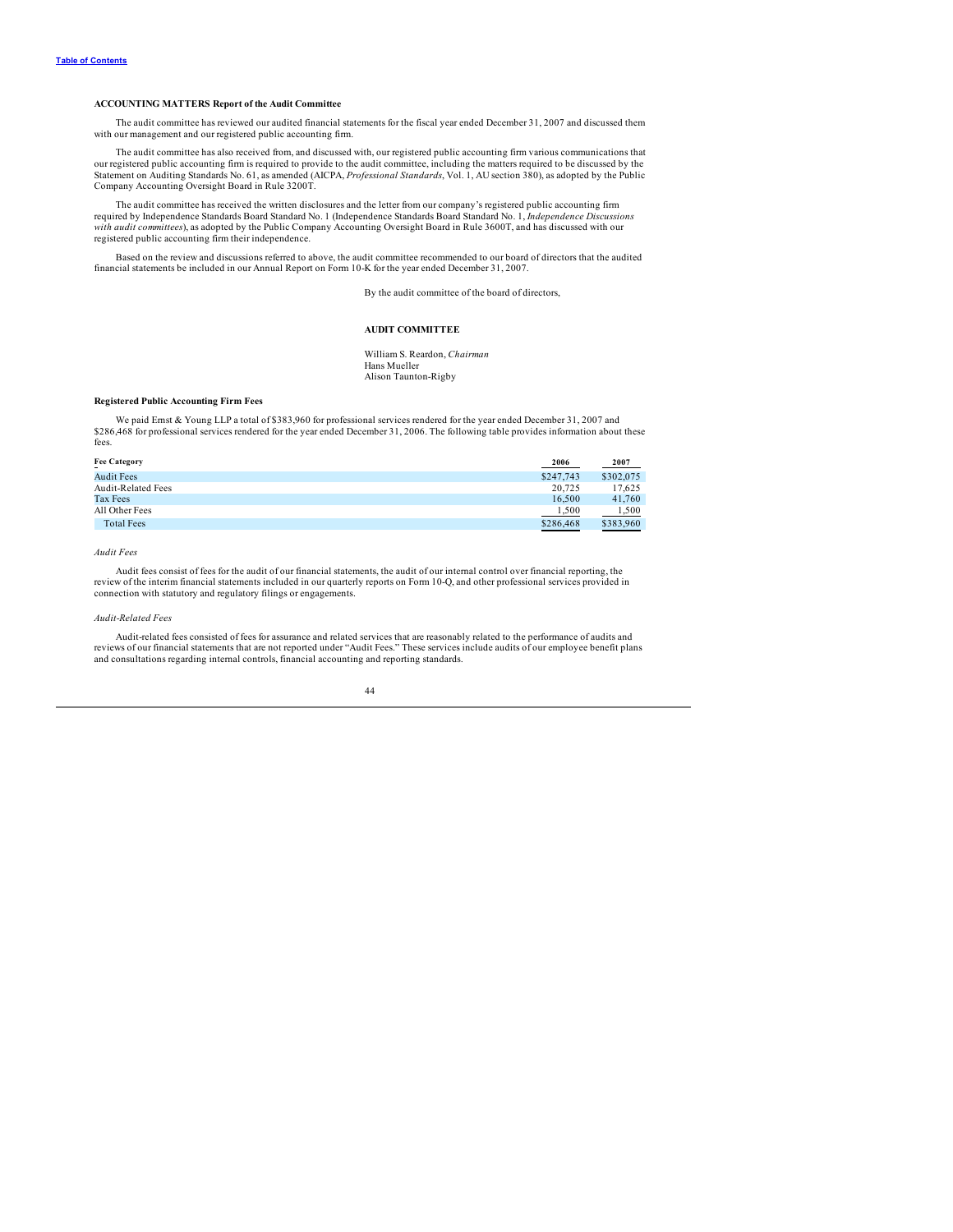### <span id="page-47-0"></span>*Tax Fees*

Tax fees consisted of fees for tax compliance, tax advice and tax planning services. Tax compliance services, which relate to<br>preparation of tax returns, accounted for \$18,500 of the total tax fees billed in 2007 and all o advice and tax planning services relate to tax advice related to our net operating losses.

#### *All Other Fees*

During fiscal 2007, all other fees related to our subscription to Ernst & Young's online accounting and auditing research tool. Ernst & Young LLP did not collect fees for any other services for 2006 or 2007.

Our audit committee believes that the non-audit services described above did not compromise Ernst & Young LLP's independence. Our audit committee charter, which you can find by clicking "Investors" and "Corporate Governance" on our website, *www.iderapharma.com*, requires that all proposals to engage Ernst & Young LLP for services, and all proposed fees for these services, be submitted to the audit committee for approval before Ernst & Young LLP may provide the services.

### **Pre-Approval Policies and Procedures**

Our audit committee has adopted policies and procedures relating to the approval of all audit and non-audit services that are to be performed by our registered public accounting firm. This policy generally provides that we will not engage our registered public accounting firm to render audit or non-audit services unless the service is specifically approved in advance by the audit committee or the engagement is entered into pursuant to the pre-approval procedures described below.

From time to time, the audit committee may pre-approve specified types of services that are expected to be provided to us by our registered public accounting firm during the next 12 months. Any such pre-approval is detailed as to the particular service or type of services to be provided and is also generally subject to a maximum dollar amount.

#### **RELATED PARTY TRANSACTIONS**

Our board of directors is committed to upholding the highest legal and ethical conduct in fulfilling its responsibilities and recognizes that related party transactions can present a heightened risk of potential or actual conflicts of interest. Accordingly, as a general matter, it is our preference to avoid related party transactions.

In accordance with our audit committee charter, members of the audit committee, all of whom are independent directors, review and approve all related party transactions for which approval is required under applicable laws or regulations, including SEC and the approval is required under applicable laws or regulations, including SEC and the NASDAQ Stock Market rules. Current SEC rules define a related party transaction to include any transaction, arrangement or relationship in which we are a participant and the amount involved exceeds \$120,000, and in which any of the following persons has or will have a direct or indirect interest:

- our executive officers, directors or director nominees;
- any person who is known to be the beneficial owner of more than 5% of our common stock;
- any person who is an immediate family member, as defined under Item 404 of Regulation S-K, of any of our executive officers, directors or director nominees or beneficial owner of more than 5% of our common stock; or
- any firm, corporation or other entity in which any of the foregoing persons is employed or is a partner or principal or in a similar position or in which such person, together with any other of the foregoing persons, has a 5% or greater beneficial ownership interest.

In addition, the audit committee reviews and investigates any matters pertaining to the integrity of management, including conflicts of interest and adherence to our Code of Business Conduct and Ethics. Under our Code of Business Conduct and Ethics, our directors, officers and employees are expected to avoid any relationship,

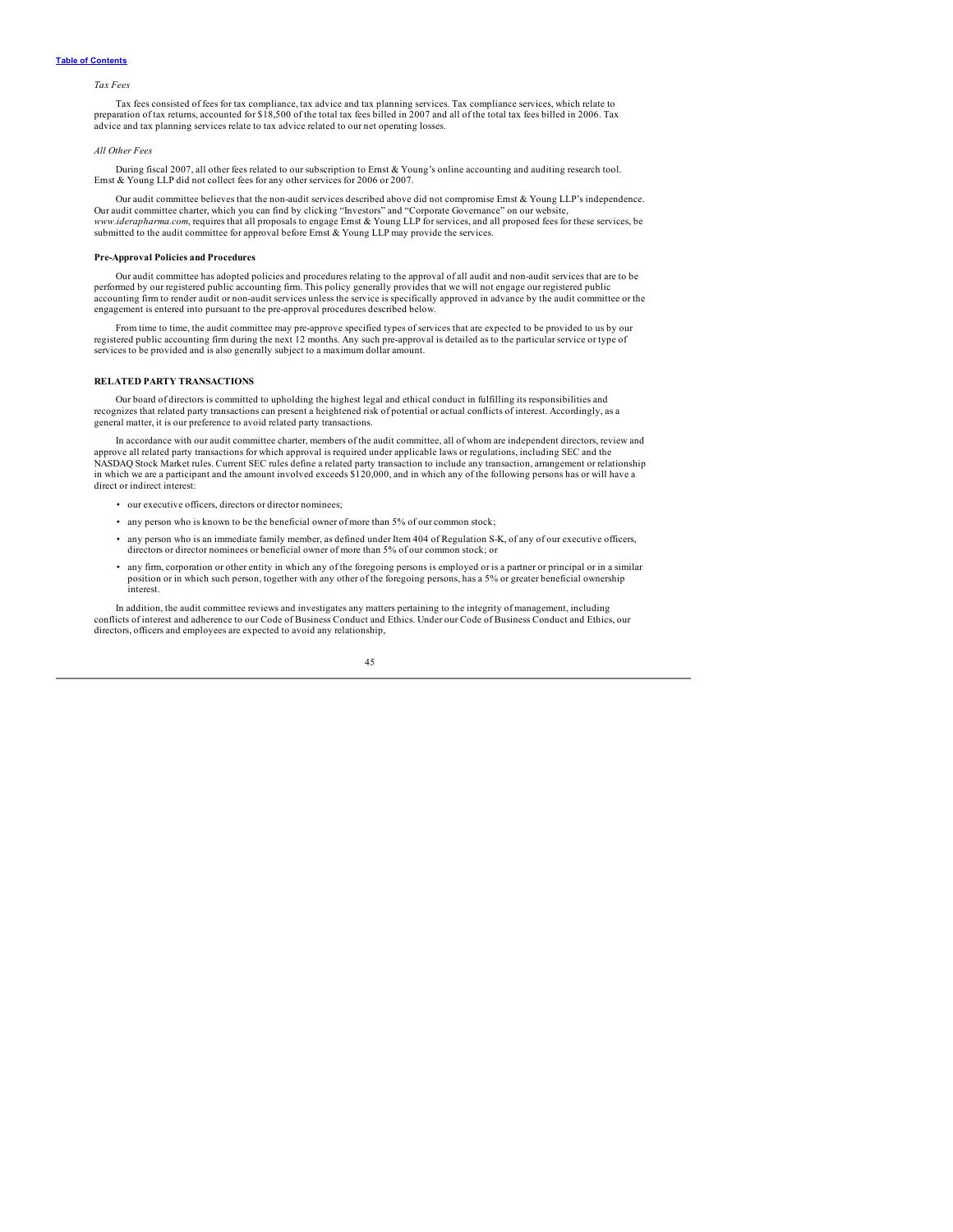influence or activity that would cause or even appear to cause a conflict of interest. Under our Code of Business Conduct and Ethics, a director is required to promptly disclose to our board of directors any potential or actual conflict of interest involving him or her. In<br>accordance with our Code of Business Conduct and Ethics, the board of directors will case-by-case basis. All directors must recuse themselves from any discussion or decision affecting their personal, business or professional interests.

Since January 1, 2007, we have entered into or engaged in the following transactions with the following directors, officers and stockholders who beneficially owned more than 5% of our outstanding common stock at the time of these transactions, as well as<br>affiliates or immediate family members of those directors, officers stockholders. We believe th below were no less favorable than those that we could have obtained from unaffiliated third parties.

#### *Youssef El Zein and Af iliates.*

Mr. El Zein is a director of Pillar Investment Ltd. and a director of Optima Life Sciences Limited. Pillar is the manager and investment advisor of Optima and holds all of the voting shares of Optima. In 2005, Optima purchased \$3,102,750 aggregate principal amount of our 4% convertible subordinated notes due April 30, 2008. In February 2007, in connection with our election to automatically convert such 4% notes into shares of our common stock, we issued to Optima 435,779 shares of our common stock and paid accrued interest of \$37,578 in cash.

#### *Merck & Co., Inc.*

In December 2006, we entered into an exclusive license and research collaboration agreement with Merck & Co., Inc. to research, develop and commercialize vaccine products containing our agonist compounds targeting toll-like receptors, or TLR, 7, 8 and 9 in the licensed fields of oncology, infectious diseases and Alzheimer's disease. In 2007, Merck & Co. sponsored approximately \$1.1 million of our research and development activities.

Under the terms of the agreement, we granted Merck worldwide exclusive rights to a number of our agonist compounds targeting TLR 7, 8 and 9 for use in combination with Merck's therapeutic and prophylactic vaccines under development in the licensed fields. There is no limit to the number of vaccines to which Merck can apply our agonists within the licensed fields. In addition, we agreed that<br>we would not develop or commercialize, either directly or through a third party, any connection with vaccine products in the licensed fields. We also agreed with Merck to engage in a two-year research and development collaboration to generate novel agonists targeting TLR 7 and TLR 8 and incorporating both Merck and Idera chemistry for use in the licensed fields. Merck may extend the collaboration for two additional one-year periods.

nder the terms of the agreement

- Merck paid us a \$20 million upfront license fee;
- Merck purchased 1,818,182 shares of our common stock for a price of \$5.50 per share resulting in an aggregate purchase price of \$10 million;
- Merck agreed to fund the research and development collaboration;
- Merck agreed to pay us milestone payments as follows:
	- up to \$165 million if vaccines containing our TLR9 agonist compounds are successfully developed and marketed in each of the oncology, infectious disease and Alzheimer's disease fields;
	- up to \$260 million if vaccines containing our TLR9 agonist compounds are successfully developed and marketed for<br>follow-on indications in the oncology field and if vaccines containing our TLR 7 and 8 agonists are success and marketed in each of the oncology, infectious disease and Alzheimer's disease fields; and
	- if Merck develops and commercializes additional vaccines using our agonists, we would be entitled to receive additional milestone payments.

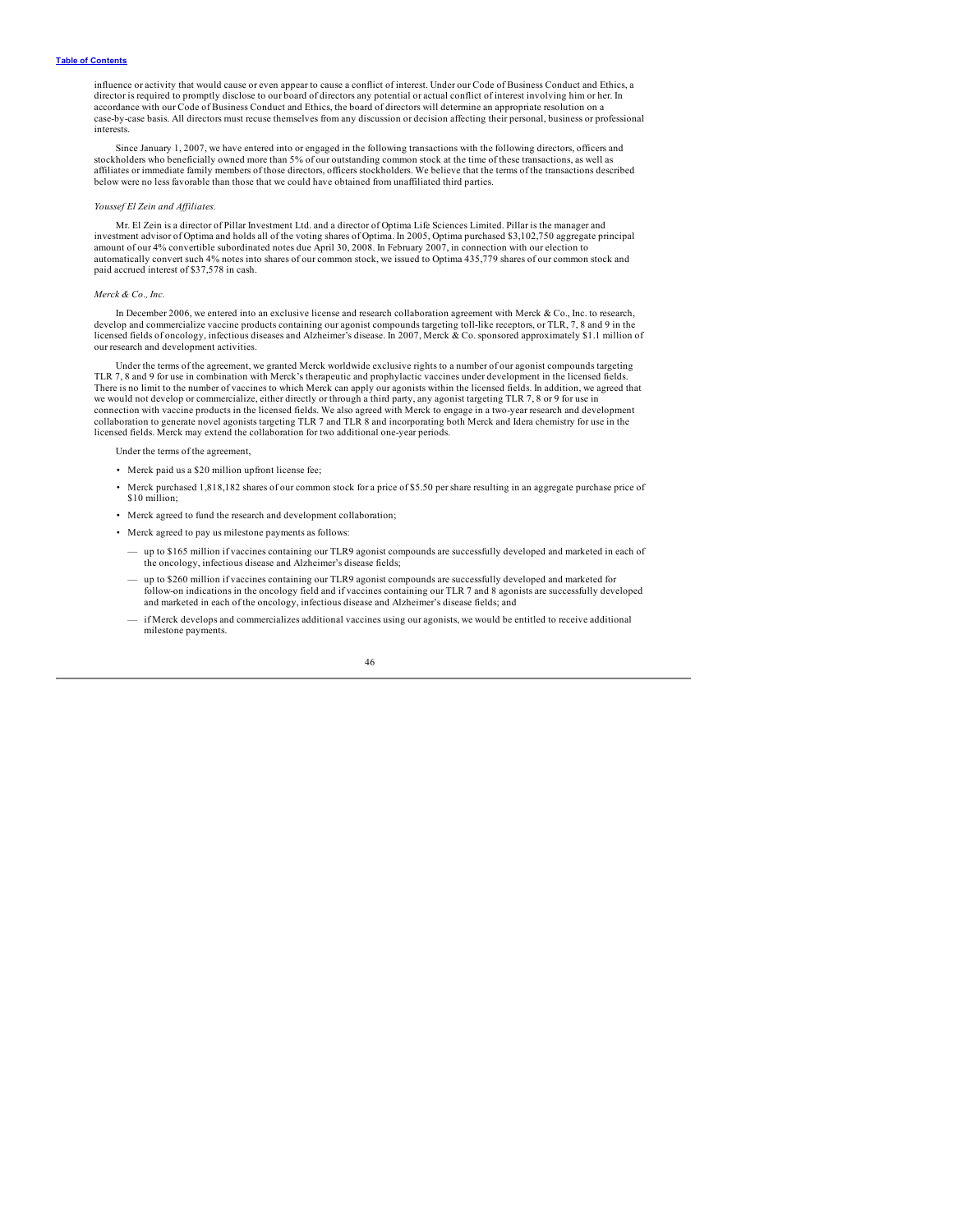<span id="page-49-0"></span>• Merck agreed to pay us royalties on net product sales of vaccines using our TLR agonist technology that are developed and marketed.

Under the research and collaboration agreement, Merck is obligated to pay us royalties, on a product-by-product and country-by-country basis, until the later of the expiration of the patent rights licensed to Merck and the expiration of regulatory-based exclusivity for the vaccine product. If the patent rights and regulatory-based exclusivity expire in a particular country before the 10th anniversary of the product's first commercial sale in such country, Merck will continue to pay us royalties at a reduced royalty rate<br>until such anniversary, except that Merck's royalty obligation will terminate upon country by a competing vaccine containing an agonist targeting the same toll-like receptor as that targeted by the agonist in the Merck vaccine. In addition, the applicable royalties may be reduced if Merck is required to pay royalties to third parties for licenses to intellectual property rights, which royalties exceed a specified threshold. Merck's royalty and milestone obligations may also be reduced<br>if Merck terminates the agreement based on specified uncured material breaches by us based upon specified uncured breaches by the other party or by Merck at any time after providing us with advance notice of termination.

Merck has agreed that, during the balance of the research and collaboration term, its ability to sell the shares we issued to it will be subject to specified volume limitations. We also entered into a registration rights a statement with the SEC registering the resale of the shares of common stock issued and sold to Merck.

### **SECTION 16(A) BENEFICIAL OWNERSHIP REPORTING COMPLIANCE**

Based solely on our review of copies of reports filed by individuals and entities required to make filings pursuant to Section 16(a) of the Exchange Act or written representations from such individuals or entities, we believe that during 2007 all filings required to be<br>made by such individuals or entities were timely made in accordance with the Exchange file Form 4 in connection with transactions effected on April 27, 2007 and October 1, 2007.

By order of the board of directors,

/s/ LOUIS J.ARCUDI, III Louis J. Arcudi, III, *Secretary*

, 2008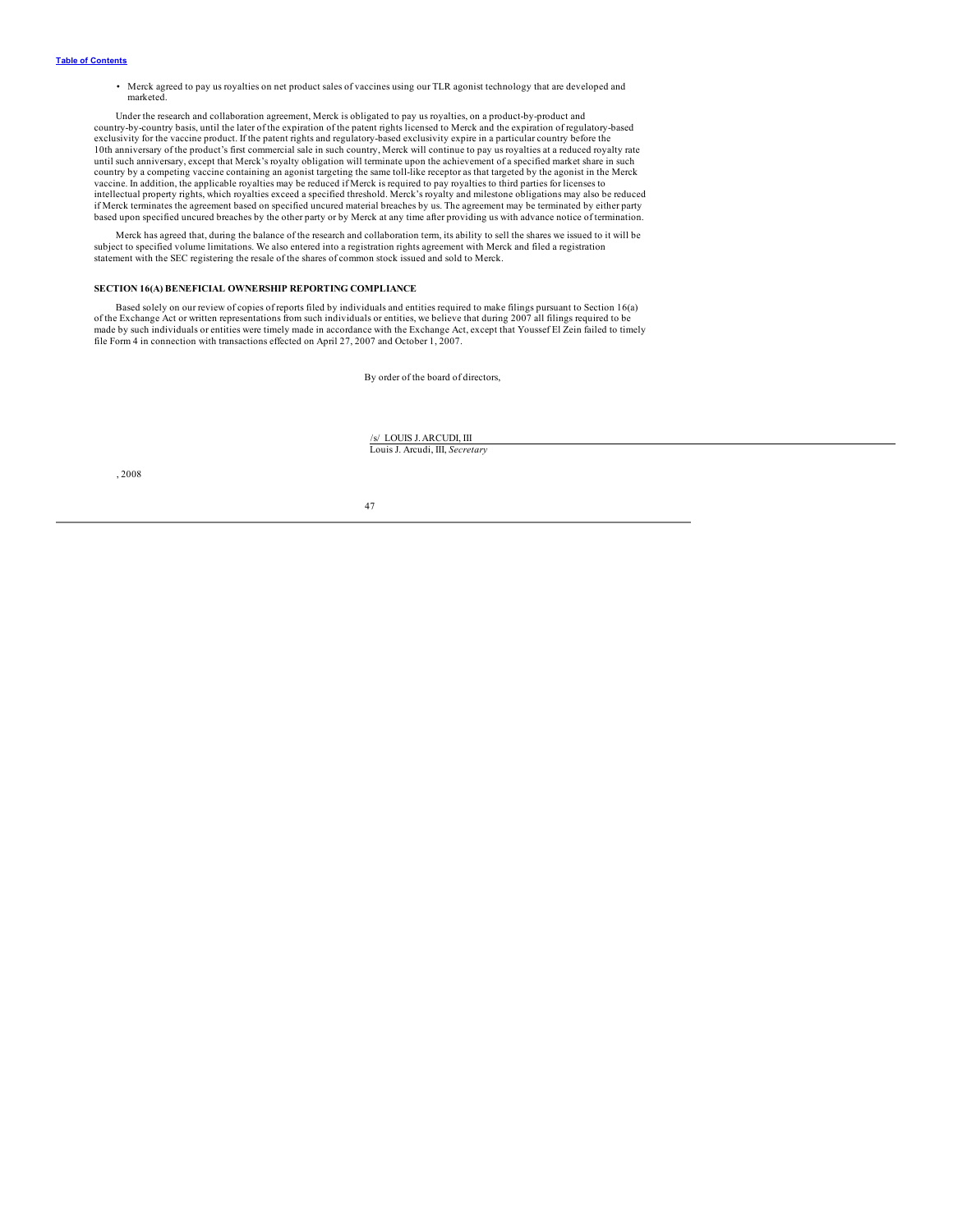**EXHIBIT A**

#### **CERTIFICATE OF AMENDMENT TO THE RESTATED CERTIFICATE OF INCORPORATION OF IDERA PHARMACEUTICALS, INC.**

Idera Pharmaceuticals, Inc. (hereinafter called the "Corporation"), organized and existing under and by virtue of the General Corporation Law of the State of Delaware, does hereby certify as follows:

By action of the Board of Directors of the Corporation at a meeting held on March 18, 2008, the Board of Directors of the<br>Corporation duly adopted a resolution, pursuant to Section 242 of the General Corporation Law of the Incorporation"), and declaring said amendment to be advisable. The stockholders of the Corporation duly approved said proposed amendment in accordance with Section 242 of the General Corporation Law of the State of Delaware at a meeting of stockholders held on , 2008. The resolution setting forth the amendment is as follows:

RESOLVED: That the first paragraph of Article FOURTH of the Certificate of Incorporation be and hereby is amended and restated in its entirety so that the same shall read as follows:

"FOURTH. The total number of shares of all classes of stock which the Corporation shall have authority to issue is (i) Seventy Million (70,000,000) shares of Common Stock, \$.001 par value per share ("Common Stock"), and (ii) Five Million (5,000,000) shares of Preferred Stock, \$.01 par value per share ("Preferred Stock"), which may be issued from time to time in one or more series as set forth in Part B of this Article FOURTH."

IN WITNESS WHEREOF, the Corporation has caused this Certificate of Amendment to be signed by its duly authorized officer this day of

IDERA PHARMACEUTICALS, INC.

By: Name: Title:

A-1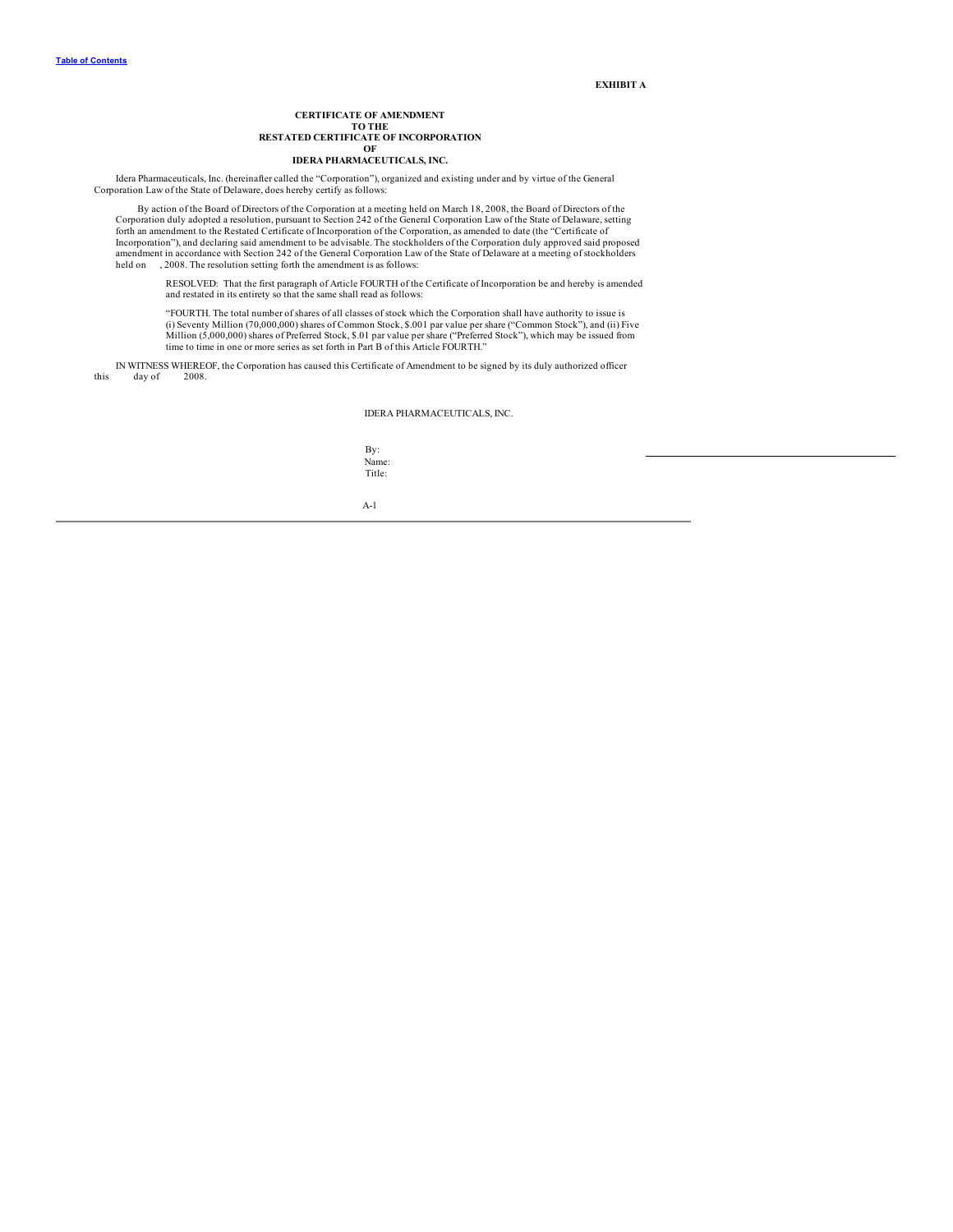**EXHIBIT B**

## **IDERA PHARMACEUTICALS, INC. 2008 STOCK INCENTIVE PLAN**

### **1. Purpose**

The purpose of this 2008 Stock Incentive Plan (the "Plan") of Idera Pharmaceuticals, Inc., a Delaware corporation (the "Company"), is to advance the interests of the Company's stockholders by enhancing the Company's ability to attract, retain and motivate persons who are expected to make important contributions to the Company and by providing such persons with equity ownership opportunities and performance-based incentives that are intended to better align the interests of such persons with those of the Company's stockholders. Except where the context otherwise requires, the term "Company" shall include any of the Company's present or future parent or subsidiary corporations as defined in Sections 424(e) or (f) of the Internal Revenue Code of 1986, as amended, and any regulations promulgated thereunder (the "Code") and any other business venture (including, without limitation, joint venture or limited liability company) in which the Company has a controlling interest, as determined by the Board of Directors of the Company (the "Board").

### **2. Eligibility**

All of the Company's employees, officers, directors, consultants and advisors are eligible to be granted options, stock appreciation<br>rights ("SARs"), restricted stock, restricted stock units ("RSUs") and other stock-based person who receives an Award under the Plan is deemed a "Participant."

### **3. Administration and Delegation**

(a) *Administration by Board of Directors.* The Plan will be administered by the Board. The Board shall have authority to grant Awards and to adopt, amend and repeal such administrative rules, guidelines and practices relating to the Plan as it shall deem advisable.<br>The Board may construe and interpret the terms of the Plan and any Award agreements correct any defect, supply any omission or reconcile any inconsistency in the Plan or any Award in the manner and to the extent it shall deem expedient to carry the Plan into effect and it shall be the sole and final judge of such expediency. All decisions by the Board shall<br>be made in the Board's sole discretion and shall be final and binding on all person Award. No director or person acting pursuant to the authority delegated by the Board shall be liable for any action or determination relating to or under the Plan made in good faith.

(b) *Appointment of Committees.* To the extent permitted by applicable law, the Board may delegate any or all of its powers under the Plan to one or more committees or subcommittees of the Board (a "Committee"). All references in the Plan to the "Board" shall mean the Board or a Committee of the Board or the officers referred to in Section 3(c) to the extent that the Board's powers or authority under the Plan have been delegated to such Committee or officers.

(c) *Delegation to Of icers.* To the extent permitted by applicable law, the Board may delegate to one or more officers of the Company the power to grant Awards (subject to any limitations under the Plan) to employees or officers of the Company or any of its<br>present or future subsidiary corporations and to exercise such other powers under the Plan Board shall fix the terms of the Awards to be granted by such officers (including the exercise price of such Awards, which may include a formula by which the exercise price will be determined) and the maximum number of shares subject to Awards that the officers may grant; provided further, however, that no officer shall be authorized to grant Awards to any "executive officer" of the Company (as defined by Rule 3b-7 under the Securities Exchange Act of 1934, as amended (the "Exchange Act")) or to any "officer" of the Company (as defined by Rule 16a-1 under the Exchange Act).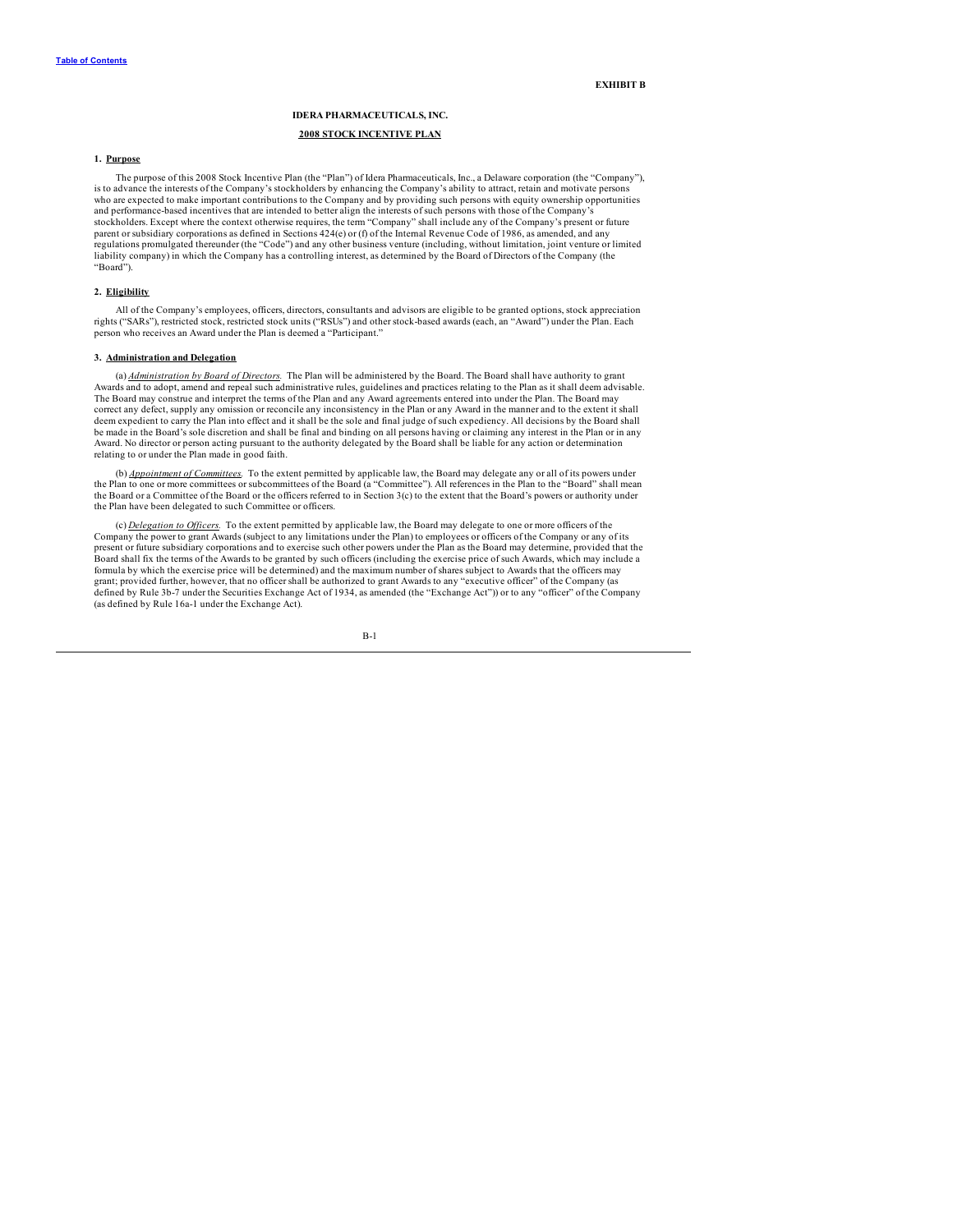(d) *Awards to Non-Employee Directors.* Discretionary Awards to non-employee directors will only be granted and administered by a Committee, all of the members of which are independent as defined by Section 4200(a)(15) of the Nasdaq Marketplace Rules.

### **4. Stock Available for Awards**

(a) *Number of Shares; Share Counting.*

(1) *Authorized Number of Shares.* Subject to adjustment under Section 9, Awards may be made under the Plan for up to 3,700,000 shares of common stock, \$0.001 par value per share, of the Company (the "Common Stock"). Shares issued under the Plan may consist in whole or in part of authorized but unissued shares or treasury shares.

(2) *Fungible Share Pool.* Subject to adjustment under Section 10, any Award that is not a Full-Value Award shall be counted against the share limits specified in Sections 4(a)(1) as one share for each share of Common Stock subject to such Award and any Award that is a Full-Value Award shall be counted against the share limits specified in Sections  $4(a)(1)$  as 1.57 shares for each one share of Common Stock subject to such Full-Value Award. "Full-Value Award" means any Restricted Stock Award or other Stock-Based Award with a per share price or per unit purchase price lower than 100% of Fair Market Value (as defined below) on the date of grant. To the extent a share that was subject to an Award that counted as one share is returned to the Plan pursuant to Section 4(a) (3), each applicable share reserve will be credited with one share. To the extent that a share that was subject to an Award that counts as 1.57 shares is returned to the Plan pursuant to Section 4(a)(3), each applicable share reserve will be credited with 1.57 shares.

(3) *Share Counting.* For purposes of counting the number of shares available for the grant of Awards under the Plan and under the sub-limit contained in Sections 4(b), (i) all shares of Common Stock covered by independent SARs shall be counted against the number of shares available for the grant of Awards; provided, however, that independent SARs that may be settled in cash only shall not be so counted; (ii) if any Award (A) expires or is terminated, surrendered or canceled without having been fully exercised or is forfeited in whole or in part (including as the result of shares of Common Stock subject to such Award being repurchased by the Company at the original issuance price pursuant to a contractual repurchase right) or (B) results in any Common Stock not being issued (including as a result of an independent SAR that was settleable either in cash or in stock actually being settled in cash), the unused Common Stock covered by such Award shall again be available for the grant of Awards; provided, however, in the case of Incentive Stock Options (as hereinafter defined), the foregoing shall be subject to any limitations under the Code; and provided further, in the case of independent SARs, that the full number of shares subject to any stock-settled SAR shall be counted against the shares available under the Plan and against the sub-limit listed in the first clause of this Section regardless of the number of shares actually used to settle such SAR upon exercise; (iii) shares of Common Stock delivered (either by actual delivery or attestation) to the Company by a Participant to (A) purchase shares of Common Stock upon the exercise of an Award or (B) satisfy tax withholding obligations (including shares retained from the Award creating the tax obligation) shall not be added back to the number of shares available for the future grant of Awards; and (iv) shares of Common Stock repurchased by the Company on the open market using the proceeds from the exercise of an Award shall not increase the number of shares available for future grant of Awards.

(b) *Section 162(m) Per-Participant Limit.* Subject to adjustment under Section 9, the maximum number of shares of Common Stock with respect to which Awards may be granted to any Participant under the Plan shall be 500,000 per calendar year. For purposes of the foregoing limit, the combination of an Option (as hereafter defined) in tandem with a SAR shall be treated as a single Award. The per Participant limit described in this Section 4(b) shall be construed and applied consistently with Section 162(m) of the Code or any successor provision thereto, and the regulations thereunder ("Section  $162(m)$ ").

(c) *Substitute Awards.* In connection with a merger or consolidation of an entity with the Company or the acquisition by the Company of property or stock of an entity, the Board may grant Awards in substitution for any options or other stock or stock-based<br>awards granted by such entity or an affiliate thereof. Substitute Awards may be granted on the circumstances, notwithstanding any limitations on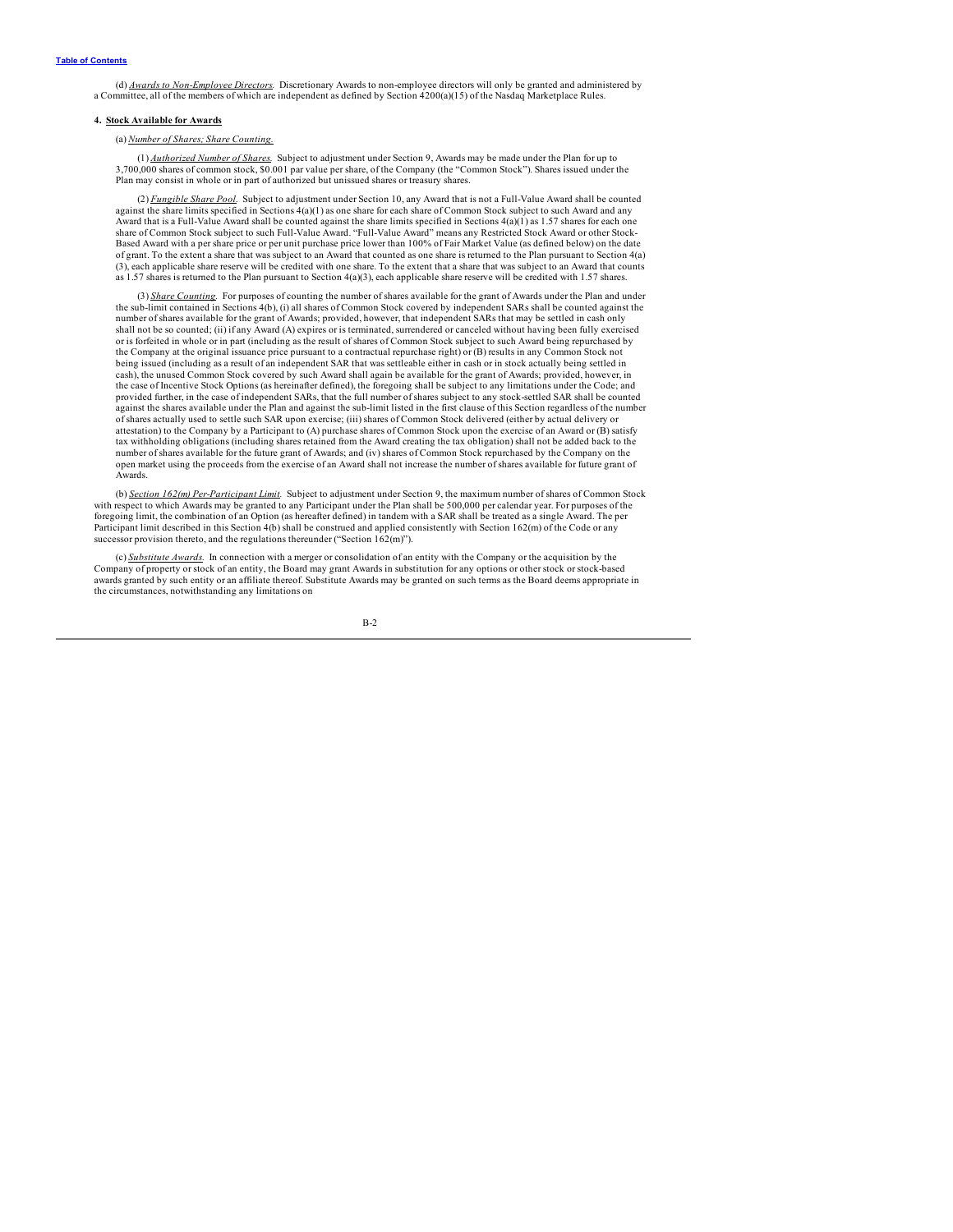Awards contained in the Plan. Substitute Awards shall not count against the overall share limit set forth in Section 4(a)(1) or any sub-limits contained in the Plan, except as may be required by reason of Section 422 and related provisions of the Code.

#### **5. Stock Options**

(a) *General.* The Board may grant options to purchase Common Stock (each, an "Option") and determine the number of shares of Common Stock to be covered by each Option, the exercise price of each Option and the conditions and limitations applicable to the<br>exercise of each Option, including conditions relating to applicable federal or state securi An Option that is not intended to be an Incentive Stock Option (as hereinafter defined) shall be designated a "Nonstatutory Stock Option."

(b) *Incentive Stock Options*. An Option that the Board intends to be an "incentive stock option" as defined in Section 422 of the Code (an "Incentive Stock Option") shall only be granted to employees of Idera Pharmaceutic Inc.'s present or future parent or subsidiary corporations as defined in Sections 424(e) or (f) of the Code, and any other entities the employees of which are eligible to receive Incentive Stock Options under the Code, and shall be subject to and shall be construed consistently with the requirements of Section 422 of the Code. The Company shall have no liability to a Participant, or any other party, if an Option (or any part thereof) that is intended to be an Incentive Stock Option is not an Incentive Stock Option or for any action taken by the Board, including without limitation the conversion of an Incentive Stock Option to a Nonstatutory Stock Option.

(c) *Exercise Price.* The Board shall establish the exercise price of each Option and specify the exercise price in the applicable option agreement. The exercise price shall be not less than 100% of the Fair Market Value (as defined below) on the date the Option is granted; provided that if the Board approves the grant of an Option with an exercise price to be determined on a future date, the exercise price shall be not less than 100% of the Fair Market Value on such future date.

(d) *Duration of Options.* Each Option shall be exercisable at such times and subject to such terms and conditions as the Board may specify in the applicable option agreement; provided, however, that no Option will be granted with a term in excess of 10 years.

(e)  $No$  Reload Options. No Option granted under the Plan shall contain any provision entitling the Participant to the automatic grant of additional Options in connection with any exercise of the original Option.

(f) *Exercise of Option.* Options may be exercised by delivery to the Company of a written notice of exercise signed by the proper person or by any other form of notice (including electronic notice) approved by the Board, together with payment in full as specified in<br>Section 5(g) for the number of shares for which the Option is exercised. Shares of Co by the Company as soon as practicable following exercise.

(g) *Payment Upon Exercise.* Common Stock purchased upon the exercise of an Option granted under the Plan shall be paid for as follows:

(1) in cash, by check or by wire transfer, payable to the order of the Company;

(2) except as the Board may otherwise provide in the applicable option agreement, by (i) delivery of an irrevocable and unconditional undertaking by a creditworthy broker to deliver promptly to the Company sufficient funds to pay the exercise price and any required tax withholding or (ii) delivery by the Participant to the Company of a copy of irrevocable and unconditional<br>instructions to a creditworthy broker to deliver promptly to the Company cash or a check suffic any required tax withholding;

(3) for so long as the Common Stock is registered under the Exchange Act, by delivery (either by actual delivery or attestation) of shares of Common Stock owned by the Participant valued at their fair market value as determined by (or in a manner approved by) the Board ("Fair Market Value"), provided (i) such method of payment is then permitted under applicable law, (ii) such Common Stock, if acquired directly from the Company, was owned by the Participant for such minimum period of time, if any, as may be established by the Board in its discretion and (iii) such Common Stock is not subject to any repurchase, forfeiture, unfulfilled vesting or other similar requirements;

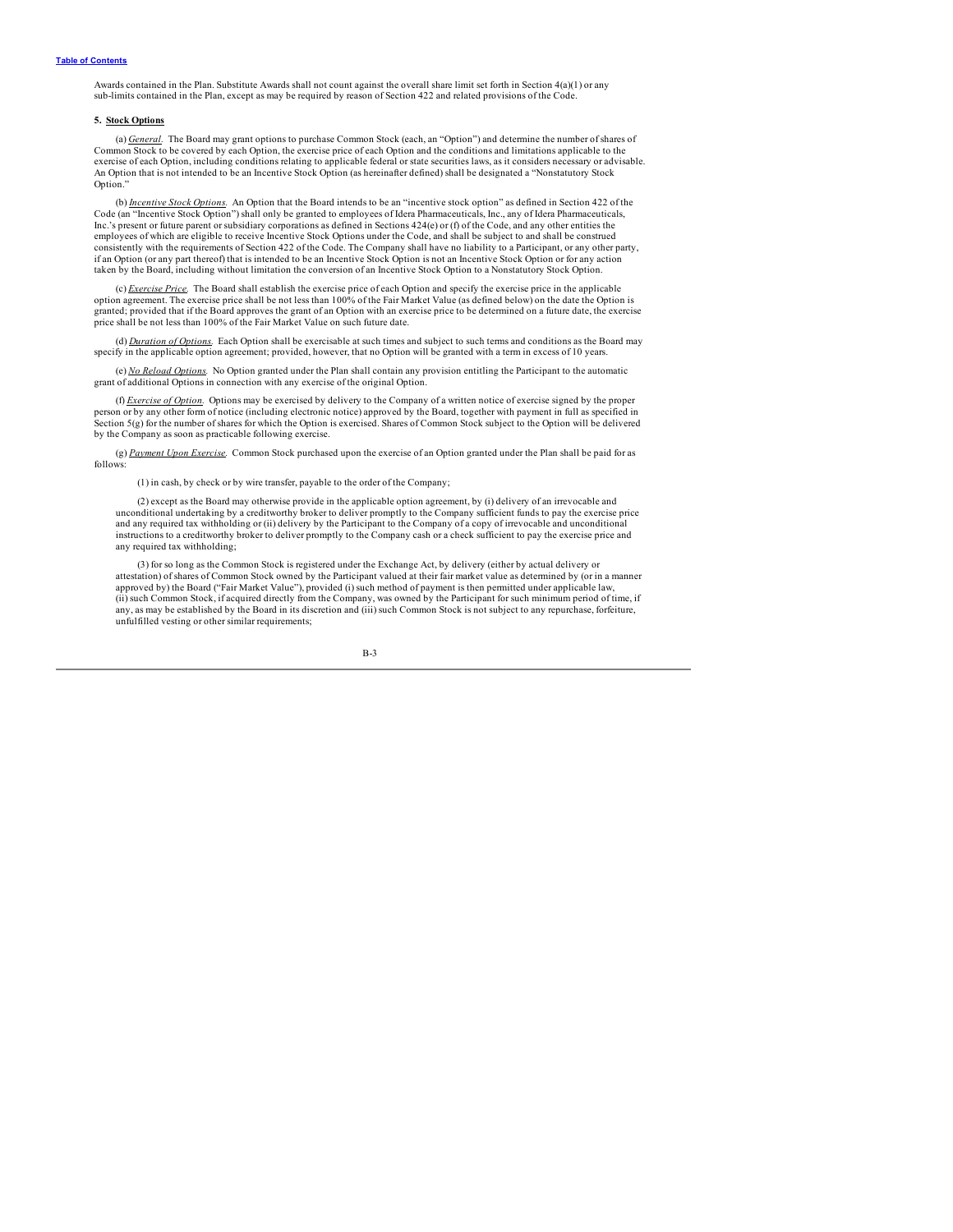(4) to the extent permitted by applicable law and provided for in the applicable option agreement or approved by the Board, in its sole discretion, by (i) delivery of a promissory note of the Participant to the Company on (ii) payment of such other lawful consideration as the Board may determine; or

(5) by any combination of the above permitted forms of payment.

(h) <u>Limitation on Repricing</u>. Unless such action is approved by the Company's stockholders: (1) no outstanding Option granted<br>under the Plan may be amended to provide an exercise price per share that is lower than the the not granted under the Plan) and grant in substitution therefor new Awards under the Plan covering the same or a different number of shares of Common Stock and having an exercise price per share lower than the then-current exercise price per share of the cancelled option.

### **6. Stock Appreciation Rights**

(a) General. The Board may grant Awards consisting of SARs, which entitle the holder, upon exercise, to receive an amount of Common Stock or cash or a combination thereof (such form to be determined by the Board) determine to appreciation, from and after the date of grant, in the fair market value of a share of Common Stock over the exercise price established pursuant to Section 6(c). The date as of which such appreciation is determined shall be the exercise date.

(b) *Grants.* SARs may be granted in tandem with, or independently of, Options granted under the Plan.

(1) *Tandem Awards*. When SARs are expressly granted in tandem with Options, (i) the SAR will be exercisable only at such time or times, and to the extent, that the related Option is exercisable (except to the extent desig with a Reorganization Event) and will be exercisable in accordance with the procedure required for exercise of the related Option; (ii) the SAR will terminate and no longer be exercisable upon the termination or exercise of the related Option, except to the extent designated by the Board in connection with a Reorganization Event and except that a SAR granted with respect to less than the full number of shares covered by an Option will not be reduced until the number of shares as to which the related Option has been exercised or has terminated exceeds the number of shares not covered by the SAR; (iii) the Option will terminate and no longer be exercisable upon the exercise of the related SAR; and (iv) the SAR will be transferable only with the related Option.

(2) *Independent SARs.* A SAR not expressly granted in tandem with an Option will become exercisable at such time or times, and on such conditions, as the Board may specify in the SAR Award.

(c) *Exercise Price.* The Board shall establish the exercise price of each SAR and specify it in the applicable SAR agreement. The exercise price shall not be less than 100% of the Fair Market Value on the date the SAR is granted; provided that if the Board approves the grant of a SAR with an exercise price to be determined on a future date, the exercise price shall be not less than 100% of the Fair Market Value on such future date.

(d) *Duration of SARs.* Each SAR shall be exercisable at such times and subject to such terms and conditions as the Board may specify in the applicable SAR agreement; provided, however, that no SAR will be granted with a term in excess of 10 years.

(e) *Exercise of SARs*. SARs may be exercised by delivery to the Company of a written notice of exercise signed by the proper person or by any other form of notice (including electronic notice) approved by the Board, toget by the Board.

(f) *Limitation on Repricing.* Unless such action is approved by the Company's stockholders: (1) no outstanding SAR granted under the Plan may be amended to provide an exercise price per share that is lower than the then-current exercise price per share of such<br>outstanding SAR (other than adjustments pursuant to Section 9) and (2) the Board may not c granted under the Plan) and grant in substitution therefor new Awards under the Plan covering the same or a different number of shares of Common Stock and having an exercise price per share lower than the then-current exercise price per share of the cancelled SAR.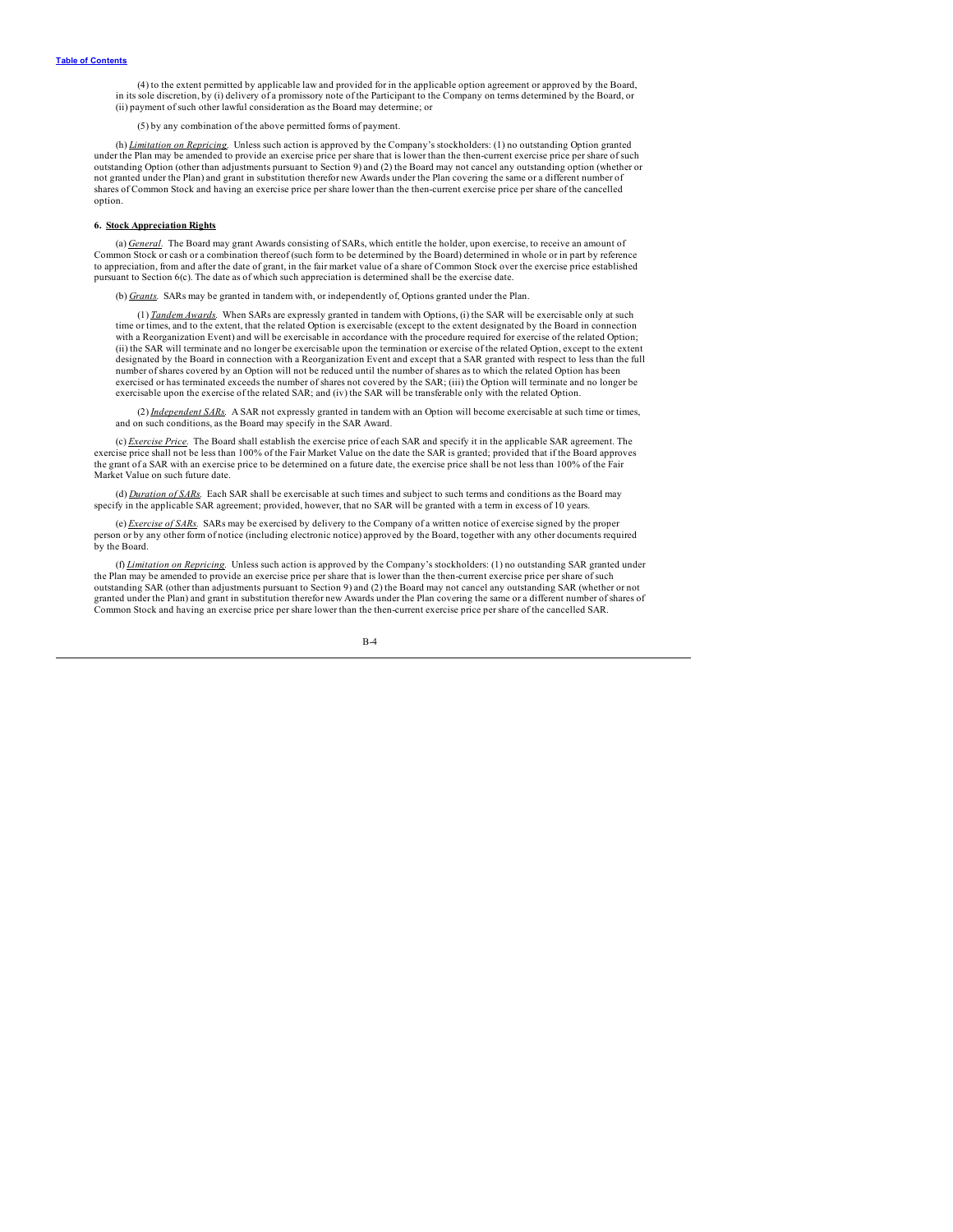### **7. Restricted Stock; Restricted Stock Units**

(a) *General.* The Board may grant Awards entitling recipients to acquire shares of Common Stock ("Restricted Stock"), subject to the right of the Company to repurchase all or part of such shares at their issue price or other stated or formula price (or to require forfeiture of such shares if issued at no cost) from the recipient in the event that conditions specified by the Board in the applicable Award are not satisfied prior to the end of the applicable restriction period or periods established by the Board for such Award. Instead of granting Awards for Restricted Stock, the Board may grant Awards entitling the recipient to receive shares of Common Stock or cash to be delivered at the time such Award vests ("Restricted Stock Units") (Restricted Stock and Restricted Stock Units are each referred to herein as a "Restricted Stock Award").

(b) *Terms and Conditions for All Restricted Stock Awards.* The Board shall determine the terms and conditions of a Restricted Stock Award, including the conditions for vesting and repurchase (or forfeiture) and the issue price, if any.

#### Additional Provisions Relating to Restricted Stock

(1) *Dividends.* Participants holding shares of Restricted Stock will be entitled to all ordinary cash dividends paid with respect to such shares, unless otherwise provided by the Board. Unless otherwise provided by the Board, if any dividends or distributions are paid in shares, or consist of a dividend or distribution to holders of Common Stock other than an ordinary cash dividend, the shares, cash or other property will be subject to the same restrictions on transferability and forfeitability as the shares of Restricted Stock with respect to which they were paid. Each dividend payment will be made no later than the end of the calendar year in which the dividends are paid to shareholders of that class of stock or, if later, the 15th day of the third month following the date the dividends are paid to shareholders of that class of stock.

(2) *Stock Certificates.* The Company may require that any stock certificates issued in respect of shares of Restricted Stock shall be deposited in escrow by the Participant, together with a stock power endorsed in blank, with the Company (or its designee). At the expiration of the applicable restriction periods, the Company (or such designee) shall deliver the certificates no longer<br>subject to such restrictions to the Participant or if the Participant has died, to the benefi the Board, by a Participant to receive amounts due or exercise rights of the Participant in the event of the Participant's death (the "Designated Beneficiary"). In the absence of an effective designation by a Participant, "Designated Beneficiary" shall mean the Participant's estate.

#### (d) *Additional Provisions Relating to Restricted Stock Units.*

(1) *Settlement.* Upon the vesting of and/or lapsing of any other restrictions (i.e., settlement) with respect to each Restricted Stock Unit, the Participant shall be entitled to receive from the Company one share of Common Stock or an amount of cash equal to the Fair Market Value of one share of Common Stock, as provided in the applicable Award agreement. The Board may, in its discretion, provide that settlement of Restricted Stock Units shall be deferred, on a mandatory basis or at the election of the Participant, in a manner compliant with Section 409A of the Code.

(2) *Voting Rights.* A Participant shall have no voting rights with respect to any Restricted Stock Units.

(3) *Dividend Equivalents.* To the extent provided by the Board, in its sole discretion, a grant of Restricted Stock Units may provide Participants with the right to receive an amount equal to any dividends or other distributions declared and paid on an equal number of outstanding shares of Common Stock ("Dividend Equivalents"). Dividend Equivalents may be paid currently or credited to an account for the Participants, may be settled in cash and/or shares of Common Stock and may be subject to the same restrictions on transfer and forfeitability as the Restricted Stock Units with respect to which paid, as determined by the Board in its sole discretion, subject in each case to such terms and conditions as the Board shall establish, in each case to be set forth in the applicable Award agreement.

#### **8. Other Stock-Based Awards**

(a) *General.* Other Awards of shares of Common Stock, and other Awards that are valued in whole or in part by reference to, or are otherwise based on, shares of Common Stock or other property, may be granted hereunder to Participants ("Other Stock-Based-Awards"), including without limitation Awards entitling recipients to receive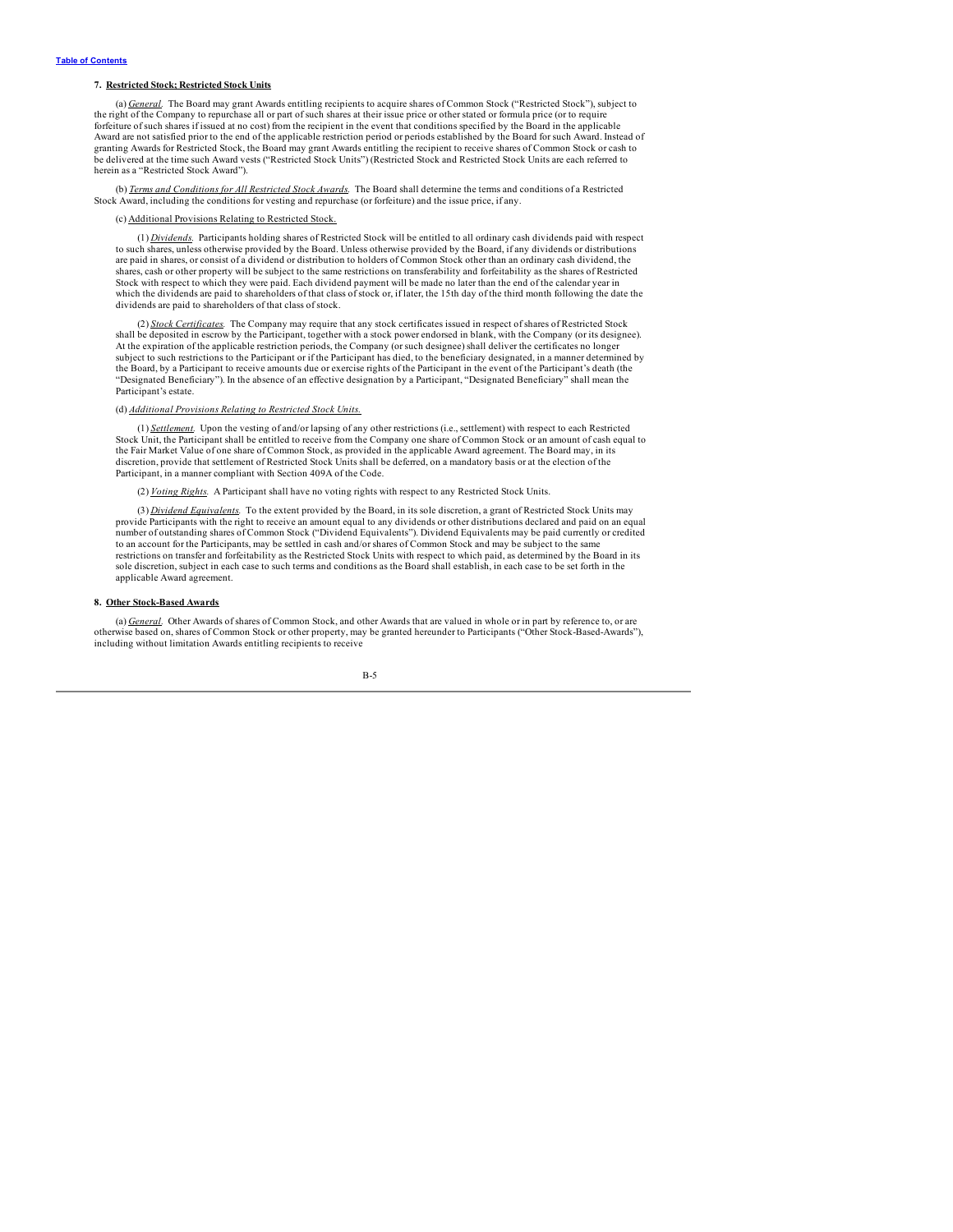shares of Common Stock to be delivered in the future. Such Other Stock-Based Awards shall also be available as a form of payment in the settlement of other Awards granted under the Plan or as payment in lieu of compensation to which a Participant is otherwise entitled. Other Stock-Based Awards may be paid in shares of Common Stock or cash, as the Board shall determine.

(b) *Terms and Conditions.* Subject to the provisions of the Plan, the Board shall determine the terms and conditions of each Other Stock-Based Award, including any purchase price applicable thereto.

### **9. Adjustments for Changes in Common Stock and Certain Other Events**

(a) *Changes in Capitalization.* In the event of any stock split, reverse stock split, stock dividend, recapitalization, combination of shares, reclassification of shares, spin-off or other similar change in capitalization or event, or any dividend or distribution to holders of Common Stock other than an ordinary cash dividend, (i) the number and class of securities available under this Plan, (ii) the share counting rules and sub-limits set forth in Sections 4(a) and 4(b), (iii) the number and class of securities and exercise price per share of each outstanding Option, (iv) the share- and per-share provisions and the exercise price of each SAR, (v) the number of shares subject to and the repurchase price per share subject to each outstanding Restricted Stock Award and (vi) the share- and per-share-related provisions and the purchase price, if any, of each outstanding Other Stock-Based Award, shall be equitably adjusted by the Company (or substituted Awards may be made, if applicable) in the manner determined by the Board. Without limiting the generality of the foregoing, in the event the Company effects a split of the Common Stock by means of a stock dividend and the exercise price of and the number of shares subject to an outstanding Option are adjusted as of the date of the distribution of the dividend (rather than as of the record date for<br>such dividend), then an optionee who exercises an Option between the record dat be entitled to receive, on the distribution date, the stock dividend with respect to the shares of Common Stock acquired upon such Option exercise, notwithstanding the fact that such shares were not outstanding as of the close of business on the record date for such stock dividend.

#### (b) Reorganization Events.

(1) *Definition.* A "Reorganization Event" shall mean: (a) any merger or consolidation of the Company with or into another entity as a result of which all of the Common Stock of the Company is converted into or exchanged for the right to receive cash, securities or other property or is cancelled, (b) any exchange of all of the Common Stock of the Company for cash, securities or other property pursuant to a share exchange transaction or (c) any liquidation or dissolution of the Company.

(2) *Consequences of a Reorganization Event on Awards Other than Awards of Restricted Stock.* In connection with a Reorganization Event, the Board may take any one or more of the following actions as to all or any (or any portion of) outstanding Awards other than Awards of Restricted Stock on such terms as the Board determines: (i) provide that Awards shall be assumed, or substantially equivalent Awards shall be substituted, by the acquiring or succeeding corporation (or an affiliate thereof), (ii) upon<br>written notice to a Participant, provide that the Participant's unexercised Awards will consummation of such Reorganization Event unless exercised by the Participant within a specified period following the date of such notice, (iii) provide that outstanding Awards shall become exercisable, realizable, or deliverable, or restrictions applicable to<br>an Award shall lapse, in whole or in part prior to or upon such Reorganization Event, ( under the terms of which holders of Common Stock will receive upon consummation thereof a cash payment for each share surrendered in the Reorganization Event (the "Acquisition Price"), make or provide for a cash payment to a Participant equal to the excess, if any, of (A) the Acquisition Price times the number of shares of Common Stock subject to the Participant's Awards (to the extent the exercise price does not exceed the Acquisition Price) over (B) the aggregate exercise price of all such outstanding Awards and any applicable tax withholdings, in exchange for the termination of such Awards, (v) provide that, in connection with a liquidation or dissolution of the Company, Awards shall convert into the right to receive liquidation proceeds (if applicable, net of<br>the exercise price thereof and any applicable tax withholdings) and (vi) any combination actions permitted under this Section 9(b), the Board shall not be obligated by the Plan to treat all Awards, all Awards held by a Participant, or all Awards of the same type, identically.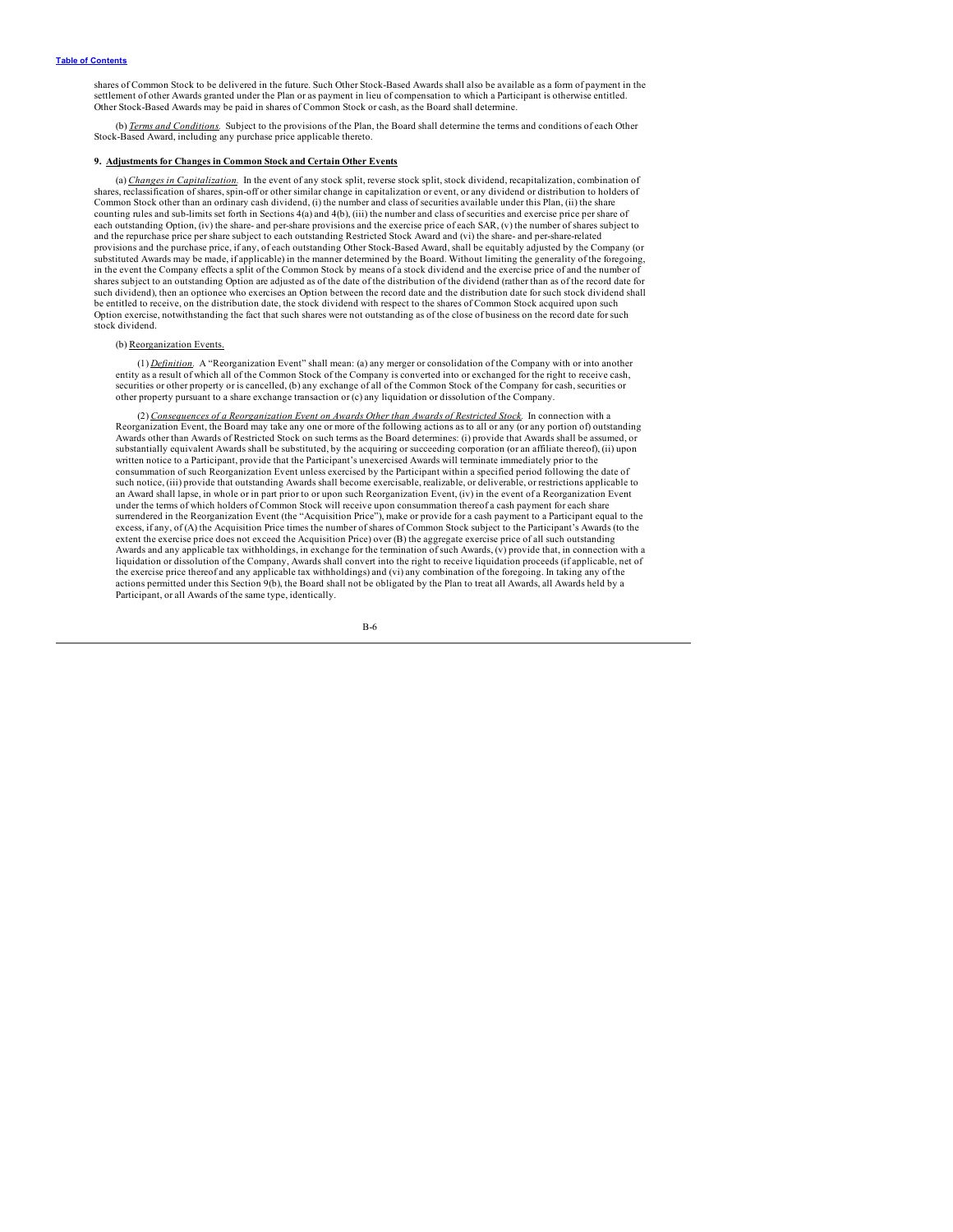For purposes of clause (i) above, an Option shall be considered assumed if, following consummation of the Reorganization Event, the Option confers the right to purchase, for each share of Common Stock subject to the Option immediately prior to the consummation of the Reorganization Event, the consideration (whether cash, securities or other property) received as a result of the Reorganization Event by holders of Common Stock for each share of Common Stock held immediately prior to the consummation of the Reorganization Event (and if holders were offered a choice of consideration, the type of consideration chosen by the holders of a majority of the outstanding shares of Common Stock); provided, however, that if the consideration received as a result of the<br>Reorganization Event is not solely common stock of the acquiring or succeeding corporation may, with the consent of the acquiring or succeeding corporation, provide for the consideration to be received upon the exercise of Options to consist solely of common stock of the acquiring or succeeding corporation (or an affiliate thereof) equivalent in value (as determined by the Board) to the per share consideration received by holders of outstanding shares of Common Stock as a result of the Reorganization Event.

(3) Consequences of a Reorganization Event on Awards of Restricted Stock. Upon the occurrence of a Reorganization Event<br>other than a liquidation or dissolution of the Company, the repurchase and other rights of the Company Award of Restricted Stock shall inure to the benefit of the Company's successor and shall, unless the Board determines otherwise, apply to the cash, securities or other property which the Common Stock was converted into or exchanged for pursuant to such Reorganization Event in the same manner and to the same extent as they applied to the Common Stock subject to such Award of Restricted Stock. Upon the occurrence of a Reorganization Event involving the liquidation or dissolution of the Company, except to the extent specifically provided to the contrary in the instrument evidencing any Award of Restricted Stock or any other agreement between a Participant and the Company, all restrictions and conditions on all Awards of Restricted Stock then outstanding shall automatically be deemed terminated or satisfied.

### **10. General Provisions Applicable to Awards**

(a) *Transferability of Awards.* Awards shall not be sold, assigned, transferred, pledged or otherwise encumbered by the person to whom they are granted, either voluntarily or by operation of law, except by will or the laws of descent and distribution or, other than in the case of an Incentive Stock Option, pursuant to a qualified domestic relations order, and, during the life of the Participant, shall be exercisable only by the Participant; provided, however, that the Board may permit or provide in an Award for the gratuitous transfer of the Award by the Participant to or for the benefit of any immediate family member, family trust or other entity established for the benefit of the Participant and/or an immediate family member thereof if, with respect to such proposed transferee, the Company would be<br>eligible to use a Form S-8 for the registration of the sale of the Common Stock subject to suc amended; provided, further, that the Company shall not be required to recognize any such transfer until such time as the Participant and such permitted transferee shall, as a condition to such transfer, deliver to the Company a written instrument in form and substance<br>satisfactory to the Company confirming that such transferee shall be bound by all of the t to a Participant, to the extent relevant in the context, shall include references to authorized transferees.

(b) *Documentation.* Each Award shall be evidenced in such form (written, electronic or otherwise) as the Board shall determine. Each Award may contain terms and conditions in addition to those set forth in the Plan.

(c) *Board Discretion.* Except as otherwise provided by the Plan, each Award may be made alone or in addition or in relation to any other Award. The terms of each Award need not be identical, and the Board need not treat Participants uniformly.

(d) *Termination of Status.* The Board shall determine the effect on an Award of the disability, death, retirement, termination or other cessation of employment, authorized leave of absence or other change in the employment or other status of a Participant and the extent to which, and the period during which, the Participant, or the Participant's legal representative, conservator, guardian or Designated Beneficiary, may exercise rights under the Award.

(e) *Withholding.* The Participant must satisfy all applicable federal, state, and local or other income and employment tax withholding obligations before the Company will deliver stock certificates or otherwise recognize ownership of Common Stock under an Award. The Company may decide to satisfy the withholding obligations through additional withholding on salary or wages. If the Company elects not to or cannot withhold from other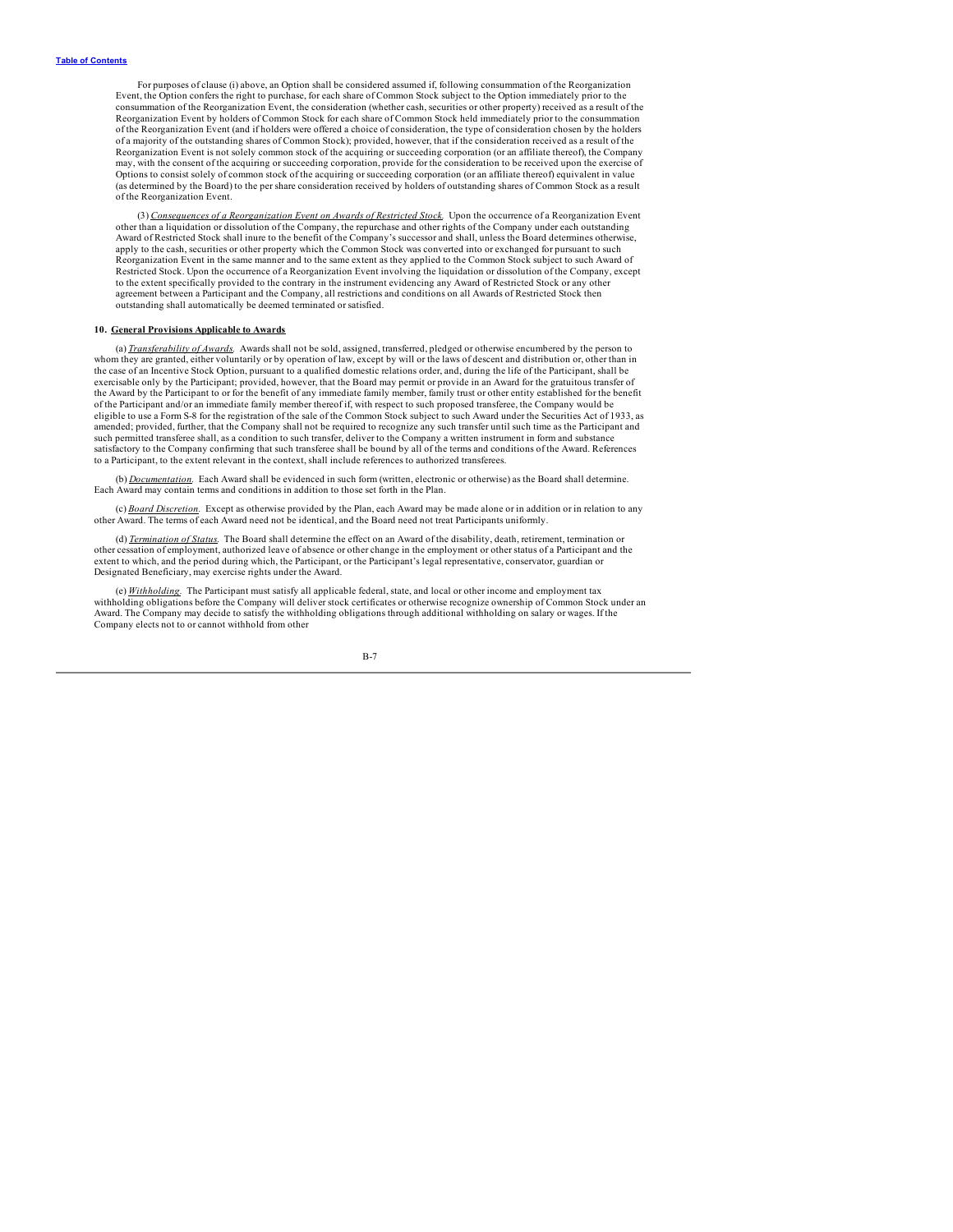compensation, the Participant must pay the Company the full amount, if any, required for withholding or have a broker tender to the<br>Company cash equal to the withholding obligations. Payment of withholding obligations is d shares on exercise or release from forfeiture of an Award or, if the Company so requires, at the same time as is payment of the exercise price unless the Company determines otherwise. Except as the Board may otherwise provide in an Award, a Participant may satisfy such tax obligations in whole or in part by delivery (either by actual delivery or attestation) of shares of Common Stock, including shares retained from the Award creating the tax obligation, valued at their Fair Market Value; provided, however, except as otherwise provided<br>by the Board, that the total tax withholding where stock is being used to satisfy such minimum statutory withholding obligations (based on minimum statutory withholding rates for federal and state tax purposes, including<br>payroll taxes, that are applicable to such supplemental taxable income). Shares used to subject to any repurchase, forfeiture, unfulfilled vesting or other similar requirements.

(f) *Amendment of Award.* Except as otherwise provided in Section 5(h) and 6(f) with respect to repricings, Section 10(i) with respect to Performance Awards or Section 11(d) with respect to actions requiring shareholder approval, the Board may amend, modify or<br>terminate any outstanding Award, including but not limited to, substituting therefor another Awa changing the date of exercise or realization, and converting an Incentive Stock Option to a Nonstatutory Stock Option. The Participant's consent to such action shall be required unless (i) the Board determines that the action, taking into account any related action, would not materially and adversely affect the Participant's rights under the Plan or (ii) the change is permitted under Section 9 hereof.

(g) *Conditions on Delivery of Stock.* The Company will not be obligated to deliver any shares of Common Stock pursuant to the Plan or to remove restrictions from shares previously delivered under the Plan until (i) all conditions of the Award have been met or removed to the satisfaction of the Company, (ii) in the opinion of the Company's counsel, all other legal matters in connection with the issuance and delivery of such shares have been satisfied, including any applicable securities laws and any applicable stock exchange or stock market rules and regulations, and (iii) the Participant has executed and delivered to the Company such representations or agreements as the Company may consider appropriate to satisfy the requirements of any applicable laws, rules or regulations.

(h) *Acceleration.* The Board may at any time provide that any Award shall become immediately exercisable in full or in part, free of some or all restrictions or conditions, or otherwise realizable in full or in part, as the case may be.

#### (i) Performance Awards.

(1) *Grants.* Restricted Stock Awards and Other Stock-Based Awards under the Plan may be made subject to the achievement of performance goals pursuant to this Section 10(i) ("Performance Awards"), subject to the limit in Section 4(b) on shares covered by such grants.

(2) *Committee.* Grants of Performance Awards to any Covered Employee intended to qualify as "performance-based compensation" under Section 162(m) ("Performance-Based Compensation") shall be made only by a Committee (or subcommittee of a Committee) comprised solely of two or more directors eligible to serve on a committee making Awards qualifying as "performance-based compensation" under Section 162(m). In the case of such Awards granted to Covered Employees, references to the Board or to a Committee shall be deemed to be references to such Committee or subcommittee. "Covered Employee" shall mean any person who is, or whom the Committee, in its discretion, determines may be, a "covered employee" under Section 162(m) (3) of the Code.

(3) *Performance Measures.* For any Award that is intended to qualify as Performance-Based Compensation, the Committee shall specify that the degree of granting, vesting and/or payout shall be subject to the achievement of one or more objective performance measures established by the Committee, which shall be based on the relative or absolute attainment of specified levels<br>of one or any combination of the following: (a) earnings per share, (b) return on average e pre-determined peer group, (c) earnings, (d) earnings growth, (e) revenues, (f) expenses, (g) stock price, (h) market share, (i) return on sales, assets, equity or investment, (j) regulatory compliance, (k) achievement of balance sheet or income statement objectives, (l) total shareholder return (m) net operating profit after tax, (n) pre-tax or after-tax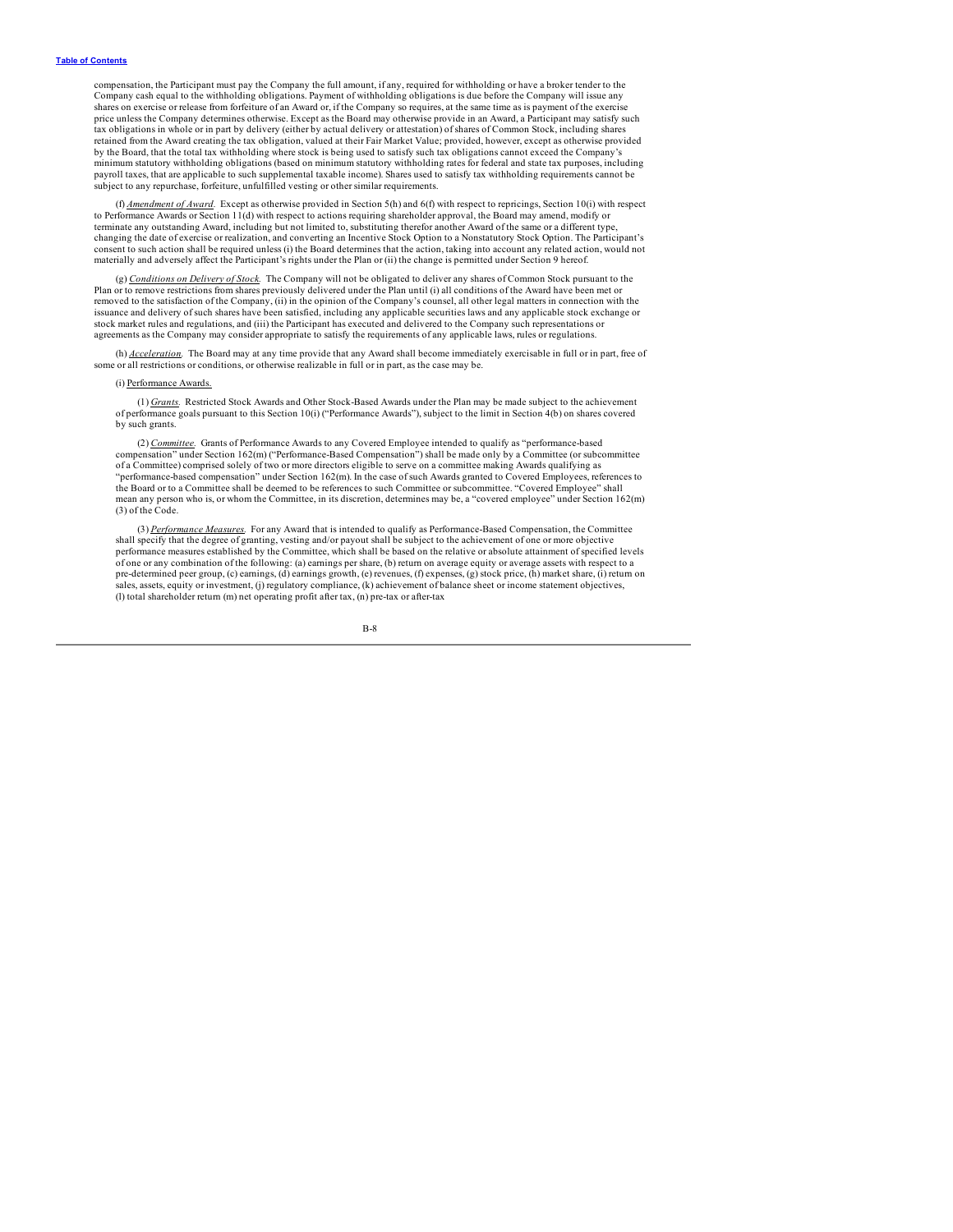income, (o) cash flow, (p) achievement of research, development, clinical or regulatory milestones, (q) product sales and (r) business development activities, and may be absolute in their terms or measured against or in relationship to other companies comparably, similarly or otherwise situated. The Committee may specify that such performance measures shall be adjusted to exclude any one or more of (i) extraordinary items, (ii) gains or losses on the dispositions of discontinued operations, (iii) the cumulative effects of changes in accounting principles, (iv) the writedown of any asset, and (v) charges for restructuring and rationalization programs. Such performance measures: (i) may vary by Participant and may be different for different Awards; (ii) may be particular to a<br>Participant or the department, branch, line of business, subsidiary or other unit in which the P period as may be specified by the Committee; and (iii) shall be set by the Committee within the time period prescribed by, and shall otherwise comply with the requirements of, Section 162(m). Awards that are not intended to qualify as Performance-Based Compensation may be based on these or such other performance measures as the Board may determine.

(4) *Adjustments.* Notwithstanding any provision of the Plan, with respect to any Performance Award that is intended to qualify as Performance-Based Compensation, the Committee may adjust downwards, but not upwards, the cash or number of Shares<br>payable pursuant to such Award, and the Committee may not waive the achievement of the applicable except in the case of the death or disability of the Participant or a change in control of the Company.

(5) Other. The Committee shall have the power to impose such other restrictions on Performance Awards as it may deem necessary or appropriate to ensure that such Awards satisfy all requirements for Performance-Based Compe

#### **11. Miscellaneous**

(a) *No Right To Employment or Other Status.* No person shall have any claim or right to be granted an Award, and the grant of an Award shall not be construed as giving a Participant the right to continued employment or any other relationship with the Company. The Company expressly reserves the right at any time to dismiss or otherwise terminate its relationship with a Participant free from any liability or claim under the Plan, except as expressly provided in the applicable Award.

(b) *No Rights As Stockholder.* Subject to the provisions of the applicable Award, no Participant or Designated Beneficiary shall have any rights as a stockholder with respect to any shares of Common Stock to be distributed with respect to an Award until becoming the record holder of such shares.

(c) *Effective Date and Term of Plan*. The Plan shall become effective on the date the Plan is approved by the Company's stockholders (the "Effective Date"). No Awards shall be granted under the Plan after the expiration o but Awards previously granted may extend beyond that date.

(d) <u>Amendment of Plan</u>. The Board may amend, suspend or terminate the Plan or any portion thereof at any time provided that (i) to the extent required by Section 162(m), no Award granted to a Participant that is intended such amendment shall become exercisable, realizable or vested, as applicable to such Award, unless and until such amendment shall have been approved by the Company's stockholders if required by Section 162(m) (including the vote required under Section 162(m)); (ii) no amendment that would require stockholder approval under the rules of the NASDAQ Stock Market ("NASDAQ") may be made effective unless and until such amendment shall have been approved by the Company's stockholders; and (iii) if the NASDAQ amends its corporate governance rules so that such rules no longer require stockholder approval of material amendments to equity compensation plans, then, from and after the effective date of such amendment to the NASDAQ rules, no amendment to the Plan (A) materially<br>increasing the number of shares authorized under the Plan (other than pursuant to Section 4(c) o that may be granted under the Plan, or (C) materially expanding the class of participants eligible to participate in the Plan shall be effective unless stockholder approval is obtained. In addition, if at any time the approval of the Company's stockholders is required as to any other modification or amendment under Section 422 of the Code or any successor provision with respect to Incentive Stock Options, the Board may not effect such modification or amendment without such approval. Unless otherwise specified in the amendment, any the Board may not effect such modification or amendment without such approval. Unless otherwis amendment to the Plan adopted in accordance with this Section 11(d) shall apply to, and be binding on the holders of, all Awards outstanding under the Plan at the time the amendment is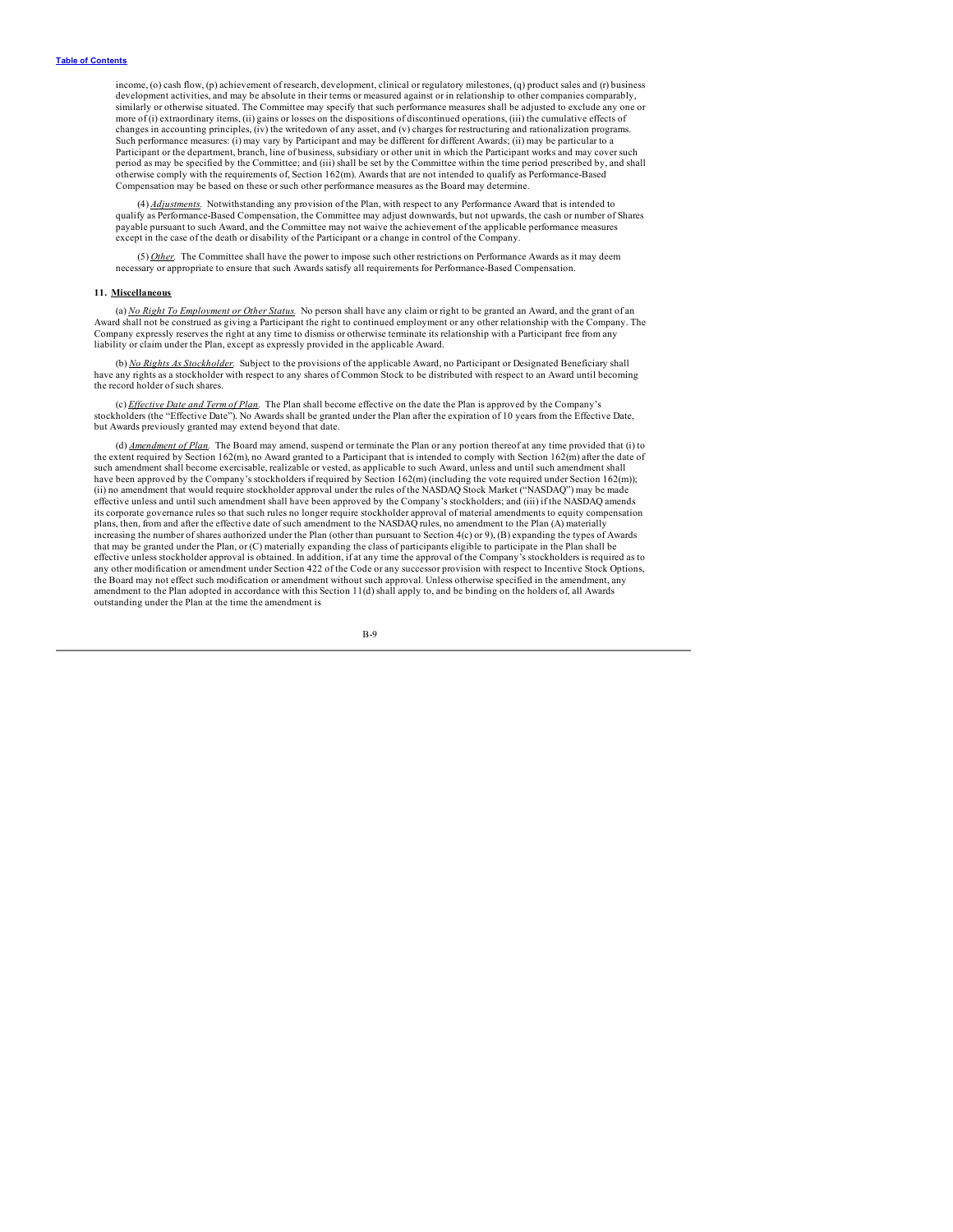adopted, provided the Board determines that such amendment does not materially and adversely affect the rights of Participants under<br>the Plan. No Award shall be made that is conditioned upon stockholder approval of any ame

(e) *Provisions for Foreign Participants.* The Board may modify Awards granted to Participants who are foreign nationals or employed outside the United States or establish subplans or procedures under the Plan to recognize differences in laws, rules, regulations<br>or customs of such foreign jurisdictions with respect to tax, securities, currency,

(f) *Compliance with Code Section 409A.* No Award shall provide for deferral of compensation that does not comply with Section 409A of the Code, unless the Board, at the time of grant, specifically provides that the Award is not intended to comply with Section 409A of the Code. The Company shall have no liability to a Participant, or any other party, if an Award that is intended to be<br>exempt from, or compliant with, Section 409A is not so exempt or compliant or for any a

(g)  $\frac{Government}{Government\_Law}$ . The provisions of the Plan and all Awards made hereunder shall be governed by and interpreted in accordance<br>with the laws of the State of Delaware, excluding choice-of-law principles of the law of such st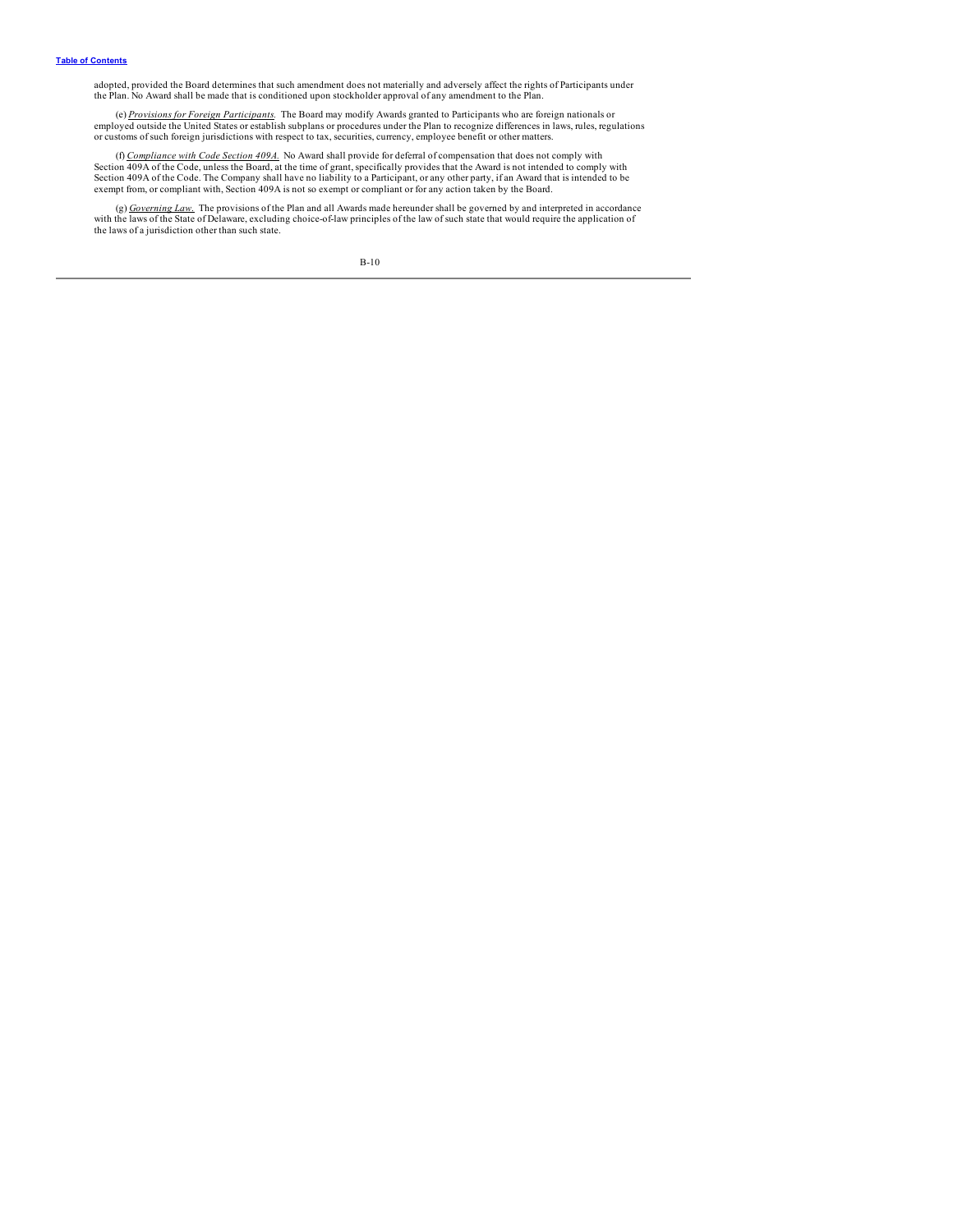### **IDERA PHARMACEUTICALS, INC.**

### **1995 EMPLOYEE STOCK PURCHASE PLAN**

The purpose of this Plan is to provide eligible employees of Idera Pharmaceuticals, Inc. (the "Company") and certain of its subsidiaries with opportunities<br>to purchase shares of the Company's Common Stock (the "Common Stoc aggregate have been approved for this purpose.

1. Administration. The Plan will be administered by the Company's Board of Directors (the "Board") or by a Committee appointed by the Board (the "Committee"). The Board or the Committee has authority to make rules and regulations for the administration of the Plan and its interpretation and decisions with regard thereto shall be final and conclusive.

2. Eligibility. Participation in the Plan will neither be permitted nor denied contrary to the requirements of Section 423 of the Internal Revenue Code of 1986, as amended (the "Code"), and regulations promulgated thereund employees of any subsidiary of the Company (as defined in Section 424(f) of the Code) designated by the Board or the Committee from time to time (a<br>"Designated Subsidiary"), are eligible to participate in any one or more o Plan, provided that:

(a) they are regularly employed by the Company or a Designated Subsidiary for more than 20 hours a week and for more than five months in a calendar year; and

(b) they have been employed by the Company or a Designated Subsidiary for at least three months prior to enrolling in the Plan; and

(c) they are employees of the Company or a Designated Subsidiary on the first day of the applicable Plan Period (as defined below).

No employee may be granted an option hereunder if such employee, immediately after the option is granted, owns 5% or more of the total combined voting power or value of the stock of the Company or any subsidiary. For purposes of the preceding sentence, the attribution rules of Section 424(d) of the<br>Code shall apply in determining the stock ownership of an employee stock owned by the employee.

3. Offerings. The Company will make one or more offerings ("Offerings") to employees to purchase Common Stock under this Plan. The Board or the Committee shall determine the commencement dates of each of the Offerings (the "Offering Commencement Dates"). Each Offering Commencement Date will<br>begin a period (a "Plan Period") during which payroll deductions will be m Period for each Offering.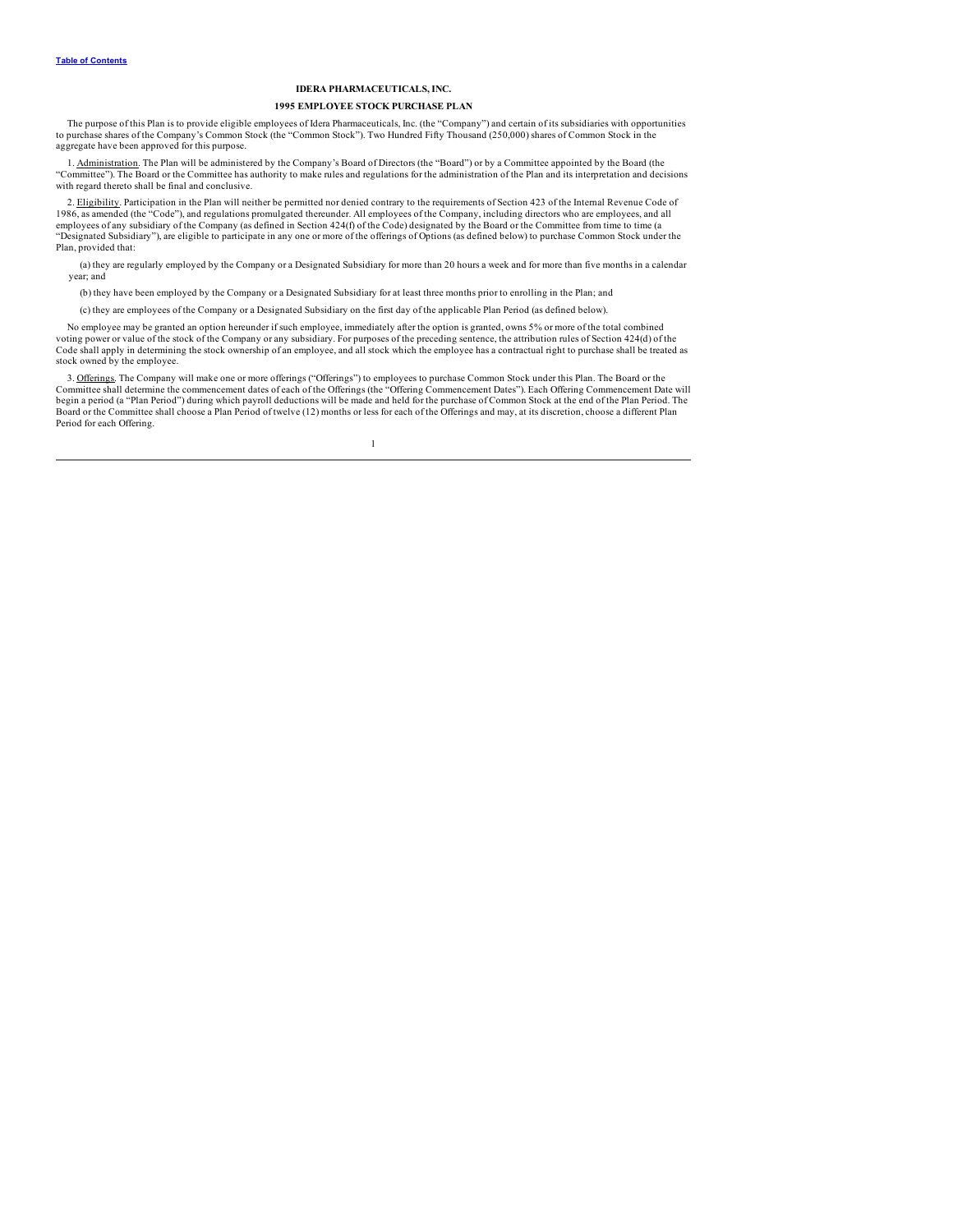4. Participation. An employee eligible on the Offering Commencement Date of any Offering may participate in such Offering by completing and forwarding a payroll deduction authorization form to the Controller of the Company The form will authorize a regular payroll deduction from the Compensation received by the employee during the Plan Period. Unless an employee files a new form or withdraws from the Plan, his deductions and purchases will continue at the same rate for future Offerings under the Plan as long as the Plan remains in effect. The term "Compensation" means the amount of money reportable on the employee's Federal Income Tax Withholding Statement, excluding overtime, shift premium, incentive or bonus awards, allowances and reimbursements for expenses such as relocation allowances for travel expenses, income or gains on<br>the exercise of Company stock options or stock appreciation rights, Withholding Statement, but including, in the case of salespersons, sales commissions to the extent determined by the Board or the Committee.

#### 5. Deductions.

(a) The Company will maintain payroll deduction accounts for all participating employees. With respect to any Offering made under this Plan, an employee may authorize a payroll deduction in any dollar amount up to a maximum of 10% of the Compensation he or she receives during the Plan Period or<br>such shorter period during which deductions from payroll are made. Pay of Compensation.

(b) No employee may be granted an Option which permits his rights to purchase Common Stock under this Plan and any other stock purchase plan of<br>the Company and its subsidiaries, to accrue at a rate which exceeds \$25,000 of Commencement Date of the Plan Period) for each calendar year in which the Option is outstanding at any time.

6. <u>Deduction Changes</u>. An employee may decrease or discontinue his payroll deduction once during any Plan Period by filing a new payroll deduction<br>authorization form. However, an employee may not increase his payroll dedu deductions during a Plan Period, but does not elect to withdraw his funds pursuant to Section 8 hereof, funds deducted prior to his election to discontinue will be applied to the purchase of Common Stock on the Exercise Date (as defined below).

7. Interest. Interest will not be paid on any employee payroll deduction accounts, except to the extent that the Board or its Committee, in its sole discretion, elects to credit such accounts with interest at such per annum rate as it may from time to time determine.

8. Withdrawal of Funds. An employee may on any one occasion during a Plan Period and for any reason withdraw all or part of the balance accumulated in the employee's payroll deduction account. Any such withdrawal must be e employee withdraws all of such balance, the employee shall thereby withdraw from participation in the Offering and may not begin participation again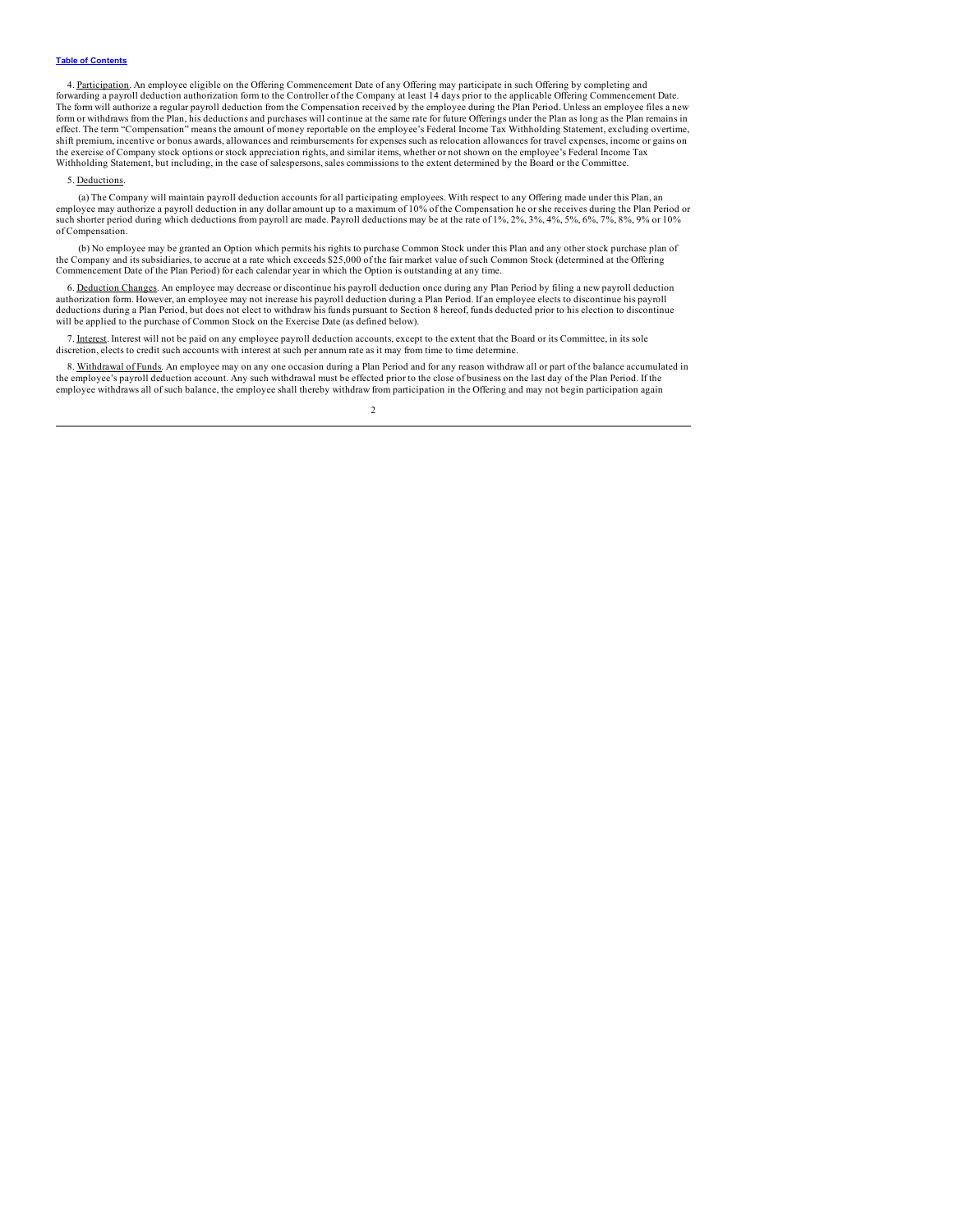#### **Table of [Contents](#page-2-0)**

during the remainder of the Plan Period. Any employee withdrawing all or part of such balance may participate in any subsequent Offering in accordance with terms and conditions established by the Board or the Committee, except that, unless otherwise permitted under Section 16 of the Securities Exchange Act of 1934, as amended (the "Exchange Act"), and the rules promulgated thereunder, any employee who is also a director and/or officer of the Company within the meaning of Section 16 of the Exchange Act may not (a) withdraw less than all of the balance accumulated in such employee's payroll deduction account or (b) participate again for a period of at least six months as provided in Rule 16b-3(d)(2)(i) or any successor provision under the Exchange Act.

#### 9. Purchase of Shares.

(a) On the Offering Commencement Date of each Plan Period, the Company will grant to each eligible employee who is then a participant in the Plan an option (an "Option") to purchase on the last business day of such Plan Period (the "Exercise Date"), at the Option Price hereinafter provided for, such number of whole shares of Common Stock of the Company reserved for the purposes of the Plan as does not exceed the number of shares determined by dividing 15%<br>of such employee's annualized Compensation for the immediately prior s the following paragraph but using the closing price on the Offering Commencement Date of such Plan Period.

(b) The Option Price for each share purchased will be 85% of the closing price of the Common Stock on (i) the first business day of such Plan Period or (ii) the Exercise Date, whichever closing price shall be less. Such closing price shall be (A) the closing price of the Common Stock on any national securities exchange on which the Common Stock is listed, or (B) the closing price of the Common Stock on the Nasdaq National Market ("Nasdaq") or (C) the average<br>of the closing bid and asked prices in the over-the-counter market, whi Stock were made on such a day, the price of the Common Stock for purposes of clauses (A) and (B) above shall be the reported price for the next preceding day on which sales were made.

(c) Each employee who continues to be a participant in the Plan on the Exercise Date shall be deemed to have exercised his Option at the Option Price on such date and shall be deemed to have purchased from the Company the number of full shares of Common Stock reserved for the purpose of the Plan that<br>his accumulated payroll deductions on such date will pay for pursuant in the manner set forth above).

(d) Any balance remaining in an employee's payroll deduction account at the end of a Plan Period will be automatically refunded to the employee, except that any balance which is less than the purchase price of one share of Common Stock will be carried forward into the employee's payroll deduction account for the following Offering, unless the employee elects not to participate in the following Offering under the Plan, in which case the balance in the employee's account shall be refunded.

10. Issuance of Certificates. Certificates representing shares of Common Stock purchased under the Plan may be issued only in the name of the employee, in the name of the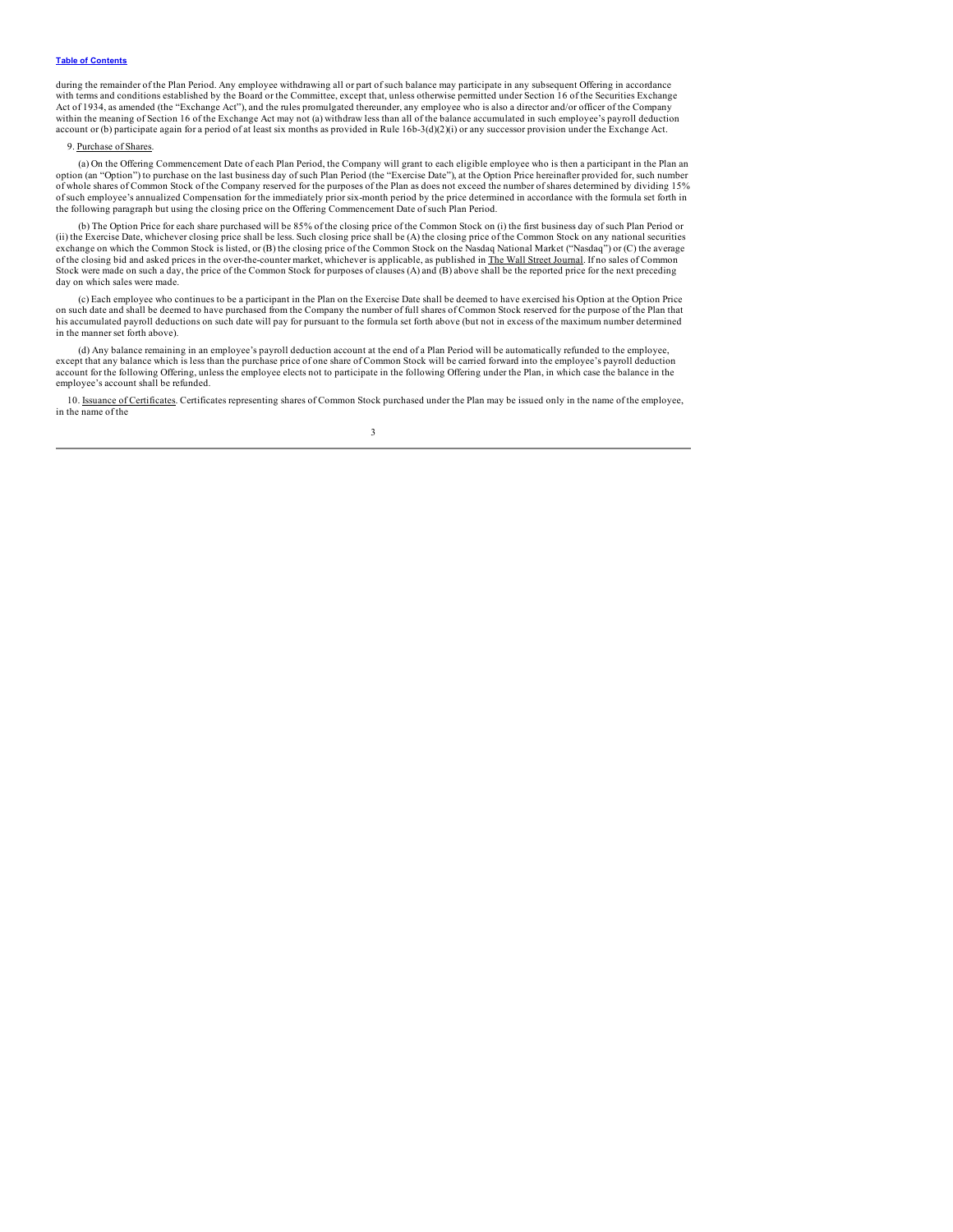#### **Table of [Contents](#page-2-0)**

employee and another person of legal age as joint tenants with rights of survivorship, or (in the Company's sole discretion) in the street name of a brokerage firm, bank or other nominee holder designated by the employee.

11. Rights on Retirement, Death or Termination of Employment. In the event of a participating employee's termination of employment prior to the last business day of a Plan Period (whether as a result of the employee's volu deduction shall be taken from any pay due and owing to the employee and the balance in the employee's payroll deduction account shall be paid to the employee or, in the event of the employee's death, (a) to a beneficiary previously designated in a revocable notice signed by the employee (with any spousal consent required under state law) or (b) in the absence of such a designated beneficiary, to the executor or administrator of the employee's estate or (c) if no such executor or administrator has been appointed to the knowledge of the Company, to such other person(s) as the Company may, in its discretion, designate. If, prior to the last business day of the Plan Period, the Designated Subsidiary by which an employee is employed shall cease to be a subsidiary of the Company, or if the employee is transferred to a subsidiary of the Company that is not a Designated Subsidiary, the employee shall be deemed to have terminated employment for the purposes of this Plan.

12. Optionees Not Stockholders. Neither the granting of an Option to an employee nor the deductions from his pay shall constitute such employee a stockholder of the shares of Common Stock covered by an Option under this Plan until such shares have been purchased by and issued to him.

13. Rights Not Transferable. Rights under this Plan are not transferable by a participating employee other than by will or the laws of descent and distribution, and are exercisable during the employee's lifetime only by th

14. Application of Funds. All funds received or held by the Company under this Plan may be combined with other corporate funds and may be used for any corporate purpose.

15. Adjustment in Case of Changes Affecting Common Stock. In the event of a subdivision of outstanding shares of Common Stock, or the payment of a dividend in Common Stock, the number of shares approved for this Plan, and the share limitation set forth in Section 9, shall be increased proportionately, and such other adjustment shall be made as may be deemed equitable by the Board or the Committee. In the event of any other change affecting the Common Stock, such adjustment shall be made as may be deemed equitable by the Board or the Committee to give proper effect to such event.

### 16. Merger.

(a) If the Company shall at any time merge or consolidate with another corporation and the holders of the capital stock of the Company immediately prior to such merger or consolidation continue to hold at least 80% by voting power of the capital stock of the surviving corporation ("Continuity of Control"), the holder of each Option then outstanding will thereafter be entitled to receive at the next Exercise Date upon the exercise of such Option for each share as to which such Option shall be exercised the securities or property which a holder of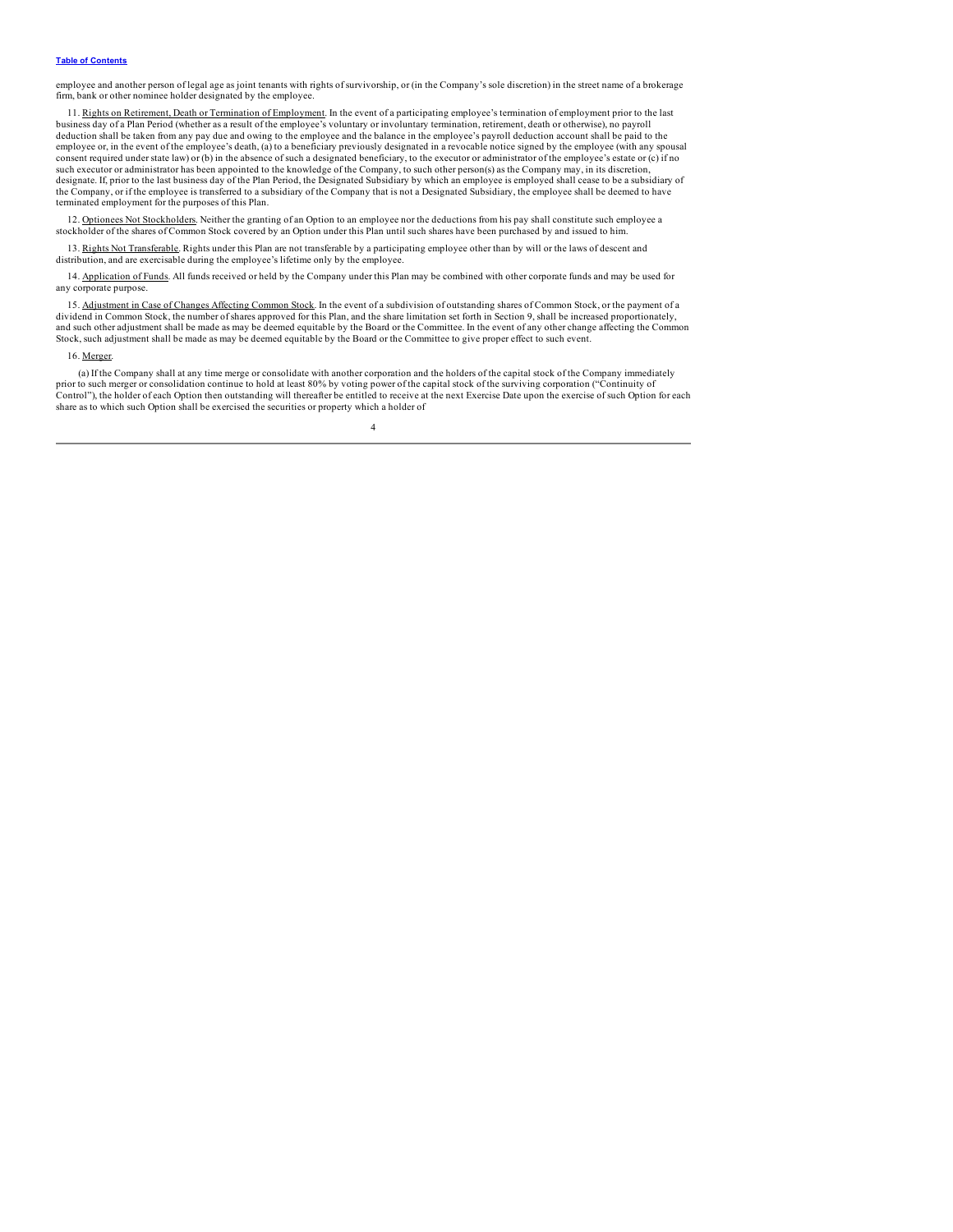one share of the Common Stock was entitled to upon and at the time of such merger, and the Board or the Committee shall take such steps in connection with such merger as the Board or the Committee shall deem necessary to assure that the provisions of Section 15 shall thereafter be applicable, as nearly as reasonably may be, in relation to the said securities or property as to which such holder of such Option might thereafter be entitled to receive thereunder.

(b) In the event of a merger or consolidation of the Company with or into another corporation which does not involve Continuity of Control, or of a sale of all or substantially all of the assets of the Company while unexercised Options remain outstanding under the Plan, (i) subject to the provisions of clauses (ii) and (iii), after the effective date of such transaction, each holder of an outstanding Option shall be entitled, upon exercise of such Option, to receive in lieu of shares of Common Stock, shares of such stock or other securities as the holders of shares of Common Stock received pursuant to the terms of such transaction; or (ii) all outstanding Options may be cancelled by the Board or the Committee as of a date prior to the effective date of any such transaction and all payroll deductions shall be paid out to the participating employees; or (iii) all outstanding Options may be cancelled by the Board or the Committee as of the effective date of any such transaction, provided that notice of such cancellation shall be given to each holder of an Option, and each holder of an Option shall have the right to exercise such Option in full based on payroll deductions then credited to his account as of a date determined by the Board or the Committee, which date shall not be less than ten (10) days preceding the effective date of such transaction.

17. Amendment of the Plan. The Board may at any time, and from time to time, amend this Plan in any respect, except that (a) if the approval of any such amendment by the stockholders of the Company is required by Section 423 of the Code or by Rule 16b-3 under the Exchange Act, such amendment shall not be effected without such approval, and (b) in no event may any amendment be made which would cause the Plan to fail to comply with Section 16 of the Exchange Act and the rules promulgated thereunder, as in effect from time to time, or Section 423 of the Code.

18. Insufficient Shares. In the event that the total number of shares of Common Stock specified in elections to be purchased under any Offering plus the number of shares purchased under previous Offerings under this Plan exceeds the maximum number of shares issuable under this Plan, the Board or the Committee will allot the shares then available on a pro rata basis.

19. Termination of the Plan. This Plan may be terminated at any time by the Board. Upon termination of this Plan all amounts in the payroll deduction accounts of participating employees shall be promptly refunded.

### 20. Governmental Regulations.

(a) The Company's obligation to sell and deliver Common Stock under this Plan is subject to listing on a national stock exchange or quotation on Nasdaq and the approval of all governmental authorities required in connection with the authorization, issuance or sale of such stock.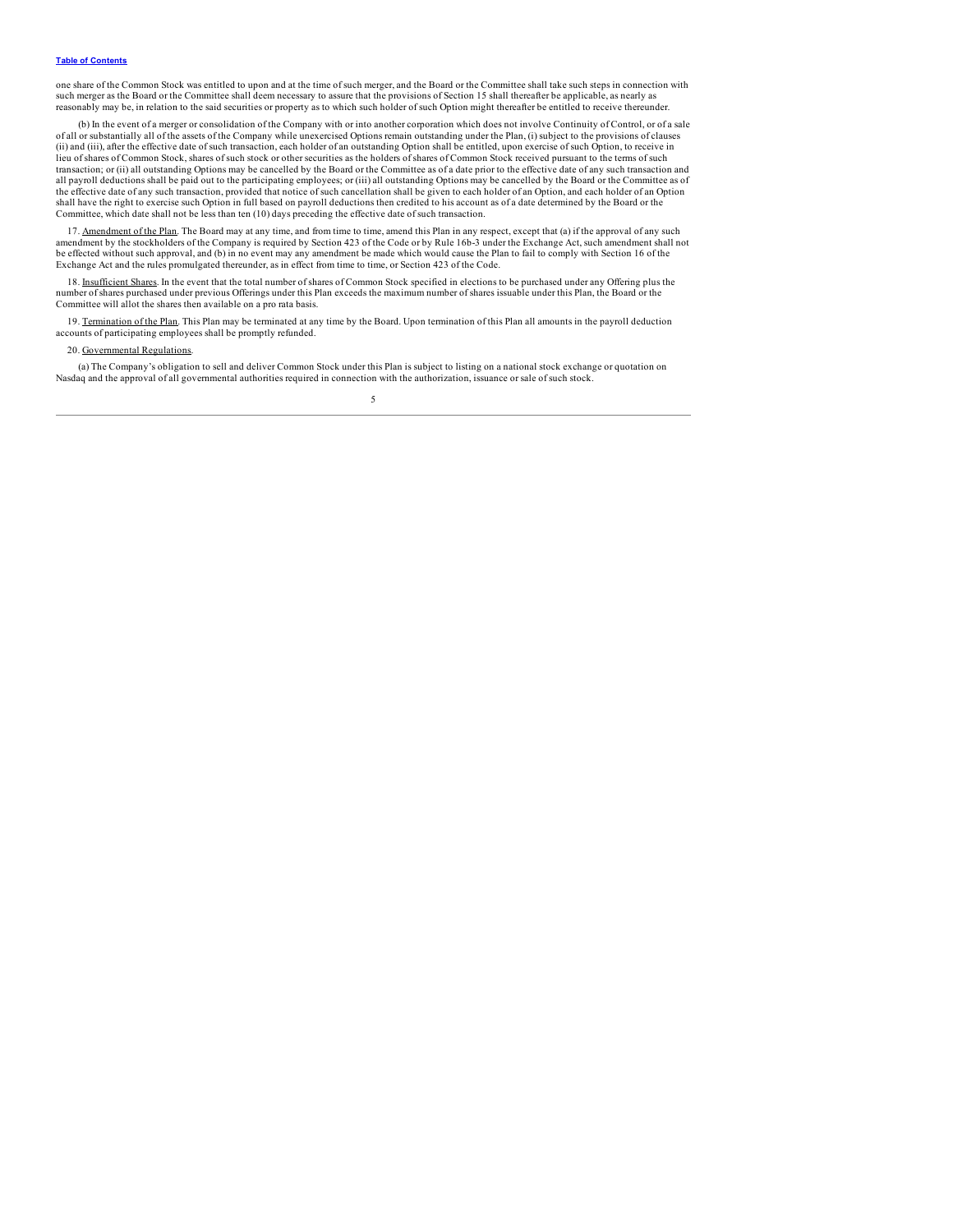(b) The Plan shall be governed by the laws of the State of Delaware except to the extent that such law is preempted by federal law.

(c) The Plan is intended to comply with the provisions of Rule 16b-3 promulgated under the Exchange Act. Any provision inconsistent with such Rule shall to that extent be inoperative and shall not affect the validity of the Plan.

21. Issuance of Shares. Shares may be issued upon exercise of an Option from authorized but unissued Common Stock, from shares held in the treasury of the Company, or from any other proper source.

22. Notification upon Sale of Shares. Each employee agrees, by entering the Plan, to promptly give the Company notice of any disposition of shares<br>purchased under the Plan where such disposition occurs within two years aft

23. <u>Effective Date and Approval of Stockholders</u>. The Plan shall take effect upon the closing of the Company's initial public offering of Common Stock<br>pursuant to an effective registration statement under the Securities A Plan by the Board.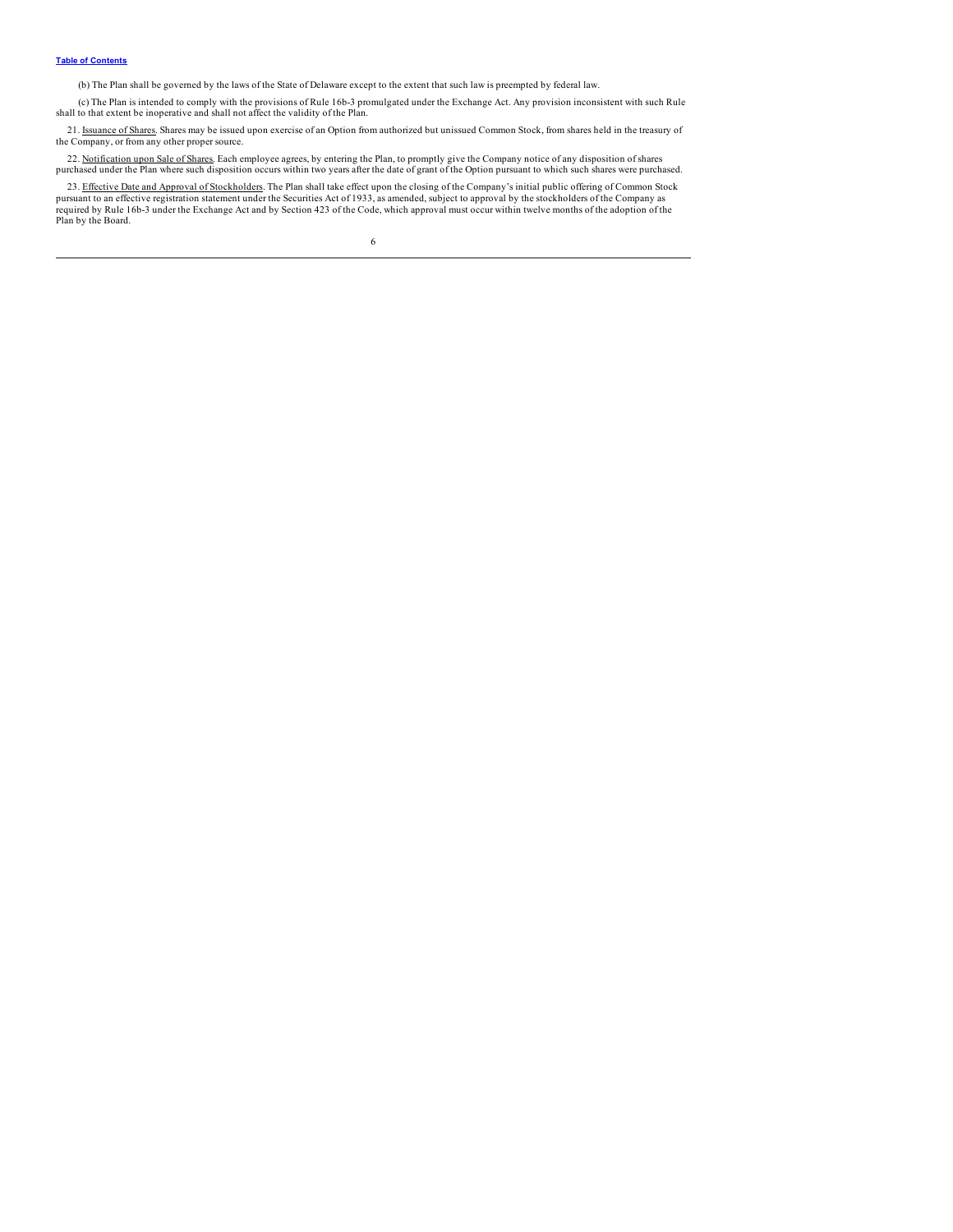# **FOLD AND DETACH HERE IDERA PHARMACEUTICALS, INC.**

| This Proxy when properly executed will be voted in the manner directed by the undersigned stockholder(s). If no<br>indication is made, the proxies shall vote "FOR" the director nominees and "FOR" proposals numbered 2, 3, 4 and 5. |                 | Please mark your<br>votes as<br>indicated in<br>this example | ☑ |                               |
|---------------------------------------------------------------------------------------------------------------------------------------------------------------------------------------------------------------------------------------|-----------------|--------------------------------------------------------------|---|-------------------------------|
| A vote FOR the director nominees and FOR proposals numbered 2, 3, 4 and 5 is recommended by the Board of Directors.                                                                                                                   |                 |                                                              |   |                               |
| 1) Election of Class I Directors                                                                                                                                                                                                      | <b>FOR</b><br>о | <b>WITHHELD</b><br>о                                         |   | FOR ALL<br><b>EXCEPT</b><br>о |
| Nominees:<br>01 Mr. C. Keith Hartley, 02 Dr. Hans Mueller and 03 Mr. William S. Reardon                                                                                                                                               |                 |                                                              |   |                               |
| If you do not wish your shares voted "FOR" a particular nominee, mark the<br>"For All Except" box and strike a line through the nominee(s)'s name(s)<br>as listed above. Your shares will be voted for the remaining nominee(s).      |                 |                                                              |   |                               |
| 2. Approval of amendment to our Restated Certificate of Incorporation to increase the authorized<br>common stock from 40,000,000 to 70,000,000 shares                                                                                 | <b>FOR</b><br>о | <b>AGAINST</b><br>о                                          |   | <b>ABSTAIN</b><br>о           |
| 3. Approval of our 2008 Stock Incentive Plan                                                                                                                                                                                          | о               | о                                                            |   | о                             |
| 4. Approval of amendment to our 1995 Employee Stock Purchase Plan to increase the number of<br>shares of common stock authorized for issuance thereunder from 125,000 shares to 250,000<br>shares                                     | о               | о                                                            |   | о                             |
| 5. Ratification of the selection of Ernst & Young LLP as our independent registered public<br>accountants                                                                                                                             | о               | о                                                            |   | о                             |
| Mark box at right if an address change has been noted on reverse side of this card.                                                                                                                                                   |                 |                                                              |   | ▫                             |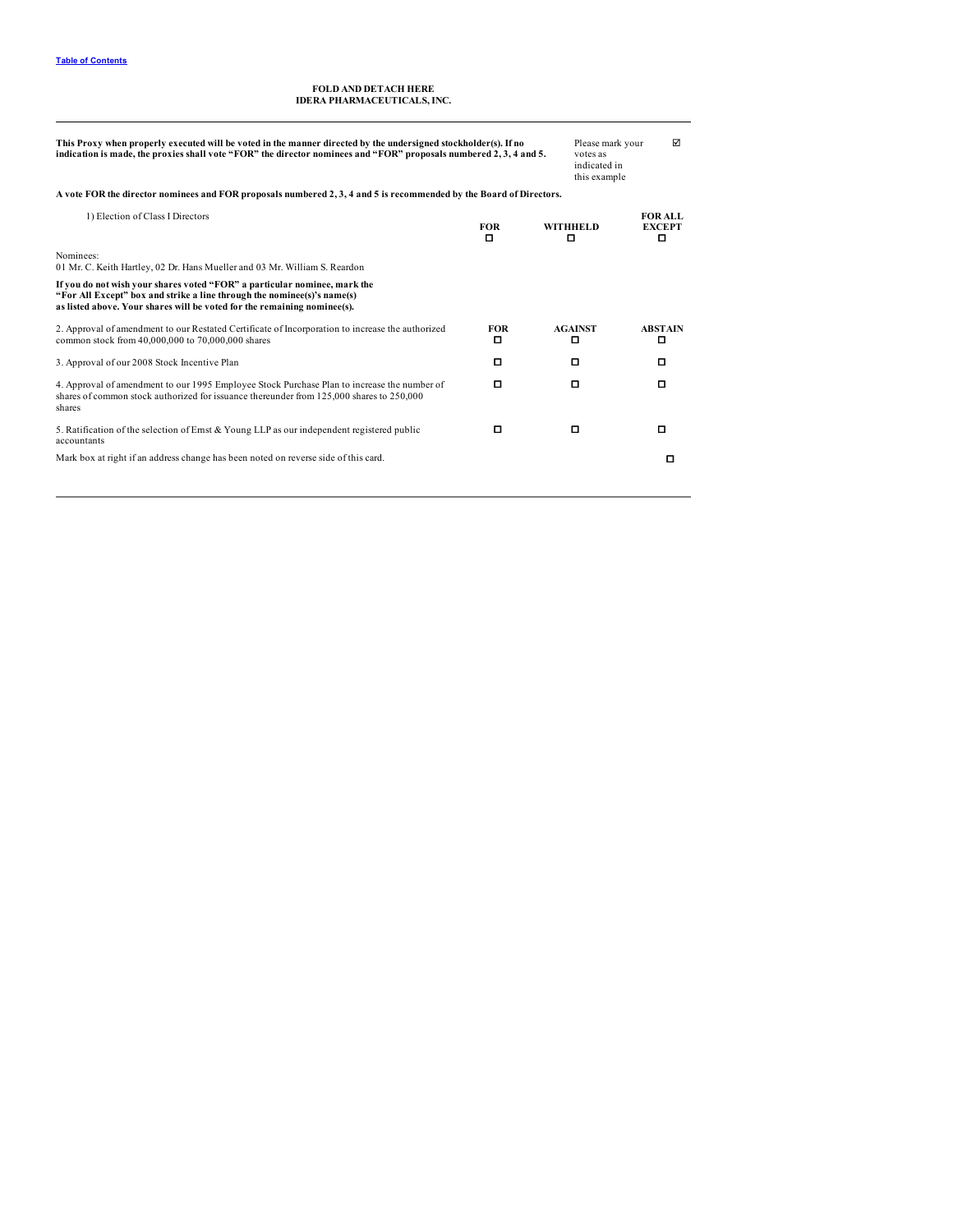**In their discretion, the proxies are authorized to vote upon such other business as may properly come before the Annual Meeting or any adjournment thereof.**

# **PLEASE BE SURE TO SIGN AND DATE THIS PROXY**

Signature Date Date Date Signature Date Date Please sign this proxy exactly as your name appears hereon. Joint Owners should each sign personally. Trustees and other fiduciaries should indicate the capacity in which they sign. If a corporation or partnership, this signature should be that of an authorized officer who should state his or her title.

### $\blacktriangle$  FOLD AND DETACH HERE  $\blacktriangle$

**WE ENCOURAGE YOU TO TAKE ADVANTAGE OF INTERNET OR TELEPHONE VOTING,** BOTH ARE AVAILABLE 24 HOURS A DAY, 7 DAYS A WEEK:<br>Internet and telephone voting is available through 11:59 PM Eastern Time on the day prior to **the annual meeting day.** Your Internet or telephone vote authorizes the named proxies to vote your shares in the same manner as if you marked, signed and returned your proxy card.

Internet http://www.proxyvoting.com/IDRA

Use the Internet to vote your proxy. Have your proxy card in hand when you access the web site.

OR

| Telephone                                             |
|-------------------------------------------------------|
| 1-866-540-5760                                        |
|                                                       |
| Use any touch-tone telephone to vote your proxy. Have |
| your proxy card in hand when you call.                |
|                                                       |

If you vote your proxy by Internet or by telephone, you do NOT need to mail back your proxy card.

To vote by mail, mark, sign and date your proxy card and return it in the enclosed postage-paid envelope.